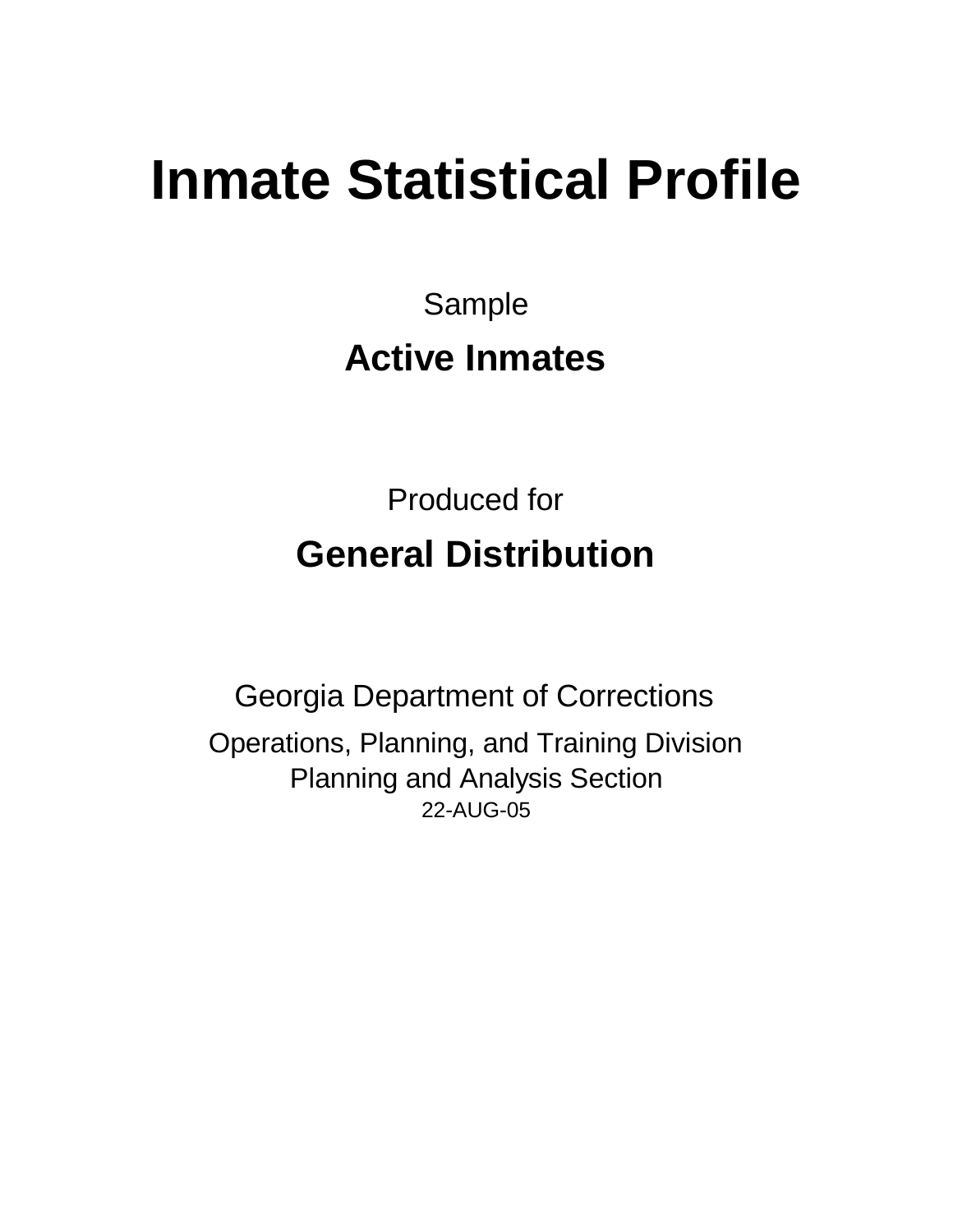**Contents** 

Sample **Active Inmates**

Produced for **General Distribution**

# Table of Contents

|    | <b>Demographic information</b>                                       |
|----|----------------------------------------------------------------------|
|    | 1 Current age, broken out in ten year age groups                     |
|    | 2 Race group                                                         |
|    | 3 Marital status, self-reported at entry to prison                   |
|    | 4 Number of children, self-reported at entry to prison               |
|    | 5 Religious affiliation, self-reported at entry to prison            |
|    | 6 Home county - self-reported at entry to prison                     |
|    | 11 Socioeconomic class, self-reported at entry to prison             |
|    | 12 Environment to age 16, self-reported at entry to prison           |
|    | 13 Guardian status to age 16, self-reported at entry to prison       |
|    | 14 Employment status before prison, self-reported at entry to prison |
|    | 15 Age at admission                                                  |
|    | 17 Height, measured at entry to prison                               |
|    | 18 Weight, measured at entry to prison                               |
|    | <b>Correctional information</b>                                      |
|    | 19 Type of admission to prison                                       |
|    | 20 Current / last security status                                    |
|    | 21 Current / last institution type                                   |
|    | 22 Institution type - transitional centers                           |
|    | 23 Institution type - mental hospitals                               |
|    | 24 Institution type - county prisons                                 |
|    | 25 Institution type - state prisons                                  |
|    | 27 Institution type - private prisons                                |
|    | 28 Institution type - prison annexes                                 |
|    | 29 Institution type - inmate boot camp                               |
|    | 30 Number of disciplinary reports                                    |
| 31 | Number of transfers                                                  |
|    | 32 Number of escapes                                                 |
|    | 33 Probable future release type                                      |
|    | 34 Actual release type                                               |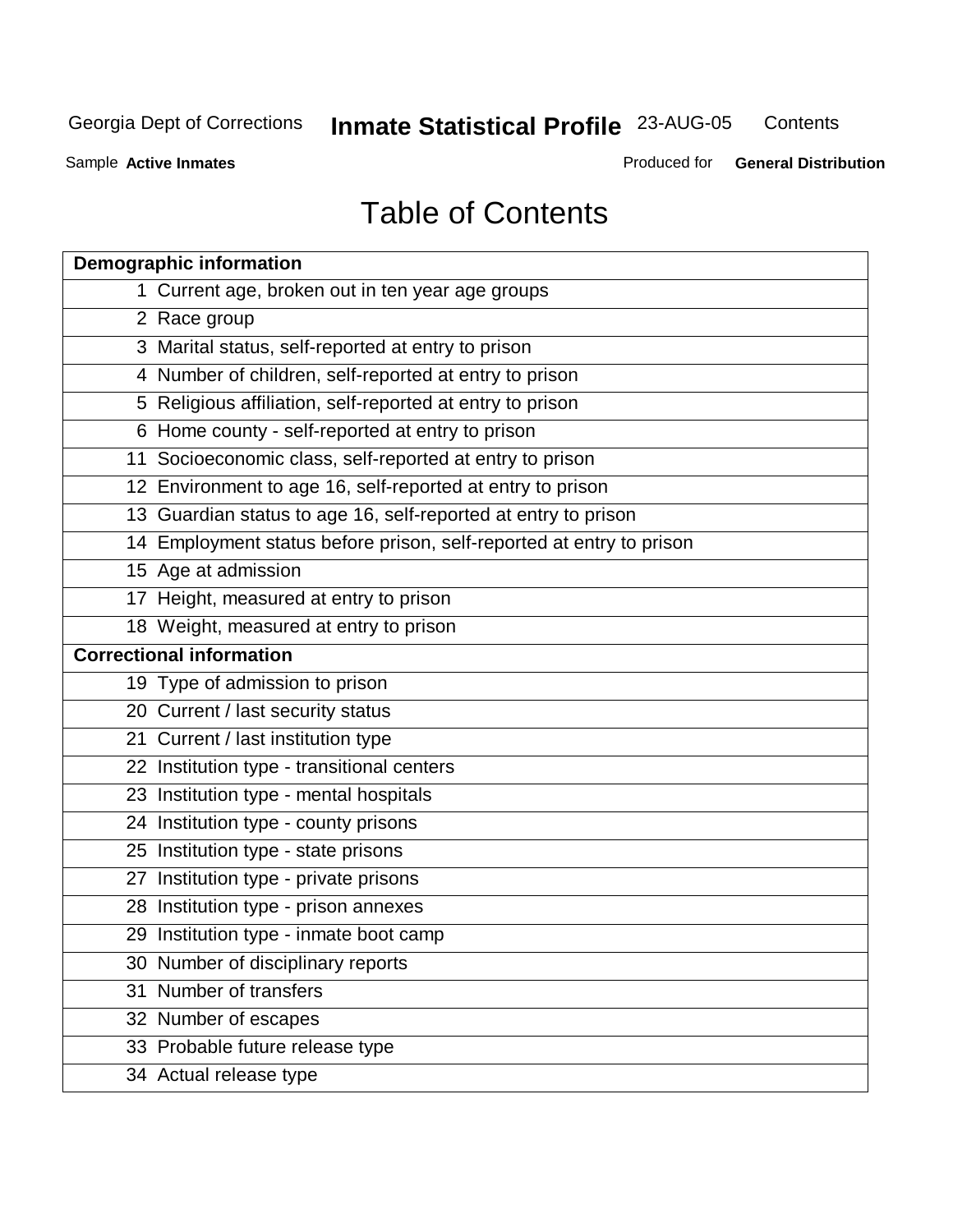**Contents** 

Sample **Active Inmates**

Produced for **General Distribution**

# Table of Contents

| <b>Educational, psychological and physical information</b>       |
|------------------------------------------------------------------|
| 35 Highest grade level attained                                  |
| 36 Culture fair IQ scores                                        |
| 37 Wide Range Achievement Test (WRAT) reading score              |
| 38 Wide Range Achievement Test (WRAT) math score                 |
| 39 Wide Range Achievement Test (WRAT) spelling score             |
| 40 Scope of substance abuse - summary                            |
| 41 Scope of substance abuse - detail                             |
| 42 Current / last mental health treatment level                  |
| 43 PULHESDWIT medical scale - 'P' overall condition ('P'hysical) |
| 44 PULHESDWIT medical scale - 'U' upper body                     |
| 45 PULHESDWIT medical scale - 'L' lower body                     |
| 46 PULHESDWIT medical scale - 'H' hearing                        |
| 47 PULHESDWIT medical scale - 'E' vision                         |
| 48 PULHESDWIT medical scale -'S' psychiatric                     |
| 49 PULHESDWIT medical scale - 'D' dental                         |
| 50 PULHESDWIT medical scale - 'W' work ability                   |
| 51 PULHESDWIT medical scale - 'I' impairment                     |
| 52 PULHESDWIT medical scale - 'T' transportability               |
| 53 Criminality in family, self-reported                          |
| 54 Alcoholism in family, self-reported                           |
| 55 Drug abuse in family, self-reported                           |
| 56 Subjected to frequent beatings, self-reported                 |
| 57 Father absent during inmate's childhood                       |
| 58 Mother absent during inmate's childhood                       |
| 59 Inmate diagnosed as manipulative                              |
| 60 Inmate diagnosed as assaultive                                |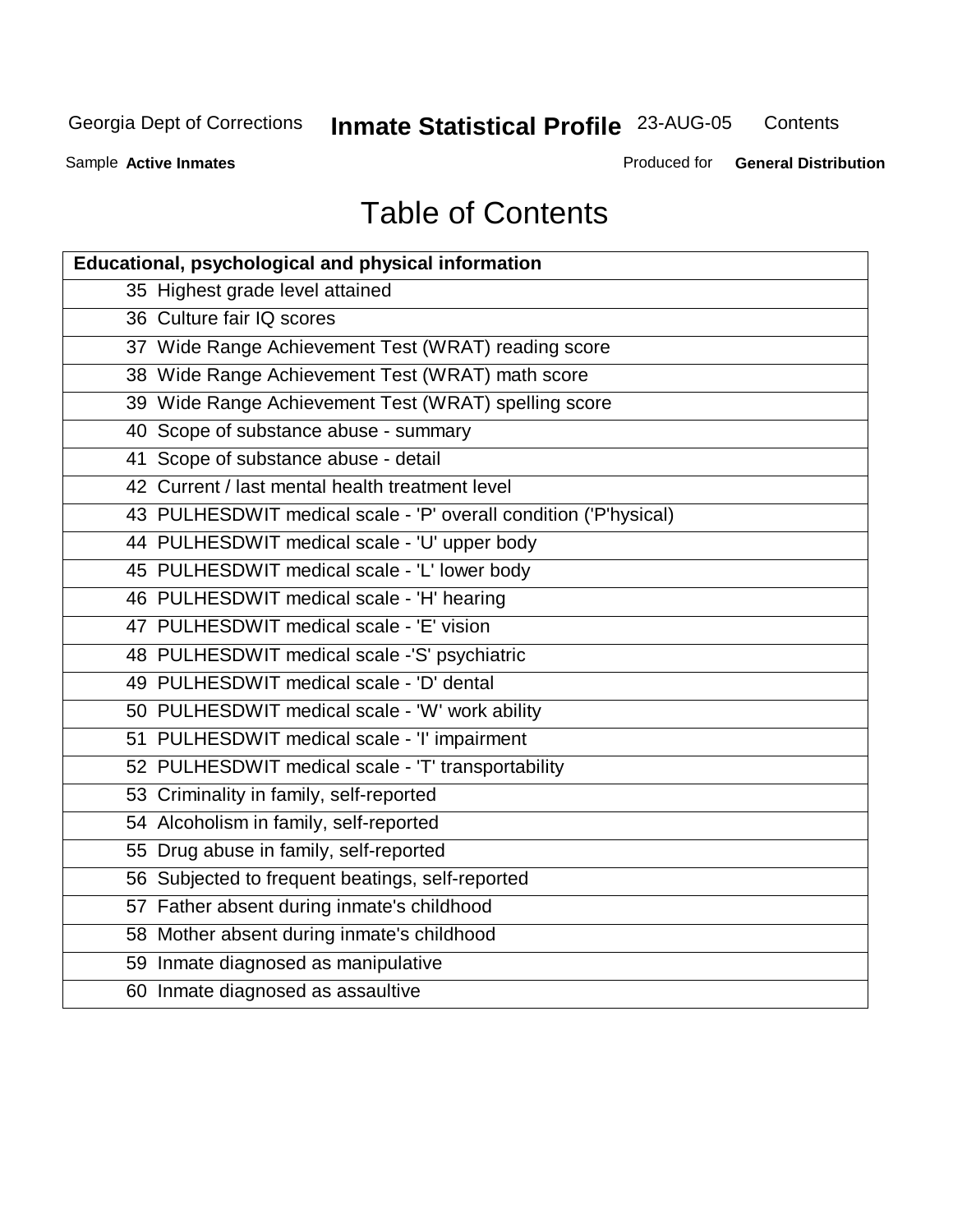#### Georgia Dept of Corrections **Inmate Statistical Profile** 23-AUG-05 **Contents**

Sample **Active Inmates**

Produced for **General Distribution**

# Table of Contents

| <b>Crimes and criminal history information</b>                  |
|-----------------------------------------------------------------|
| 61 Number of prior Georgia incarcerations                       |
| 62 Prison sentence in years                                     |
| 63 Primary offense, broken out into felonies vs misdemeanors    |
| 64 Primary offense, broken out into four broad crime categories |
| 65 Primary offense, detailed offense code                       |
| 72 County of conviction of primary offense                      |
| 77 Circuit of conviction of primary offense                     |
| 79 Years served (jail + prison) in this incarceration           |
| <b>Medical information</b>                                      |
| 80 Results of most recent HIV tests                             |
| 81 Results of most recent tuberculosis tests                    |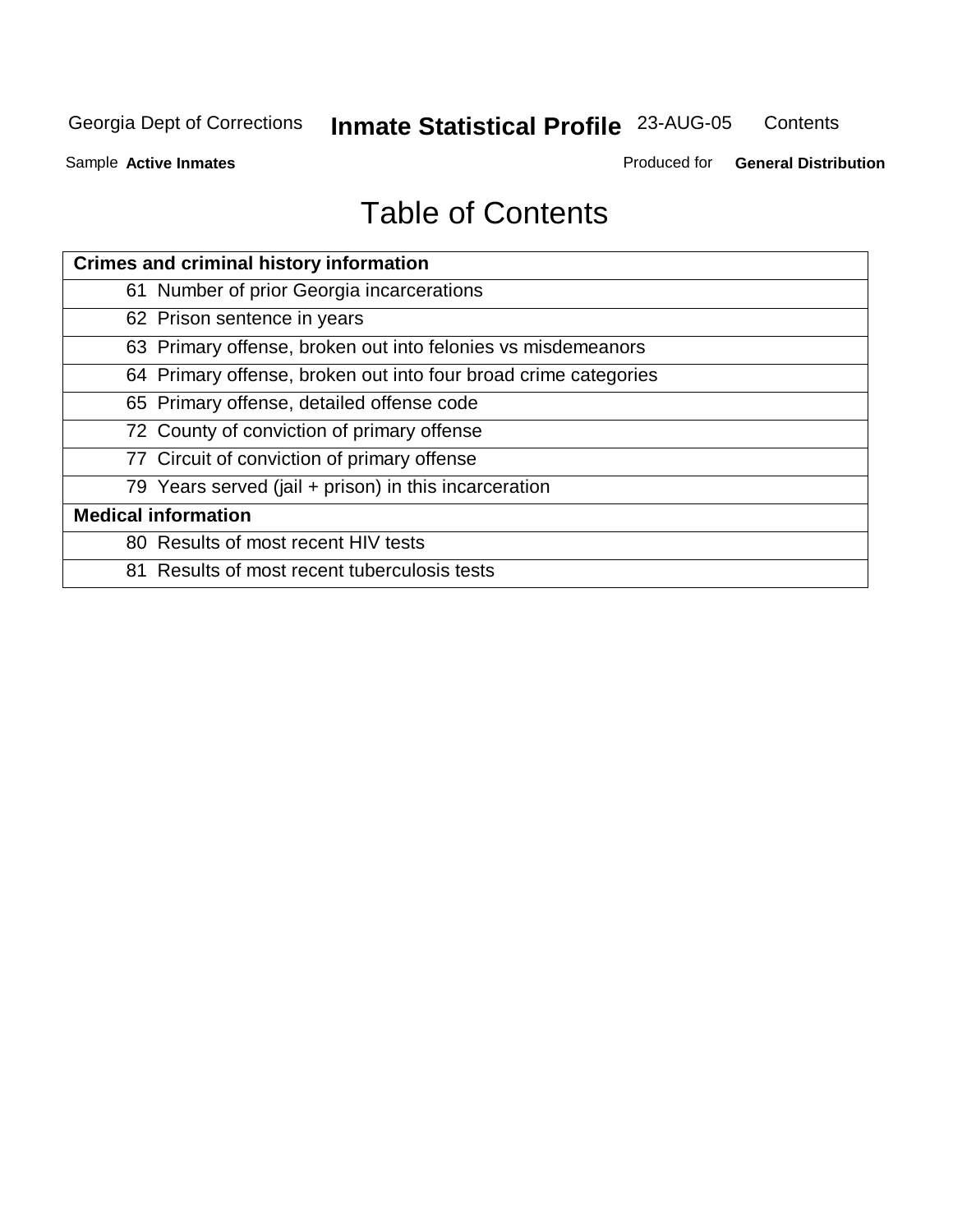Sample **Active Inmates**

### Produced for **General Distribution**

### Current age, broken out in ten-year age groups

|                       |              | <b>Male</b> |        |              | <b>Female</b> |       | <b>Total</b> |        |
|-----------------------|--------------|-------------|--------|--------------|---------------|-------|--------------|--------|
| <b>Current Age</b>    | <b>Count</b> | Col %       | Row %  | <b>Count</b> | Col %         | Row % | <b>Total</b> | Col %  |
| <b>Teens</b>          | 2,821        | 6.24%       | 96.81% | 93           | 3.41%         | 3.19% | 2,914        | 6.08%  |
| <b>Twenties</b>       | 14,619       | $32.35\%$   | 94.96% | 776          | 28.47%        | 5.04% | 15,395       | 32.13% |
| <b>Thirties</b>       | 13,317       | 29.47%      | 93.25% | 964          | 35.36%        | 6.75% | 14,281       | 29.81% |
| <b>Forties</b>        | 10,097       | 22.35%      | 93.52% | 700          | 25.68%        | 6.48% | 10,797       | 22.54% |
| <b>Fifties</b>        | 3,415        | 7.56%       | 95.60% | 157          | 5.76%         | 4.40% | 3,572        | 7.46%  |
| <b>Sixties</b>        | 775          | 1.72%       | 95.68% | 35           | 1.28%         | 4.32% | 810          | 1.69%  |
| <b>Seventy +</b>      | 141          | 0.31%       | 99.30% |              | 0.04%         | 0.70% | 142          | 0.30%  |
| <b>Total Reported</b> | 45,185       | 100%        | 94.31% | 2,726        | 100%          | 5.69% | 47,911       | 100.0% |

| <b>Not Reported</b> |        |       |                |
|---------------------|--------|-------|----------------|
|                     | 45,186 | 2,726 | 47.91<br>.J 17 |

| <b>Mean</b><br>(average) | 35.58   | 36.07                      | 35.61    |
|--------------------------|---------|----------------------------|----------|
| <b>Median (middle)</b>   | 34      | 36                         |          |
| Mode<br>(most frequent)  | つに<br>⊷ | $\ddot{\phantom{0}}$<br>JZ | つに<br>ZJ |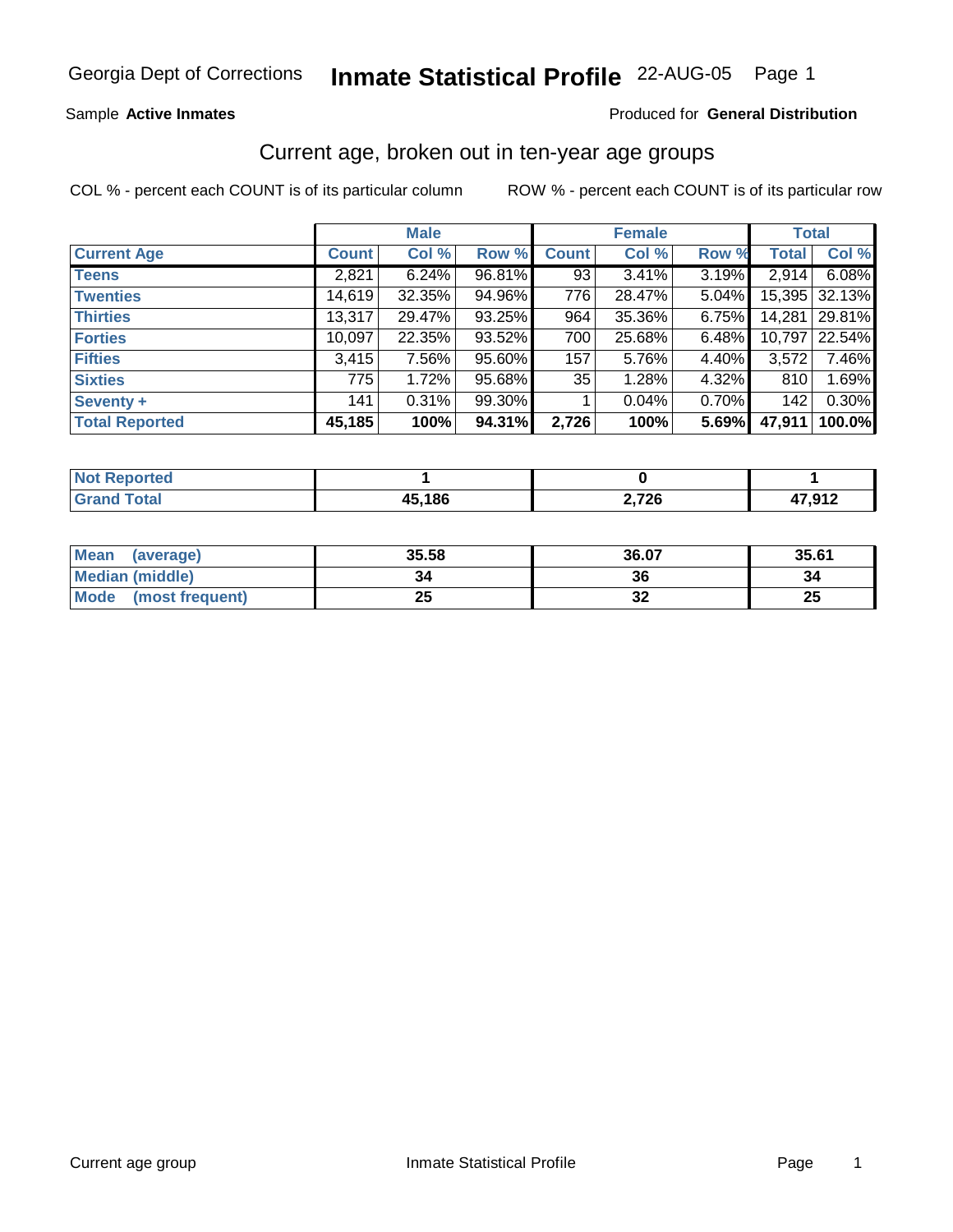Sample **Active Inmates**

### Produced for **General Distribution**

# Race group

|                       |              | <b>Male</b> |                    |       | <b>Female</b> |          |        | <b>Total</b> |
|-----------------------|--------------|-------------|--------------------|-------|---------------|----------|--------|--------------|
| <b>Race Group</b>     | <b>Count</b> | Col %       | <b>Row % Count</b> |       | Col %         | Row %    | Total  | Col %        |
| <b>White</b>          | 16,437       | 36.52%      | 92.56%             | 1,321 | 48.57%        | $7.44\%$ | 17,758 | $37.21\%$    |
| <b>Black</b>          | 28,477       | 63.27%      | 95.33%             | 1,395 | 51.29%        | 4.67%    | 29,872 | 62.59%       |
| <b>Indian</b>         | 52           | .12%        | 96.30%             | 2     | $.07\%$       | $3.70\%$ | 54     | .11%         |
| <b>Asian</b><br>6     | 44           | .10%        | 95.65%             | 2     | $.07\%$       | $4.35\%$ | 46     | .10%         |
| <b>Total Reported</b> | 45,010       | 100%        | 94.3%              | 2,720 | 100%          | 5.7%     | 47,730 | 100%         |

| 1 7 C<br>1 I V<br>--- |       | 10 <sup>c</sup><br>I OZ<br>$-$ |
|-----------------------|-------|--------------------------------|
| <b>A5186</b>          | 2,726 | <b>17 מיט</b>                  |

| Black<br><b>Black</b><br><b>οιαύκ</b><br>___ |
|----------------------------------------------|
|----------------------------------------------|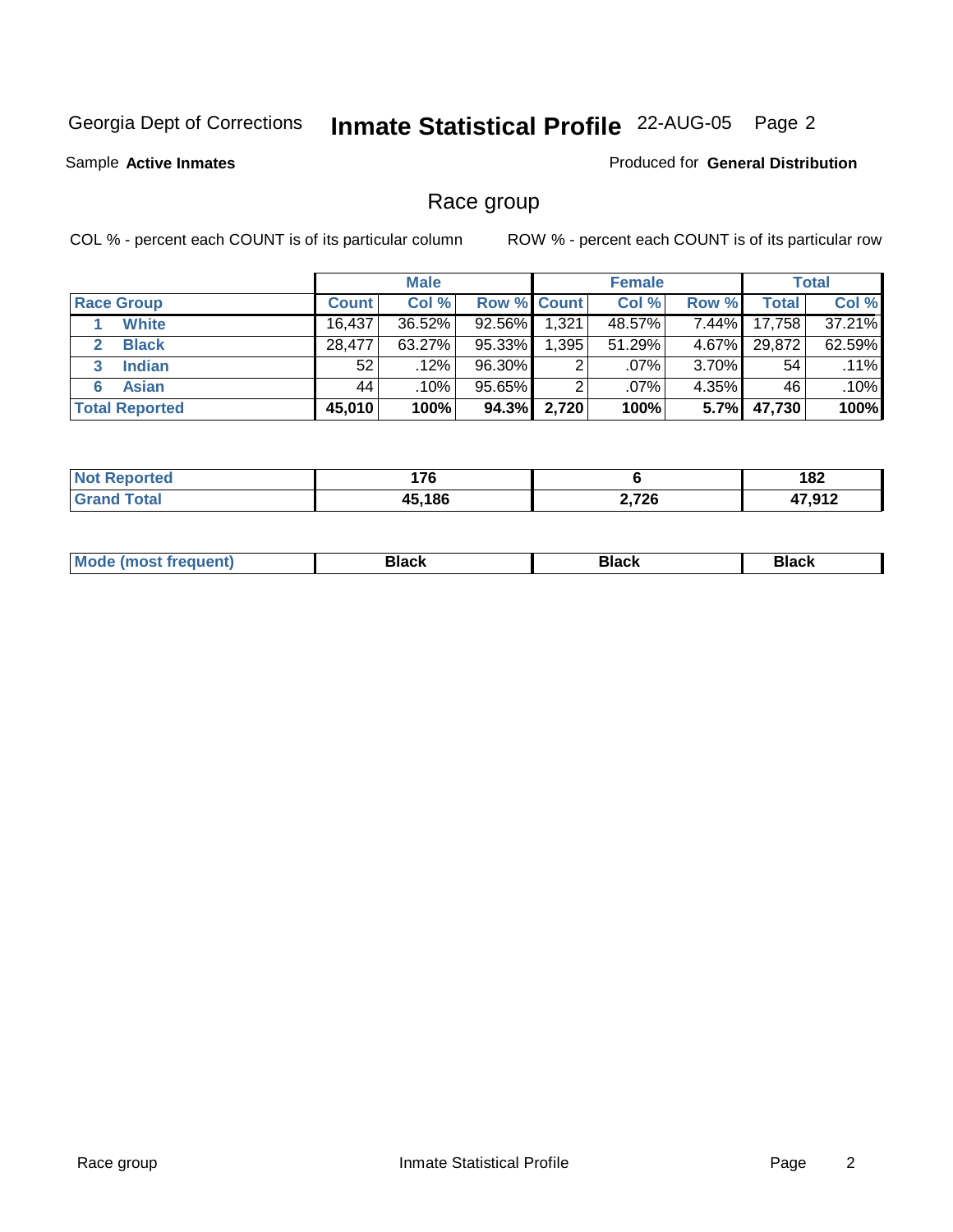Sample **Active Inmates**

### Produced for **General Distribution**

# Marital status, self-reported at entry to prison

|                                |              | <b>Male</b> |        |              | <b>Female</b> |        |              | <b>Total</b> |
|--------------------------------|--------------|-------------|--------|--------------|---------------|--------|--------------|--------------|
| <b>Marital Status</b>          | <b>Count</b> | Col %       | Row %  | <b>Count</b> | Col %         | Row %  | <b>Total</b> | Col %        |
| <b>Single</b>                  | 26,928       | 61.43%      | 94.85% | 1,461        | 54.27%        | 5.15%  | 28,389       | 61.01%       |
| <b>Married</b><br>$\mathbf{2}$ | 5,440        | 12.41%      | 93.33% | 389          | 14.45%        | 6.67%  | 5,829        | 12.53%       |
| <b>Separated</b><br>3          | 2,240        | 5.11%       | 88.36% | 295          | 10.96%        | 11.64% | 2,535        | 5.45%        |
| <b>Divorced</b><br>4           | 5,184        | 11.83%      | 93.71% | 348          | 12.93%        | 6.29%  | 5,532        | 11.89%       |
| <b>Widowed</b><br>5            | 509          | 1.16%       | 82.50% | 108          | 4.01%         | 17.50% | 617          | 1.33%        |
| <b>Common Law</b><br>6         | 3,537        | 8.07%       | 97.49% | 91           | 3.38%         | 2.51%  | 3,628        | 7.80%        |
| <b>Total Reported</b>          | 43,838       | 100%        | 94.21% | 2,692        | 100%          | 5.79%  | 46,530       | 100%         |

| ortec<br>NO | ,348 | 34    | .382   |
|-------------|------|-------|--------|
|             | ,186 | 2,726 | 17 012 |
|             | л.   |       | - 14   |

|  | <b>Mode (most frequent)</b> | .<br>omale | Sinale | Single |
|--|-----------------------------|------------|--------|--------|
|--|-----------------------------|------------|--------|--------|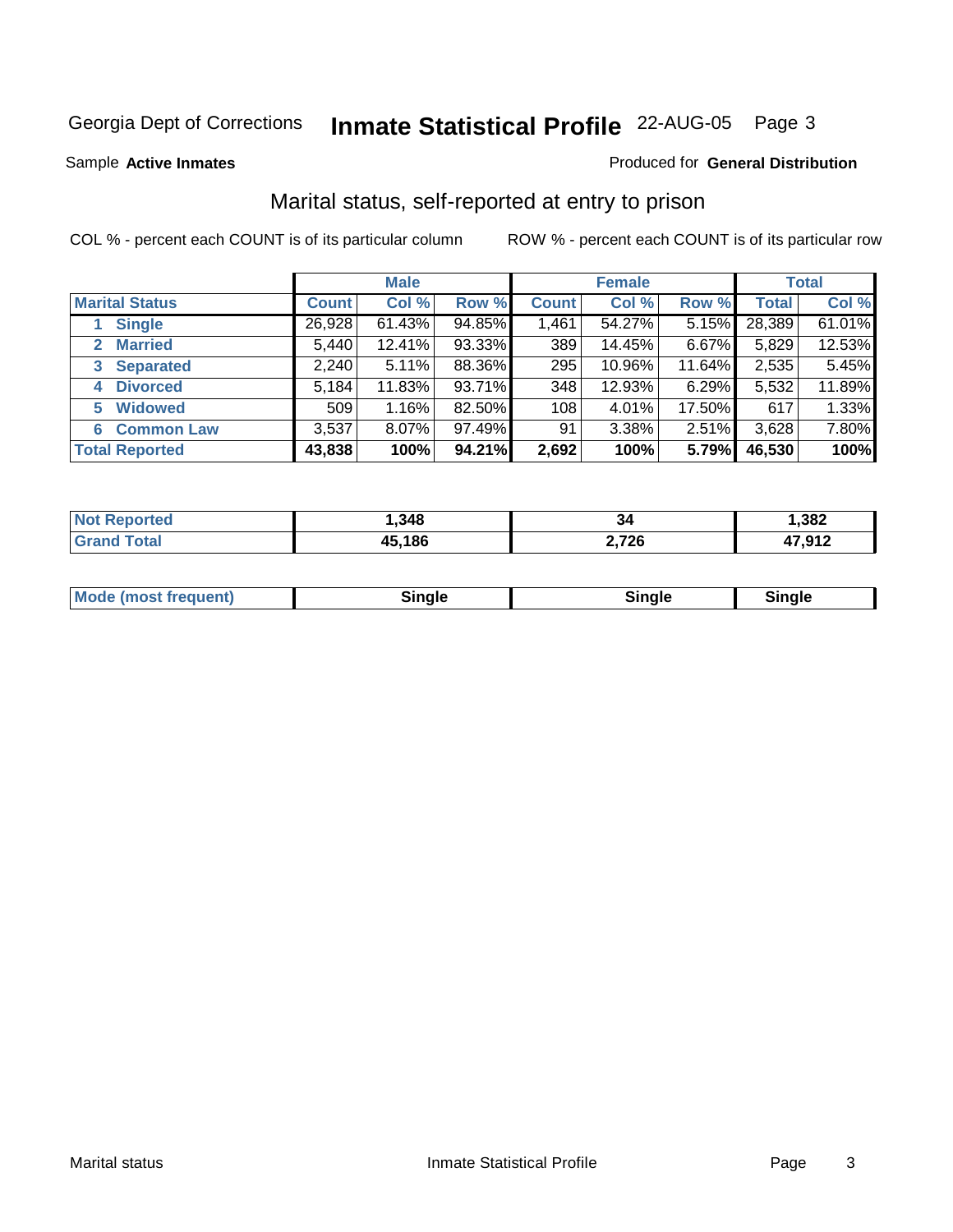Sample **Active Inmates**

### Produced for **General Distribution**

# Number of children, self reported at entry to prison

|                           | <b>Male</b>  |        |        | <b>Female</b> |        |        | <b>Total</b> |        |
|---------------------------|--------------|--------|--------|---------------|--------|--------|--------------|--------|
| <b>Number of Children</b> | <b>Count</b> | Row %  | Col %  | <b>Count</b>  | Col %  | Row %  | <b>Total</b> | Col %  |
| $\overline{0}$            | 17,166       | 39.64% | 96.76% | 574           | 21.35% | 3.24%  | 17,740       | 38.57% |
|                           | 10,035       | 23.17% | 94.97% | 531           | 19.75% | 5.03%  | 10,566       | 22.97% |
| $\overline{2}$            | 7,526        | 17.38% | 92.11% | 645           | 24.00% | 7.89%  | 8,171        | 17.76% |
| $\overline{\mathbf{3}}$   | 4,466        | 10.31% | 89.62% | 517           | 19.23% | 10.38% | 4,983        | 10.83% |
| $\overline{\mathbf{4}}$   | 2,131        | 4.92%  | 89.99% | 237           | 8.82%  | 10.01% | 2,368        | 5.15%  |
| 5                         | 1,087        | 2.51%  | 91.73% | 98            | 3.65%  | 8.27%  | 1,185        | 2.58%  |
| $6\phantom{a}6$           | 460          | 1.06%  | 90.91% | 46            | 1.71%  | 9.09%  | 506          | 1.10%  |
| 7                         | 222          | 0.51%  | 90.98% | 22            | 0.82%  | 9.02%  | 244          | 0.53%  |
| 8                         | 93           | 0.21%  | 89.42% | 11            | 0.41%  | 10.58% | 104          | 0.23%  |
| 9                         | 52           | 0.12%  | 94.55% | 3             | 0.11%  | 5.45%  | 55           | 0.12%  |
| 10                        | 23           | 0.05%  | 88.46% | 3             | 0.11%  | 11.54% | 26           | 0.06%  |
| Over 10                   | 47           | 0.11%  | 97.92% |               | 0.04%  | 2.08%  | 48           | 0.10%  |
| <b>Total Reported</b>     | 43,308       | 100%   | 94.16% | 2,688         | 100%   | 5.84%  | 45,996       | 100%   |

| ted<br>w  | .878   | $\overline{ }$<br>u | 916. ا            |
|-----------|--------|---------------------|-------------------|
| $\sim$ 10 | 45.186 | 2,726<br>. –        | 47 Q12<br>. J I A |

| <b>Mean</b><br>(average) | 1.36 | 2.01 | 1.40 |
|--------------------------|------|------|------|
| <b>Median (middle)</b>   |      |      |      |
| Mode<br>(most frequent)  |      |      |      |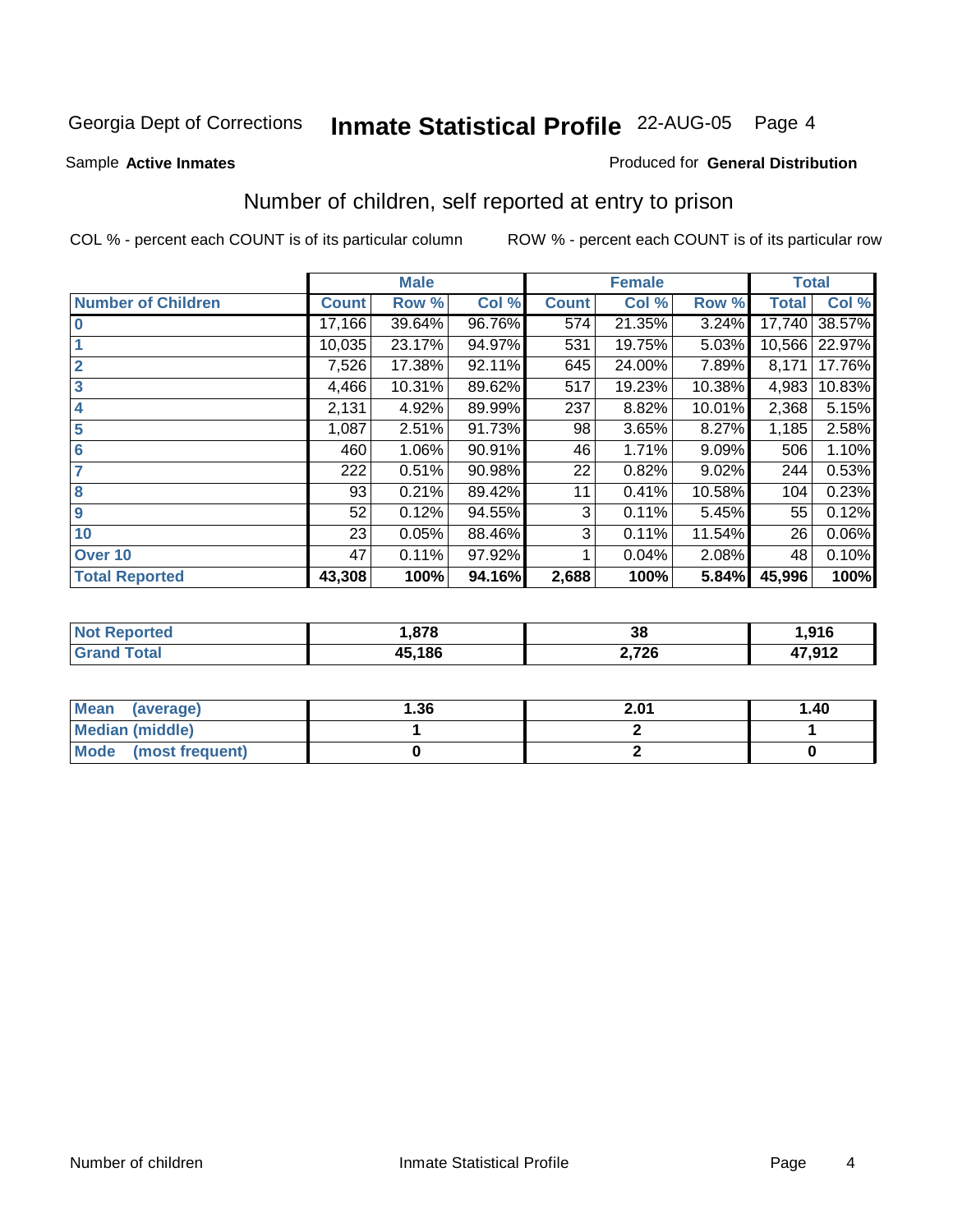Sample **Active Inmates**

### Produced for **General Distribution**

# Religious affiliation, self-reported at entry to prison

|                       |                              | <b>Male</b>  |        |         |                 | <b>Female</b> |        | <b>Total</b>        |          |
|-----------------------|------------------------------|--------------|--------|---------|-----------------|---------------|--------|---------------------|----------|
|                       | <b>Religious Affiliation</b> | <b>Count</b> | Col %  | Row %   | <b>Count</b>    | Col %         | Row %  | <b>Total</b>        | Col %    |
| 1                     | <b>Islam</b>                 | 1,409        | 3.65%  | 98.53%  | $\overline{21}$ | .80%          | 1.47%  | 1,430               | $3.46\%$ |
| $\overline{2}$        | <b>Catholic</b>              | 1,903        | 4.93%  | 93.51%  | 132             | 5.01%         | 6.49%  | 2,035               | 4.93%    |
| 3                     | <b>Baptist</b>               | 19,783       | 51.20% | 92.77%  | 1,541           | 58.48%        | 7.23%  | $\overline{2}1,324$ | 51.67%   |
| 4                     | <b>Methodist</b>             | 916          | 2.37%  | 90.51%  | 96              | 3.64%         | 9.49%  | 1,012               | 2.45%    |
| 5                     | <b>EpiscopIn</b>             | 62           | .16%   | 91.18%  | 6               | .23%          | 8.82%  | 68                  | .16%     |
| $6\phantom{1}6$       | <b>Presbytrn</b>             | 104          | .27%   | 98.11%  | $\overline{2}$  | .08%          | 1.89%  | 106                 | .26%     |
| 7                     | <b>Chc Of God</b>            | 441          | 1.14%  | 91.12%  | 43              | 1.63%         | 8.88%  | 484                 | 1.17%    |
| 8                     | <b>Holiness</b>              | 1,395        | 3.61%  | 86.97%  | 209             | 7.93%         | 13.03% | 1,604               | 3.89%    |
| $\boldsymbol{9}$      | <b>Jewish</b>                | 47           | .12%   | 95.92%  | 2               | .08%          | 4.08%  | 49                  | .12%     |
| 10                    | <b>Anglican</b>              | 6            | .02%   | 85.71%  |                 | .04%          | 14.29% | 7                   | .02%     |
| 11                    | <b>Grk Orthdx</b>            | 6            | .02%   | 100.00% |                 |               |        | 6                   | .01%     |
| 12                    | <b>Hindu</b>                 | 5            | .01%   | 100.00% |                 |               |        | 5                   | .01%     |
| 13                    | <b>Buddhist</b>              | 42           | .11%   | 97.67%  | 1               | .04%          | 2.33%  | 43                  | .10%     |
| 15                    | <b>Shintoist</b>             | 12           | .03%   | 100.00% |                 |               |        | $\overline{12}$     | .03%     |
| 16                    | <b>Seven D Ad</b>            | 99           | .26%   | 93.40%  | 7               | .27%          | 6.60%  | 106                 | .26%     |
| 17                    | <b>Jehovah Wt</b>            | 343          | .89%   | 93.97%  | 22              | .83%          | 6.03%  | 365                 | .88%     |
| 18                    | <b>Latr Day S</b>            | 47           | .12%   | 94.00%  | 3               | .11%          | 6.00%  | 50                  | .12%     |
| 19                    | <b>Quaker</b>                |              | .01%   | 100.00% |                 |               |        |                     | .01%     |
| 20                    | <b>Other Prot</b>            | 5,704        | 14.76% | 92.40%  | 469             | 17.80%        | 7.60%  | 6,173               | 14.96%   |
| 96                    | <b>None</b>                  | 6,311        | 16.33% | 98.75%  | 80              | 3.04%         | 1.25%  | 6,391               | 15.49%   |
| <b>Total Reported</b> |                              | 38,636       | 100%   | 93.62%  | 2,635           | 100%          | 6.38%  | 41,271              | 100%     |

| N<br>тес. | <b>ຣ.550</b> | ים    | 6,641  |
|-----------|--------------|-------|--------|
|           | 45,186       | 2,726 | 47,912 |

| Mode (mo<br>ost freauent) | 3aptist | Baptist | 3aptist |
|---------------------------|---------|---------|---------|
|                           |         |         |         |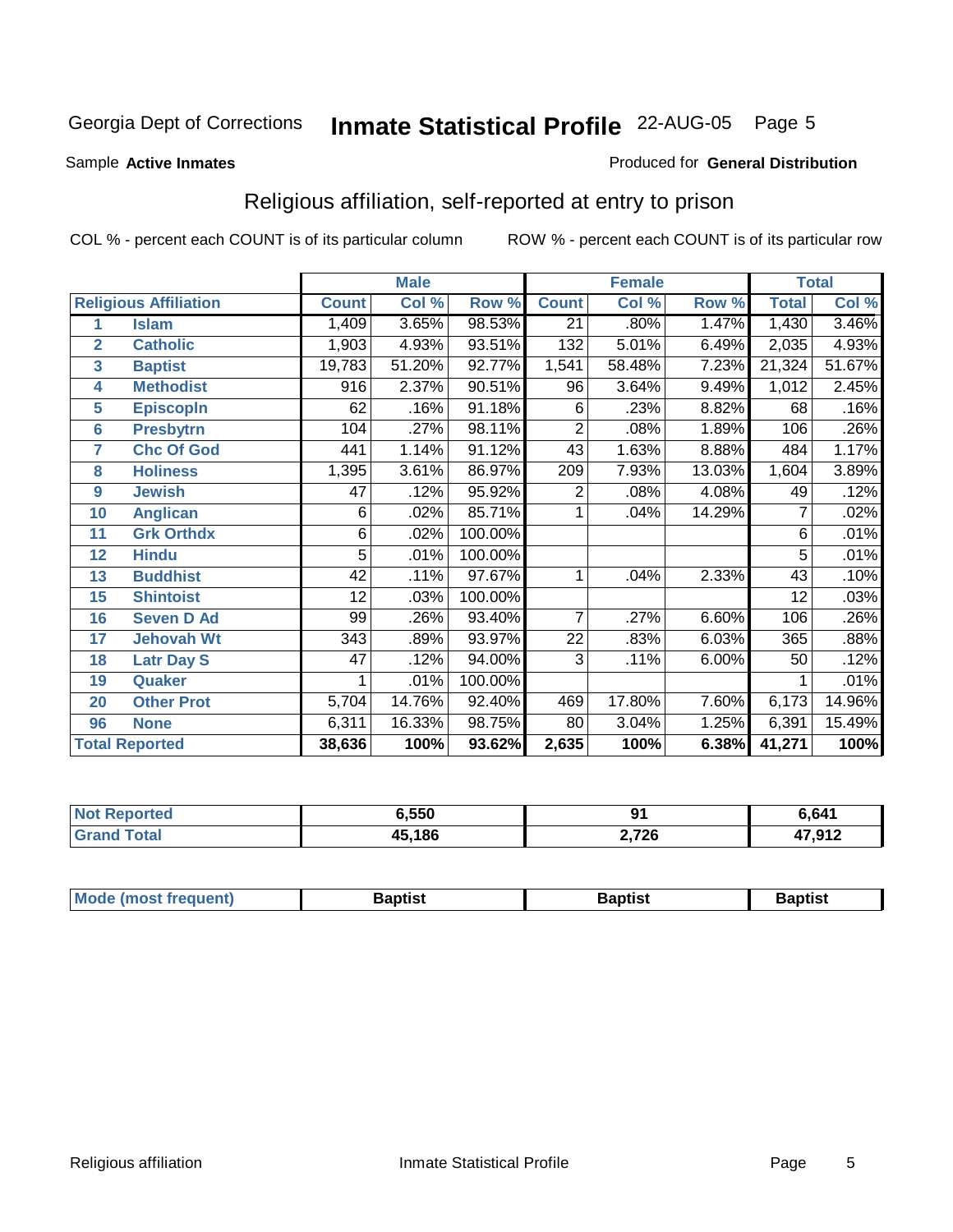Sample **Active Inmates**

### Produced for **General Distribution**

# Home county, self-reported at entry to prison

|                |                      |                  | <b>Male</b> |        |                  | <b>Female</b> |          | <b>Total</b>     |       |
|----------------|----------------------|------------------|-------------|--------|------------------|---------------|----------|------------------|-------|
|                | <b>Home County</b>   | <b>Count</b>     | Col %       | Row %  | <b>Count</b>     | Col %         | Row %    | <b>Total</b>     | Col % |
| $\overline{1}$ | <b>Appling</b>       | 79               | .19%        | 96.34% | $\overline{3}$   | .11%          | 3.66%    | 82               | .18%  |
| $\overline{2}$ | <b>Atkinson</b>      | $\overline{32}$  | .08%        | 96.97% | $\mathbf 1$      | .04%          | 3.03%    | $\overline{33}$  | .07%  |
| 3              | <b>Bacon</b>         | $\overline{42}$  | .10%        | 95.45% | $\overline{2}$   | .08%          | 4.55%    | $\overline{44}$  | .10%  |
| 4              | <b>Baker</b>         | $\overline{10}$  | .02%        | 90.91% | $\mathbf{1}$     | .04%          | 9.09%    | $\overline{11}$  | .02%  |
| 5              | <b>Baldwin</b>       | $\overline{274}$ | .65%        | 95.14% | $\overline{14}$  | .53%          | 4.86%    | 288              | .65%  |
| $6\phantom{a}$ | <b>Banks</b>         | $\overline{46}$  | .11%        | 90.20% | $\overline{5}$   | .19%          | 9.80%    | $\overline{51}$  | .11%  |
| 7              | <b>Barrow</b>        | 225              | .54%        | 94.54% | $\overline{13}$  | .49%          | 5.46%    | 238              | .53%  |
| 8              | <b>Bartow</b>        | 425              | 1.01%       | 89.10% | $\overline{52}$  | 1.95%         | 10.90%   | 477              | 1.07% |
| 9              | <b>Ben Hill</b>      | $\overline{163}$ | .39%        | 87.17% | $\overline{24}$  | .90%          | 12.83%   | 187              | .42%  |
| 10             | <b>Berrien</b>       | 63               | .15%        | 90.00% | $\overline{7}$   | .26%          | 10.00%   | $\overline{70}$  | .16%  |
| 11             | <b>Bibb</b>          | 1,033            | 2.46%       | 95.38% | $\overline{50}$  | 1.88%         | 4.62%    | 1,083            | 2.43% |
| 12             | <b>Bleckley</b>      | $\overline{91}$  | .22%        | 91.00% | 9                | .34%          | $9.00\%$ | 100              | .22%  |
| 13             | <b>Brantley</b>      | $\overline{43}$  | .10%        | 93.48% | $\overline{3}$   | .11%          | 6.52%    | $\overline{46}$  | .10%  |
| 14             | <b>Brooks</b>        | $\overline{72}$  | .17%        | 97.30% | $\overline{2}$   | .08%          | 2.70%    | $\overline{74}$  | .17%  |
| 15             | <b>Bryan</b>         | $\overline{73}$  | .17%        | 92.41% | $\overline{6}$   | .23%          | 7.59%    | $\overline{79}$  | .18%  |
| 16             | <b>Bulloch</b>       | 299              | .71%        | 94.62% | $\overline{17}$  | .64%          | 5.38%    | 316              | .71%  |
| 17             | <b>Burke</b>         | 170              | .41%        | 95.51% | $\overline{8}$   | .30%          | 4.49%    | 178              | .40%  |
| 18             | <b>Butts</b>         | $\overline{123}$ | .29%        | 96.09% | $\overline{5}$   | .19%          | 3.91%    | $\overline{128}$ | .29%  |
| 19             | <b>Calhoun</b>       | $\overline{33}$  | .08%        | 94.29% | $\overline{2}$   | .08%          | 5.71%    | $\overline{35}$  | .08%  |
| 20             | <b>Camden</b>        | $\overline{82}$  | .20%        | 97.62% | $\overline{2}$   | .08%          | 2.38%    | $\overline{84}$  | .19%  |
| 21             | <b>Candler</b>       | 68               | .16%        | 97.14% | $\overline{2}$   | .08%          | 2.86%    | $\overline{70}$  | .16%  |
| 22             | <b>Carroll</b>       | 418              | 1.00%       | 90.87% | $\overline{42}$  | 1.58%         | 9.13%    | 460              | 1.03% |
| 23             | <b>Catoosa</b>       | 157              | .37%        | 89.71% | $\overline{18}$  | .68%          | 10.29%   | 175              | .39%  |
| 24             | <b>Charlton</b>      | $\overline{43}$  | .10%        | 95.56% | $\overline{2}$   | .08%          | 4.44%    | $\overline{45}$  | .10%  |
| 25             | <b>Chatham</b>       | 2,084            | 4.97%       | 95.25% | 104              | 3.91%         | 4.75%    | 2,188            | 4.90% |
| 26             | <b>Chattahoochee</b> | $\overline{18}$  | .04%        | 90.00% | $\overline{2}$   | .08%          | 10.00%   | 20               | .04%  |
| 27             | Chattooga            | 199              | .47%        | 90.87% | $\overline{20}$  | .75%          | 9.13%    | $\overline{219}$ | .49%  |
| 28             | <b>Cherokee</b>      | 384              | .91%        | 90.14% | 42               | 1.58%         | 9.86%    | 426              | .95%  |
| 29             | <b>Clarke</b>        | 464              | 1.11%       | 94.69% | $\overline{26}$  | .98%          | 5.31%    | 490              | 1.10% |
| 30             | <b>Clay</b>          | $\overline{22}$  | .05%        | 95.65% | $\mathbf{1}$     | .04%          | 4.35%    | $\overline{23}$  | .05%  |
| 31             | <b>Clayton</b>       | 1,153            | 2.75%       | 94.43% | 68               | 2.55%         | 5.57%    | 1,221            | 2.74% |
| 32             | <b>Clinch</b>        | 45               | .11%        | 91.84% | $\overline{4}$   | .15%          | 8.16%    | 49               | .11%  |
| 33             | <b>Cobb</b>          | 1,723            | 4.11%       | 93.44% | $\overline{121}$ | 4.54%         | 6.56%    | 1,844            | 4.13% |
| 34             | <b>Coffee</b>        | 190              | .45%        | 87.96% | 26               | .98%          | 12.04%   | 216              | .48%  |
| 35             | <b>Colquitt</b>      | $\overline{237}$ | .56%        | 96.34% | 9                | .34%          | 3.66%    | 246              | .55%  |
| 36             | <b>Columbia</b>      | 164              | .39%        | 90.61% | 17               | .64%          | 9.39%    | 181              | .41%  |
| 37             | <b>Cook</b>          | $\overline{91}$  | .22%        | 93.81% | 6                | .23%          | 6.19%    | $\overline{97}$  | .22%  |
| 38             | <b>Coweta</b>        | 376              | .90%        | 93.07% | $\overline{28}$  | 1.05%         | 6.93%    | 404              | .91%  |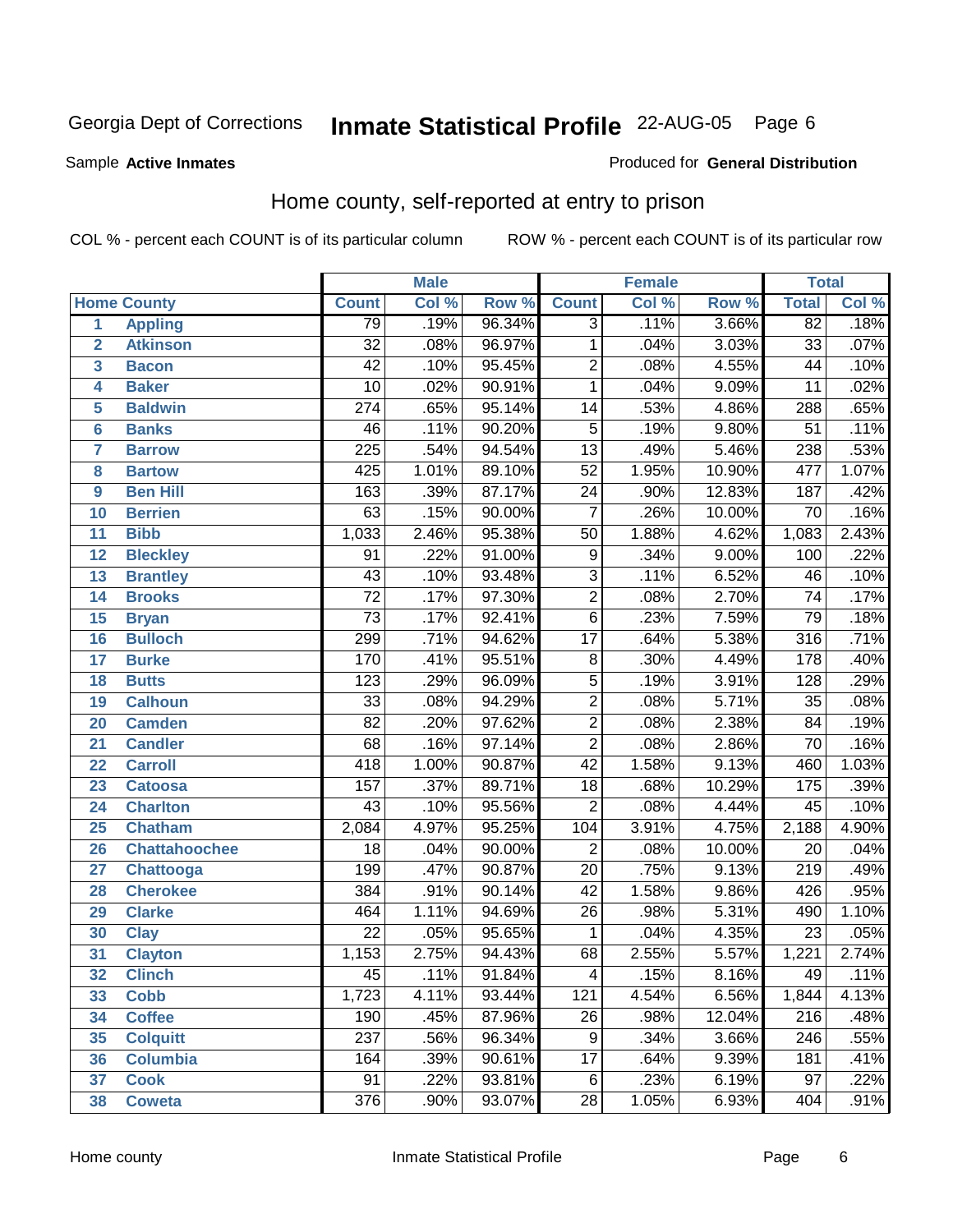Sample **Active Inmates**

### Produced for **General Distribution**

# Home county, self-reported at entry to prison

|    |                    |                  | <b>Male</b> |         |                          | <b>Female</b> |        | <b>Total</b>     |        |
|----|--------------------|------------------|-------------|---------|--------------------------|---------------|--------|------------------|--------|
|    | <b>Home County</b> | <b>Count</b>     | Col %       | Row %   | <b>Count</b>             | Col %         | Row %  | <b>Total</b>     | Col %  |
| 39 | <b>Crawford</b>    | $\overline{22}$  | .05%        | 95.65%  | 1.                       | .04%          | 4.35%  | 23               | .05%   |
| 40 | <b>Crisp</b>       | $\overline{214}$ | .51%        | 95.54%  | 10                       | .38%          | 4.46%  | $\overline{224}$ | .50%   |
| 41 | <b>Dade</b>        | $\overline{62}$  | .15%        | 96.88%  | $\overline{2}$           | .08%          | 3.13%  | 64               | .14%   |
| 42 | <b>Dawson</b>      | $\overline{70}$  | .17%        | 94.59%  | $\overline{\mathcal{A}}$ | .15%          | 5.41%  | $\overline{74}$  | .17%   |
| 43 | <b>Decatur</b>     | 229              | .55%        | 96.22%  | $\overline{9}$           | .34%          | 3.78%  | 238              | .53%   |
| 44 | <b>Dekalb</b>      | 2,356            | 5.61%       | 95.00%  | 124                      | 4.66%         | 5.00%  | 2,480            | 5.56%  |
| 45 | <b>Dodge</b>       | 151              | .36%        | 92.07%  | $\overline{13}$          | .49%          | 7.93%  | 164              | .37%   |
| 46 | <b>Dooly</b>       | $\overline{72}$  | .17%        | 93.51%  | $\overline{5}$           | .19%          | 6.49%  | $\overline{77}$  | .17%   |
| 47 | <b>Dougherty</b>   | 923              | 2.20%       | 95.06%  | $\overline{48}$          | 1.80%         | 4.94%  | 971              | 2.18%  |
| 48 | <b>Douglas</b>     | $\overline{513}$ | 1.22%       | 92.27%  | 43                       | 1.61%         | 7.73%  | 556              | 1.25%  |
| 49 | <b>Early</b>       | $\overline{58}$  | .14%        | 96.67%  | $\overline{2}$           | .08%          | 3.33%  | 60               | .13%   |
| 50 | <b>Echols</b>      | 3                | .01%        | 100.00% |                          |               |        | $\overline{3}$   | .01%   |
| 51 | <b>Effingham</b>   | $\overline{110}$ | .26%        | 89.43%  | $\overline{13}$          | .49%          | 10.57% | $\overline{123}$ | .28%   |
| 52 | <b>Elbert</b>      | 130              | .31%        | 92.86%  | 10                       | .38%          | 7.14%  | 140              | .31%   |
| 53 | <b>Emanuel</b>     | 139              | .33%        | 93.92%  | 9                        | .34%          | 6.08%  | $\overline{148}$ | .33%   |
| 54 | <b>Evans</b>       | 79               | .19%        | 97.53%  | $\overline{2}$           | .08%          | 2.47%  | $\overline{81}$  | .18%   |
| 55 | <b>Fannin</b>      | $\overline{98}$  | .23%        | 94.23%  | $\overline{6}$           | .23%          | 5.77%  | 104              | .23%   |
| 56 | <b>Fayette</b>     | 134              | .32%        | 93.71%  | $\overline{9}$           | .34%          | 6.29%  | 143              | .32%   |
| 57 | <b>Floyd</b>       | 593              | 1.41%       | 91.94%  | $\overline{52}$          | 1.95%         | 8.06%  | 645              | 1.45%  |
| 58 | <b>Forsyth</b>     | $\overline{148}$ | .35%        | 94.87%  | $\overline{8}$           | .30%          | 5.13%  | 156              | .35%   |
| 59 | <b>Franklin</b>    | 109              | .26%        | 90.83%  | $\overline{11}$          | .41%          | 9.17%  | 120              | .27%   |
| 60 | <b>Fulton</b>      | 5,567            | 13.26%      | 95.87%  | $\overline{240}$         | 9.01%         | 4.13%  | 5,807            | 13.01% |
| 61 | <b>Gilmer</b>      | 99               | .24%        | 93.40%  | $\overline{7}$           | .26%          | 6.60%  | 106              | .24%   |
| 62 | <b>Glascock</b>    | $\overline{8}$   | .02%        | 100.00% |                          |               |        | $\overline{8}$   | .02%   |
| 63 | <b>Glynn</b>       | $\overline{379}$ | .90%        | 95.23%  | $\overline{19}$          | .71%          | 4.77%  | 398              | .89%   |
| 64 | <b>Gordon</b>      | $\overline{237}$ | .56%        | 89.43%  | $\overline{28}$          | 1.05%         | 10.57% | 265              | .59%   |
| 65 | <b>Grady</b>       | 158              | .38%        | 94.05%  | 10                       | .38%          | 5.95%  | 168              | .38%   |
| 66 | <b>Greene</b>      | $\overline{80}$  | .19%        | 93.02%  | $\overline{6}$           | .23%          | 6.98%  | 86               | .19%   |
| 67 | <b>Gwinnett</b>    | 1,084            | 2.58%       | 93.37%  | $\overline{77}$          | 2.89%         | 6.63%  | 1,161            | 2.60%  |
| 68 | <b>Habersham</b>   | 120              | .29%        | 92.31%  | 10                       | .38%          | 7.69%  | 130              | .29%   |
| 69 | <b>Hall</b>        | 590              | 1.41%       | 93.80%  | $\overline{39}$          | 1.46%         | 6.20%  | 629              | 1.41%  |
| 70 | <b>Hancock</b>     | 49               | .12%        | 96.08%  | $\overline{c}$           | .08%          | 3.92%  | 51               | .11%   |
| 71 | <b>Haralson</b>    | $\overline{93}$  | .22%        | 93.00%  | $\overline{7}$           | .26%          | 7.00%  | 100              | .22%   |
| 72 | <b>Harris</b>      | 64               | .15%        | 95.52%  | $\overline{3}$           | .11%          | 4.48%  | 67               | .15%   |
| 73 | <b>Hart</b>        | 81               | .19%        | 92.05%  | $\overline{7}$           | .26%          | 7.95%  | 88               | .20%   |
| 74 | <b>Heard</b>       | $\overline{47}$  | .11%        | 100.00% |                          |               |        | 47               | .11%   |
| 75 | <b>Henry</b>       | 382              | .91%        | 90.95%  | $\overline{38}$          | 1.43%         | 9.05%  | 420              | .94%   |
| 76 | <b>Houston</b>     | 469              | 1.12%       | 95.13%  | 24                       | .90%          | 4.87%  | 493              | 1.10%  |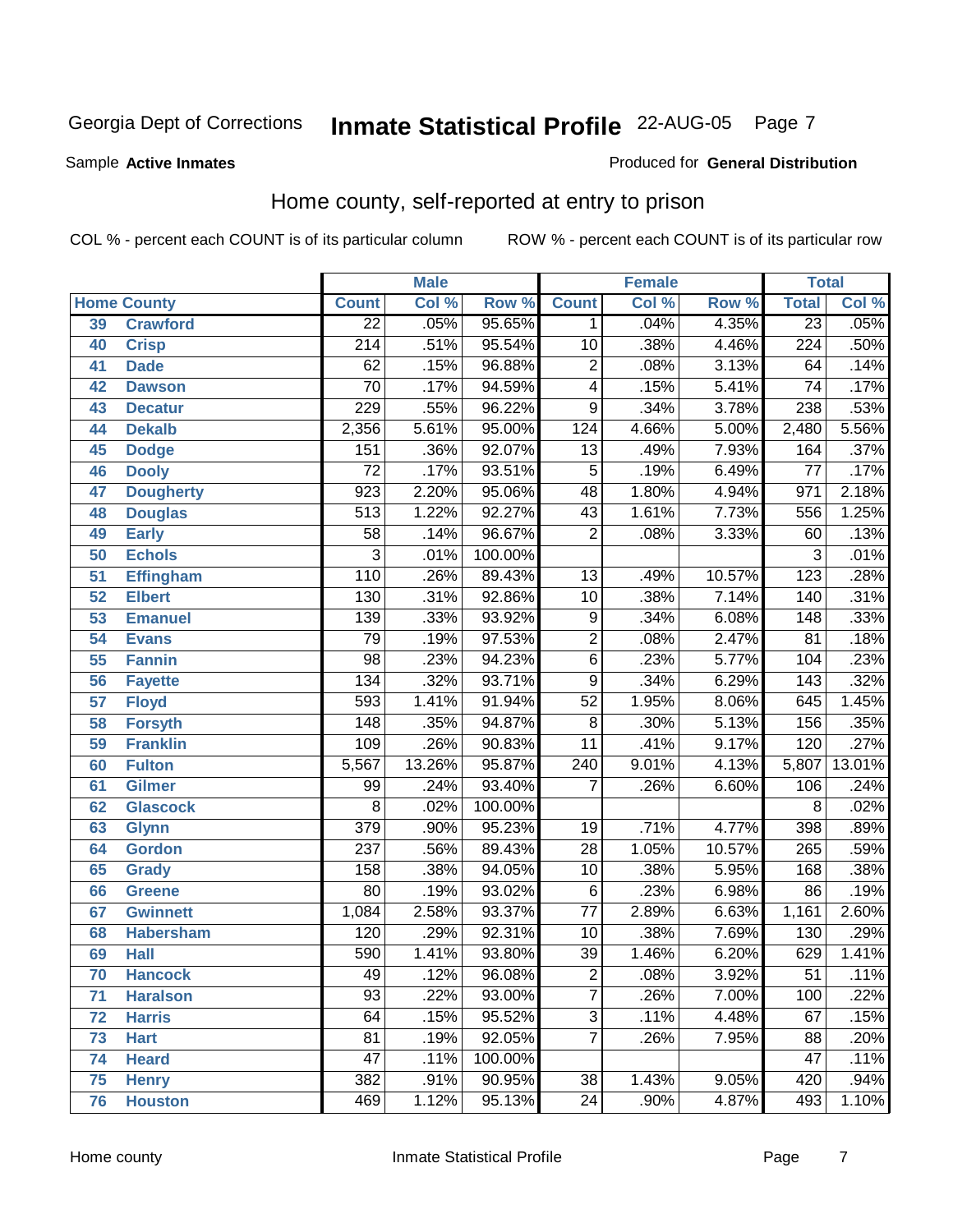Sample **Active Inmates**

### Produced for **General Distribution**

# Home county, self-reported at entry to prison

|     |                    |                  | <b>Male</b> |         |                 | <b>Female</b> |        | <b>Total</b>     |       |
|-----|--------------------|------------------|-------------|---------|-----------------|---------------|--------|------------------|-------|
|     | <b>Home County</b> | <b>Count</b>     | Col %       | Row %   | <b>Count</b>    | Col %         | Row %  | <b>Total</b>     | Col % |
| 77  | <b>Irwin</b>       | 66               | .16%        | 97.06%  | $\overline{2}$  | .08%          | 2.94%  | 68               | .15%  |
| 78  | <b>Jackson</b>     | 183              | .44%        | 92.42%  | $\overline{15}$ | .56%          | 7.58%  | 198              | .44%  |
| 79  | <b>Jasper</b>      | $\overline{56}$  | .13%        | 96.55%  | $\overline{2}$  | .08%          | 3.45%  | $\overline{58}$  | .13%  |
| 80  | <b>Jeff Davis</b>  | $\overline{61}$  | .15%        | 91.04%  | $\overline{6}$  | .23%          | 8.96%  | $\overline{67}$  | .15%  |
| 81  | <b>Jefferson</b>   | $\overline{83}$  | .20%        | 94.32%  | $\overline{5}$  | .19%          | 5.68%  | $\overline{88}$  | .20%  |
| 82  | <b>Jenkins</b>     | 61               | .15%        | 91.04%  | $\overline{6}$  | .23%          | 8.96%  | 67               | .15%  |
| 83  | <b>Johnson</b>     | 43               | .10%        | 100.00% |                 |               |        | $\overline{43}$  | .10%  |
| 84  | <b>Jones</b>       | $\overline{55}$  | .13%        | 90.16%  | $\,6$           | .23%          | 9.84%  | $\overline{61}$  | .14%  |
| 85  | <b>Lamar</b>       | $\overline{77}$  | .18%        | 96.25%  | $\overline{3}$  | .11%          | 3.75%  | 80               | .18%  |
| 86  | <b>Lanier</b>      | $\overline{26}$  | .06%        | 89.66%  | $\overline{3}$  | .11%          | 10.34% | $\overline{29}$  | .06%  |
| 87  | <b>Laurens</b>     | 230              | .55%        | 93.50%  | $\overline{16}$ | .60%          | 6.50%  | $\overline{246}$ | .55%  |
| 88  | Lee                | $\overline{44}$  | .10%        | 97.78%  | $\mathbf 1$     | .04%          | 2.22%  | $\overline{45}$  | .10%  |
| 89  | <b>Liberty</b>     | 220              | .52%        | 93.22%  | $\overline{16}$ | .60%          | 6.78%  | 236              | .53%  |
| 90  | <b>Lincoln</b>     | $\overline{35}$  | .08%        | 94.59%  | $\overline{2}$  | .08%          | 5.41%  | $\overline{37}$  | .08%  |
| 91  | Long               | $\overline{31}$  | .07%        | 83.78%  | $\overline{6}$  | .23%          | 16.22% | $\overline{37}$  | .08%  |
| 92  | <b>Lowndes</b>     | 405              | .96%        | 95.74%  | $\overline{18}$ | .68%          | 4.26%  | 423              | .95%  |
| 93  | <b>Lumpkin</b>     | $\overline{71}$  | .17%        | 93.42%  | $\overline{5}$  | .19%          | 6.58%  | $\overline{76}$  | .17%  |
| 94  | <b>Macon</b>       | $\overline{73}$  | .17%        | 97.33%  | $\overline{2}$  | .08%          | 2.67%  | $\overline{75}$  | .17%  |
| 95  | <b>Madison</b>     | $\overline{117}$ | .28%        | 90.70%  | $\overline{12}$ | .45%          | 9.30%  | $\overline{129}$ | .29%  |
| 96  | <b>Marion</b>      | $\overline{34}$  | .08%        | 91.89%  | $\overline{3}$  | .11%          | 8.11%  | $\overline{37}$  | .08%  |
| 97  | <b>Mcduffie</b>    | $\overline{161}$ | .38%        | 94.15%  | $\overline{10}$ | .38%          | 5.85%  | 171              | .38%  |
| 98  | <b>Mcintosh</b>    | $\overline{52}$  | .12%        | 96.30%  | $\overline{2}$  | .08%          | 3.70%  | $\overline{54}$  | .12%  |
| 99  | <b>Meriwether</b>  | 171              | .41%        | 93.44%  | $\overline{12}$ | .45%          | 6.56%  | $\overline{183}$ | .41%  |
| 100 | <b>Miller</b>      | $\overline{34}$  | .08%        | 97.14%  | $\mathbf{1}$    | .04%          | 2.86%  | $\overline{35}$  | .08%  |
| 101 | <b>Mitchell</b>    | 165              | .39%        | 92.18%  | $\overline{14}$ | .53%          | 7.82%  | 179              | .40%  |
| 102 | <b>Monroe</b>      | 110              | .26%        | 93.22%  | $\overline{8}$  | .30%          | 6.78%  | $\overline{118}$ | .26%  |
| 103 | <b>Montgomery</b>  | $\overline{30}$  | .07%        | 88.24%  | 4               | .15%          | 11.76% | $\overline{34}$  | .08%  |
| 104 | <b>Morgan</b>      | $\overline{76}$  | .18%        | 98.70%  | $\mathbf{1}$    | .04%          | 1.30%  | $\overline{77}$  | .17%  |
| 105 | <b>Murray</b>      | 166              | .40%        | 93.26%  | $\overline{12}$ | .45%          | 6.74%  | 178              | .40%  |
| 106 | <b>Muscogee</b>    | 1,305            | 3.11%       | 94.29%  | 79              | 2.97%         | 5.71%  | 1,384            | 3.10% |
| 107 | <b>Newton</b>      | $\overline{376}$ | .90%        | 94.00%  | $\overline{24}$ | .90%          | 6.00%  | 400              | .90%  |
| 108 | <b>Oconee</b>      | 35               | .08%        | 92.11%  | 3               | .11%          | 7.89%  | 38               | .09%  |
| 109 | <b>Oglethorpe</b>  | $\overline{56}$  | .13%        | 93.33%  | 4               | .15%          | 6.67%  | 60               | .13%  |
| 110 | <b>Paulding</b>    | $\overline{209}$ | .50%        | 91.67%  | $\overline{19}$ | .71%          | 8.33%  | 228              | .51%  |
| 111 | <b>Peach</b>       | 105              | .25%        | 96.33%  | 4               | .15%          | 3.67%  | 109              | .24%  |
| 112 | <b>Pickens</b>     | $\overline{87}$  | .21%        | 92.55%  | 7               | .26%          | 7.45%  | $\overline{94}$  | .21%  |
| 113 | <b>Pierce</b>      | 48               | .11%        | 92.31%  | 4               | .15%          | 7.69%  | 52               | .12%  |
| 114 | <b>Pike</b>        | 49               | .12%        | 89.09%  | $\overline{6}$  | .23%          | 10.91% | $\overline{55}$  | .12%  |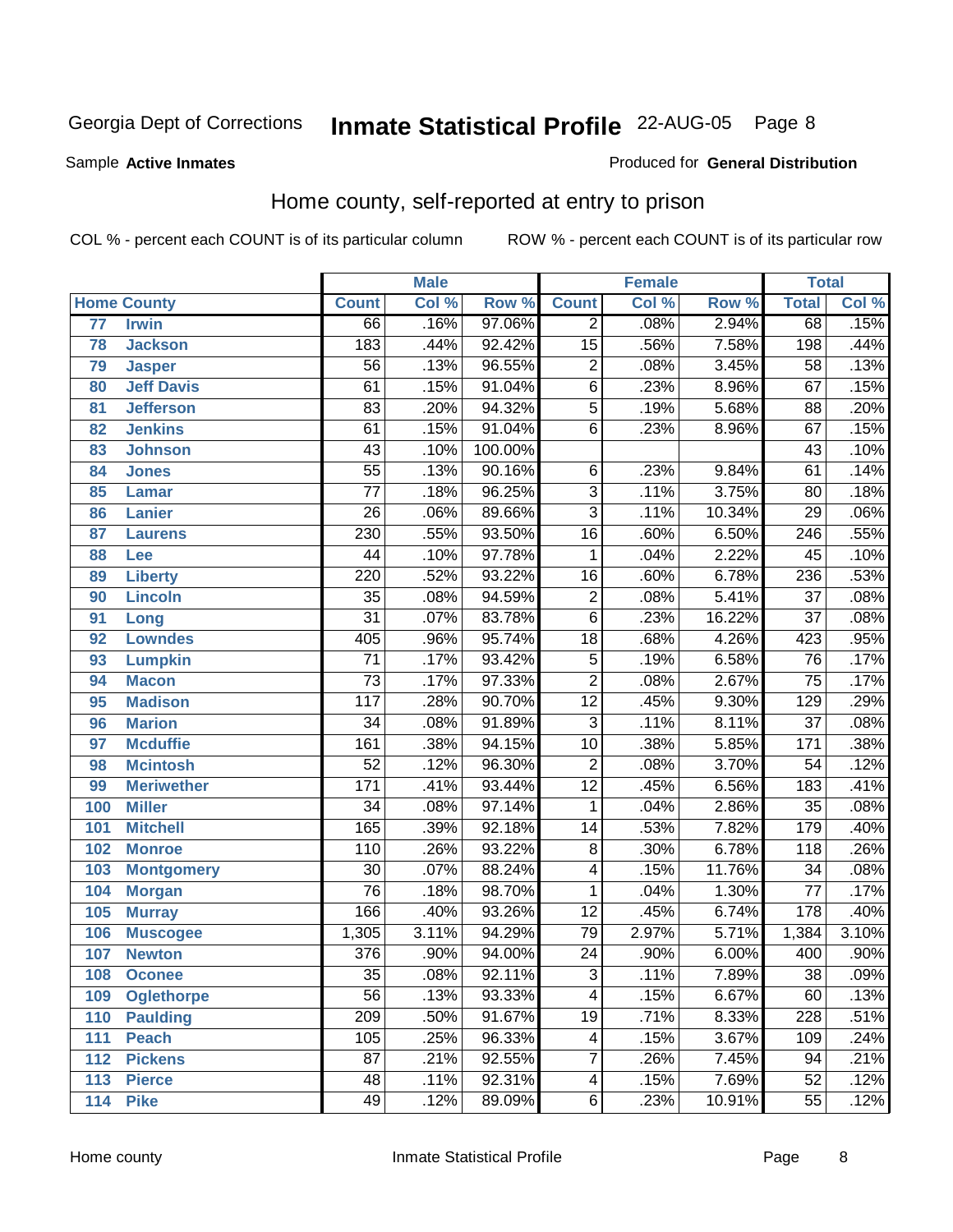Sample **Active Inmates**

### Produced for **General Distribution**

# Home county, self-reported at entry to prison

|                          |                  | <b>Male</b> |         |                         | <b>Female</b> |        | <b>Total</b>     |       |
|--------------------------|------------------|-------------|---------|-------------------------|---------------|--------|------------------|-------|
| <b>Home County</b>       | <b>Count</b>     | Col %       | Row %   | <b>Count</b>            | Col %         | Row %  | <b>Total</b>     | Col % |
| 115 Polk                 | 180              | .43%        | 94.74%  | $\overline{10}$         | .38%          | 5.26%  | 190              | .43%  |
| 116<br><b>Pulaski</b>    | 90               | .21%        | 87.38%  | $\overline{13}$         | .49%          | 12.62% | 103              | .23%  |
| 117<br><b>Putnam</b>     | 121              | .29%        | 98.37%  | $\overline{2}$          | .08%          | 1.63%  | 123              | .28%  |
| 118<br>Quitman           | $\overline{10}$  | .02%        | 90.91%  | 1                       | .04%          | 9.09%  | $\overline{11}$  | .02%  |
| 119<br><b>Rabun</b>      | $\overline{56}$  | .13%        | 98.25%  | $\mathbf{1}$            | .04%          | 1.75%  | $\overline{57}$  | .13%  |
| <b>Randolph</b><br>120   | 60               | .14%        | 96.77%  | $\overline{2}$          | .08%          | 3.23%  | 62               | .14%  |
| 121<br><b>Richmond</b>   | 1,706            | 4.06%       | 93.79%  | 113                     | 4.24%         | 6.21%  | 1,819            | 4.08% |
| 122<br><b>Rockdale</b>   | $\overline{237}$ | .56%        | 94.80%  | $\overline{13}$         | .49%          | 5.20%  | 250              | .56%  |
| 123<br><b>Schley</b>     | $\overline{17}$  | .04%        | 100.00% |                         |               |        | $\overline{17}$  | .04%  |
| 124<br><b>Screven</b>    | 107              | .25%        | 94.69%  | 6                       | .23%          | 5.31%  | 113              | .25%  |
| <b>Seminole</b><br>125   | 61               | .15%        | 93.85%  | $\overline{\mathbf{4}}$ | .15%          | 6.15%  | 65               | .15%  |
| 126<br><b>Spalding</b>   | 508              | 1.21%       | 93.55%  | $\overline{35}$         | 1.31%         | 6.45%  | $\overline{543}$ | 1.22% |
| 127<br><b>Stephens</b>   | 146              | .35%        | 95.42%  | $\overline{7}$          | .26%          | 4.58%  | 153              | .34%  |
| 128<br><b>Stewart</b>    | $\overline{35}$  | .08%        | 100.00% |                         |               |        | $\overline{35}$  | .08%  |
| 129<br><b>Sumter</b>     | 196              | .47%        | 95.15%  | 10                      | .38%          | 4.85%  | $\overline{206}$ | .46%  |
| 130<br><b>Talbot</b>     | 50               | .12%        | 94.34%  | $\overline{3}$          | .11%          | 5.66%  | $\overline{53}$  | .12%  |
| 131<br><b>Taliaferro</b> | $\overline{6}$   | .01%        | 100.00% |                         |               |        | $\overline{6}$   | .01%  |
| <b>Tattnall</b><br>132   | 116              | .28%        | 92.80%  | 9                       | .34%          | 7.20%  | $\overline{125}$ | .28%  |
| 133<br><b>Taylor</b>     | $\overline{67}$  | .16%        | 95.71%  | $\overline{3}$          | .11%          | 4.29%  | 70               | .16%  |
| <b>Telfair</b><br>134    | 109              | .26%        | 93.16%  | $\overline{8}$          | .30%          | 6.84%  | 117              | .26%  |
| 135<br><b>Terrell</b>    | 65               | .15%        | 94.20%  | $\overline{4}$          | .15%          | 5.80%  | $\overline{69}$  | .15%  |
| 136<br><b>Thomas</b>     | 280              | .67%        | 95.56%  | $\overline{13}$         | .49%          | 4.44%  | 293              | .66%  |
| 137<br><b>Tift</b>       | 271              | .65%        | 96.10%  | 11                      | .41%          | 3.90%  | 282              | .63%  |
| <b>Toombs</b><br>138     | $\overline{226}$ | .54%        | 92.62%  | $\overline{18}$         | .68%          | 7.38%  | 244              | .55%  |
| 139<br><b>Towns</b>      | $\overline{14}$  | .03%        | 100.00% |                         |               |        | $\overline{14}$  | .03%  |
| <b>Treutlen</b><br>140   | $\overline{37}$  | .09%        | 94.87%  | $\overline{2}$          | .08%          | 5.13%  | $\overline{39}$  | .09%  |
| 141<br><b>Troup</b>      | 520              | 1.24%       | 94.03%  | $\overline{33}$         | 1.24%         | 5.97%  | 553              | 1.24% |
| 142<br><b>Turner</b>     | $\overline{71}$  | .17%        | 97.26%  | $\overline{2}$          | .08%          | 2.74%  | $\overline{73}$  | .16%  |
| 143<br><b>Twiggs</b>     | $\overline{39}$  | .09%        | 95.12%  | $\overline{2}$          | .08%          | 4.88%  | $\overline{41}$  | .09%  |
| 144<br><b>Union</b>      | $\overline{39}$  | .09%        | 95.12%  | $\overline{2}$          | .08%          | 4.88%  | $\overline{41}$  | .09%  |
| 145<br><b>Upson</b>      | 156              | .37%        | 96.89%  | $\overline{5}$          | .19%          | 3.11%  | 161              | .36%  |
| 146<br><b>Walker</b>     | 296              | .71%        | 91.64%  | 27                      | 1.01%         | 8.36%  | 323              | .72%  |
| 147<br><b>Walton</b>     | 292              | .70%        | 93.59%  | $\overline{20}$         | .75%          | 6.41%  | $\overline{312}$ | .70%  |
| 148<br><b>Ware</b>       | 277              | .66%        | 93.58%  | 19                      | .71%          | 6.42%  | 296              | .66%  |
| <b>Warren</b><br>149     | 40               | .10%        | 93.02%  | 3                       | .11%          | 6.98%  | $\overline{43}$  | .10%  |
| <b>Washington</b><br>150 | 126              | .30%        | 95.45%  | 6                       | .23%          | 4.55%  | 132              | .30%  |
| 151<br><b>Wayne</b>      | $\overline{142}$ | .34%        | 92.21%  | $\overline{12}$         | .45%          | 7.79%  | 154              | .35%  |
| <b>Webster</b><br>152    | 12               | .03%        | 85.71%  | $\overline{2}$          | .08%          | 14.29% | 14               | .03%  |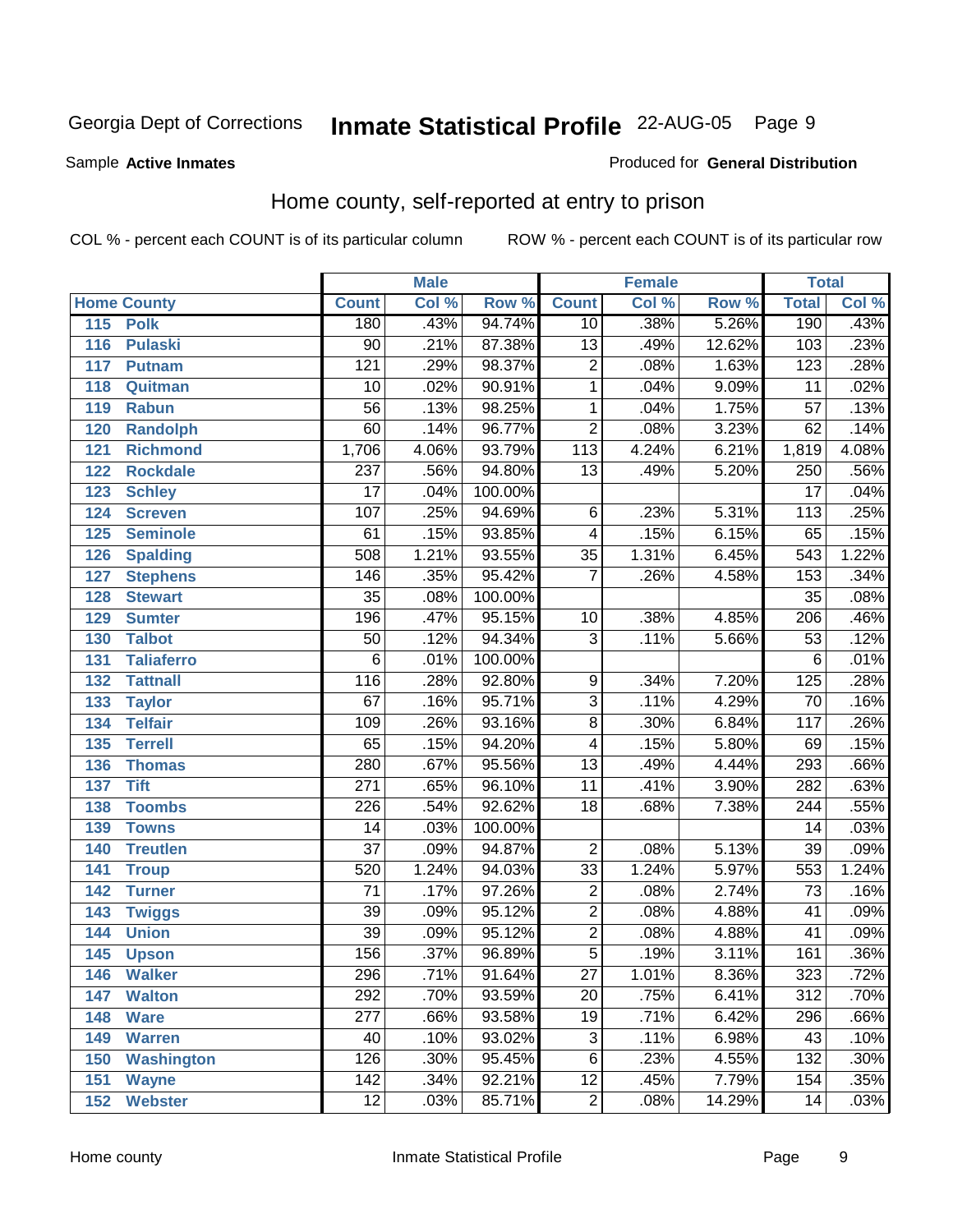Sample **Active Inmates**

### Produced for **General Distribution**

# Home county, self-reported at entry to prison

|     |                      |              | <b>Male</b> |           |                | <b>Female</b> |       | <b>Total</b> |         |
|-----|----------------------|--------------|-------------|-----------|----------------|---------------|-------|--------------|---------|
|     | <b>Home County</b>   | <b>Count</b> | Col %       | Row %     | <b>Count</b>   | Col %         | Row % | <b>Total</b> | Col %   |
| 153 | <b>Wheeler</b>       | 25           | $.06\%$     | 92.59%    | $\overline{2}$ | .08%          | 7.41% | 27           | $.06\%$ |
| 154 | <b>White</b>         | 60           | .14%        | 93.75%    | 4              | .15%          | 6.25% | 64           | .14%    |
| 155 | <b>Whitfield</b>     | 603          | 1.44%       | 92.06%    | 52             | 1.95%         | 7.94% | 655          | 1.47%   |
| 156 | <b>Wilcox</b>        | 49           | .12%        | 94.23%    | 3              | .11%          | 5.77% | 52           | .12%    |
| 157 | <b>Wilkes</b>        | 62           | .15%        | 96.88%    | 2              | .08%          | 3.13% | 64           | .14%    |
| 158 | <b>Wilkinson</b>     | 54           | .13%        | $91.53\%$ | 5              | .19%          | 8.47% | 59           | .13%    |
| 159 | <b>Worth</b>         | 125          | .30%        | 93.28%    | 9              | .34%          | 6.72% | 134          | .30%    |
| 160 | <b>Unknown</b>       | 2,070        | 4.93%       | 92.83%    | 160            | 6.01%         | 7.17% | 2,230        | 5.00%   |
|     | <b>Total Rported</b> | 41,969       | 100%        | 94.03%    | 2,663          | 100%          | 5.97% | 44,632       | 100%    |

| orted         | דומ כ  | ^^    | 3,280                 |
|---------------|--------|-------|-----------------------|
| <b>NOT</b>    | ו ואי  | ບບ    |                       |
| `otal<br>. Gr | 45,186 | 2,726 | $\lambda$ 7 Q1 $\sim$ |

| <b>Moo</b> | . . <b>. .</b><br>τυι<br>. | ulton |  |
|------------|----------------------------|-------|--|
|            |                            |       |  |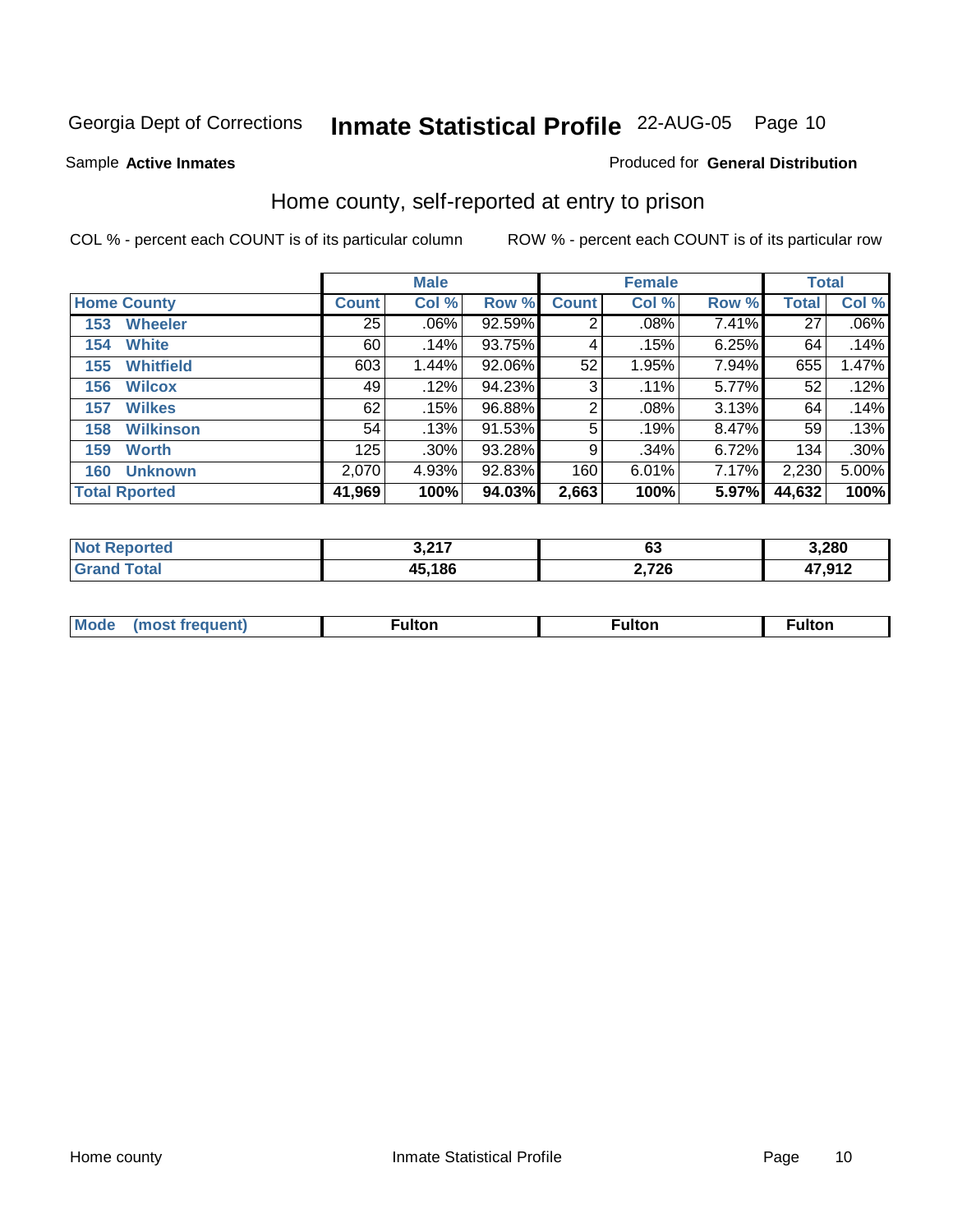Sample **Active Inmates**

### Produced for **General Distribution**

# Socioeconomic class, self-reported at entry to prison

|                            |              | <b>Male</b> |           |                 | <b>Female</b> |       |        | <b>Total</b> |
|----------------------------|--------------|-------------|-----------|-----------------|---------------|-------|--------|--------------|
| <b>Socioeconomic Class</b> | <b>Count</b> | Col %       | Row %     | <b>Count</b>    | Col %         | Row % | Total  | Col %        |
| <b>Welfare</b>             | 3,194        | 7.43%       | 91.44%    | 299             | 11.36%        | 8.56% | 3,493  | $7.66\%$     |
| <b>Occ Employ</b>          | 2,524        | 5.87%       | 99.57%    | 11 <sub>1</sub> | .42%          | .43%  | 2,535  | $5.56\%$     |
| <b>Minimum Std</b>         | 19,664       | 45.75%      | 95.95%    | 831             | 31.58%        | 4.05% | 20,495 | 44.94%       |
| <b>Middle</b><br>4         | 17,596       | 40.94%      | $92.19\%$ | ا 490.          | 56.63%        | 7.81% | 19,086 | 41.85%       |
| <b>Total Reported</b>      | 42,978       | 100%        | 94.23%    | 2,631           | 100%          | 5.77% | 45,609 | 100%         |

| วrteo<br>NO | 2,208        | וח<br>ນບ | .303  |
|-------------|--------------|----------|-------|
| Gra         | 15.186<br>45 | 2,726    | 7,912 |

| <b>Minin</b><br>Std<br>3td<br>aic<br>.<br>____ |
|------------------------------------------------|
|------------------------------------------------|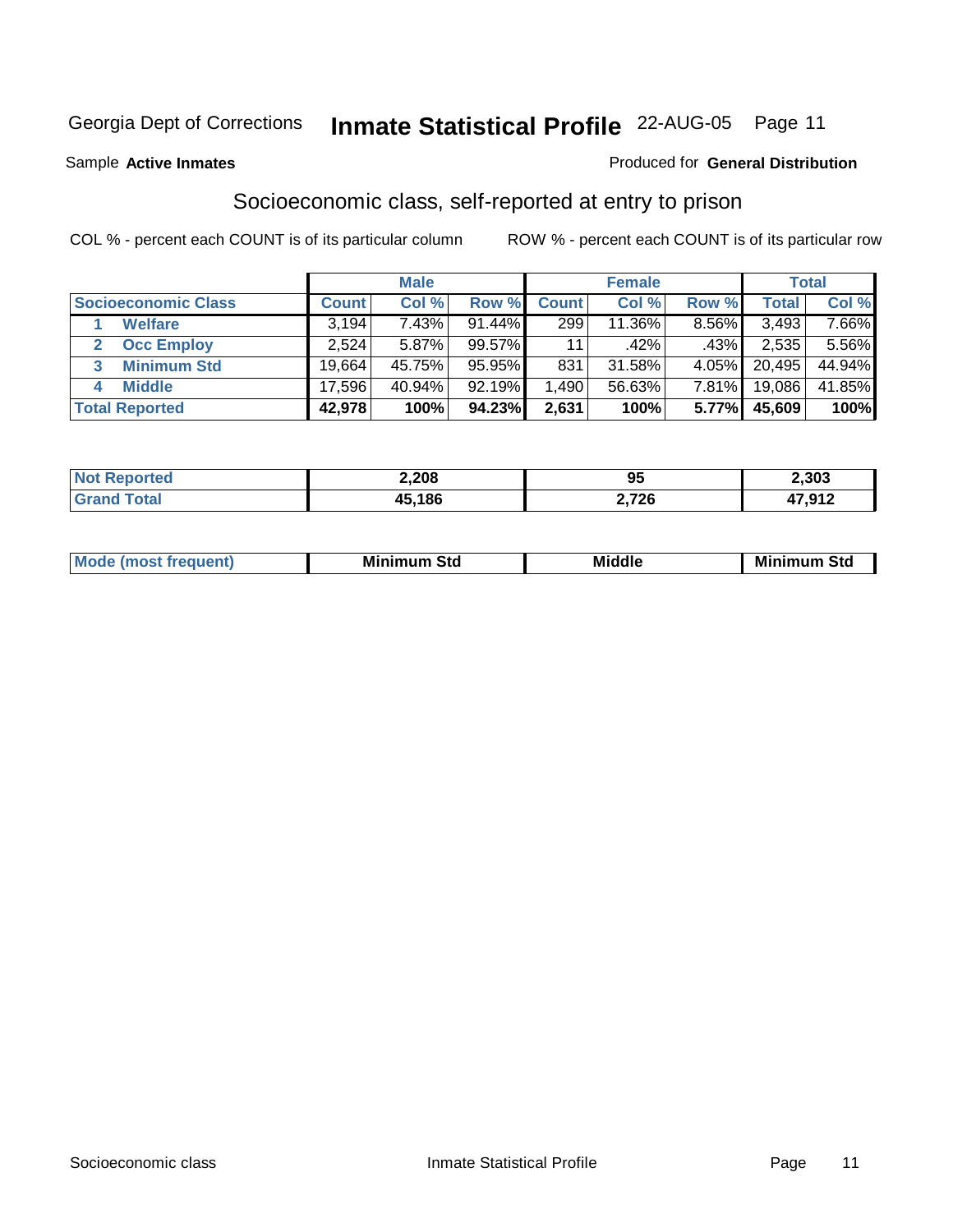Sample **Active Inmates**

### Produced for **General Distribution**

# Environment to age 16, self-reported at entry to prison

|                              |              | <b>Male</b> |           |              | <b>Female</b> |        |        | <b>Total</b> |
|------------------------------|--------------|-------------|-----------|--------------|---------------|--------|--------|--------------|
| <b>Environment to age 16</b> | <b>Count</b> | Col %       | Row %     | <b>Count</b> | Col %         | Row %  | Total  | Col %        |
| <b>Rural/Farm</b>            | 1,466        | 3.37%       | 94.83%    | 80           | $3.00\%$      | 5.17%  | 1,546  | 3.35%        |
| <b>Rural/Nfarm</b>           | 2,083        | 4.79%       | 82.20%    | 451          | 16.92%        | 17.80% | 2,534  | 5.49%        |
| <b>S.M.S.A</b>               | 14,082       | 32.37%      | 97.49%    | 363          | 13.62%        | 2.51%  | 14,445 | 31.29%       |
| <b>Urban</b><br>4            | 9,668        | 22.22%      | $90.51\%$ | 1,014        | 38.05%        | 9.49%  | 10,682 | 23.14%       |
| <b>Small Town</b><br>5       | 16,204       | 37.25%      | 95.54%    | 757          | 28.41%        | 4.46%  | 16,961 | 36.74%       |
| <b>Total Reported</b>        | 43,503       | 100%        | 94.23%    | 2,665        | 100%          | 5.77%  | 46,168 | 100%         |

| <b>Not Reported</b> | .683   | ו ס   | ,744                    |
|---------------------|--------|-------|-------------------------|
| <b>Total</b>        | 45,186 | 2,726 | <b>47 912</b><br>71.JIL |

| <b>Mo</b><br><b>COMMA</b><br>ww | owr<br>. | _____ | 10W <sup>r</sup><br>_______ |
|---------------------------------|----------|-------|-----------------------------|
|                                 |          |       |                             |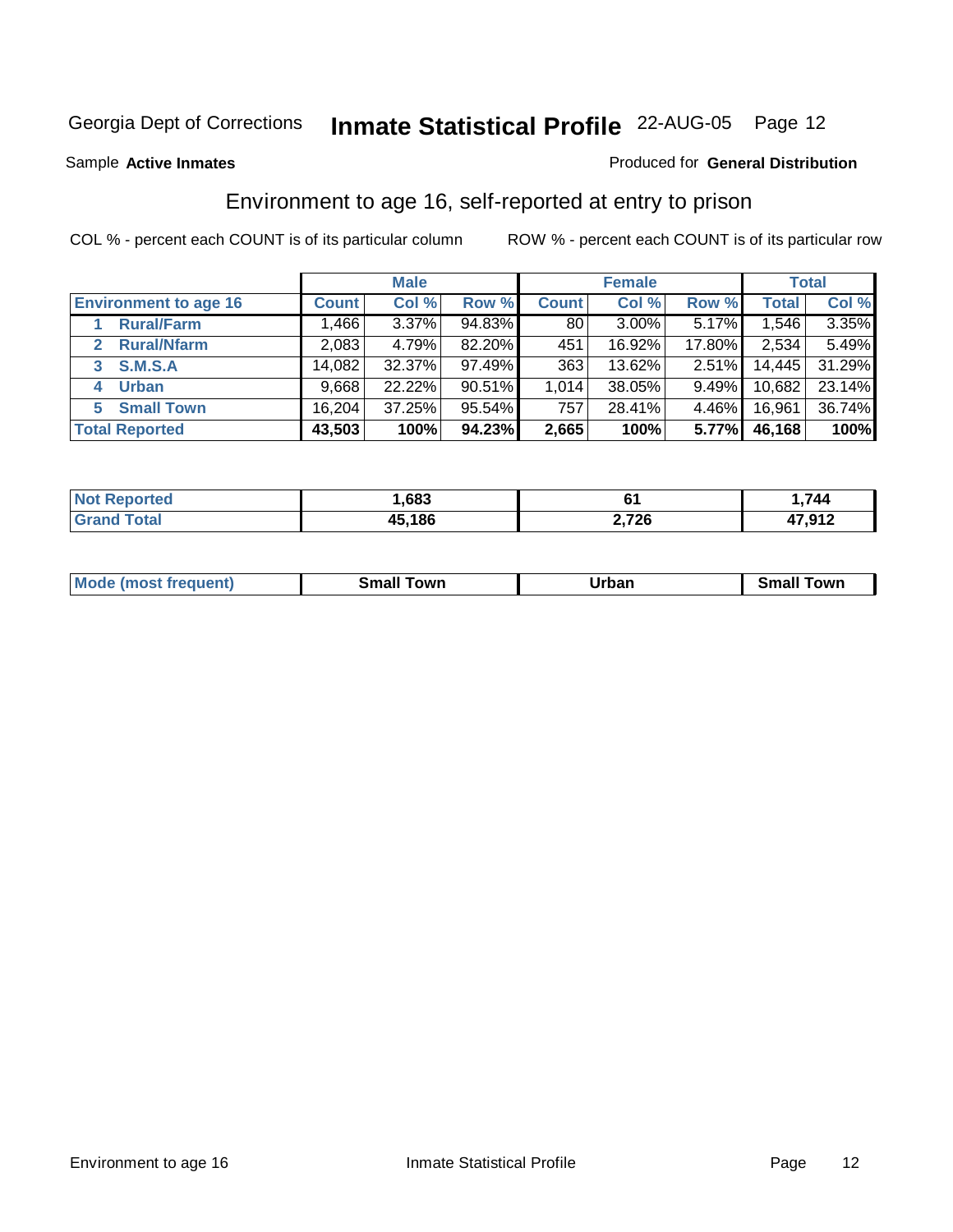#### Sample **Active Inmates**

### Produced for **General Distribution**

# Guardian status to age 16, self-reported at entry to prison

|                                  |              | <b>Male</b> |        |              | <b>Female</b> |       |              | <b>Total</b> |
|----------------------------------|--------------|-------------|--------|--------------|---------------|-------|--------------|--------------|
| <b>Guardian Status To Age 16</b> | <b>Count</b> | Col %       | Row %  | <b>Count</b> | Col %         | Row % | <b>Total</b> | Col %        |
| 1 Orphanage                      | 52           | .12%        | 91.23% | 5            | .19%          | 8.77% | 57           | .12%         |
| 2 Father Only                    | 1,280        | 2.98%       | 95.03% | 67           | 2.50%         | 4.97% | 1,347        | 2.95%        |
| 3 Ftr Mtr Hd                     | 2,959        | 6.89%       | 93.82% | 195          | 7.28%         | 6.18% | 3,154        | 6.91%        |
| <b>4 Mother Only</b>             | 18,243       | 42.47%      | 95.58% | 844          | 31.49%        | 4.42% | 19,087       | 41.83%       |
| 5 Mtr Ftr Hd                     | 14,732       | 34.30%      | 92.75% | 1,151        | 42.95%        | 7.25% | 15,883       | 34.81%       |
| <b>6 Oth Female</b>              | 1,004        | 2.34%       | 93.40% | 71           | 2.65%         | 6.60% | 1,075        | 2.36%        |
| <b>7 Oth Male</b>                | 171          | .40%        | 96.61% | 6            | $.22\%$       | 3.39% | 177          | .39%         |
| 8 Step-Parnts                    | 534          | 1.24%       | 99.26% | 4            | .15%          | .74%  | 538          | 1.18%        |
| <b>9 Foster Home</b>             | 539          | 1.25%       | 91.82% | 48           | 1.79%         | 8.18% | 587          | 1.29%        |
| <b>10 Grand Prnts</b>            | 3,436        | 8.00%       | 92.24% | 289          | 10.78%        | 7.76% | 3,725        | 8.16%        |
| <b>Total Reported</b>            | 42,950       | 100%        | 94.13% | 2,680        | 100%          | 5.87% | 45,630       | 100%         |

|         | 2,236          | 46                            | 2,282         |
|---------|----------------|-------------------------------|---------------|
| _______ | <u>הה ג הו</u> | 726<br>2,720<br>$\sim$ $\sim$ | 17 N1 2<br>__ |

| Mode             | Mother | Mtr Ftr Hd                                                                                                      | Only   |
|------------------|--------|-----------------------------------------------------------------------------------------------------------------|--------|
| most frequent) د | Only   | the contract of the contract of the contract of the contract of the contract of the contract of the contract of | Mother |
|                  |        |                                                                                                                 |        |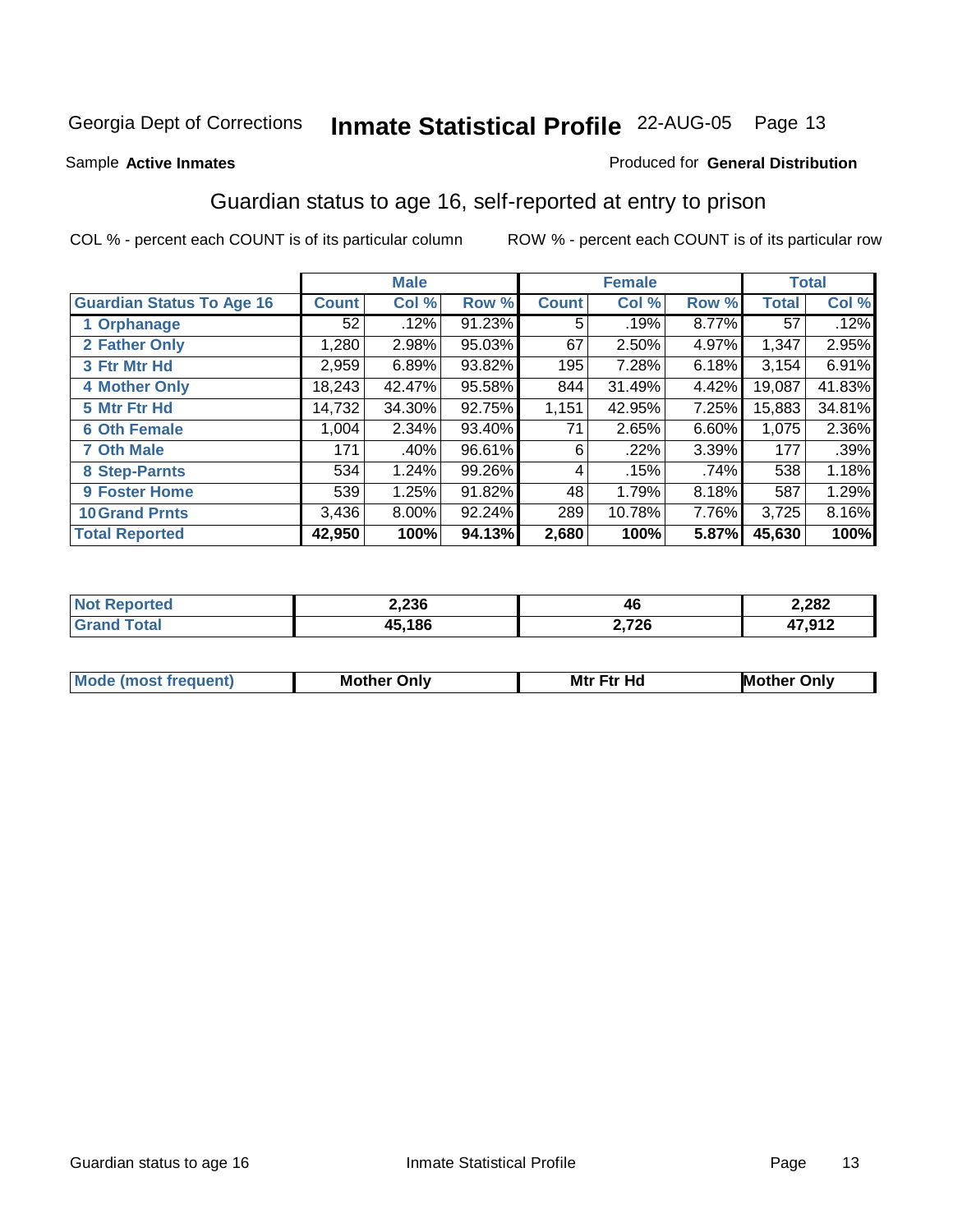### Sample **Active Inmates**

### Produced for **General Distribution**

# Employment status before prison, self-reported at entry to prison

|                                  |              | <b>Male</b> |        |              | <b>Female</b> |        |        | <b>Total</b> |
|----------------------------------|--------------|-------------|--------|--------------|---------------|--------|--------|--------------|
| <b>Employment Status</b>         | <b>Count</b> | Col %       | Row %  | <b>Count</b> | Col %         | Row %  | Total  | Col %        |
| <b>Full Time</b>                 | 20,240       | 50.48%      | 96.23% | 792          | 42.13%        | 3.77%  | 21,032 | 50.10%       |
| <b>Part Time</b><br>$\mathbf{2}$ | 3,736        | $9.32\%$    | 97.90% | 80           | 4.26%         | 2.10%  | 3,816  | 9.09%        |
| Unempl $<$ 6m<br>3               | 4,544        | 11.33%      | 95.36% | 221          | 11.76%        | 4.64%  | 4,765  | 11.35%       |
| Unempl > 6m<br>4                 | 6,292        | 15.69%      | 95.13% | 322          | 17.13%        | 4.87%  | 6,614  | 15.76%       |
| <b>Never Workd</b><br>5          | 3,445        | 8.59%       | 95.03% | 180          | 9.57%         | 4.97%  | 3,625  | 8.64%        |
| <b>Student</b><br>6              | 366          | .91%        | 89.27% | 44           | 2.34%         | 10.73% | 410    | .98%         |
| <b>Incapable</b>                 | 1,476        | 3.68%       | 85.96% | 241          | 12.82%        | 14.04% | 1,717  | 4.09%        |
| <b>Total Reported</b>            | 40,099       | 100%        | 95.52% | 1,880        | 100%          | 4.48%  | 41,979 | 100%         |

| тес<br>W. | 5,087  | 846   | . nnn<br>ว.933 |
|-----------|--------|-------|----------------|
| $\sim$ 40 | 45,186 | 2,726 | 17 012         |
| . Circ    |        |       | ' I A          |

| <b>Moo.</b><br>ner | --<br>me<br>uı. | ™e | ïme |
|--------------------|-----------------|----|-----|
|                    |                 |    |     |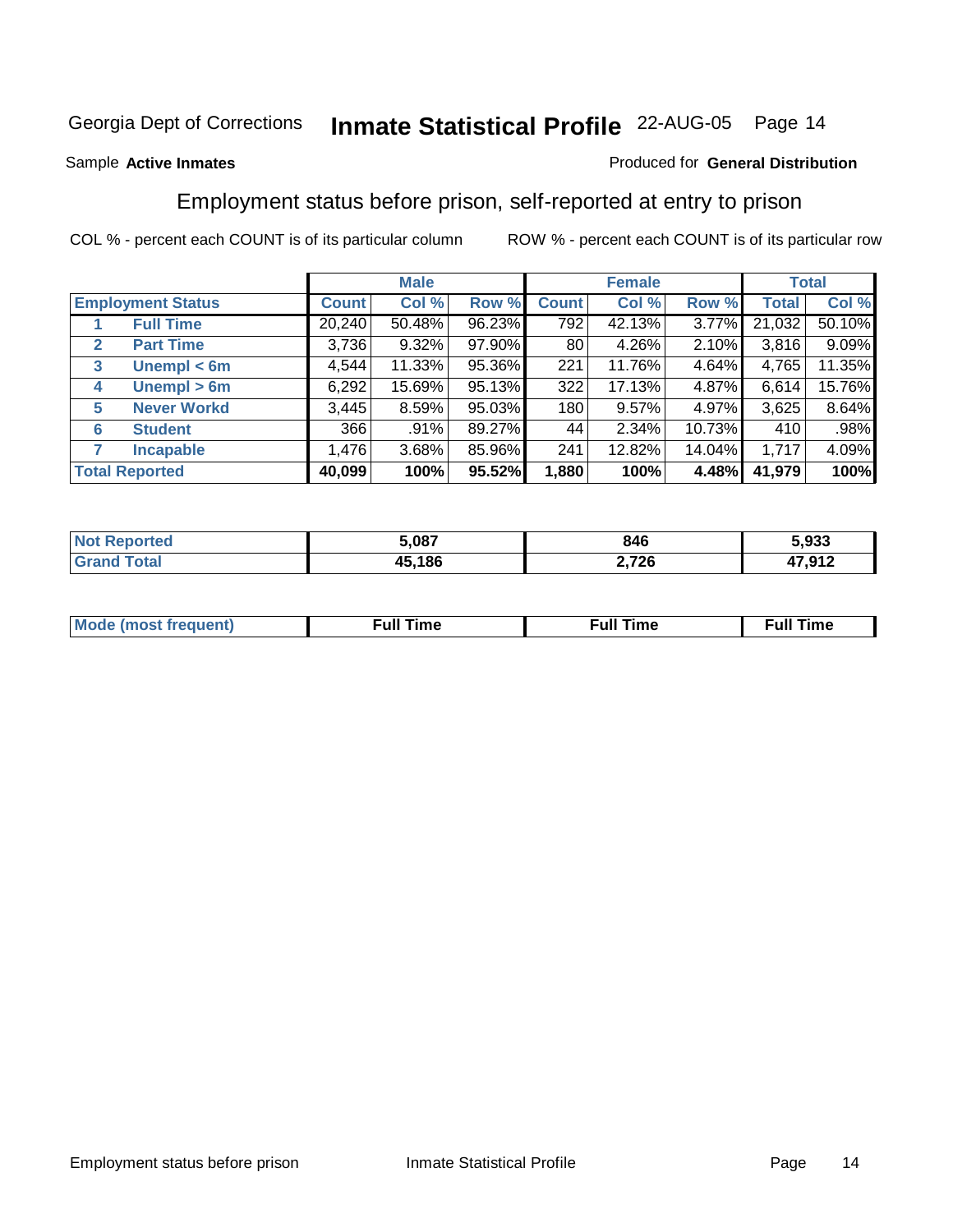### Sample **Active Inmates**

Produced for **General Distribution**

# Age at admission

|                         |                | <b>Male</b> |         |                 | <b>Female</b> |                  | <b>Total</b>   |       |
|-------------------------|----------------|-------------|---------|-----------------|---------------|------------------|----------------|-------|
| <b>Age At Admission</b> | <b>Count</b>   | Col %       | Row %   | <b>Count</b>    | Col %         | Row <sup>%</sup> | <b>Total</b>   | Col % |
| 13                      | $\overline{2}$ | 0.01%       | 100.00% |                 |               |                  | $\overline{2}$ | 0.01% |
| 14                      | 17             | 0.04%       | 94.44%  | 1               | 0.04%         | 5.56%            | 18             | 0.04% |
| 15                      | 64             | 0.14%       | 95.52%  | 3               | 0.11%         | 4.48%            | 67             | 0.14% |
| 16                      | 187            | 0.41%       | 95.90%  | 8               | 0.29%         | 4.10%            | 195            | 0.41% |
| 17                      | 849            | 1.88%       | 96.92%  | $\overline{27}$ | 0.99%         | 3.08%            | 876            | 1.83% |
| 18                      | 1,558          | 3.45%       | 97.38%  | $\overline{42}$ | 1.54%         | 2.63%            | 1,600          | 3.34% |
| 19                      | 2,035          | 4.50%       | 97.00%  | 63              | 2.31%         | 3.00%            | 2,098          | 4.38% |
| 20                      | 2,140          | 4.74%       | 96.27%  | 83              | 3.04%         | 3.73%            | 2,223          | 4.64% |
| 21                      | 1,971          | 4.36%       | 95.68%  | 89              | 3.26%         | 4.32%            | 2,060          | 4.30% |
| 22                      | 2,104          | 4.66%       | 96.25%  | $\overline{82}$ | 3.01%         | 3.75%            | 2,186          | 4.56% |
| 23                      | 1,902          | 4.21%       | 94.49%  | 111             | 4.07%         | 5.51%            | 2,013          | 4.20% |
| 24                      | 1,892          | 4.19%       | 94.08%  | 119             | 4.37%         | 5.92%            | 2,011          | 4.20% |
| 25                      | 1,799          | 3.98%       | 94.63%  | 102             | 3.74%         | 5.37%            | 1,901          | 3.97% |
| 26                      | 1,681          | 3.72%       | 94.92%  | 90              | 3.30%         | 5.08%            | 1,771          | 3.70% |
| 27                      | 1,533          | 3.39%       | 95.75%  | 68              | 2.49%         | 4.25%            | 1,601          | 3.34% |
| 28                      | 1,489          | 3.30%       | 94.96%  | 79              | 2.90%         | 5.04%            | 1,568          | 3.27% |
| 29                      | 1,387          | 3.07%       | 93.91%  | 90              | 3.30%         | 6.09%            | 1,477          | 3.08% |
| 30                      | 1,435          | 3.18%       | 94.22%  | 88              | 3.23%         | 5.78%            | 1,523          | 3.18% |
| 31                      | 1,386          | 3.07%       | 93.71%  | 93              | 3.41%         | 6.29%            | 1,479          | 3.09% |
| 32                      | 1,361          | 3.01%       | 94.12%  | 85              | 3.12%         | 5.88%            | 1,446          | 3.02% |
| 33                      | 1,356          | 3.00%       | 92.94%  | 103             | 3.78%         | 7.06%            | 1,459          | 3.05% |
| 34                      | 1,255          | 2.78%       | 93.03%  | 94              | 3.45%         | 6.97%            | 1,349          | 2.82% |
| 35                      | 1,231          | 2.72%       | 92.84%  | 95              | 3.48%         | 7.16%            | 1,326          | 2.77% |
| 36                      | 1,275          | 2.82%       | 93.27%  | $\overline{92}$ | 3.37%         | 6.73%            | 1,367          | 2.85% |
| 37                      | 1,188          | 2.63%       | 93.25%  | 86              | 3.15%         | 6.75%            | 1,274          | 2.66% |
| 38                      | 1,119          | 2.48%       | 91.20%  | 108             | 3.96%         | 8.80%            | 1,227          | 2.56% |
| 39                      | 1,132          | 2.51%       | 92.71%  | 89              | 3.26%         | 7.29%            | 1,221          | 2.55% |
| 40                      | 1,049          | 2.32%       | 91.86%  | 93              | 3.41%         | 8.14%            | 1,142          | 2.38% |
| 41                      | 1,012          | 2.24%       | 91.34%  | $\overline{96}$ | 3.52%         | 8.66%            | 1,108          | 2.31% |
| 42                      | 920            | 2.04%       | 92.18%  | 78              | 2.86%         | 7.82%            | 998            | 2.08% |
| 43                      | 844            | 1.87%       | 93.05%  | 63              | 2.31%         | 6.95%            | 907            | 1.89% |
| 44                      | 833            | 1.84%       | 94.12%  | $\overline{52}$ | 1.91%         | 5.88%            | 885            | 1.85% |
| 45                      | 699            | 1.55%       | 91.13%  | 68              | 2.49%         | 8.87%            | 767            | 1.60% |
| 46                      | 639            | 1.41%       | 93.15%  | 47              | 1.72%         | 6.85%            | 686            | 1.43% |
| 47                      | 530            | 1.17%       | 92.98%  | 40              | 1.47%         | 7.02%            | 570            | 1.19% |
| 48                      | 511            | 1.13%       | 91.58%  | 47              | 1.72%         | 8.42%            | 558            | 1.16% |
| 49                      | 396            | 0.88%       | 93.84%  | 26              | 0.95%         | 6.16%            | 422            | 0.88% |
| 50                      | 364            | 0.81%       | 91.69%  | 33              | 1.21%         | 8.31%            | 397            | 0.83% |
| 51                      | 338            | 0.75%       | 95.21%  | 17              | 0.62%         | 4.79%            | 355            | 0.74% |
| 52                      | 282            | 0.62%       | 97.24%  | 8               | 0.29%         | 2.76%            | 290            | 0.61% |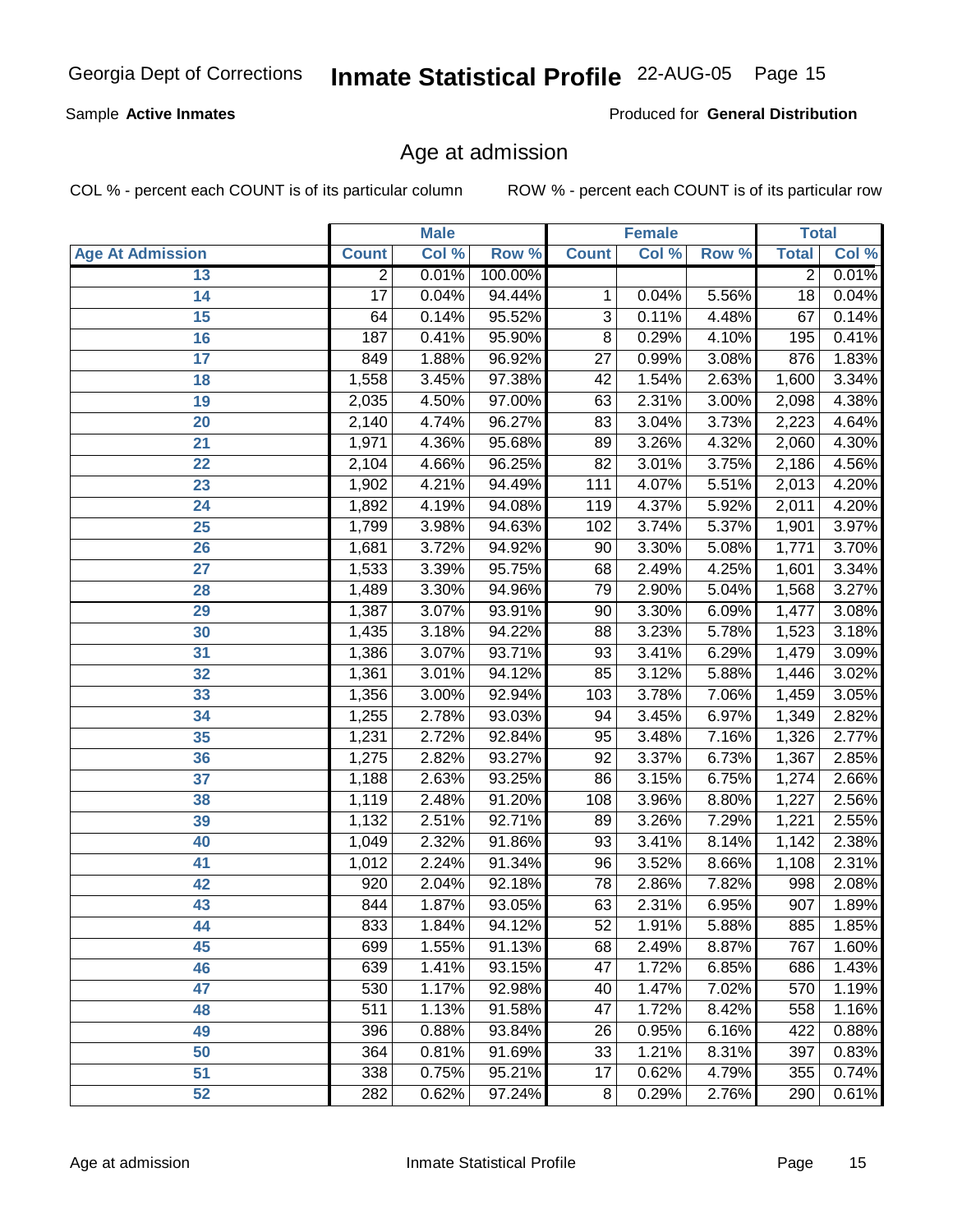### Sample **Active Inmates**

Produced for **General Distribution**

# Age at admission

|                         | <b>Male</b>      |       | <b>Female</b> |                 |       | <b>Total</b> |                  |       |
|-------------------------|------------------|-------|---------------|-----------------|-------|--------------|------------------|-------|
| <b>Age At Admission</b> | <b>Count</b>     | Col % | Row %         | <b>Count</b>    | Col % | Row %        | <b>Total</b>     | Col % |
| 53                      | $\overline{222}$ | 0.49% | 93.67%        | $\overline{15}$ | 0.55% | 6.33%        | 237              | 0.49% |
| $\overline{54}$         | 185              | 0.41% | 92.50%        | $\overline{15}$ | 0.55% | 7.50%        | $\overline{200}$ | 0.42% |
| $\overline{55}$         | 170              | 0.38% | 97.14%        | $\overline{5}$  | 0.18% | 2.86%        | 175              | 0.37% |
| $\overline{56}$         | 139              | 0.31% | 95.21%        | $\overline{7}$  | 0.26% | 4.79%        | 146              | 0.30% |
| $\overline{57}$         | 128              | 0.28% | 96.24%        | $\overline{5}$  | 0.18% | 3.76%        | 133              | 0.28% |
| 58                      | 101              | 0.22% | 98.06%        | $\overline{2}$  | 0.07% | 1.94%        | 103              | 0.21% |
| 59                      | 60               | 0.13% | 92.31%        | $\overline{5}$  | 0.18% | 7.69%        | 65               | 0.14% |
| 60                      | $\overline{74}$  | 0.16% | 93.67%        | $\overline{5}$  | 0.18% | 6.33%        | $\overline{79}$  | 0.16% |
| 61                      | $\overline{58}$  | 0.13% | 96.67%        | $\overline{2}$  | 0.07% | 3.33%        | 60               | 0.13% |
| 62                      | $\overline{51}$  | 0.11% | 100.00%       |                 |       |              | $\overline{51}$  | 0.11% |
| 63                      | 49               | 0.11% | 98.00%        | 1               | 0.04% | 2.00%        | $\overline{50}$  | 0.10% |
| 64                      | $\overline{30}$  | 0.07% | 96.77%        | $\mathbf{1}$    | 0.04% | 3.23%        | $\overline{31}$  | 0.06% |
| 65                      | $\overline{27}$  | 0.06% | 96.43%        | $\mathbf{1}$    | 0.04% | 3.57%        | $\overline{28}$  | 0.06% |
| 66                      | $\overline{26}$  | 0.06% | 96.30%        | 1               | 0.04% | 3.70%        | $\overline{27}$  | 0.06% |
| 67                      | $\overline{19}$  | 0.04% | 100.00%       |                 |       |              | $\overline{19}$  | 0.04% |
| 68                      | $\overline{16}$  | 0.04% | 94.12%        | 1               | 0.04% | 5.88%        | $\overline{17}$  | 0.04% |
| 69                      | $\overline{20}$  | 0.04% | 95.24%        | 1               | 0.04% | 4.76%        | $\overline{21}$  | 0.04% |
| 70                      | $\overline{6}$   | 0.01% | 85.71%        | 1               | 0.04% | 14.29%       | $\overline{7}$   | 0.01% |
| $\overline{71}$         | $\overline{7}$   | 0.02% | 100.00%       |                 |       |              | 7                | 0.01% |
| $\overline{72}$         | $\overline{7}$   | 0.02% | 100.00%       |                 |       |              | $\overline{7}$   | 0.01% |
| 73                      | $\overline{6}$   | 0.01% | 100.00%       |                 |       |              | $\overline{6}$   | 0.01% |
| 74                      | $\overline{5}$   | 0.01% | 100.00%       |                 |       |              | $\overline{5}$   | 0.01% |
| $\overline{75}$         | $\overline{3}$   | 0.01% | 100.00%       |                 |       |              | 3                | 0.01% |
| 76                      | $\overline{2}$   | 0.01% | 100.00%       |                 |       |              | $\overline{2}$   | 0.01% |
| 78                      | $\overline{2}$   | 0.01% | 100.00%       |                 |       |              | $\overline{2}$   | 0.01% |
| 79                      | $\overline{2}$   | 0.01% | 100.00%       |                 |       |              | $\overline{2}$   | 0.01% |
| 80                      | 1                | 0.01% | 100.00%       |                 |       |              | 1                | 0.01% |
| 81                      | 2                | 0.01% | 100.00%       |                 |       |              | $\overline{2}$   | 0.01% |
| 83                      | 1                | 0.01% | 100.00%       |                 |       |              | $\mathbf 1$      | 0.01% |
| 85                      | 1                | 0.01% | 100.00%       |                 |       |              | 1                | 0.01% |
| <b>Total Reported</b>   | 45,185           | 100%  | 94.31%        | 2,726           | 100%  |              | 5.69% 47,911     | 100%  |

| Reported<br>I NOT F<br>$\sim$ |        |                      |        |
|-------------------------------|--------|----------------------|--------|
| <b>Total</b>                  | 45,186 | ארד ר<br>$\sim, 120$ | 47,912 |

| Mean<br>(average)       | 31.22 | 33.19 | 31.33     |
|-------------------------|-------|-------|-----------|
| Median (middle)         | 29    | JJ    | 30        |
| Mode<br>(most frequent) | ົດດ   |       | ົາດ<br>zu |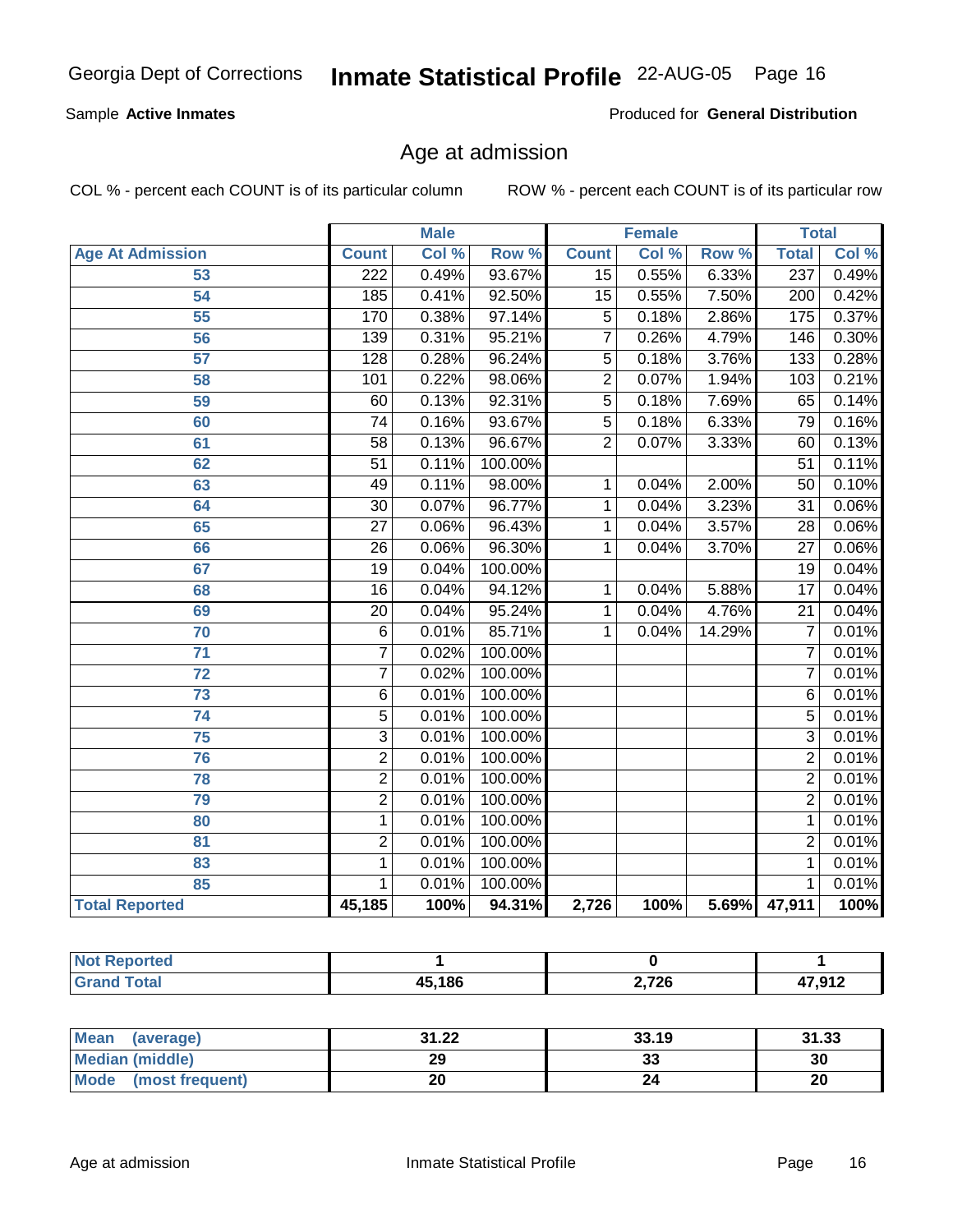### Sample **Active Inmates**

### Produced for **General Distribution**

# Height, measured at entry to prison

|                        |                  | <b>Male</b> |                  |                  | <b>Female</b> |                  | <b>Total</b>     |                            |
|------------------------|------------------|-------------|------------------|------------------|---------------|------------------|------------------|----------------------------|
| <b>Height</b>          | <b>Count</b>     | Col %       | Row <sup>%</sup> | <b>Count</b>     | Col %         | Row <sup>%</sup> | <b>Total</b>     | $\overline{\text{Col }^9}$ |
| <b>Under four feet</b> | $\overline{9}$   | 0.02%       | 100.00%          |                  |               |                  | $\overline{9}$   | 0.02%                      |
| 4'01''                 |                  |             |                  | $\mathbf{1}$     | 0.04%         | 100.00%          | $\mathbf{1}$     | 0.01%                      |
| 4'03"                  | $\mathbf 1$      | 0.01%       | 100.00%          |                  |               |                  | $\mathbf{1}$     | 0.01%                      |
| 4'05"                  | $\overline{1}$   | 0.01%       | 50.00%           | 1                | 0.04%         | 50.00%           | $\overline{2}$   | 0.01%                      |
| 4'06"                  | $\overline{2}$   | 0.01%       | 50.00%           | $\overline{2}$   | 0.08%         | 50.00%           | $\overline{4}$   | 0.01%                      |
| 4'07"                  | $\overline{3}$   | 0.01%       | 75.00%           | $\overline{1}$   | 0.04%         | 25.00%           | $\overline{4}$   | 0.01%                      |
| 4'08"                  |                  |             |                  | $\overline{5}$   | 0.19%         | 100.00%          | $\overline{5}$   | 0.01%                      |
| 4'09"                  | $\mathbf 1$      | 0.01%       | 14.29%           | $\overline{6}$   | 0.23%         | 85.71%           | 7                | 0.01%                      |
| 4'10"                  | $\overline{4}$   | 0.01%       | 44.44%           | $\overline{5}$   | 0.19%         | 55.56%           | $\overline{9}$   | 0.02%                      |
| 4'11''                 | $\overline{6}$   | 0.01%       | 14.29%           | $\overline{36}$  | 1.37%         | 85.71%           | $\overline{42}$  | 0.09%                      |
| 5'00''                 | $\overline{95}$  | 0.21%       | 47.98%           | 103              | 3.92%         | 52.02%           | 198              | 0.42%                      |
| 5'01''                 | 93               | 0.21%       | 37.80%           | 153              | 5.82%         | 62.20%           | $\overline{246}$ | 0.52%                      |
| 5'02"                  | $\overline{210}$ | 0.47%       | 43.84%           | $\overline{269}$ | 10.24%        | 56.16%           | 479              | 1.02%                      |
| 5'03''                 | $\overline{318}$ | 0.72%       | 51.88%           | 295              | 11.23%        | 48.12%           | $\overline{613}$ | 1.31%                      |
| 5'04"                  | $\overline{724}$ | 1.63%       | 65.05%           | 389              | 14.80%        | 34.95%           | 1,113            | 2.37%                      |
| 5'05"                  | 1,447            | 3.26%       | 81.16%           | 336              | 12.79%        | 18.84%           | 1,783            | 3.80%                      |
| 5'06''                 | 2,896            | 6.53%       | 89.66%           | 334              | 12.71%        | 10.34%           | 3,230            | 6.88%                      |
| 5'07''                 | 3,790            | 8.55%       | 92.60%           | $\overline{303}$ | 11.53%        | 7.40%            | 4,093            | 8.71%                      |
| 5'08''                 | 4,543            | 10.24%      | 96.76%           | $\overline{152}$ | 5.78%         | 3.24%            | 4,695            | 10.00%                     |
| 5'09''                 | 5,496            | 12.39%      | 97.95%           | $\overline{115}$ | 4.38%         | 2.05%            | 5,611            | 11.95%                     |
| 5'10''                 | 5,098            | 11.50%      | 98.78%           | $\overline{63}$  | 2.40%         | 1.22%            | 5,161            | 10.99%                     |
| 5'11''                 | 5,551            | 12.52%      | 99.36%           | $\overline{36}$  | 1.37%         | 0.64%            | 5,587            | 11.89%                     |
| 6'00''                 | 5,044            | 11.37%      | 99.84%           | $\overline{8}$   | 0.30%         | 0.16%            | 5,052            | 10.76%                     |
| 6'01''                 | 3,596            | 8.11%       | 99.83%           | $\overline{6}$   | 0.23%         | 0.17%            | 3,602            | 7.67%                      |
| 6'02''                 | 2,500            | 5.64%       | 99.84%           | $\overline{4}$   | 0.15%         | 0.16%            | 2,504            | 5.33%                      |
| 6'03''                 | 1,497            | 3.38%       | 99.87%           | $\overline{2}$   | 0.08%         | 0.13%            | 1,499            | 3.19%                      |
| 6'04''                 | $\overline{722}$ | 1.63%       | 99.86%           | $\overline{1}$   | 0.04%         | 0.14%            | $\overline{723}$ | 1.54%                      |
| 6'05''                 | $\overline{303}$ | 0.68%       | 99.34%           | $\overline{2}$   | 0.08%         | 0.66%            | $\overline{305}$ | 0.65%                      |
| 6'06''                 | 143              | 0.32%       | 100.00%          |                  |               |                  | 143              | 0.30%                      |
| 6'07''                 | 69               | 0.16%       | 100.00%          |                  |               |                  | 69               | 0.15%                      |
| 6'08''                 | $\overline{30}$  | 0.07%       | 100.00%          |                  |               |                  | $\overline{30}$  | 0.06%                      |
| 6'09''                 | $\overline{31}$  | 0.07%       | 100.00%          |                  |               |                  | $\overline{31}$  | 0.07%                      |
| 6'10''                 | $\overline{17}$  | 0.04%       | 100.00%          |                  |               |                  | $\overline{17}$  | 0.04%                      |
| 6'11''                 | $\overline{32}$  | 0.07%       | 100.00%          |                  |               |                  | $\overline{32}$  | 0.07%                      |
| Seven feet +           | $\overline{73}$  | 0.16%       | 100.00%          |                  |               |                  | $\overline{73}$  | 0.16%                      |
| <b>Total Reported</b>  | 44,345           | 100%        | 94.41%           | 2,628            | 100%          | 5.59%            | 46,973           | 100%                       |

| <b>Not</b><br><b>eported</b> | 841    | 98    | 939    |
|------------------------------|--------|-------|--------|
| <b>fotal</b><br>Ciro         | 45,186 | 2,726 | 17.017 |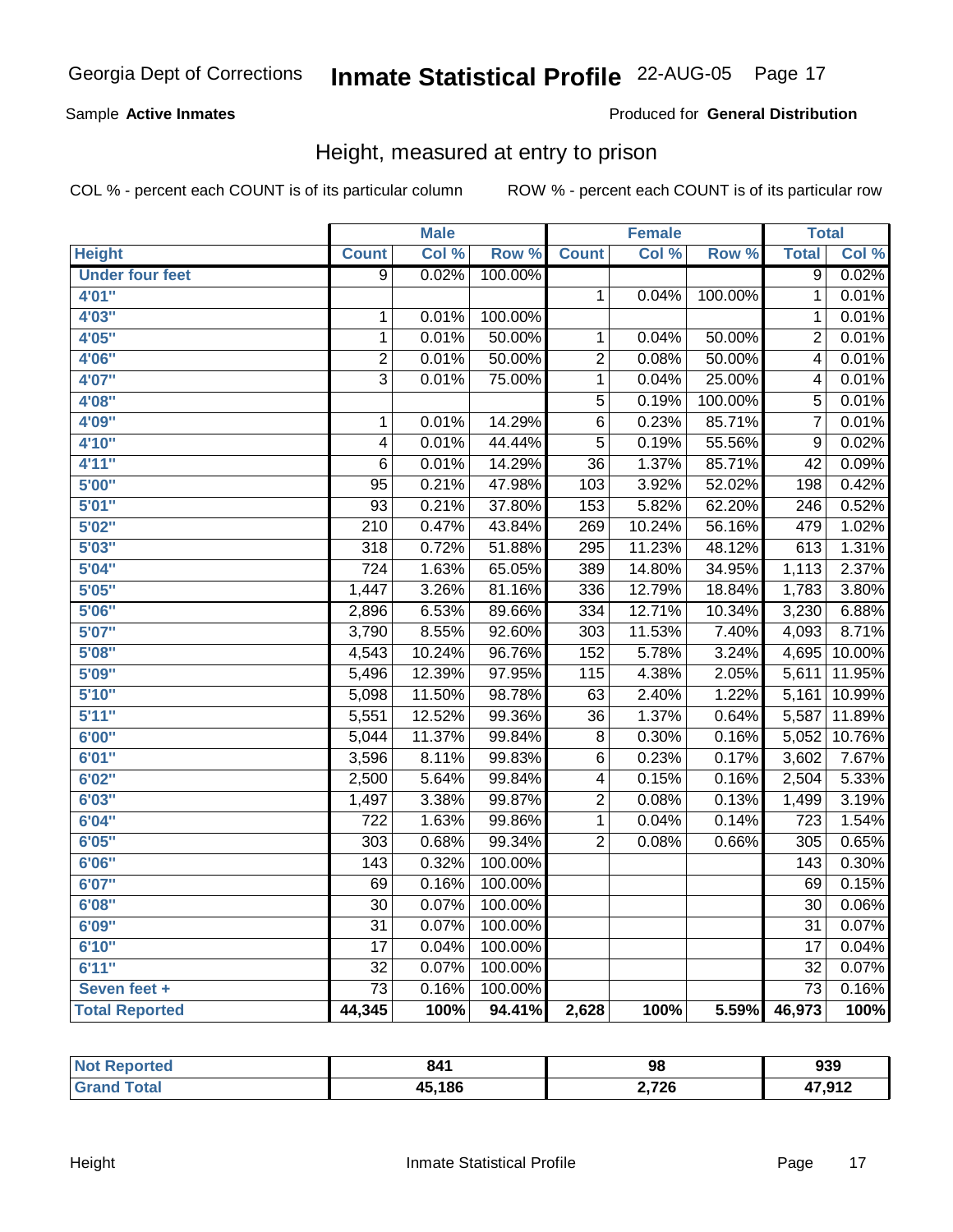Sample **Active Inmates**

Produced for **General Distribution**

# Height, measured at entry to prison

|                        | <b>Male</b> | <b>Female</b> | <b>Total</b> |
|------------------------|-------------|---------------|--------------|
| Mean (average)         | 5'10"       | 5'05"         | 5'10"        |
| <b>Median (middle)</b> | 5'10"       | 5'05"         | 5'10''       |
| Mode (most frequent)   | 5'11"       | 5'04"         | 5'09"        |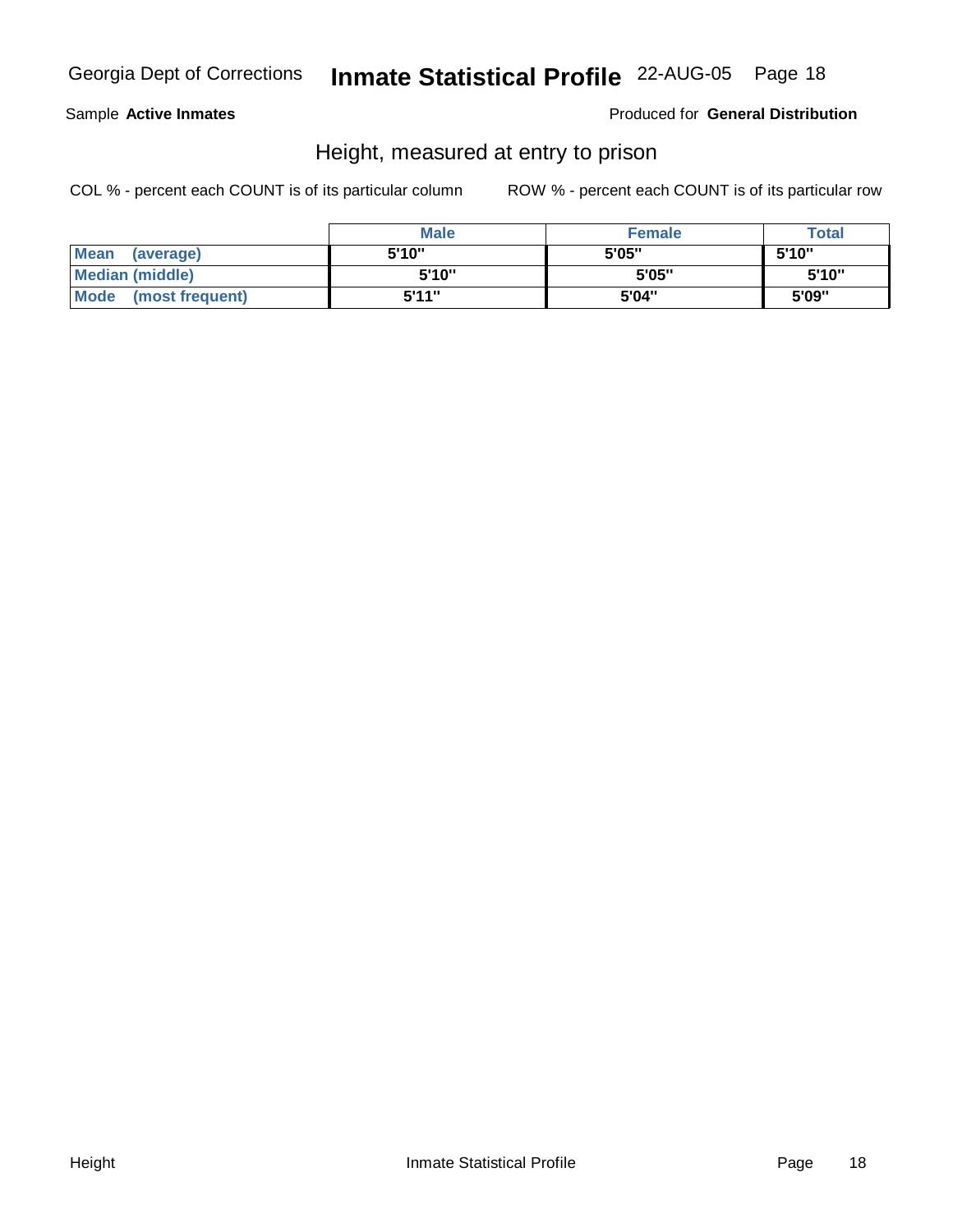### Sample **Active Inmates**

### Produced for **General Distribution**

# Weight, measured at entry to prison

|                        |                         | <b>Male</b> |         |                  | <b>Female</b> |        | <b>Total</b>    |        |
|------------------------|-------------------------|-------------|---------|------------------|---------------|--------|-----------------|--------|
| Weight                 | <b>Count</b>            | Col %       | Row %   | <b>Count</b>     | Col %         | Row %  | <b>Total</b>    | Col %  |
| <b>Under 80 pounds</b> | 4                       | 0.01%       | 100.00% |                  |               |        | $\overline{4}$  | 0.01%  |
| 80 - 89 pounds         | $\overline{2}$          | 0.01%       | 100.00% |                  |               |        | $\overline{2}$  | 0.01%  |
| <b>90 - 99 pounds</b>  | $\overline{6}$          | 0.01%       | 60.00%  | $\overline{4}$   | 0.15%         | 40.00% | $\overline{10}$ | 0.02%  |
| 100 - 109 pounds       | $\overline{31}$         | 0.07%       | 55.36%  | $\overline{25}$  | 0.95%         | 44.64% | $\overline{56}$ | 0.12%  |
| 110 - 119 pounds       | 128                     | 0.29%       | 64.65%  | $\overline{70}$  | 2.66%         | 35.35% | 198             | 0.42%  |
| 120 - 129 pounds       | $\overline{546}$        | 1.23%       | 77.23%  | 161              | 6.13%         | 22.77% | 707             | 1.51%  |
| 130 - 139 pounds       | 1,443                   | 3.25%       | 86.88%  | $\overline{218}$ | 8.30%         | 13.12% | 1,661           | 3.54%  |
| 140 - 149 pounds       | 2,974                   | 6.71%       | 91.76%  | $\overline{267}$ | 10.16%        | 8.24%  | 3,241           | 6.90%  |
| 150 - 159 pounds       | 4,621                   | 10.42%      | 94.08%  | $\overline{291}$ | 11.07%        | 5.92%  | 4,912           | 10.46% |
| 160 - 169 pounds       | 5,842                   | 13.17%      | 95.10%  | $\overline{301}$ | 11.45%        | 4.90%  | 6,143           | 13.08% |
| 170 - 179 pounds       | 5,822                   | 13.13%      | 96.07%  | 238              | 9.06%         | 3.93%  | 6,060           | 12.90% |
| 180 - 189 pounds       | 5,693                   | 12.84%      | 96.48%  | $\overline{208}$ | 7.91%         | 3.52%  | 5,901           | 12.56% |
| 190 - 199 pounds       | 4,343                   | 9.79%       | 96.08%  | 177              | 6.74%         | 3.92%  | 4,520           | 9.62%  |
| 200 - 209 pounds       | 3,654                   | 8.24%       | 96.13%  | 147              | 5.59%         | 3.87%  | 3,801           | 8.09%  |
| 210 - 219 pounds       | 2,598                   | 5.86%       | 95.23%  | 130              | 4.95%         | 4.77%  | 2,728           | 5.81%  |
| 220 - 229 pounds       | 2,057                   | 4.64%       | 95.81%  | $\overline{90}$  | 3.42%         | 4.19%  | 2,147           | 4.57%  |
| 230 - 239 pounds       | 1,357                   | 3.06%       | 94.37%  | $\overline{81}$  | 3.08%         | 5.63%  | 1,438           | 3.06%  |
| 240 - 249 pounds       | 1,036                   | 2.34%       | 95.13%  | $\overline{53}$  | 2.02%         | 4.87%  | 1,089           | 2.32%  |
| 250 - 259 pounds       | 654                     | 1.47%       | 94.10%  | $\overline{41}$  | 1.56%         | 5.90%  | 695             | 1.48%  |
| 260 - 269 pounds       | 462                     | 1.04%       | 92.40%  | $\overline{38}$  | 1.45%         | 7.60%  | 500             | 1.06%  |
| 270 - 279 pounds       | $\overline{317}$        | 0.71%       | 94.91%  | $\overline{17}$  | 0.65%         | 5.09%  | 334             | 0.71%  |
| 280 - 289 pounds       | 233                     | 0.53%       | 91.37%  | $\overline{22}$  | 0.84%         | 8.63%  | 255             | 0.54%  |
| 290 - 299 pounds       | 149                     | 0.34%       | 89.76%  | $\overline{17}$  | 0.65%         | 10.24% | 166             | 0.35%  |
| 300 - 309 pounds       | $\overline{122}$        | 0.28%       | 93.85%  | $\overline{8}$   | 0.30%         | 6.15%  | 130             | 0.28%  |
| 310 - 319 pounds       | $\overline{81}$         | 0.18%       | 86.17%  | $\overline{13}$  | 0.49%         | 13.83% | $\overline{94}$ | 0.20%  |
| 320 - 329 pounds       | 45                      | 0.10%       | 93.75%  | $\overline{3}$   | 0.11%         | 6.25%  | 48              | 0.10%  |
| 330 - 339 pounds       | $\overline{20}$         | 0.05%       | 83.33%  | $\overline{4}$   | 0.15%         | 16.67% | $\overline{24}$ | 0.05%  |
| 340 - 349 pounds       | $\overline{23}$         | 0.05%       | 95.83%  | $\mathbf{1}$     | 0.04%         | 4.17%  | $\overline{24}$ | 0.05%  |
| 350 - 359 pounds       | $\overline{31}$         | 0.07%       | 93.94%  | $\overline{2}$   | 0.08%         | 6.06%  | $\overline{33}$ | 0.07%  |
| 360 - 369 pounds       | $\overline{15}$         | 0.03%       | 93.75%  | $\overline{1}$   | 0.04%         | 6.25%  | $\overline{16}$ | 0.03%  |
| 370 - 379 pounds       | $\overline{\mathbf{4}}$ | 0.01%       | 100.00% |                  |               |        | 4               | 0.01%  |
| 380 - 389 pounds       | $\overline{2}$          | 0.01%       | 100.00% |                  |               |        | $\overline{2}$  | 0.01%  |
| 390 - 399 pounds       | 3                       | 0.01%       | 100.00% |                  |               |        | $\overline{3}$  | 0.01%  |
| 400 pounds and over    | $\overline{27}$         | 0.06%       | 100.00% |                  |               |        | $\overline{27}$ | 0.06%  |
| <b>Total Reported</b>  | 44,345                  | 100%        | 94.41%  | 2,628            | 100%          | 5.59%  | 46,973          | 100.0% |

| <b>Not</b><br>Reported | 841    | 98    | 939    |
|------------------------|--------|-------|--------|
| <b>Total</b>           | 45,186 | 2,726 | 47,912 |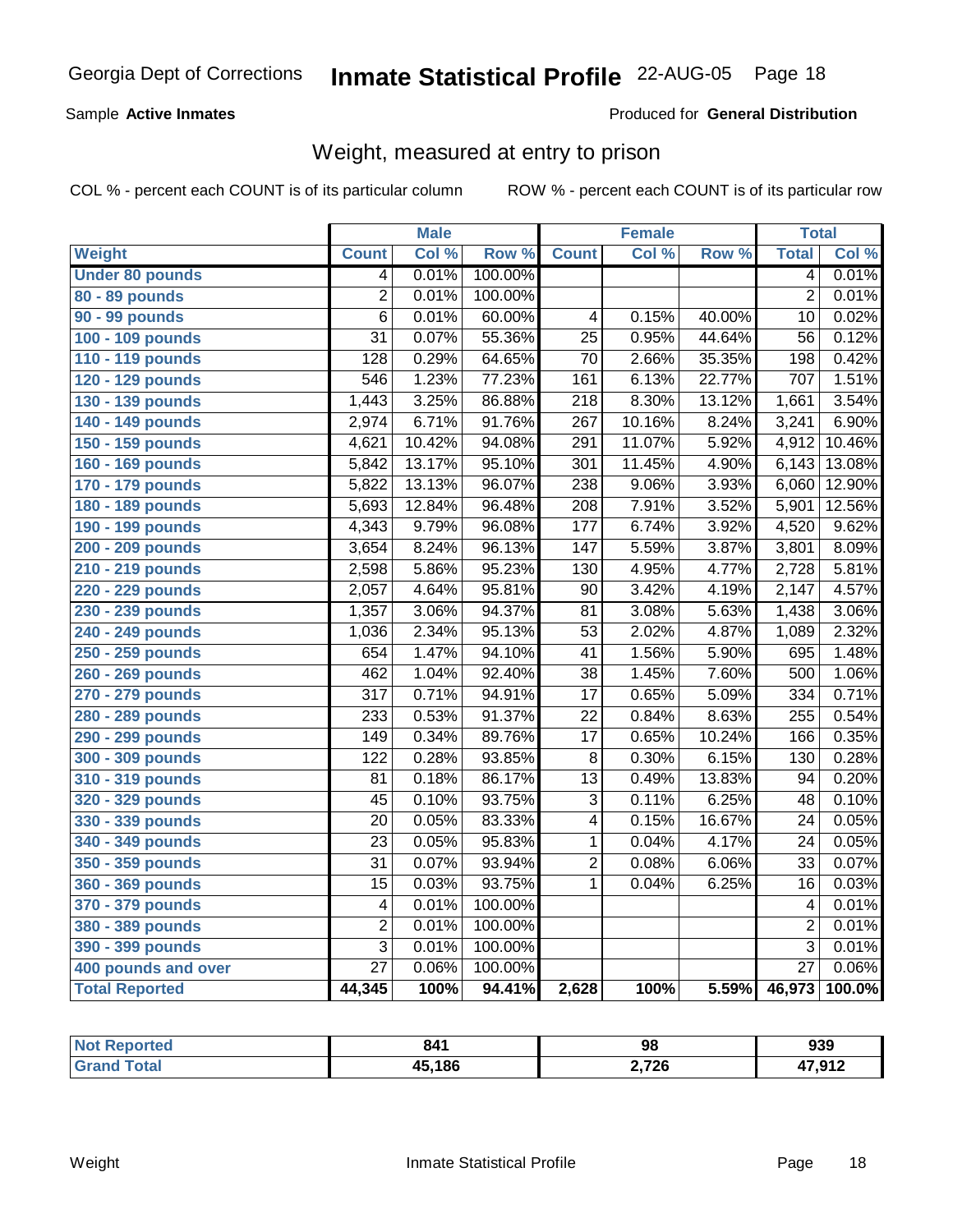Sample **Active Inmates**

Produced for **General Distribution**

# Weight, measured at entry to prison

|                        | <b>Male</b> | <b>Female</b> | <b>Total</b> |
|------------------------|-------------|---------------|--------------|
| Mean<br>(average)      | 185         | 176           | 185          |
| <b>Median (middle)</b> | 180         | 168           | 180          |
| Mode (most frequent)   | 180         | 160           | 180          |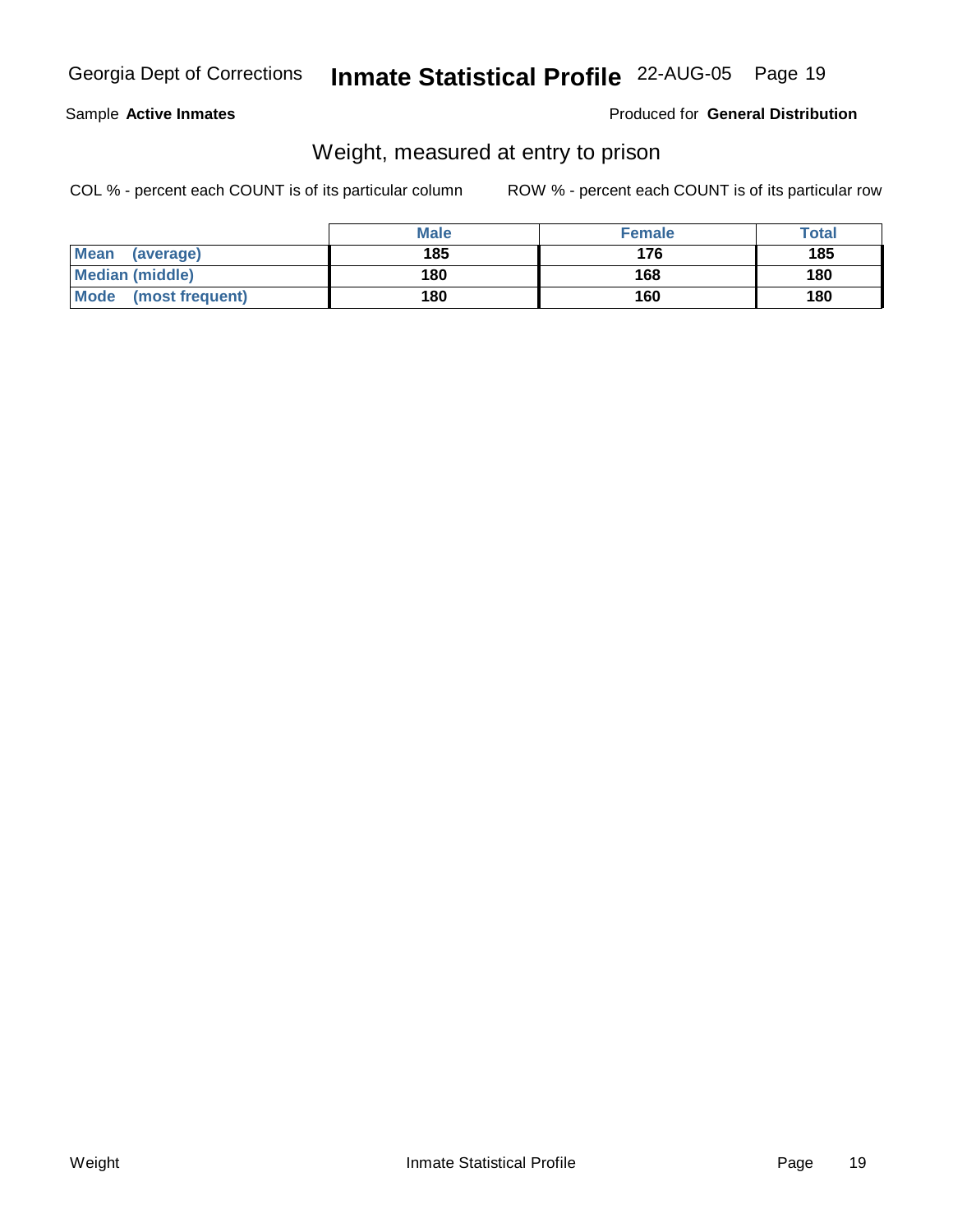Sample **Active Inmates**

### Produced for **General Distribution**

# Type of admission to prison

|                       |                             |              | <b>Male</b> |                    | <b>Female</b> |        |       |              | <b>Total</b> |
|-----------------------|-----------------------------|--------------|-------------|--------------------|---------------|--------|-------|--------------|--------------|
|                       | <b>Type of Admission</b>    | <b>Count</b> | Col %       | <b>Row % Count</b> |               | Col %  | Row % | <b>Total</b> | Col %        |
| 1                     | <b>Committed From Court</b> | 31,584       | 69.93%      | 94.37% 1,884       |               | 69.14% | 5.63% | 33,468       | 69.89%       |
| $\overline{2}$        | <b>Return Appeal/Bond</b>   | 6            | .01%        | 100.00%            |               |        |       | 6            | .01%         |
| 3                     | <b>Parole Rev/New Sent</b>  | 4,768        | 10.56%      | 95.99%             | 199           | 7.30%  | 4.01% | 4,967        | 10.37%       |
| 4                     | <b>Par Rev/No New Sent</b>  | 1,456        | 3.22%       | 93.51%             | 101           | 3.71%  | 6.49% | 1,557        | 3.25%        |
| 5                     | <b>Prob Viol/Total Rev</b>  |              | .01%        | 100.00%            |               |        |       |              | .01%         |
| 6                     | <b>Prob Viol/Partial</b>    | 2,737        | 6.06%       | 91.32%             | 260           | 9.54%  | 8.68% | 2,997        | 6.26%        |
| 7                     | <b>Admit Fm Other Cust</b>  | 38           | .08%        | 90.48%             | 4             | .15%   | 9.52% | 42           | .09%         |
| 9                     | <b>Prob Rev/Remainder</b>   | 3,692        | 8.18%       | 93.42%             | 260           | 9.54%  | 6.58% | 3,952        | 8.25%        |
| 10                    | <b>New Sent/Par Rev Pnd</b> | 39           | .09%        | 97.50%             |               | .04%   | 2.50% | 40           | .08%         |
| 11                    | <b>Life W/O Parole</b>      | 248          | .55%        | 98.80%             | 3             | .11%   | 1.20% | 251          | .52%         |
| 30                    | <b>Par Rev/Rsn Unknown</b>  | 78           | .17%        | 100.00%            |               |        |       | 78           | .16%         |
| 32                    | <b>Pb Parole Rescinded</b>  | 11           | .02%        | 100.00%            |               |        |       | 11           | .02%         |
| 33                    | <b>Prob Revoc/Spec Cond</b> | 117          | .26%        | 90.70%             | 12            | .44%   | 9.30% | 129          | .27%         |
| 40                    | <b>Par Rev/Revoc Center</b> | 325          | .72%        | 99.69%             |               | .04%   | .31%  | 326          | .68%         |
| 44                    | <b>Whitworth Detention</b>  | 53           | .12%        | 100.00%            |               |        |       | 53           | .11%         |
| 50                    | <b>Dcys At Risk</b>         | 9            | .02%        | 100.00%            |               |        |       | 9            | .02%         |
| <b>Total Reported</b> |                             | 45,162       | 100%        | 94.31% 2,725       |               | 100%   | 5.69% | 47,887       | 100%         |

| <b>NOT</b><br>eported |        |           | יפ<br>∠J    |
|-----------------------|--------|-----------|-------------|
| _____                 | 15.186 | 726<br>__ | 17.01c<br>, |

| <b>Mou</b><br>วmmt<br>freauent)<br>.ourtث<br>$\cdots$ | Cmmt<br>Court - | Cmmu<br>∵יווח… |
|-------------------------------------------------------|-----------------|----------------|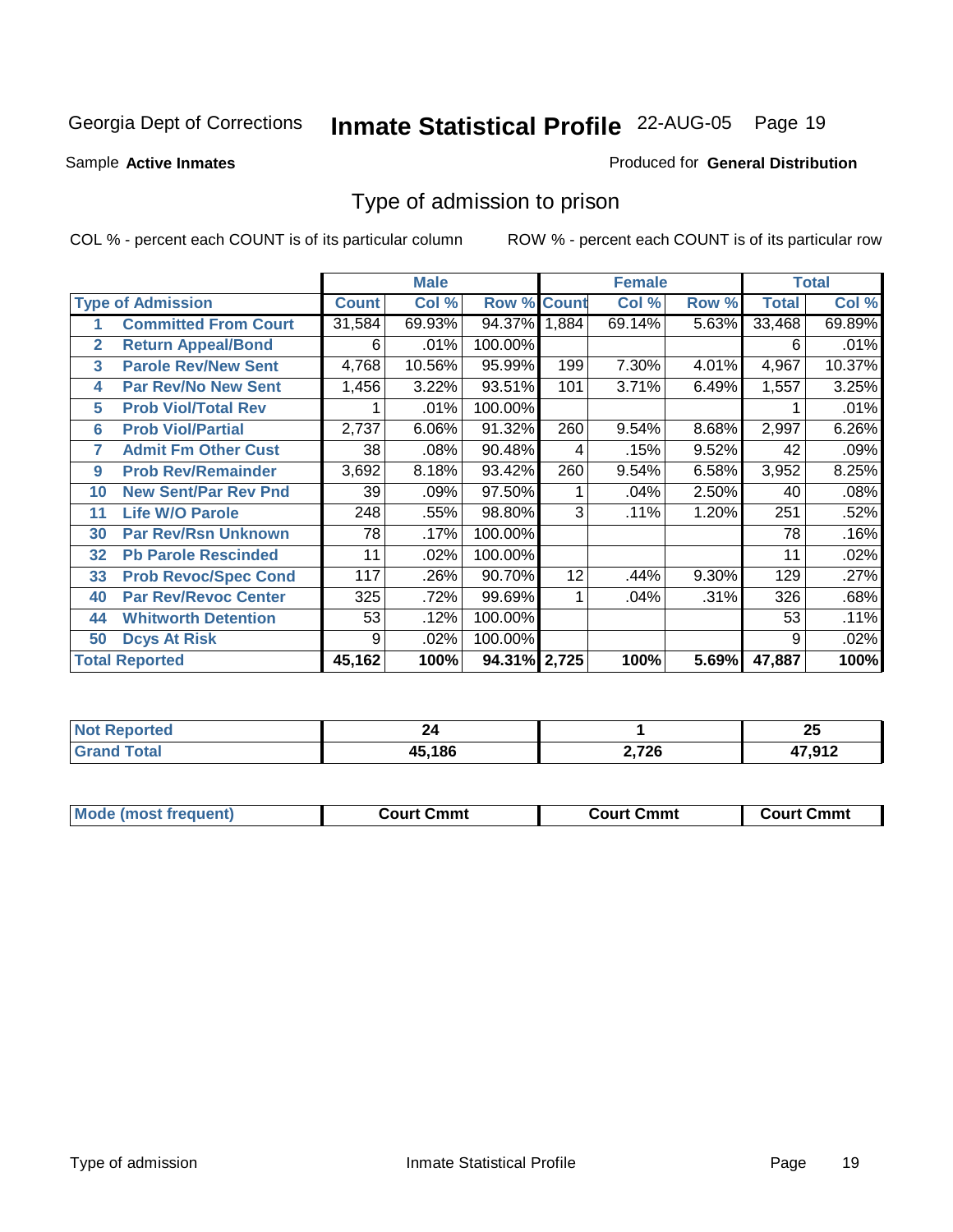Sample **Active Inmates**

### Produced for **General Distribution**

# Current / last security status

|                        | <b>Male</b>  |        |             | <b>Female</b> |         |          | <b>Total</b> |         |
|------------------------|--------------|--------|-------------|---------------|---------|----------|--------------|---------|
| <b>Security Status</b> | <b>Count</b> | Col %  | Row % Count |               | Col %   | Row %    | Total        | Col %   |
| 1 Wrk Releas           |              | .01%   | 100.00%     |               | $.00\%$ |          |              | $.01\%$ |
| 2 Trusty               | 2,025        | 4.77%  | 95.12%      | 104           | 4.11%   | 4.88%    | 2,129        | 4.73%   |
| 3 Minimum              | 15,711       | 36.97% | 91.27%      | .502          | 59.34%  | 8.73%    | 17,213       | 38.23%  |
| 4 Medium               | 17,658       | 41.55% | 96.32%      | 675           | 26.67%  | 3.68%    | 18,333       | 40.72%  |
| 5 Close                | 6,457        | 15.20% | 96.34%      | 245           | 9.68%   | $3.66\%$ | 6,702        | 14.89%  |
| 6 Maximum              | 642          | 1.51%  | 99.23%      | 5             | .20%    | $.77\%$  | 647          | 1.44%   |
| <b>Total Reported</b>  | 42,494       | 100%   | 94.38%      | 2,531         | 100%    | 5.62%    | 45,025       | 100%    |

| <b>Still being diagnosed</b> | 2,689  | 195   | 2,884  |
|------------------------------|--------|-------|--------|
| <b>Not Reported</b>          |        |       |        |
| <b>Grand Total</b>           | 45,186 | 2,726 | 47,912 |

| M | мc | ---<br>M<br>ш | - -<br>---<br>w<br>. |
|---|----|---------------|----------------------|
|   |    |               |                      |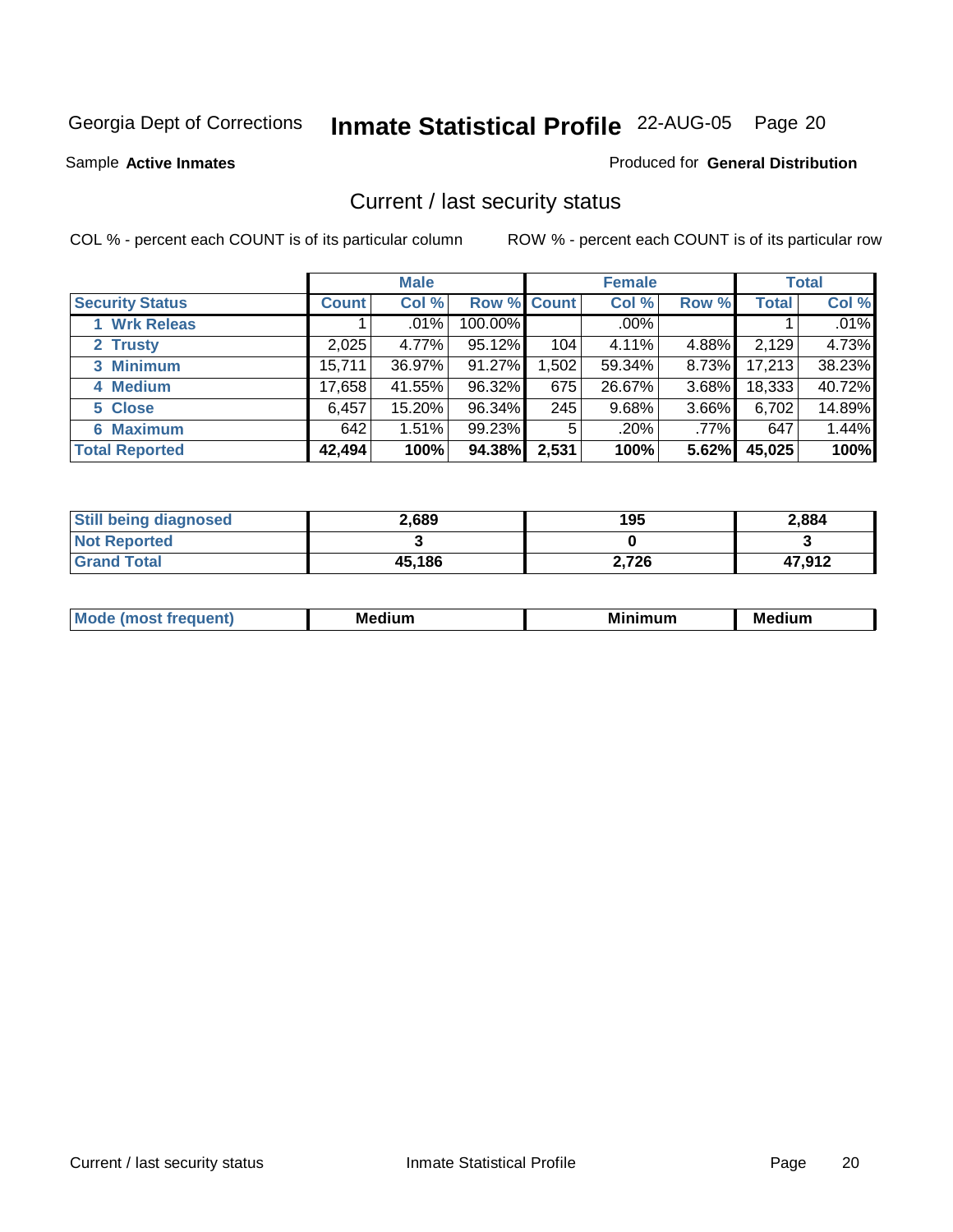Sample **Active Inmates**

### Produced for **General Distribution**

# Current / last type of institution

|                            |              | <b>Male</b> |             |       | <b>Female</b> |        |              | <b>Total</b> |
|----------------------------|--------------|-------------|-------------|-------|---------------|--------|--------------|--------------|
| <b>Type of Institution</b> | <b>Count</b> | Col %       | Row % Count |       | Col %         | Row %  | <b>Total</b> | Col %        |
| <b>Transitional Center</b> | 1,556        | $3.44\%$    | 86.73%      | 238   | 8.73%         | 13.27% | 1,794        | 3.74%        |
| <b>State Hospital</b>      | 2            | $.01\%$     | 100.00%     |       |               |        |              | .01%         |
| <b>County Camp</b>         | 5,018        | 11.11%      | 100.00%     |       |               |        | 5,018        | 10.47%       |
| <b>State Prison</b>        | 32,146       | 71.14%      | 92.82%      | 2,488 | $91.27\%$     | 7.18%  | 34,634       | 72.29%       |
| <b>Private Prison</b>      | 4,625        | 10.24%      | 100.00%     |       |               |        | 4,625        | 9.65%        |
| <b>Prison Annex</b>        | 1,064        | 2.35%       | 100.00%     |       |               |        | 1,064        | 2.22%        |
| <b>Inmate Boot Camp</b>    | 775          | 1.72%       | 100.00%     |       |               |        | 775          | 1.62%        |
| <b>Total Rported</b>       | 45,186       | 100%        | 94.31%      | 2,726 | 100%          | 5.69%  | 47,912       | 100%         |

| orted<br>N0 |        |       |                     |
|-------------|--------|-------|---------------------|
| <b>otal</b> | 45,186 | 2,726 | 17 012<br>ـ 1 J J J |

| <b>Mode (most frequent)</b> | <b>State Prison</b> | <b>State Prison</b> | State Prison |
|-----------------------------|---------------------|---------------------|--------------|
|                             |                     |                     |              |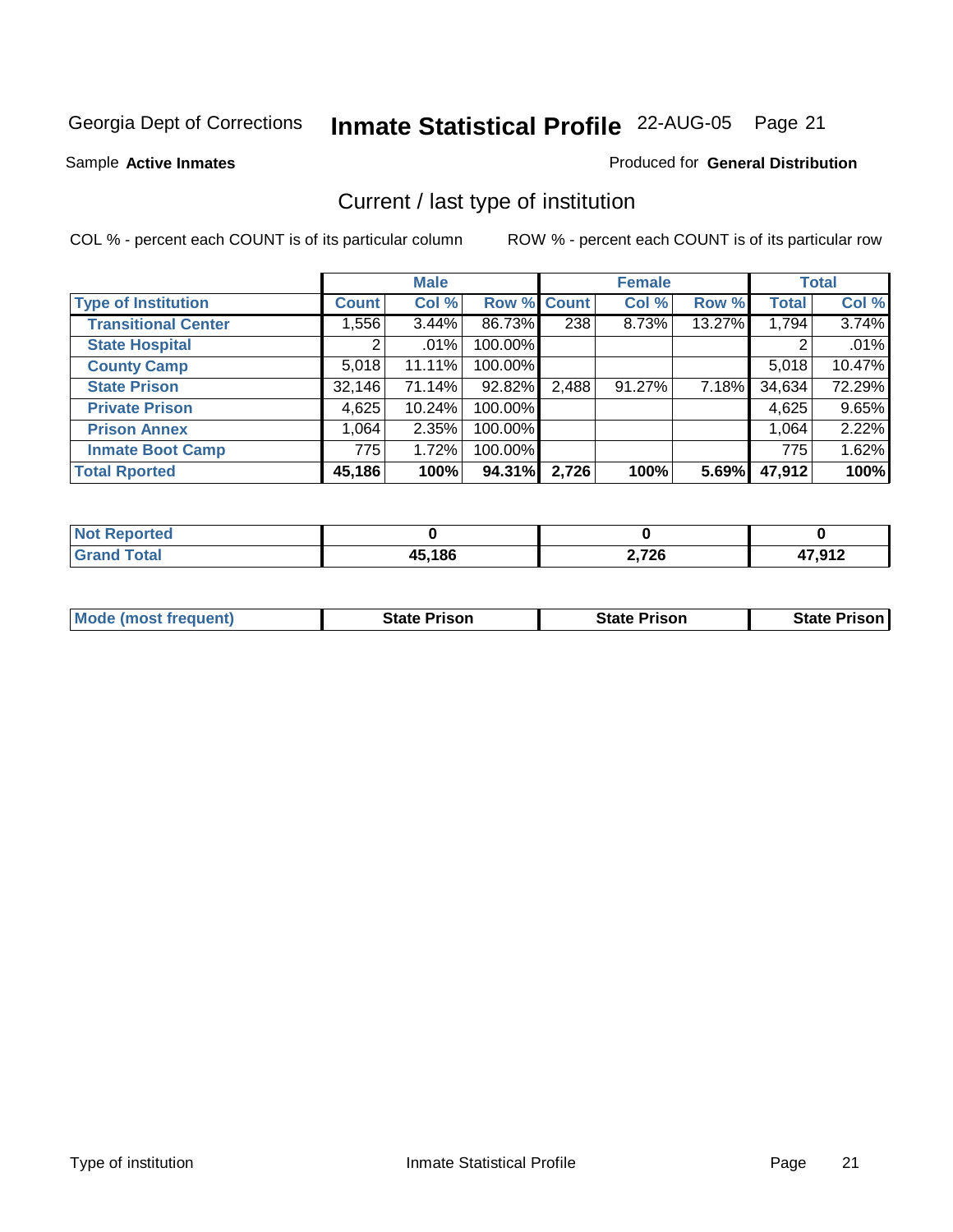Sample **Active Inmates**

### Produced for **General Distribution**

# Institution type - transitional centers

|     |                                          | <b>Male</b>  |        | <b>Female</b>      |     | <b>Total</b> |         |              |          |
|-----|------------------------------------------|--------------|--------|--------------------|-----|--------------|---------|--------------|----------|
|     | <b>Institution Type - Trans. Centers</b> | <b>Count</b> | Col %  | <b>Row % Count</b> |     | Col %        | Row %   | <b>Total</b> | Col %    |
| 220 | <b>Albany Trans-Ctr</b>                  | 162          | 10.41% | 100.00%            |     |              |         | 162          | $9.03\%$ |
| 223 | <b>Atlanta Male Trans-Ctr</b>            | 250          | 16.07% | 100.00%            |     |              |         | 250          | 13.94%   |
| 246 | <b>Augusta Trans-Ctr</b>                 | 212          | 13.62% | 100.00%            |     |              |         | 212          | 11.82%   |
| 249 | <b>Clayton Transitional Ctr</b>          | 233          | 14.97% | 100.00%            |     |              |         | 233          | 12.99%   |
| 247 | <b>Coastal Transitional Ctr</b>          | 196          | 12.60% | 100.00%            |     |              |         | 196          | 10.93%   |
| 248 | <b>Lagrange Trans Ctr</b>                | 154          | 9.90%  | 100.00%            |     |              |         | 154          | 8.58%    |
| 231 | <b>Macon Male Trans-Ctr</b>              | 137          | 8.80%  | 100.00%            |     |              |         | 137          | 7.64%    |
| 235 | <b>Metro Womens Trans-Ctr</b>            |              |        |                    | 237 | 99.58%       | 100.00% | 237          | 13.21%   |
| 242 | <b>Savannah Mens Trans-Ctr</b>           | 212          | 13.62% | 100.00%            |     |              |         | 212          | 11.82%   |
| 245 | <b>Savannah Womens Trans-</b>            |              |        |                    |     | .42%         | 100.00% |              | $.06\%$  |
|     | <b>Ctr</b>                               |              |        |                    |     |              |         |              |          |
|     | <b>Total Rported</b>                     | 1,556        | 100%   | 86.73%             | 238 | 100%         | 13.27%  | 1,794        | 100%     |

| ™otal | <b>1,556</b> | ີ<br>290 | 1,794 |
|-------|--------------|----------|-------|

| Mode (most frequent) | 223 Atlanta Male Trans-Ctr   235 Metro Womens Trans- 223 Atlanta Male |     |           |
|----------------------|-----------------------------------------------------------------------|-----|-----------|
|                      |                                                                       | Ctı | Trans-Ctr |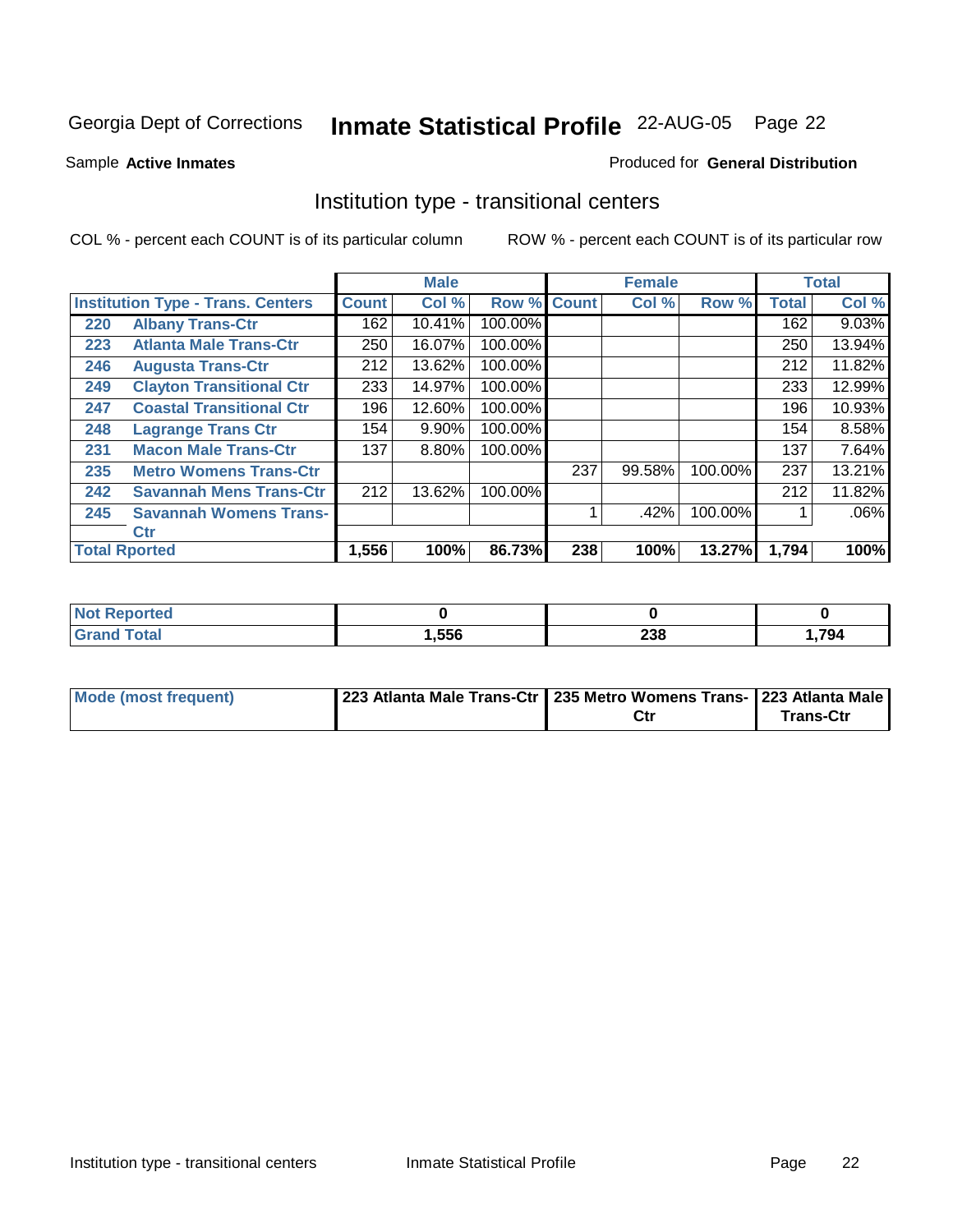Sample **Active Inmates**

### Produced for **General Distribution**

# Institution type - mental hospitals

|                                                      | <b>Male</b> |            |                    | <b>Female</b> |      |                    | <b>Total</b> |         |
|------------------------------------------------------|-------------|------------|--------------------|---------------|------|--------------------|--------------|---------|
| <b>Institution Type - Mental Hospitals   Count  </b> |             | Col%       | <b>Row % Count</b> |               | Col% | <b>Row % Total</b> |              | Col %   |
| 302 Central State Hospital                           |             | $100.00\%$ | 100.00%            |               |      |                    |              | 100.00% |
| <b>Total Rported</b>                                 |             | 100%       | 100%               |               |      | %                  |              | 100%    |

| N<br>ortea<br>wehr.<br>$\sim$            |  |  |
|------------------------------------------|--|--|
| $\mathcal{L}$ and $\mathcal{L}$<br>_____ |  |  |

| Mode (most frequent) | <b>Null</b><br>302 Central State Hospital | 302 Central<br><b>State Hospital</b> |
|----------------------|-------------------------------------------|--------------------------------------|
|----------------------|-------------------------------------------|--------------------------------------|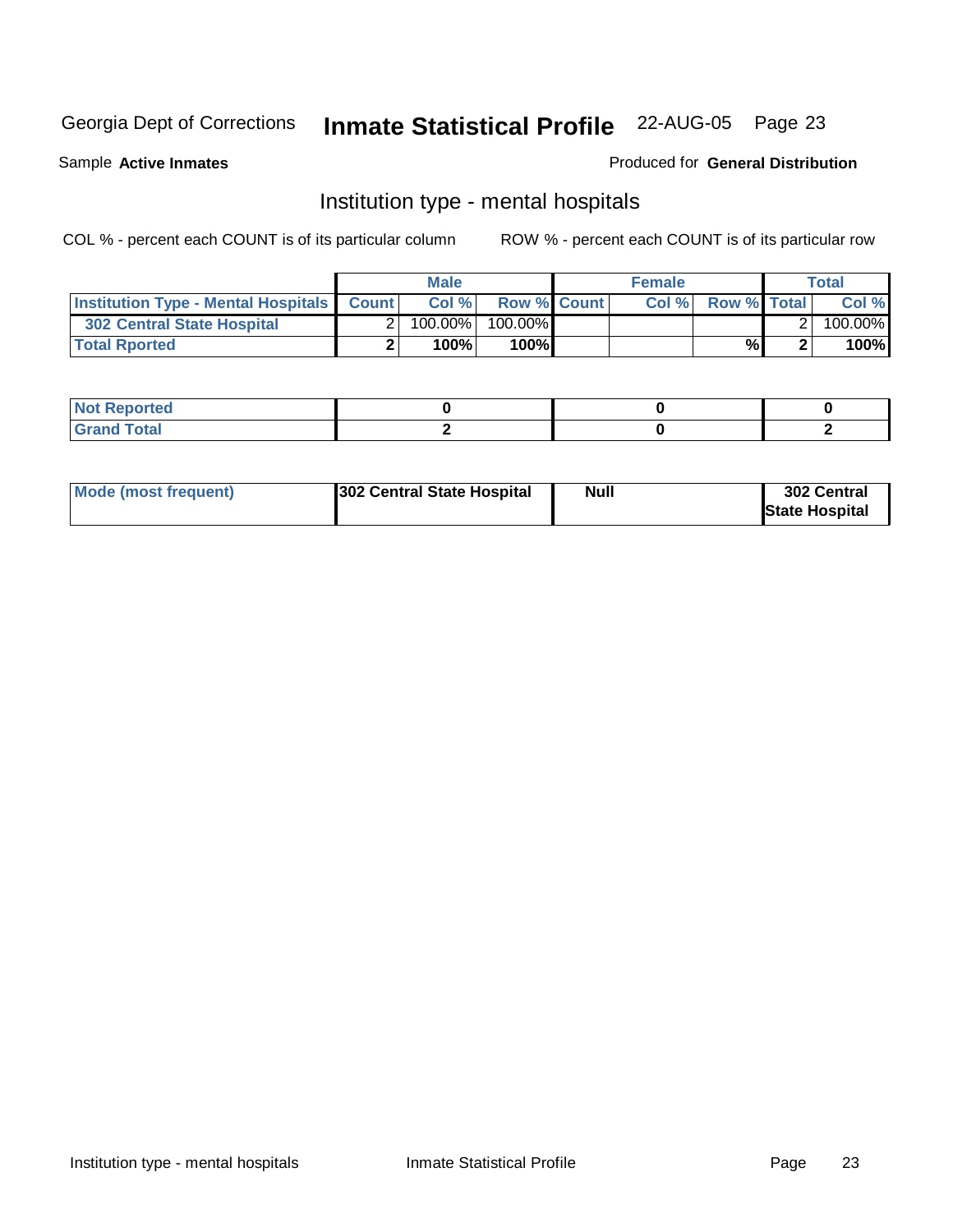Sample **Active Inmates**

### Produced for **General Distribution**

# Institution type - county prisons

|                                          |                  | <b>Male</b> |         |              | <b>Female</b> |                          |                  | <b>Total</b> |
|------------------------------------------|------------------|-------------|---------|--------------|---------------|--------------------------|------------------|--------------|
| <b>Institution Type - County Prisons</b> | <b>Count</b>     | Col %       | Row %   | <b>Count</b> | Col %         | Row %                    | <b>Total</b>     | Col %        |
| <b>Bulloch County Ci</b><br>402          | 147              | 2.93%       | 100.00% |              |               |                          | 147              | 2.93%        |
| <b>Carroll County Ci</b><br>404          | 211              | 4.20%       | 100.00% |              |               |                          | $\overline{211}$ | 4.20%        |
| <b>Clarke County Ci</b><br>406           | 104              | 2.07%       | 100.00% |              |               |                          | 104              | 2.07%        |
| <b>Clayton County Ci</b><br>456          | 217              | 4.32%       | 100.00% |              |               |                          | 217              | 4.32%        |
| <b>Colquitt County Ci</b><br>407         | 178              | 3.55%       | 100.00% |              |               |                          | 178              | 3.55%        |
| <b>Coweta County Ci</b><br>409           | $\overline{203}$ | 4.05%       | 100.00% |              |               |                          | 203              | 4.05%        |
| <b>Decatur County Ci</b><br>411          | $\overline{218}$ | 4.34%       | 100.00% |              |               |                          | $\overline{218}$ | 4.34%        |
| <b>Effingham County Ci</b><br>413        | 244              | 4.86%       | 100.00% |              |               |                          | 244              | 4.86%        |
| <b>Floyd County Ci</b><br>415            | 341              | 6.80%       | 100.00% |              |               |                          | 341              | 6.80%        |
| <b>Gwinnett County Ci</b><br>419         | 236              | 4.70%       | 100.00% |              |               |                          | 236              | 4.70%        |
| <b>Hall County Ci</b><br>420             | 162              | 3.23%       | 100.00% |              |               |                          | 162              | 3.23%        |
| <b>Harris County Ci</b><br>422           | 107              | 2.13%       | 100.00% |              |               |                          | 107              | 2.13%        |
| Jackson County Ci<br>426                 | 165              | 3.29%       | 100.00% |              |               |                          | 165              | 3.29%        |
| <b>Jefferson County Ci</b><br>428        | 175              | 3.49%       | 100.00% |              |               |                          | 175              | 3.49%        |
| <b>Mitchell County Ci</b><br>433         | 115              | 2.29%       | 100.00% |              |               |                          | 115              | 2.29%        |
| <b>Muscogee County Ci</b><br>435         | 500              | 9.96%       | 100.00% |              |               |                          | 500              | 9.96%        |
| <b>Richmond County Ci</b><br>439         | 195              | 3.89%       | 100.00% |              |               |                          | 195              | 3.89%        |
| <b>Screven County Ci</b><br>440          | 148              | 2.95%       | 100.00% |              |               |                          | 148              | 2.95%        |
| <b>Spalding County Ci</b><br>441         | 376              | 7.49%       | 100.00% |              |               |                          | $\overline{376}$ | 7.49%        |
| <b>Stewart County Ci</b><br>442          | 88               | 1.75%       | 100.00% |              |               |                          | 88               | 1.75%        |
| <b>Sumter County Ci</b><br>443           | $\overline{324}$ | 6.46%       | 100.00% |              |               |                          | $\overline{324}$ | 6.46%        |
| <b>Terrell County Ci</b><br>444          | 139              | 2.77%       | 100.00% |              |               |                          | 139              | 2.77%        |
| <b>Thomas County Ci</b><br>445           | 153              | 3.05%       | 100.00% |              |               |                          | 153              | 3.05%        |
| <b>Troup County Ci</b><br>447            | $\overline{272}$ | 5.42%       | 100.00% |              |               |                          | $\overline{272}$ | 5.42%        |
| <b>Total Rported</b>                     | 5,018            | 100%        | 100%    |              |               | $\overline{\frac{9}{6}}$ | 5,018            | 100%         |

| τeα    |        |       |
|--------|--------|-------|
| ______ | = 01 O | 5,018 |

| Mode (most frequent) | 435 Muscogee County Ci | Null | 435 Muscogee     |
|----------------------|------------------------|------|------------------|
|                      |                        |      | <b>County Ci</b> |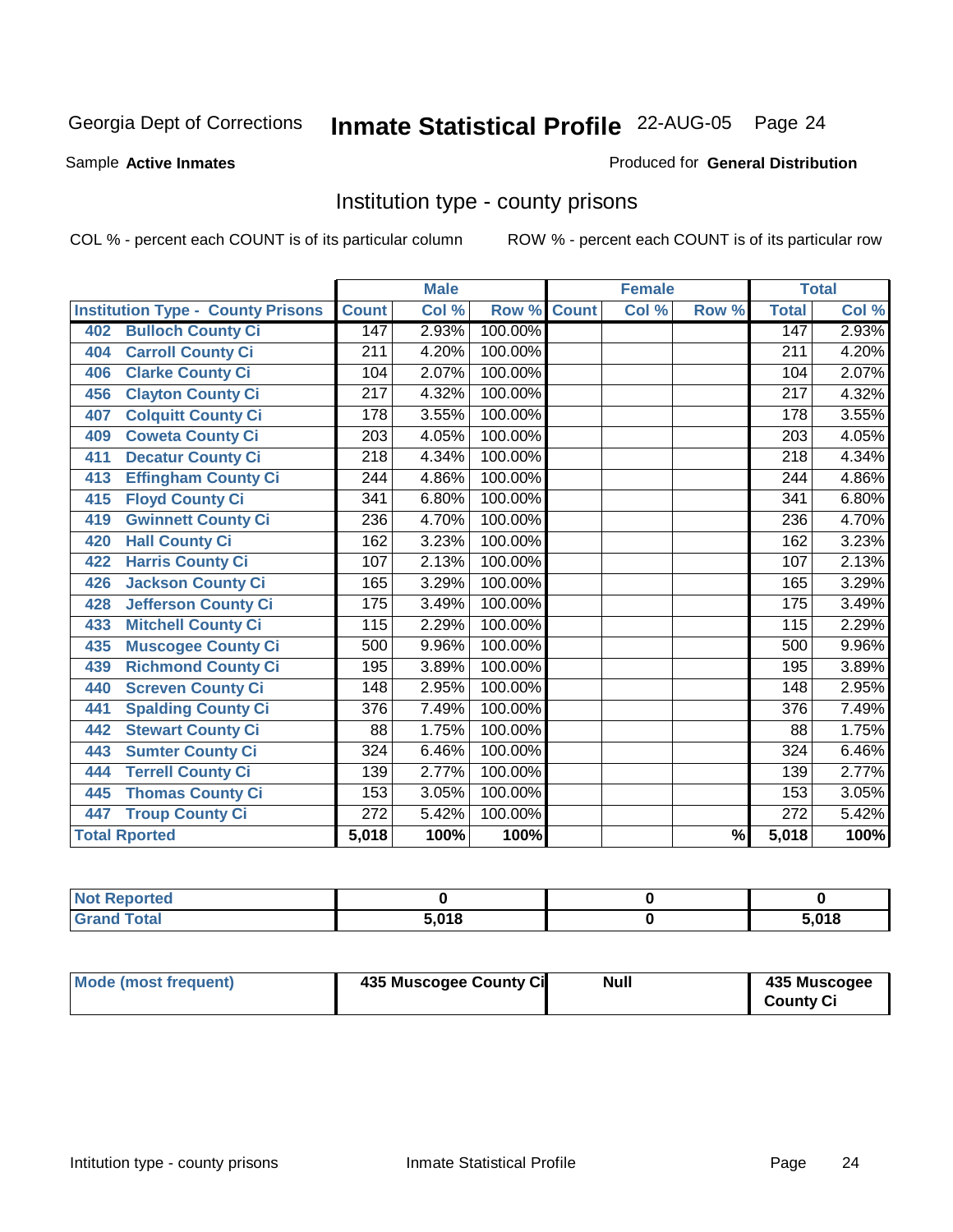Sample **Active Inmates**

### Produced for **General Distribution**

# Institution type - state prisons

|     |                                                 |                  | <b>Male</b> |         |                | <b>Female</b> |         | <b>Total</b>     |       |
|-----|-------------------------------------------------|------------------|-------------|---------|----------------|---------------|---------|------------------|-------|
|     | <b>Institution Type - State Prisons</b>         | <b>Count</b>     | Col %       | Row %   | <b>Count</b>   | Col %         | Row %   | <b>Total</b>     | Col % |
| 508 | <b>Arrendale State Prison</b>                   | 142              | .44%        | 18.28%  | 635            | 25.52%        | 81.72%  | 777              | 2.24% |
| 532 | <b>Augusta State Med.</b><br><b>Prison</b>      | 1,038            | 3.23%       | 99.81%  | $\overline{2}$ | .08%          | .19%    | 1,040            | 3.00% |
| 559 | <b>Autry Pre-Trans Center</b>                   | 204              | .63%        | 100.00% |                |               |         | 204              | .59%  |
| 543 | <b>Autry State Prison</b>                       | 1,333            | 4.15%       | 100.00% |                |               |         | 1,333            | 3.85% |
| 553 | <b>Baldwin State Prison</b>                     | 661              | 2.06%       | 100.00% |                |               |         | 661              | 1.91% |
| 536 | <b>Bostick State Prison</b>                     | 698              | 2.17%       | 100.00% |                |               |         | 698              | 2.02% |
| 534 | <b>Burrus Corr Trn Cntr</b>                     | 301              | .94%        | 100.00% |                |               |         | 301              | .87%  |
| 547 | <b>Calhoun State Prison</b>                     | 1,244            | 3.87%       | 100.00% |                |               |         | 1,244            | 3.59% |
| 531 | <b>Central State Prison</b>                     | 794              | 2.47%       | 100.00% |                |               |         | 794              | 2.29% |
| 523 | <b>Coastal State Prison</b>                     | 1,418            | 4.41%       | 100.00% |                |               |         | 1,418            | 4.09% |
| 503 | <b>Dodge State Prison</b>                       | 1,179            | 3.67%       | 100.00% |                |               |         | 1,179            | 3.40% |
| 548 | <b>Dooly State Prison</b>                       | 1,241            | 3.86%       | 100.00% |                |               |         | 1,241            | 3.58% |
| 521 | <b>Ga Diag &amp; Class Pris</b>                 | 1,536            | 4.78%       | 100.00% |                |               |         | 1,536            | 4.43% |
| 522 | <b>Ga Diag &amp; Class Pris-</b><br><b>Perm</b> | $\overline{227}$ | .71%        | 100.00% |                |               |         | 227              | .66%  |
| 517 | <b>Ga State Prison</b>                          | 1,186            | 3.69%       | 99.92%  | $\mathbf{1}$   | .04%          | .08%    | 1,187            | 3.43% |
| 541 | <b>Hancock State Prison</b>                     | 1,229            | 3.82%       | 100.00% |                |               |         | 1,229            | 3.55% |
| 540 | <b>Hays State Prison</b>                        | 821              | 2.55%       | 100.00% |                |               |         | 821              | 2.37% |
| 551 | <b>Homerville State Prison</b>                  | 192              | .60%        | 100.00% |                |               |         | 192              | .55%  |
| 545 | <b>Johnson State Prison</b>                     | 1,019            | 3.17%       | 100.00% |                |               |         | 1,019            | 2.94% |
| 510 | <b>Lee State Prison</b>                         | 726              | 2.26%       | 100.00% |                |               |         | 726              | 2.10% |
| 502 | <b>Lowndes State Prison</b>                     | $\overline{271}$ | .84%        | 100.00% |                |               |         | $\overline{271}$ | .78%  |
| 549 | <b>Macon State Prison</b>                       | 1,315            | 4.09%       | 100.00% |                |               |         | 1,315            | 3.80% |
| 519 | <b>Men'S State Prison</b>                       | 662              | 2.06%       | 100.00% |                |               |         | 662              | 1.91% |
| 554 | <b>Metro State Prison (W)</b>                   | 1                | .01%        | .12%    | 827            | 33.24%        | 99.88%  | 828              | 2.39% |
| 561 | <b>Milan State Prison</b>                       | 245              | .76%        | 100.00% |                |               |         | 245              | .71%  |
| 509 | <b>Montgomery State</b><br><b>Prison</b>        | 384              | 1.19%       | 100.00% |                |               |         | 384              | 1.11% |
| 505 | <b>Phillips State Prison</b>                    | 814              | 2.53%       | 100.00% |                |               |         | 814              | 2.35% |
| 557 | <b>Pulaski State Prison (W)</b>                 |                  |             |         | 1,023          | 41.12%        | 100.00% | 1,023            | 2.95% |
| 529 | <b>Rivers State Prison</b>                      | 1,105            | 3.44%       | 100.00% |                |               |         | 1,105            | 3.19% |
| 533 | <b>Rogers State Prison</b>                      | 1,285            | 4.00%       | 100.00% |                |               |         | 1,285            | 3.71% |
| 530 | <b>Rutledge State Prison</b>                    | 576              | 1.79%       | 100.00% |                |               |         | 576              | 1.66% |
| 525 | <b>Scott State Prison</b>                       | 1,212            | 3.77%       | 100.00% |                |               |         | 1,212            | 3.50% |
| 550 | <b>Smith State Prison</b>                       | 1,107            | 3.44%       | 100.00% |                |               |         | 1,107            | 3.20% |
| 542 | <b>Telfair State Prison</b>                     | 1,095            | 3.41%       | 100.00% |                |               |         | 1,095            | 3.16% |
| 537 | <b>Valdosta State Prison</b>                    | 800              | 2.49%       | 100.00% |                |               |         | 800              | 2.31% |
| 506 | <b>Walker State Prison</b>                      | 600              | 1.87%       | 100.00% |                |               |         | 600              | 1.73% |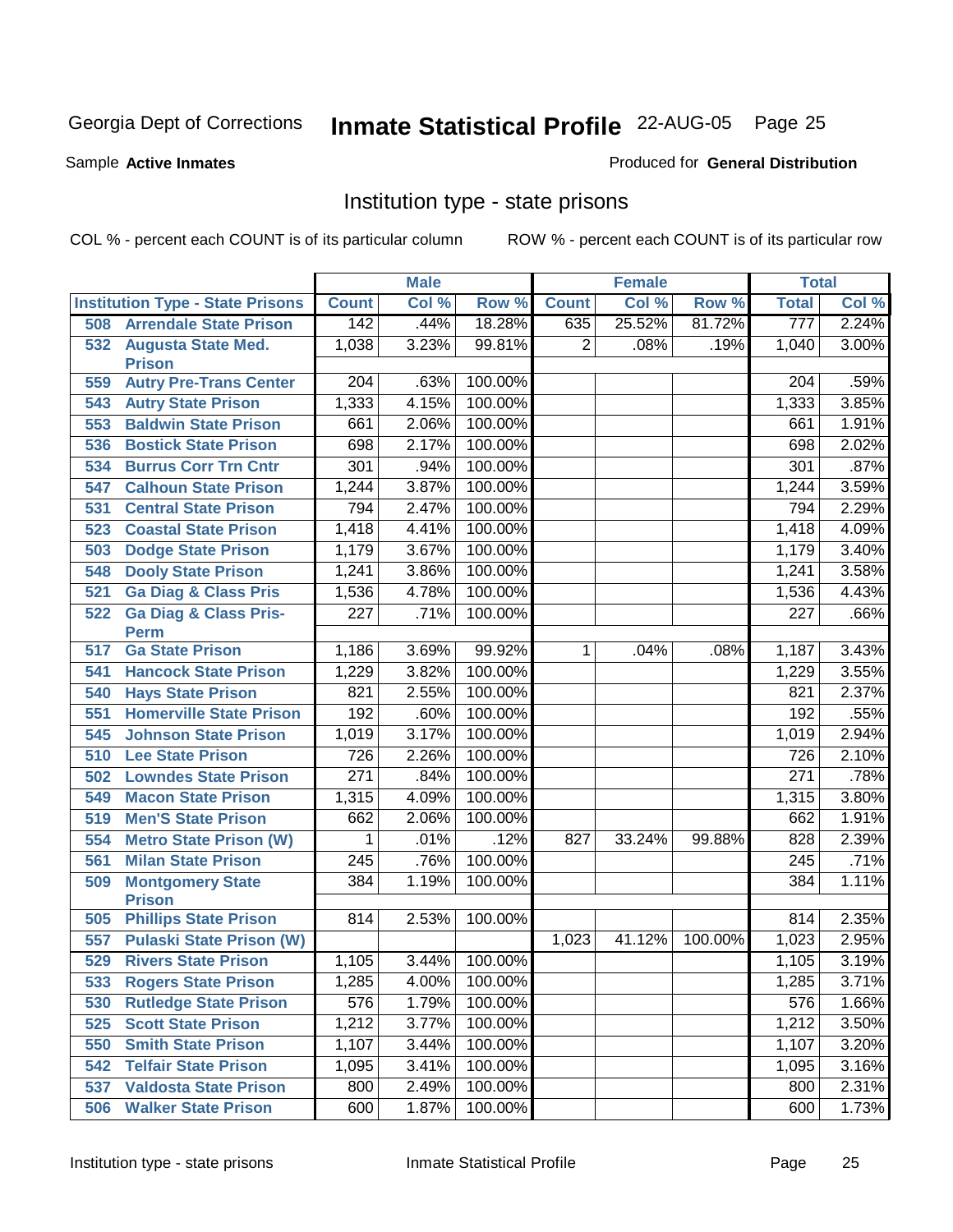Sample **Active Inmates**

### Produced for **General Distribution**

# Institution type - state prisons

|                                         |              | <b>Male</b> |            |              | <b>Female</b> |       | <b>Total</b> |       |
|-----------------------------------------|--------------|-------------|------------|--------------|---------------|-------|--------------|-------|
| <b>Institution Type - State Prisons</b> | <b>Count</b> | Col %       | Row %      | <b>Count</b> | Col %         | Row % | <b>Total</b> | Col % |
| <b>Ware State Prison</b><br>501         | 944          | $2.94\%$    | $100.00\%$ |              |               |       | 944          | 2.73% |
| <b>Washington Sp</b><br>552             | 924          | $2.87\%$    | $100.00\%$ |              |               |       | 924          | 2.67% |
| <b>Wayne State Prison</b><br>507        | 182          | $.57\%$     | $100.00\%$ |              |               |       | 182          | .53%  |
| <b>Wilcox State Prison</b><br>546       | .435         | 4.46%       | 100.00%    |              |               |       | 1,435        | 4.14% |
| <b>Total Rported</b>                    | 32,146       | 100%        | $92.82\%$  | 2,488        | 100%          | 7.18% | 34,634       | 100%  |

| <b>Not</b><br><b>Reported</b> |        |       |        |
|-------------------------------|--------|-------|--------|
| <b>Total</b>                  | 32,146 | 2,488 | 34,634 |

| Mode (most frequent) | 521 Ga Diag & Class Pris | [557 Pulaski State Prison (W)] 521 Ga Diag & | <b>Class Pris</b> |
|----------------------|--------------------------|----------------------------------------------|-------------------|
|----------------------|--------------------------|----------------------------------------------|-------------------|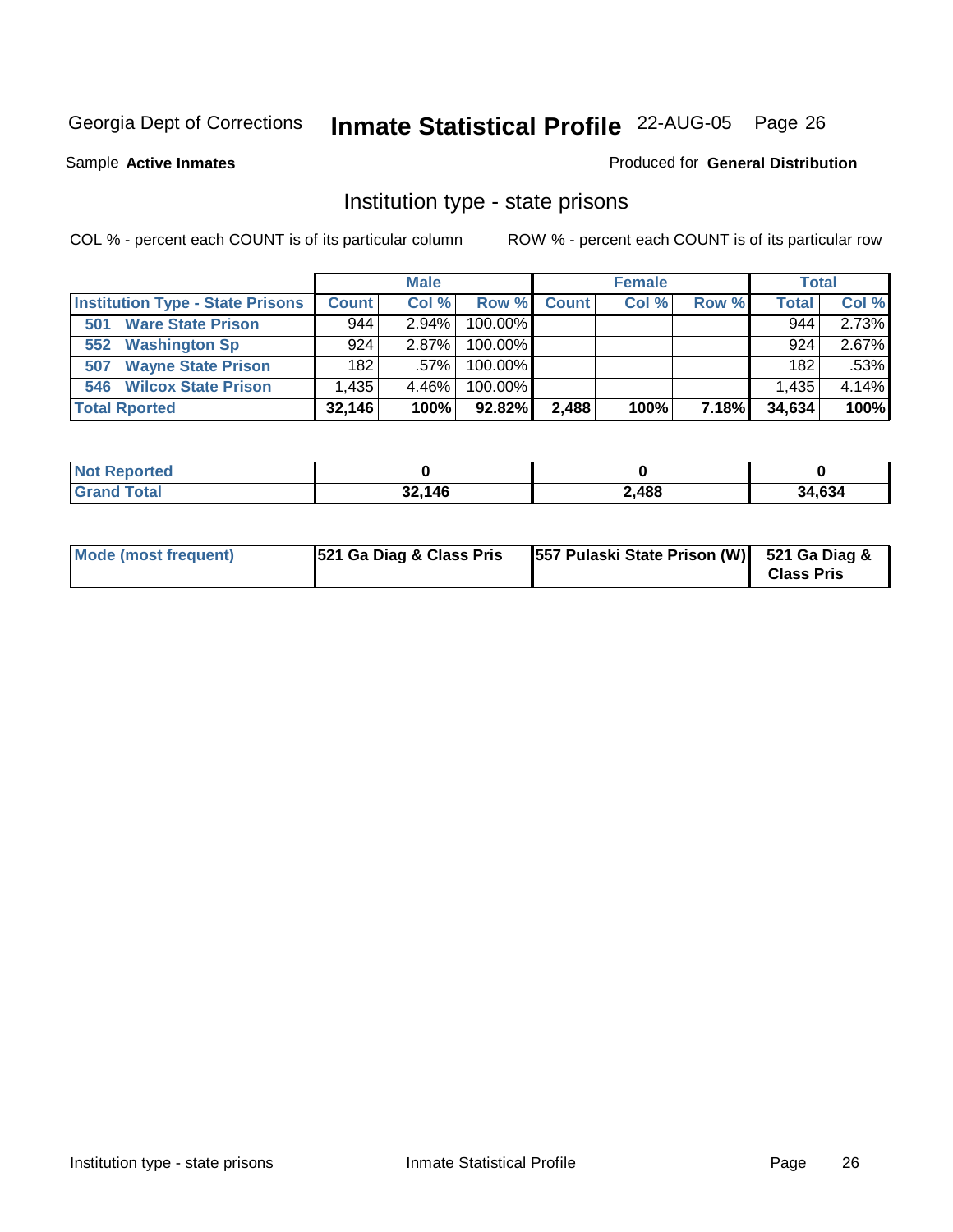Sample **Active Inmates**

### Produced for **General Distribution**

# Institution type - private prisons

|                                           |              | <b>Male</b> |                  | <b>Female</b> |       |                   | <b>Total</b> |
|-------------------------------------------|--------------|-------------|------------------|---------------|-------|-------------------|--------------|
| <b>Institution Type - Private Prisons</b> | <b>Count</b> | Col %       | Row % Count      | Col %         | Row % | <b>Total</b>      | Col %        |
| <b>Coffee Corr Facility</b><br>569        | ا 495.،      |             | 32.32%   100.00% |               |       | 1,495             | 32.32%       |
| 567 D Ray James Corr Fac                  | 1.621        | 35.05%      | $100.00\%$       |               |       | .621              | 35.05%       |
| <b>Wheeler Corr Facility</b><br>571       | ا 509. ا     | 32.63%      | 100.00%          |               |       | .509 <sup>1</sup> | 32.63%       |
| <b>Total Rported</b>                      | 4,625        | 100%        | 100%             |               | %     | 4,625             | 100%         |

| Reported<br><b>NOT</b>          |       |      |
|---------------------------------|-------|------|
| <b>Total</b><br>Gr <sub>c</sub> | 1,625 | ,625 |

| Mode (most frequent) | 567 D Ray James Corr Fac | <b>Null</b> | <b>567 D Ray James</b><br><b>Corr Fac</b> |
|----------------------|--------------------------|-------------|-------------------------------------------|
|----------------------|--------------------------|-------------|-------------------------------------------|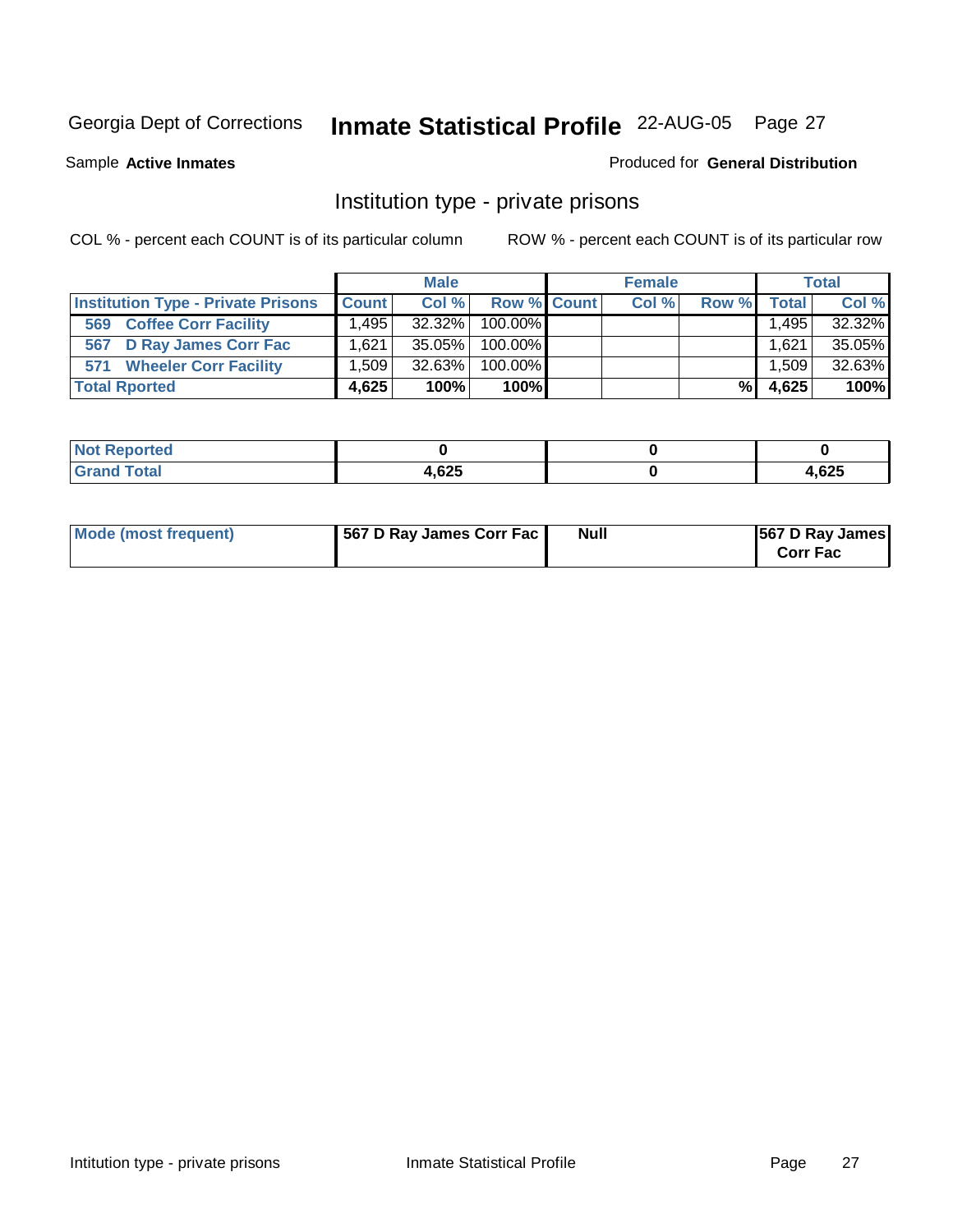Sample **Active Inmates**

Produced for **General Distribution**

### Institution type - prison annexes

|                                                   |        | <b>Male</b> |         |              | <b>Female</b> |       |              | <b>Total</b> |
|---------------------------------------------------|--------|-------------|---------|--------------|---------------|-------|--------------|--------------|
| <b>Institution Type - Prison Annexe   Count  </b> |        | Col %       | Row %   | <b>Count</b> | Col %         | Row % | <b>Total</b> | Col %        |
| <b>7541 Hancock Annex</b>                         | 193    | $18.14\%$   | 100.00% |              |               |       | 193          | 18.14%       |
| 7540 Hays Annex                                   | 359    | $33.74\%$   | 100.00% |              |               |       | 359          | 33.74%       |
| <b>7505 Phillips Annex</b>                        | 185    | $17.39\%$   | 100.00% |              |               |       | 185          | 17.39%       |
| 7501 Ware Annex                                   | 192    | $18.05\%$   | 100.00% |              |               |       | 192          | 18.05%       |
| 7552 Washington Sp Annex                          | 135    | $12.69\%$   | 100.00% |              |               |       | 135          | 12.69%       |
| <b>Total Rported</b>                              | 064. ا | 100%        | 100%    |              |               | %     | 1,064        | 100%         |

| Reported                |      |       |
|-------------------------|------|-------|
| <b>Total</b><br>' Grand | ,064 | 1,064 |

| Mode (most frequent) | 7540 Hays Annex | Null | 7540 Hays Annex |
|----------------------|-----------------|------|-----------------|
|                      |                 |      |                 |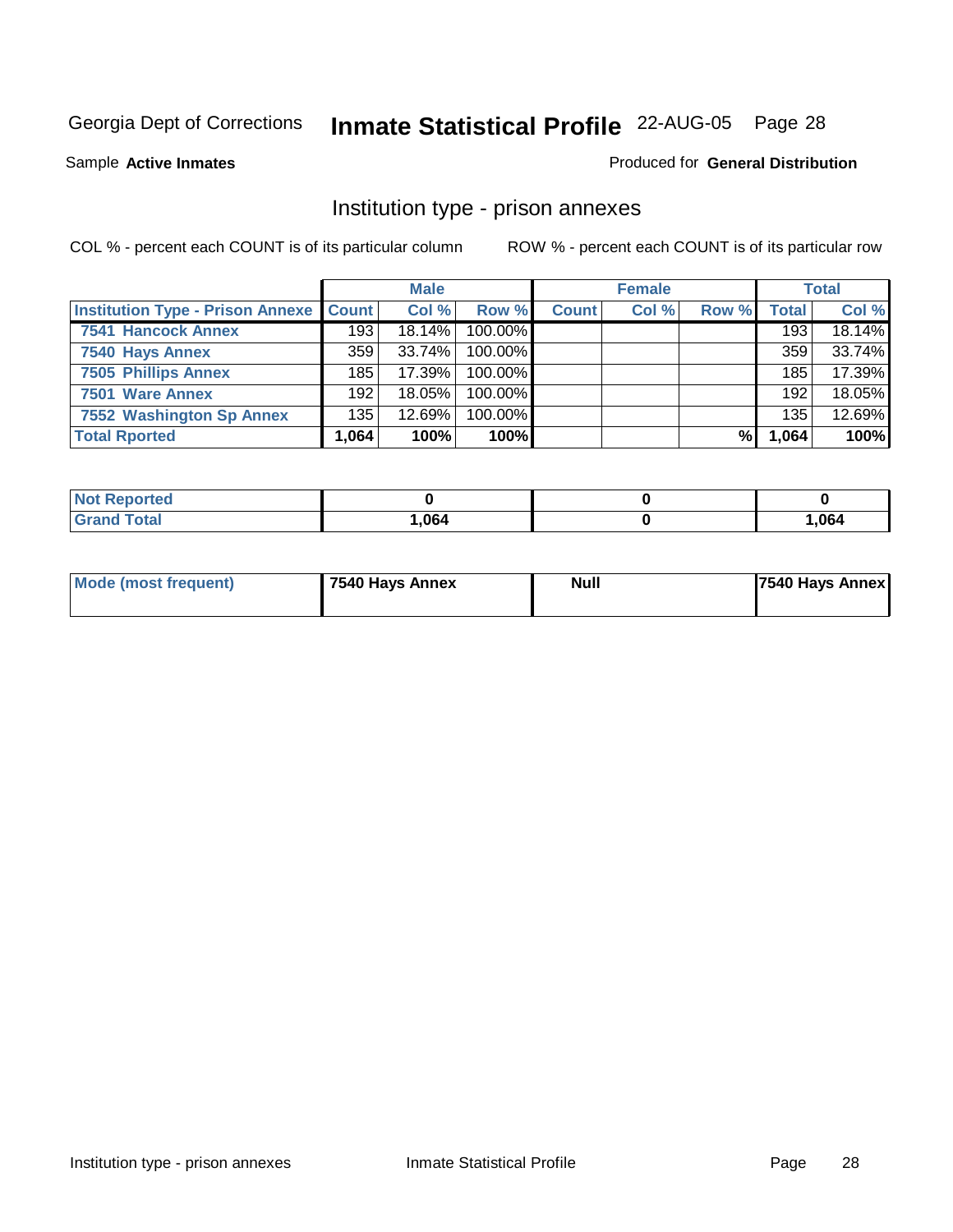Sample **Active Inmates**

### Produced for **General Distribution**

# Institution type - inmate boot camp

|                                      |              | <b>Male</b> |         |              | <b>Female</b> |       |              | <b>Total</b> |
|--------------------------------------|--------------|-------------|---------|--------------|---------------|-------|--------------|--------------|
| <b>Institution Type - Boot Camps</b> | <b>Count</b> | Col %       | Row %   | <b>Count</b> | Col %         | Row % | <b>Total</b> | Col %        |
| 9553 Baldwin Inm Boot Camp           | 189          | 24.39%      | 100.00% |              |               |       | 189          | 24.39%       |
| 9534 Burruss Inm Boot Camp           | 134          | 17.29%      | 100.00% |              |               |       | 134          | 17.29%       |
| 9503 Dodge Boot Camp                 | 74           | 9.55%       | 100.00% |              |               |       | 74           | 9.55%        |
| 9540 Hays Inm Boot Camp              | 178          | 22.97%      | 100.00% |              |               |       | 178          | 22.97%       |
| 9509 Montgomery Boot Camp            | 62           | 8.00%       | 100.00% |              |               |       | 62           | 8.00%        |
| 9504 West Georgia Inm                | 138          | 17.81%      | 100.00% |              |               |       | 138          | 17.81%       |
| <b>Bootcamp</b>                      |              |             |         |              |               |       |              |              |
| <b>Total Rported</b>                 | 775          | 100%        | 100%    |              |               | %     | 775          | 100%         |

| τeα                |                      |                                     |
|--------------------|----------------------|-------------------------------------|
| $\mathbf{u}$ rotar | フフロ<br>. .<br>$\sim$ | ---<br>$\ddot{\phantom{1}}$<br>____ |

| Mode (most frequent) | 9553 Baldwin Inm Boot | Null | 9553 Baldwin Inm |
|----------------------|-----------------------|------|------------------|
|                      | Camp                  |      | <b>Boot Camp</b> |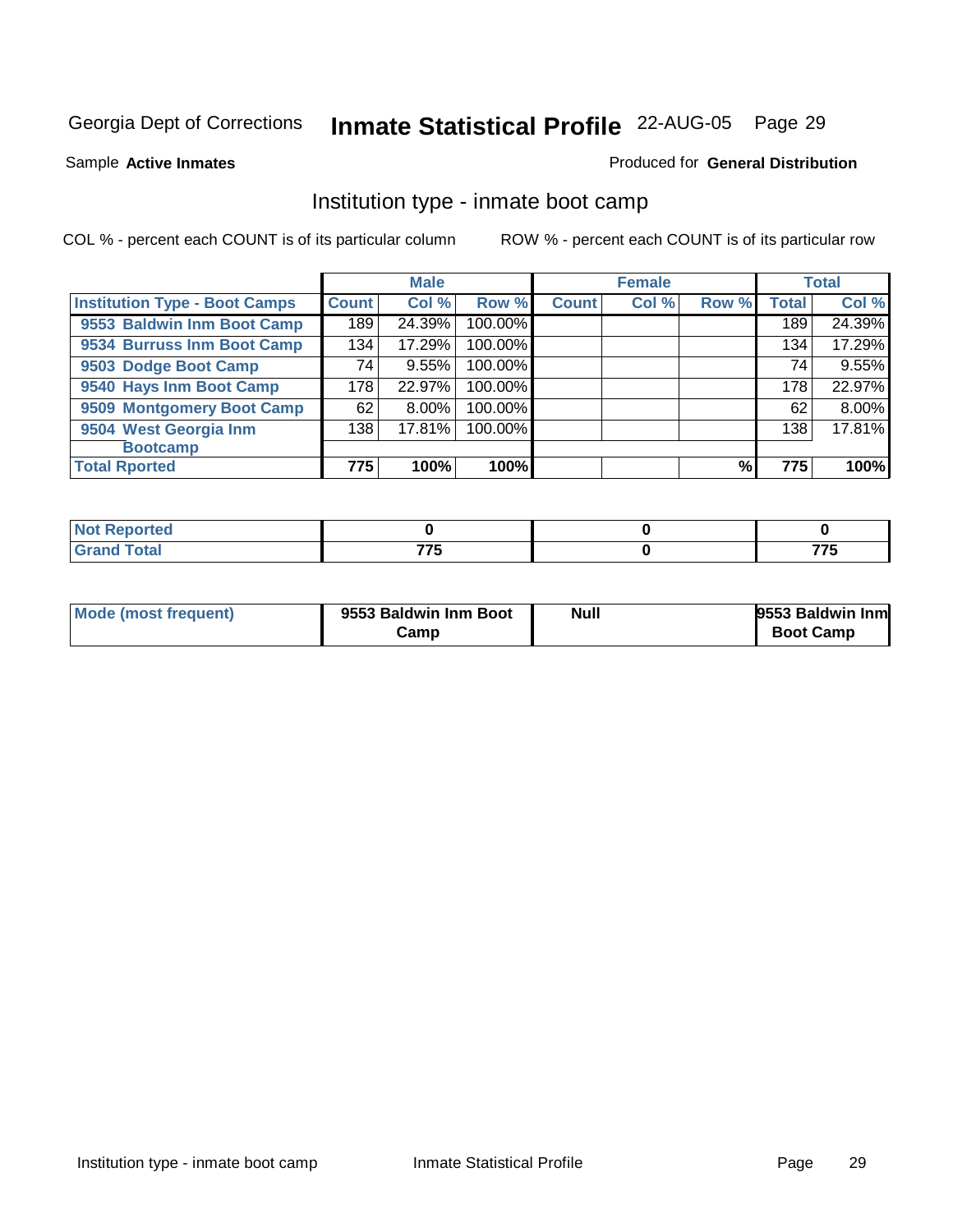Sample **Active Inmates**

### Produced for **General Distribution**

# Number of disciplinary reports

|                                      |              | <b>Male</b> |             |       | <b>Female</b> |          |        | <b>Total</b> |
|--------------------------------------|--------------|-------------|-------------|-------|---------------|----------|--------|--------------|
| <b>Number of Disciplinary Report</b> | <b>Count</b> | Col %       | Row % Count |       | Col %         | Row %    | Total  | Col %        |
|                                      | 18,004       | 39.84%      | 92.33%      | 1,495 | 54.84%        | $7.67\%$ | 19,499 | 40.70%       |
|                                      | 6,160        | 13.63%      | $95.14\%$   | 315   | 11.56%        | $4.86\%$ | 6,475  | 13.51%       |
|                                      | 3,765        | 8.33%       | 94.86%      | 204   | 7.48%         | 5.14%    | 3,969  | 8.28%        |
| 3                                    | 2,462        | 5.45%       | 93.75%      | 164   | 6.02%         | 6.25%    | 2,626  | 5.48%        |
| 4                                    | 1,934        | 4.28%       | 96.22%      | 76    | 2.79%         | 3.78%    | 2,010  | 4.20%        |
| 5                                    | 1,467        | 3.25%       | 96.39%      | 55    | 2.02%         | 3.61%    | 1,522  | 3.18%        |
| <b>More Than 5</b>                   | 11,394       | 25.22%      | 96.47%      | 417   | 15.30%        | $3.53\%$ | 11,811 | 24.65%       |
| <b>Total Reported</b>                | 45,186       | 100%        | 94.31%      | 2,726 | 100.0%        | 5.69%    | 47,912 | 100%         |

| rted<br>N0 |        |       |                  |
|------------|--------|-------|------------------|
| $f$ ntn'   | 45.186 | 2,726 | 17 N1 2<br>, , , |

| Mean (average)       | 5.57 | 3.18 | 5.43 |
|----------------------|------|------|------|
| Median (middle)      |      |      |      |
| Mode (most frequent) |      |      |      |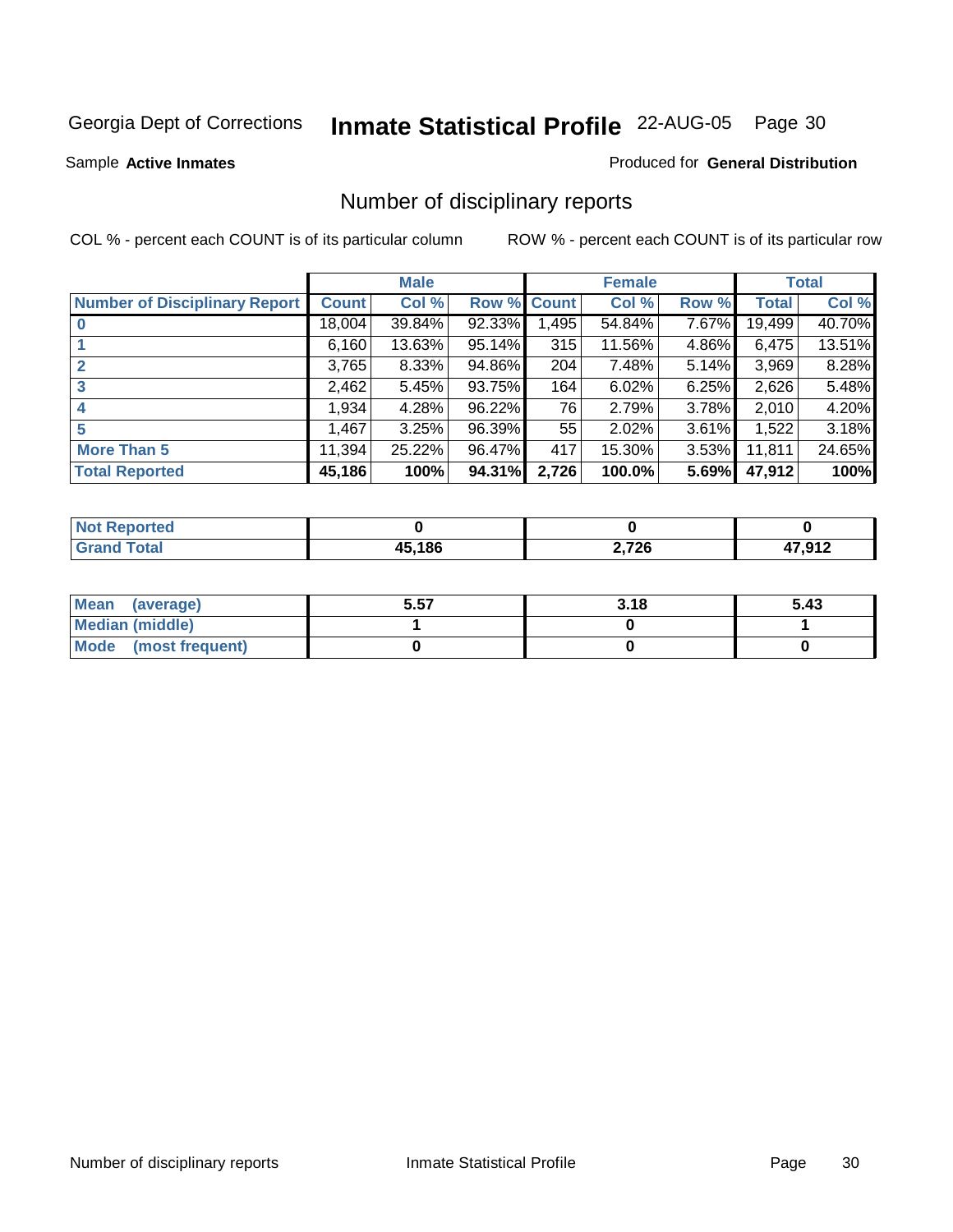Sample **Active Inmates**

### Produced for **General Distribution**

### Number of transfers

|                            |              | <b>Male</b> |        |              | <b>Female</b> |          |              | <b>Total</b> |
|----------------------------|--------------|-------------|--------|--------------|---------------|----------|--------------|--------------|
| <b>Number of Transfers</b> | <b>Count</b> | Col %       | Row %  | <b>Count</b> | Col %         | Row %    | <b>Total</b> | Col %        |
|                            | 3,426        | $7.58\%$    | 86.17% | 550          | 20.18%        | 13.83%   | 3,976        | 8.30%        |
|                            | 17,326       | 38.34%      | 94.76% | 959          | 35.18%        | $5.24\%$ | 18,285       | 38.16%       |
|                            | 9,630        | 21.31%      | 92.14% | 821          | 30.12%        | 7.86%    | 10,451       | 21.81%       |
| 3                          | 5,449        | 12.06%      | 95.95% | 230          | 8.44%         | 4.05%    | 5,679        | 11.85%       |
|                            | 3,239        | 7.17%       | 97.68% | 77           | 2.82%         | $2.32\%$ | 3,316        | 6.92%        |
| 5                          | ,983         | 4.39%       | 98.07% | 39           | 1.43%         | 1.93%    | 2,022        | 4.22%        |
| <b>More Than 5</b>         | 4,133        | 9.15%       | 98.80% | 50           | 1.83%         | $1.20\%$ | 4,183        | 8.73%        |
| <b>Total Reported</b>      | 45,186       | 100%        | 94.31% | 2,726        | 100%          | 5.69%    | 47,912       | 100%         |

| N |          |                  |                 |
|---|----------|------------------|-----------------|
|   | 15 1 Q C | ,726<br>-, . - - | ר וחי<br>70 I Z |

| Mean (average)       | 2.46 | 1.52 | 2.41 |
|----------------------|------|------|------|
| Median (middle)      |      |      |      |
| Mode (most frequent) |      |      |      |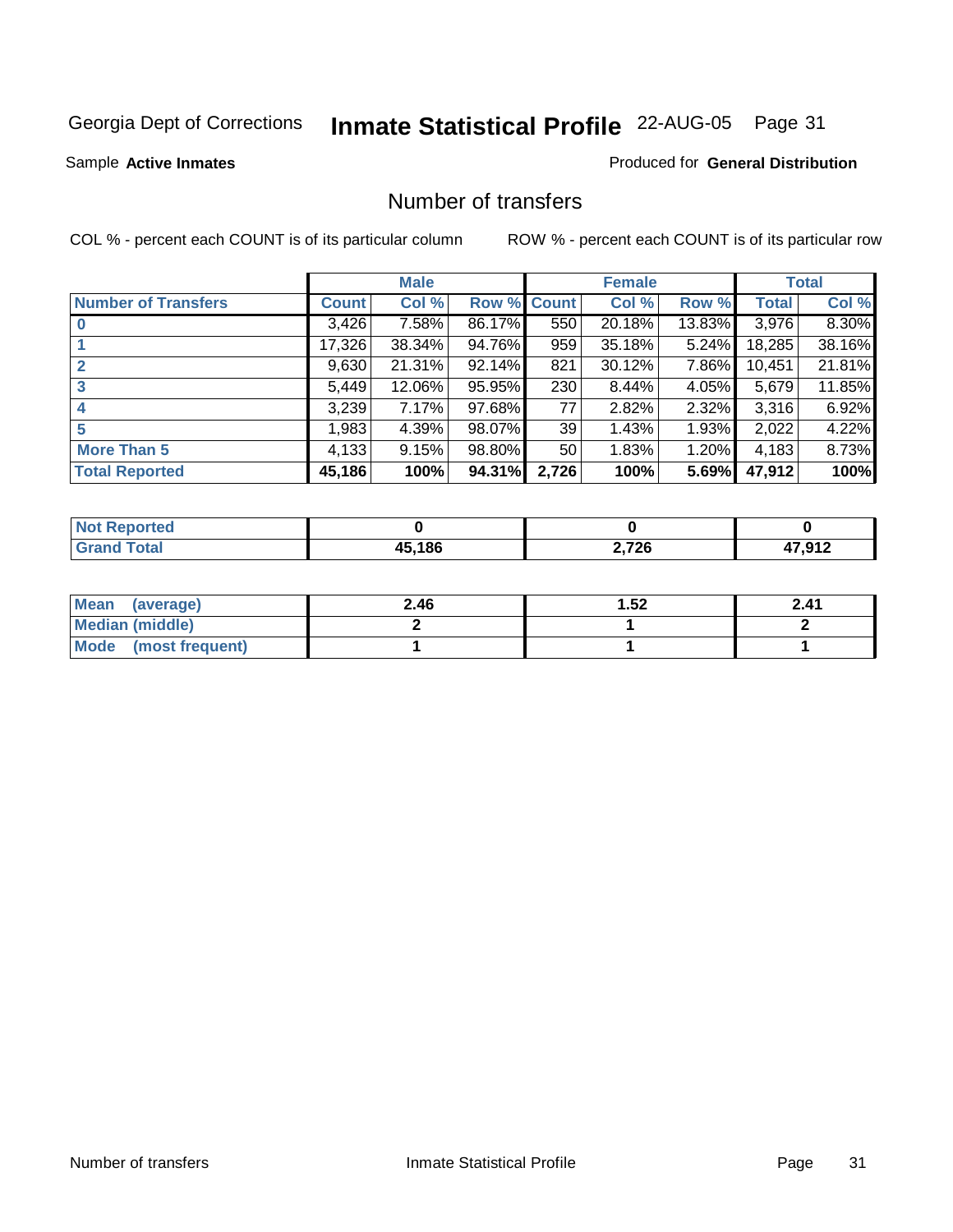Sample **Active Inmates**

### Produced for **General Distribution**

# Number of escapes

|                          |              | <b>Male</b> |                    |       | <b>Female</b> |          |              | <b>Total</b> |
|--------------------------|--------------|-------------|--------------------|-------|---------------|----------|--------------|--------------|
| <b>Number of Escapes</b> | <b>Count</b> | Col %       | <b>Row % Count</b> |       | Col %         | Row %    | <b>Total</b> | Col %        |
|                          | 44,872       | $99.31\%$   | 94.28%             | 2,720 | 99.78%        | $5.72\%$ | 47,592       | 99.33%       |
|                          | 289          | $0.64\%$    | 97.97%             | 6     | 0.22%         | $2.03\%$ | 295          | 0.62%        |
|                          | 19           | 0.04%       | 100.00%            |       |               |          | 19           | 0.04%        |
|                          | 5            | $0.01\%$    | 100.00%            |       |               |          | 5            | 0.01%        |
|                          |              | $0.01\%$    | 100.00%            |       |               |          |              | 0.01%        |
| <b>Total Reported</b>    | 45,186       | 100%        | 94.31%             | 2,726 | 100%          | 5.69%    | 47,912       | 100.0%       |

| тео |        |       |            |
|-----|--------|-------|------------|
|     | 15.186 | 2,726 | 17 012     |
|     | л.     |       | <u>ו נ</u> |

| Mean<br>(average)    |  | .01 |
|----------------------|--|-----|
| Median (middle)      |  |     |
| Mode (most frequent) |  |     |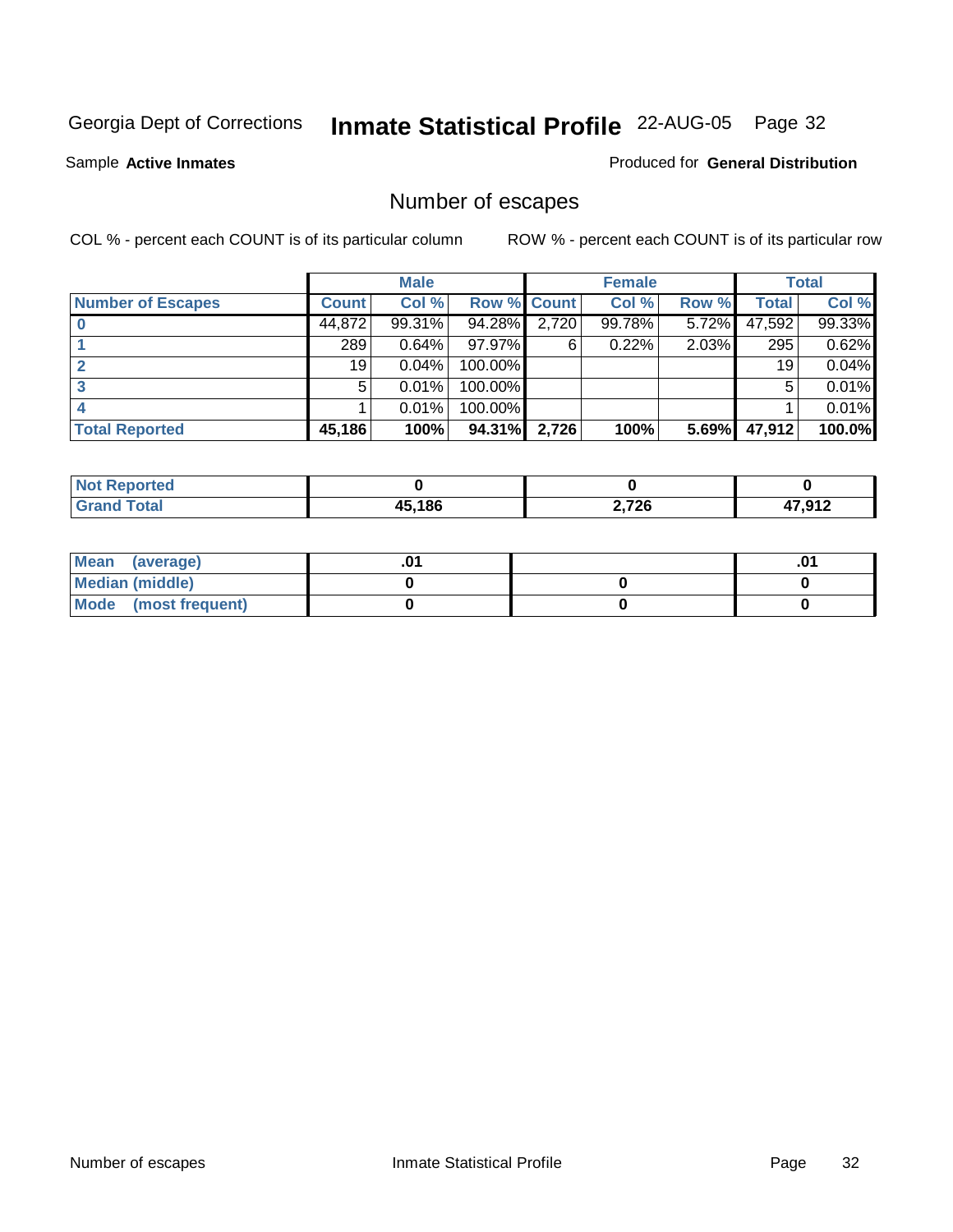Sample **Active Inmates**

### Produced for **General Distribution**

# Probable future release type

|                                         |              | <b>Male</b> |                    |                  | <b>Female</b> |          | <b>Total</b> |        |
|-----------------------------------------|--------------|-------------|--------------------|------------------|---------------|----------|--------------|--------|
| <b>Probable Future Release Type</b>     | <b>Count</b> | Col %       | <b>Row % Count</b> |                  | Col %         | Row %    | <b>Total</b> | Col %  |
| <b>Paroled with probation to follow</b> | 7,271        | 16.09%      | 93.46%             | 509 <sub>1</sub> | 18.67%        | $6.54\%$ | 7,780        | 16.24% |
| Paroled w/o probation to follow         | 14,087       | $31.18\%$   | 94.76%             | 779 l            | 28.58%        | $5.24\%$ | 14,866       | 31.03% |
| <b>Maxout with probation to follow</b>  | 11,989       | 26.53%      | $94.01\%$          | 764              | 28.03%        | 5.99%    | 12,753       | 26.62% |
| <b>Maxout w/o probation to follow</b>   | 11,811       | 26.14%      | $94.61\%$          | 673              | 24.69%        | $5.39\%$ | 12,484       | 26.06% |
| Life, LWOP or death sentence            | 28 I         | .06%        | 96.55%             |                  | .04%          | 3.45%    | 29           | .06%   |
| <b>Total Reported</b>                   | 45,186       | 100%        | 94.31% 2.726       |                  | 100%          | 5.69%    | 47.912       | 100%   |

| Not I<br><b>Reported</b> |        |        |        |
|--------------------------|--------|--------|--------|
| <b>Total</b><br>Gran     | 45,186 | 45,186 | 47,912 |

| <b>Mode (most frequent)</b> | <b>PAR w/o PROB follow</b> | <b>PAR w/o PROB follow</b> | <b>PAR w/o PROB</b> |
|-----------------------------|----------------------------|----------------------------|---------------------|
|                             |                            |                            | follow              |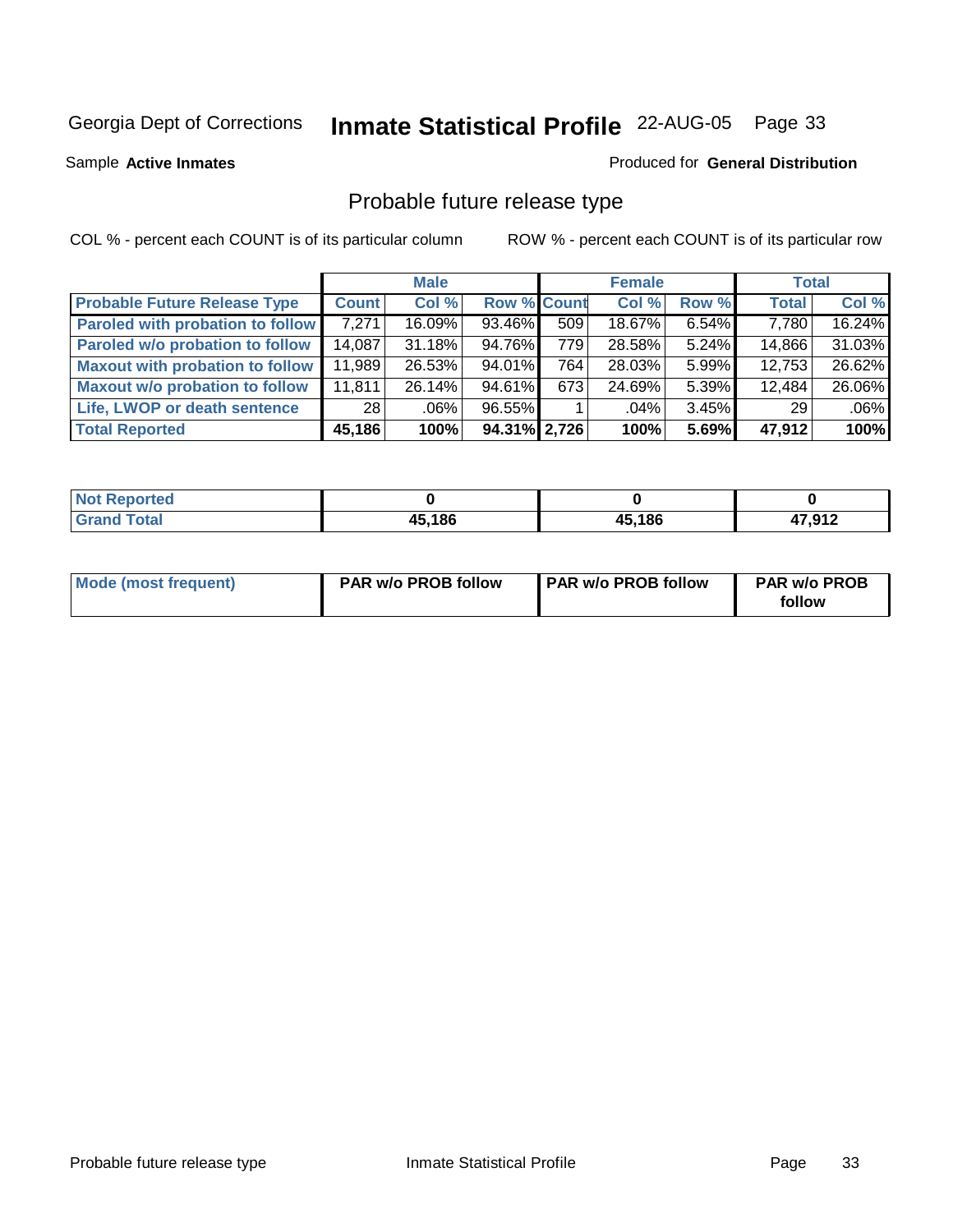Sample **Active Inmates**

Produced for **General Distribution**

## Actual release type

|                            |        | <b>Male</b> |                    | <b>Female</b> |       |              | Total |
|----------------------------|--------|-------------|--------------------|---------------|-------|--------------|-------|
| <b>Actual Release Type</b> | Count. | Col %       | <b>Row % Count</b> | Col %         | Row % | <b>Total</b> | Col % |
| <b>Total Reported</b>      |        | %           | %                  | %             | %     |              | %     |

| <b>Still Active</b> | 45,186 | 2,726 | 47,912 |
|---------------------|--------|-------|--------|
| <b>Not Reported</b> |        |       |        |
| <b>Grand Total</b>  | 45,186 | 2,726 | 47,912 |

| M | <b>Null</b> | <b>IVAII</b> | Null |
|---|-------------|--------------|------|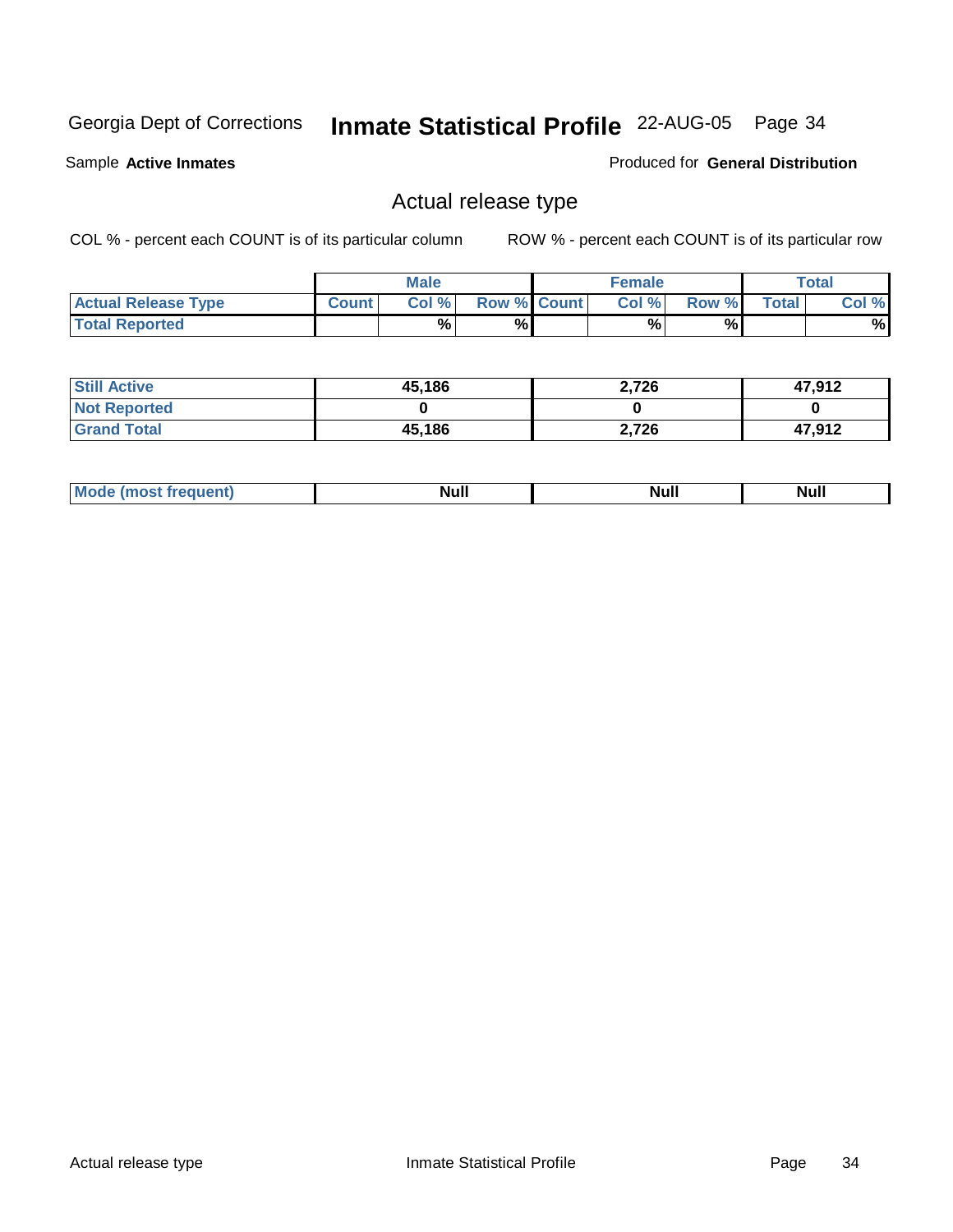Sample **Active Inmates**

### Produced for **General Distribution**

## Highest grade level attained

|                              |                 | <b>Male</b> |         |                  | <b>Female</b> |        |                  | <b>Total</b> |
|------------------------------|-----------------|-------------|---------|------------------|---------------|--------|------------------|--------------|
| <b>Grade Level</b>           | <b>Count</b>    | Col %       | Row %   | <b>Count</b>     | Col %         | Row %  | <b>Total</b>     | Col %        |
| No school at all             | $\overline{37}$ | 0.08%       | 97.37%  | 1                | 0.04%         | 2.63%  | $\overline{38}$  | 0.08%        |
| <b>Grade 1</b>               | 47              | 0.11%       | 100.00% |                  |               |        | 47               | 0.10%        |
| <b>Grade 2</b>               | 58              | 0.13%       | 98.31%  | 1                | 0.04%         | 1.69%  | 59               | 0.13%        |
| <b>Grade 3</b>               | 139             | 0.32%       | 95.86%  | 6                | 0.23%         | 4.14%  | 145              | 0.31%        |
| Grade 4                      | 128             | 0.29%       | 98.46%  | $\overline{2}$   | 0.08%         | 1.54%  | 130              | 0.28%        |
| Grade 5                      | 240             | 0.55%       | 96.77%  | $\overline{8}$   | 0.31%         | 3.23%  | $\overline{248}$ | 0.53%        |
| Grade 6                      | 784             | 1.79%       | 95.03%  | 41               | 1.57%         | 4.97%  | 825              | 1.78%        |
| <b>Grade 7</b>               | 1,199           | 2.74%       | 94.93%  | 64               | 2.46%         | 5.07%  | 1,263            | 2.72%        |
| <b>Grade 8</b>               | 4,118           | 9.41%       | 94.62%  | 234              | 8.99%         | 5.38%  | 4,352            | 9.39%        |
| <b>Grade 9</b>               | 7,027           | 16.06%      | 95.55%  | $\overline{327}$ | 12.56%        | 4.45%  | 7,354            | 15.86%       |
| Grade 10                     | 8,920           | 20.38%      | 95.93%  | 378              | 14.52%        | 4.07%  | 9,298            | 20.05%       |
| Grade 11                     | 7,974           | 18.22%      | 95.76%  | 353              | 13.56%        | 4.24%  | 8,327            | 17.96%       |
| <b>Grade 12 or GED</b>       | 8,362           | 19.11%      | 95.09%  | 432              | 16.59%        | 4.91%  | 8,794            | 18.97%       |
| Some tech school             | 380             | 0.87%       | 71.83%  | 149              | 5.72%         | 28.17% | 529              | 1.14%        |
| <b>Completed tech school</b> | 799             | 1.83%       | 75.88%  | 254              | 9.75%         | 24.12% | 1,053            | 2.27%        |
| College, 1 year              | 1,072           | 2.45%       | 91.31%  | 102              | 3.92%         | 8.69%  | 1,174            | 2.53%        |
| College, 2 year              | 1,435           | 3.28%       | 91.63%  | $\overline{131}$ | 5.03%         | 8.37%  | 1,566            | 3.38%        |
| College, 3 year              | 415             | 0.95%       | 88.49%  | 54               | 2.07%         | 11.51% | 469              | 1.01%        |
| <b>Bachelor's degree</b>     | 492             | 1.12%       | 90.11%  | $\overline{54}$  | 2.07%         | 9.89%  | 546              | 1.18%        |
| <b>Master's degree</b>       | 63              | 0.14%       | 94.03%  | 4                | 0.15%         | 5.97%  | 67               | 0.14%        |
| Ph.D. degree                 | 40              | 0.09%       | 85.11%  | $\overline{7}$   | 0.27%         | 14.89% | $\overline{47}$  | 0.10%        |
| Law degree                   | 15              | 0.03%       | 88.24%  | $\overline{2}$   | 0.08%         | 11.76% | $\overline{17}$  | 0.04%        |
| <b>Some medical school</b>   | 9               | 0.02%       | 100.00% |                  |               |        | 9                | 0.02%        |
| <b>Medical degree</b>        | $\overline{9}$  | 0.02%       | 100.00% |                  |               |        | $\overline{9}$   | 0.02%        |
| <b>Total Reported</b>        | 43,762          | 100%        | 94.38%  | 2,604            | 100.0%        | 5.62%  | 46,366           | 100%         |

| $\overline{101}$<br>747 | 100<br>175  | 516    |
|-------------------------|-------------|--------|
| .186                    | ארד ר<br>Zv | 7 01 2 |

| Mean<br>(average)       | 10.41    | 11.14           | 10.45    |
|-------------------------|----------|-----------------|----------|
| Median (middle)         | Grade 10 | Grade 11        | Grade 10 |
| Mode<br>(most frequent) | Grade 10 | Grade 12 or GED | Grade 10 |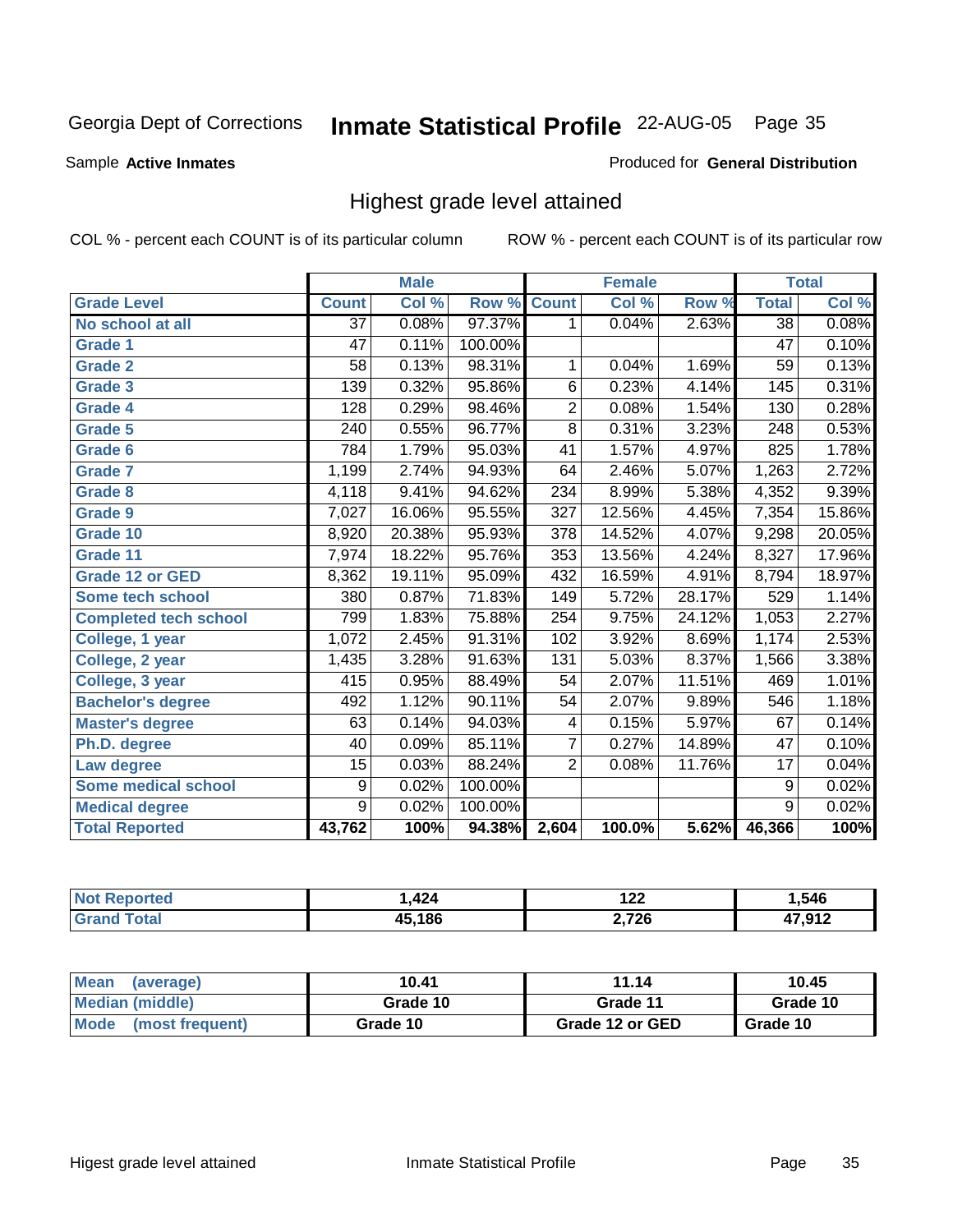Sample **Active Inmates**

### Produced for **General Distribution**

## Culture fair IQ scores

|                       |              | <b>Male</b> |        |              | <b>Female</b> |          |        | <b>Total</b> |
|-----------------------|--------------|-------------|--------|--------------|---------------|----------|--------|--------------|
| <b>IQ Scores</b>      | <b>Count</b> | Col %       | Row %  | <b>Count</b> | Col %         | Row %    | Total  | Col %        |
| $60 - 69$             | 1,300        | 3.12%       | 95.66% | 59           | 2.58%         | 4.34%    | 1,359  | 3.09%        |
| $70 - 79$             | 3,353        | $8.04\%$    | 94.58% | 192          | 8.41%         | 5.42%    | 3,545  | 8.06%        |
| $80 - 89$             | 5,869        | 14.08%      | 92.19% | 497          | 21.77%        | 7.81%    | 6,366  | 14.48%       |
| $90 - 99$             | 9,889        | 23.72%      | 93.11% | 732          | 32.06%        | 6.89%    | 10,621 | 24.16%       |
| $100 - 109$           | 10,908       | 26.17%      | 96.89% | 350          | 15.33%        | $3.11\%$ | 11,258 | 25.60%       |
| $110 - 119$           | 8,084        | 19.39%      | 97.54% | 204          | 8.94%         | 2.46%    | 8,288  | 18.85%       |
| $120 - 129$           | 2,171        | 5.21%       | 93.94% | 140          | 6.13%         | $6.06\%$ | 2,311  | 5.26%        |
| $130 - 139$           | 87           | 0.21%       | 55.77% | 69           | 3.02%         | 44.23%   | 156    | 0.35%        |
| 140 & Up              | 25           | $0.06\%$    | 38.46% | 40           | 1.75%         | 61.54%   | 65     | 0.15%        |
| <b>Total Reported</b> | 41,686       | 100%        | 94.81% | 2,283        | 100%          | 5.19%    | 43,969 | 100%         |

| <b>Not Reported</b>  | 2,970  | 173   | 3,143  |
|----------------------|--------|-------|--------|
| Not Valid (under 60) | 530    | 270   | 800    |
| <b>Grand Total</b>   | 45,186 | 2,726 | 47,912 |

| Mean<br>(average)       | 99  | 98 | 99  |
|-------------------------|-----|----|-----|
| Median (middle)         | 101 | 96 | 100 |
| Mode<br>(most frequent) | 103 | 99 | 99  |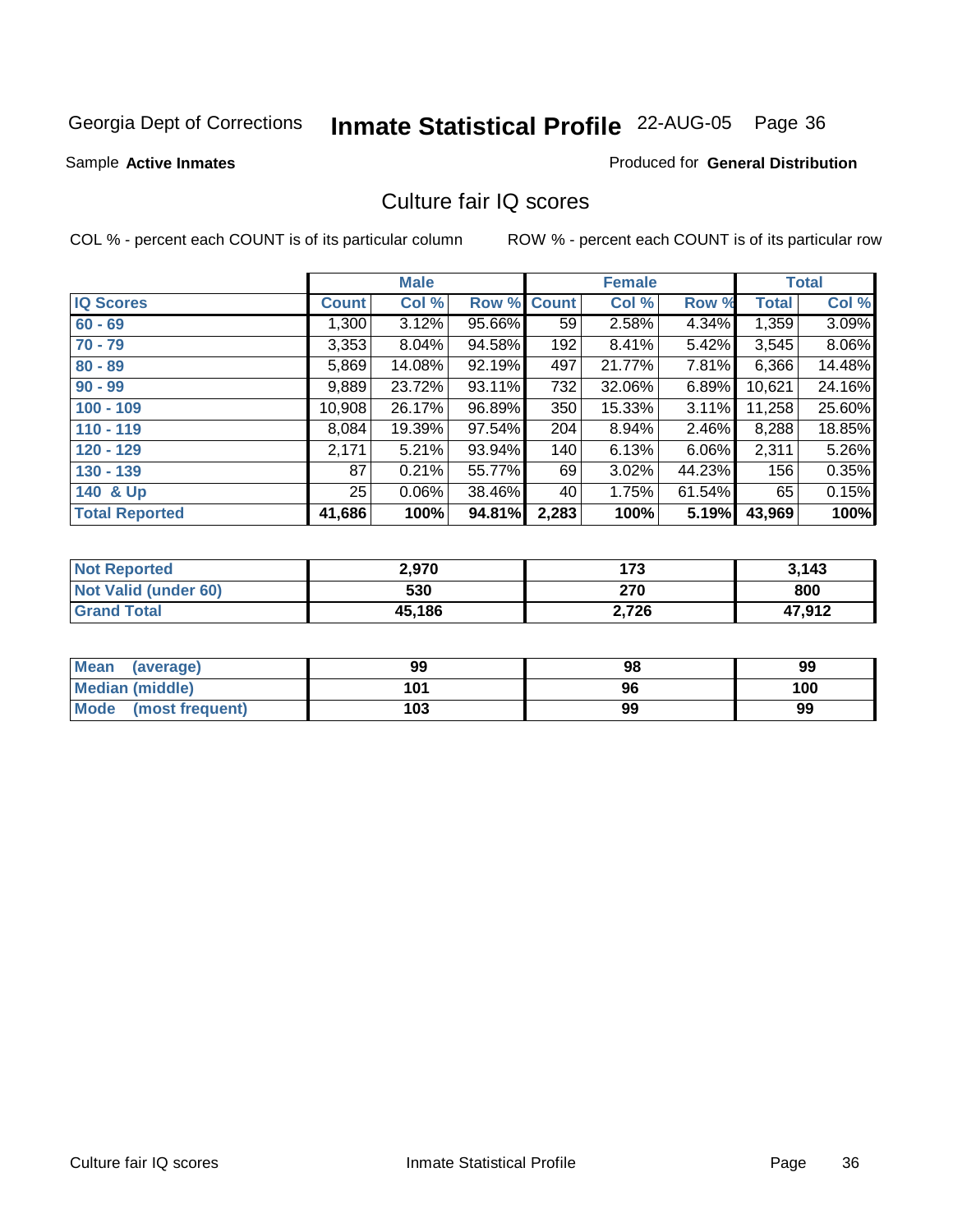Sample **Active Inmates**

### Produced for **General Distribution**

# Wide Range Achievement Test (WRAT) reading score

|                           |              | <b>Male</b> |        |              | <b>Female</b> |        |                    | <b>Total</b> |
|---------------------------|--------------|-------------|--------|--------------|---------------|--------|--------------------|--------------|
| <b>WRAT Reading Score</b> | <b>Count</b> | Col %       | Row %  | <b>Count</b> | Col %         | Row %  | <b>Total</b>       | Col %        |
| Less than 1               | 769          | 1.81%       | 99.10% | 7            | 0.27%         | 0.90%  | 776                | 1.72%        |
| 1.1 to 1.9                | 1,142        | 2.69%       | 97.61% | 28           | 1.10%         | 2.39%  | 1,170              | 2.60%        |
| 2.1 to 2.9                | 2,319        | 5.46%       | 95.28% | 115          | 4.50%         | 4.72%  | 2,434              | 5.41%        |
| 3.1 to 3.9                | 3,376        | 7.95%       | 96.82% | 111          | 4.35%         | 3.18%  | 3,487              | 7.75%        |
| 4.1 to 4.9                | 3,899        | 9.18%       | 95.68% | 176          | 6.89%         | 4.32%  | 4,075              | 9.05%        |
| 5.1 to 5.9                | 3,500        | 8.24%       | 94.93% | 187          | 7.32%         | 5.07%  | 3,687              | 8.19%        |
| 6.1 to 6.9                | 3,498        | 8.24%       | 94.85% | 190          | 7.44%         | 5.15%  | 3,688              | 8.19%        |
| 7.1 to 7.9                | 1,811        | 4.27%       | 94.92% | 97           | 3.80%         | 5.08%  | 1,908              | 4.24%        |
| 8.1 to 8.9                | 3,838        | 9.04%       | 95.09% | 198          | 7.75%         | 4.91%  | 4,036              | 8.97%        |
| 9.1 to 9.9                | 3,685        | 8.68%       | 94.80% | 202          | 7.91%         | 5.20%  | 3,887              | 8.64%        |
| 10.1 to 10.9              | 1,930        | 4.55%       | 94.38% | 115          | 4.50%         | 5.62%  | $\overline{2,045}$ | 4.54%        |
| 11.1 to 11.9              | 1,927        | 4.54%       | 95.07% | 100          | 3.92%         | 4.93%  | 2,027              | 4.50%        |
| 12.1 to 12.9              | 7,123        | 16.78%      | 96.81% | 235          | 9.20%         | 3.19%  | 7,358              | 16.35%       |
| 13                        | 3,639        | 8.57%       | 82.11% | 793          | 31.05%        | 17.89% | 4,432              | 9.85%        |
| <b>Total Reported</b>     | 42,456       | 100%        | 94.33% | 2,554        | 100%          | 5.67%  | 45,010             | 100%         |

| ported<br>NO.   | 2,730  | ィラヘ   | 2,902  |
|-----------------|--------|-------|--------|
| <b>Total</b>    | 15,186 | 2,726 | 17 012 |
| . Gr $\epsilon$ | 4∙     |       | ⊾ו כוי |

| <b>Mean</b><br>(average) | 7.97       | 9.23 | 8.04        |
|--------------------------|------------|------|-------------|
| <b>Median (middle)</b>   | י ה<br>0.Z | 9.5  | ິດ _<br>o.z |
| Mode<br>(most frequent)  | 12.8       | 'V   | 12.8        |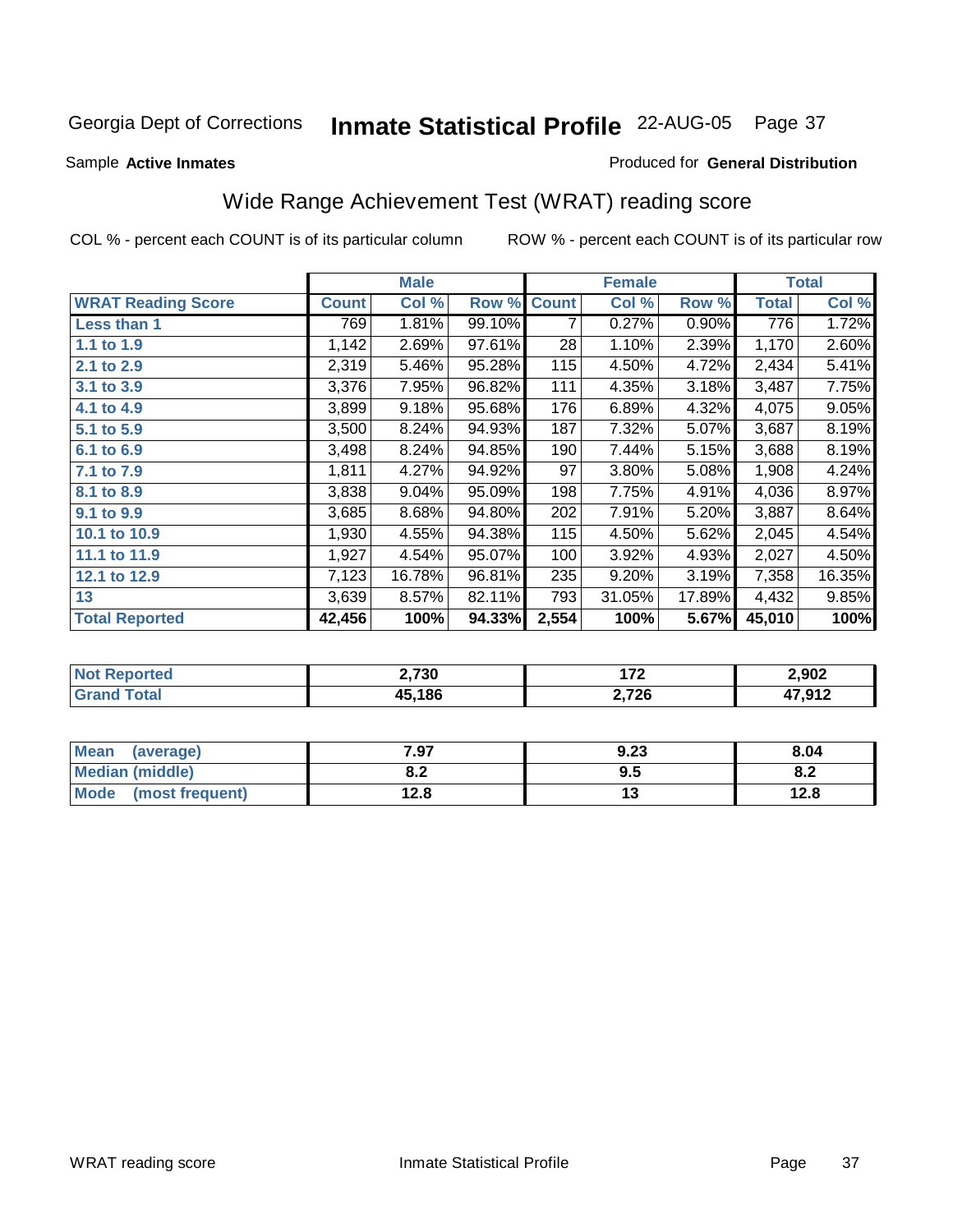Sample **Active Inmates**

### Produced for **General Distribution**

# Wide Range Achievement Test (WRAT) math score

|                              |              | <b>Male</b> |         |              | <b>Female</b> |        |              | <b>Total</b> |
|------------------------------|--------------|-------------|---------|--------------|---------------|--------|--------------|--------------|
| <b>WRAT Mathematic Score</b> | <b>Count</b> | Col %       | Row %   | <b>Count</b> | Col %         | Row %  | <b>Total</b> | Col %        |
| Less than 1                  | 63           | 0.15%       | 100.00% |              |               |        | 63           | 0.14%        |
| 1.1 to 1.9                   | 231          | 0.54%       | 95.06%  | 12           | 0.47%         | 4.94%  | 243          | 0.54%        |
| 2.1 to 2.9                   | 1,146        | 2.70%       | 94.01%  | 73           | 2.86%         | 5.99%  | 1,219        | 2.71%        |
| 3.1 to 3.9                   | 2,725        | 6.42%       | 95.65%  | 124          | 4.86%         | 4.35%  | 2,849        | 6.33%        |
| 4.1 to 4.9                   | 4,418        | 10.40%      | 95.59%  | 204          | 7.99%         | 4.41%  | 4,622        | 10.27%       |
| 5.1 to 5.9                   | 5,546        | 13.06%      | 95.34%  | 271          | 10.61%        | 4.66%  | 5,817        | 12.92%       |
| 6.1 to 6.9                   | 10,190       | 24.00%      | 95.14%  | 521          | 20.41%        | 4.86%  | 10,711       | 23.79%       |
| 7.1 to 7.9                   | 6,547        | 15.42%      | 93.77%  | 435          | 17.04%        | 6.23%  | 6,982        | 15.51%       |
| 8.1 to 8.9                   | 2,750        | 6.48%       | 93.60%  | 188          | 7.36%         | 6.40%  | 2,938        | 6.53%        |
| 9.1 to 9.9                   | 3,742        | 8.81%       | 92.62%  | 298          | 11.67%        | 7.38%  | 4,040        | 8.97%        |
| 10.1 to 10.9                 | 2,399        | 5.65%       | 92.80%  | 186          | 7.29%         | 7.20%  | 2,585        | 5.74%        |
| 11 to 11.9                   | 1,400        | 3.30%       | 92.23%  | 118          | 4.62%         | 7.77%  | 1,518        | 3.37%        |
| 12 to 12.9                   | 932          | 2.19%       | 95.49%  | 44           | 1.72%         | 4.51%  | 976          | 2.17%        |
| 13                           | 372          | 0.88%       | 82.48%  | 79           | 3.09%         | 17.52% | 451          | 1.00%        |
| <b>Total Reported</b>        | 42,461       | 100%        | 94.33%  | 2,553        | 100%          | 5.67%  | 45,014       | 100%         |

| orted | 2,725        | יי    | 2,898           |
|-------|--------------|-------|-----------------|
| NΩ    | .            | .     |                 |
| $-1$  | 15.186<br>л. | 2,726 | 17 012<br>⊾ו כו |

| <b>Mean</b><br>(average) | 6.98 | 7.45 | 7.00 |
|--------------------------|------|------|------|
| <b>Median (middle)</b>   | 6.9  |      | 6.9  |
| Mode<br>(most frequent)  | 6.9  | 7.O  | 6.9  |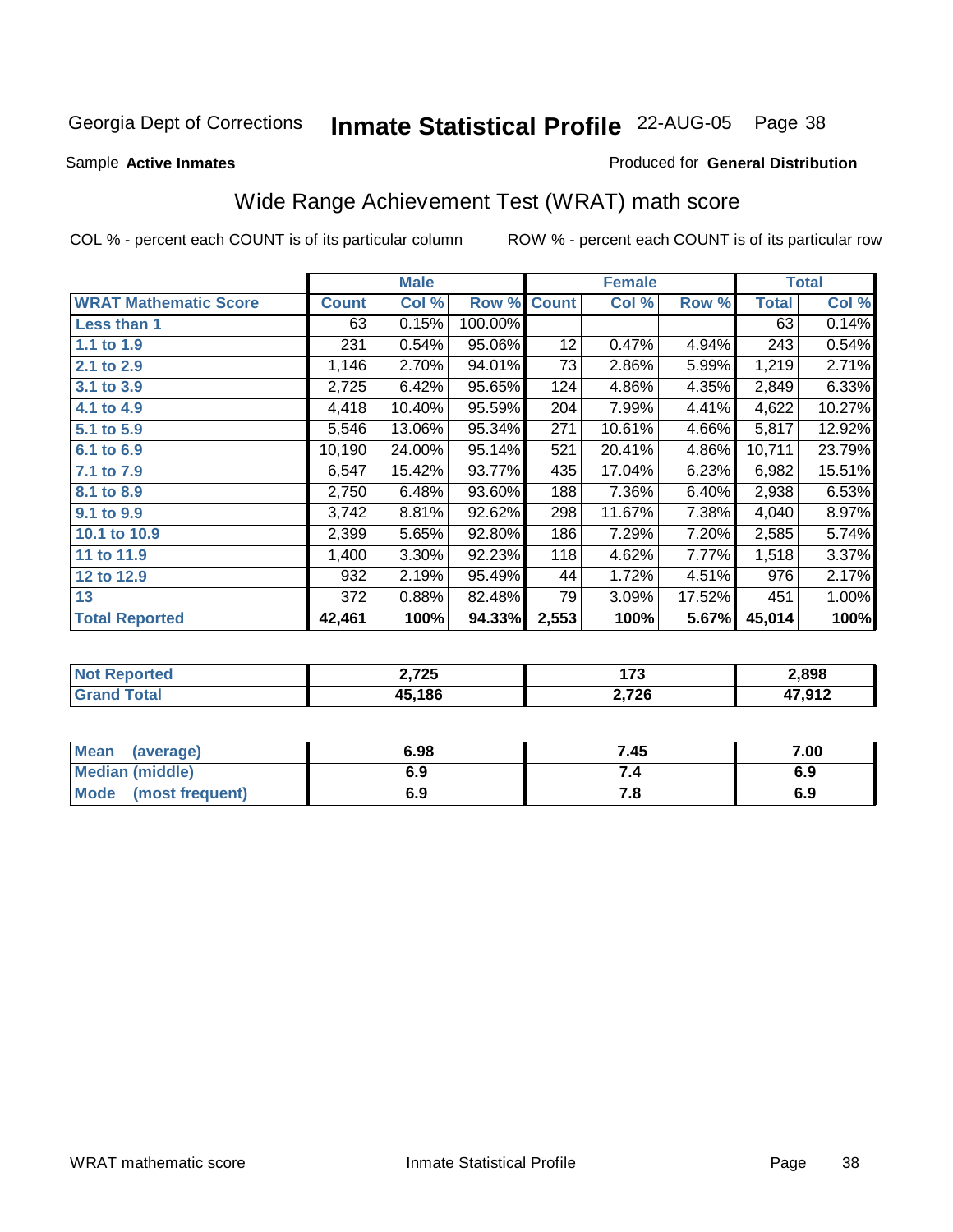Sample **Active Inmates**

### Produced for **General Distribution**

# Wide Range Achievement Test (WRAT) spelling score

|                            |              | <b>Male</b> |        |              | <b>Female</b> |        |              | <b>Total</b> |
|----------------------------|--------------|-------------|--------|--------------|---------------|--------|--------------|--------------|
| <b>WRAT Spelling Score</b> | <b>Count</b> | Col %       | Row %  | <b>Count</b> | Col %         | Row %  | <b>Total</b> | Col %        |
| Less than 1                | 729          | 1.72%       | 98.65% | 10           | 0.39%         | 1.35%  | 739          | 1.64%        |
| 1.1 to 1.9                 | 2,025        | 4.77%       | 98.16% | 38           | 1.49%         | 1.84%  | 2,063        | 4.58%        |
| 2.1 to 2.9                 | 3,225        | 7.60%       | 97.85% | 71           | 2.78%         | 2.15%  | 3,296        | 7.32%        |
| 3.1 to 3.9                 | 3,338        | 7.86%       | 97.80% | 75           | 2.94%         | 2.20%  | 3,413        | 7.58%        |
| 4.1 to 4.9                 | 4,165        | 9.81%       | 96.57% | 148          | 5.79%         | 3.43%  | 4,313        | 9.58%        |
| 5.1 to 5.9                 | 4,999        | 11.78%      | 95.77% | 221          | 8.65%         | 4.23%  | 5,220        | 11.60%       |
| 6.1 to 6.9                 | 5,385        | 12.69%      | 94.72% | 300          | 11.74%        | 5.28%  | 5,685        | 12.63%       |
| 7.1 to 7.9                 | 3,437        | 8.10%       | 93.19% | 251          | 9.82%         | 6.81%  | 3,688        | 8.19%        |
| 8.1 to 8.9                 | 3,250        | 7.66%       | 92.96% | 246          | 9.63%         | 7.04%  | 3,496        | 7.77%        |
| 9.1 to 9.9                 | 3,058        | 7.20%       | 92.28% | 256          | 10.02%        | 7.72%  | 3,314        | 7.36%        |
| 10.1 to 10.9               | 2,967        | 6.99%       | 92.03% | 257          | 10.06%        | 7.97%  | 3,224        | 7.16%        |
| 11.1 to 11.9               | 1,544        | 3.64%       | 91.15% | 150          | 5.87%         | 8.85%  | 1,694        | 3.76%        |
| 12.1 to 12.9               | 2,918        | 6.87%       | 95.80% | 128          | 5.01%         | 4.20%  | 3,046        | 6.77%        |
| 13                         | 1,410        | 3.32%       | 77.73% | 404          | 15.81%        | 22.27% | 1,814        | 4.03%        |
| <b>Total Reported</b>      | 42,450       | 100%        | 94.32% | 2,555        | 100%          | 5.68%  | 45,005       | 100%         |

| orted<br>NO.  | 2,736        | $1 - A$ | 2,907            |
|---------------|--------------|---------|------------------|
| <b>c</b> otal | 15.186<br>дь | 2,726   | 17 012<br>⊾ויטרי |

| Mean<br>(average)      | 6.82 | 8.57 | 6.92       |
|------------------------|------|------|------------|
| <b>Median (middle)</b> | U.Z  | 8.5  | e o<br>0.Z |
| Mode (most frequent)   | υ.Ζ  | ט ו  | r n<br>0.Z |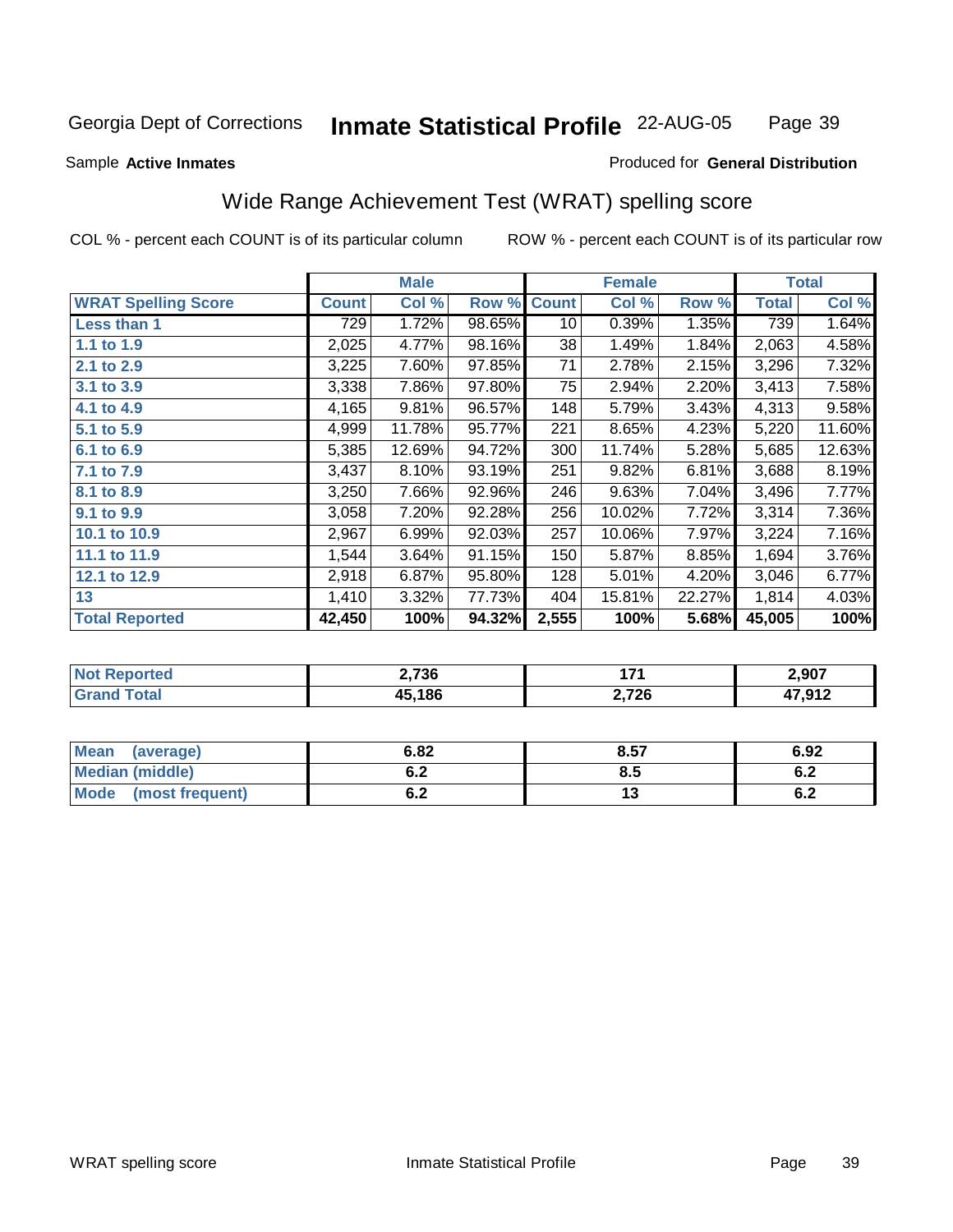Sample **Active Inmates**

Produced for **General Distribution**

### Scope of substance abuse - summary

|                        |              | <b>Male</b> |                 |             | <b>Female</b> |          | <b>Total</b> |          |
|------------------------|--------------|-------------|-----------------|-------------|---------------|----------|--------------|----------|
| <b>Substance Abuse</b> | <b>Count</b> | Col %       |                 | Row % Count | Col %         | Row %    | Total        | Col %    |
| <b>None</b>            | 44.048       | 97.48%      | 94.23%          | 2,697       | 98.94%        |          | 5.77% 46,745 | 97.56%   |
|                        | .138         | $2.52\%$    | 97.51% <b>I</b> | 29          | $1.06\%$      | $2.49\%$ | 1.167        | $2.44\%$ |
| <b>Total Reported</b>  | 45,186       | 100%        | 94.31%          | 2,726       | 100%          |          | 5.69% 47,912 | 100%     |

| <b>Not</b><br>Reported | ,138   | 29    | .167   |
|------------------------|--------|-------|--------|
| Total<br><b>Grand</b>  | 46,324 | 2,755 | 49,079 |

|  | Mode | lone | None | <b>None</b> |
|--|------|------|------|-------------|
|--|------|------|------|-------------|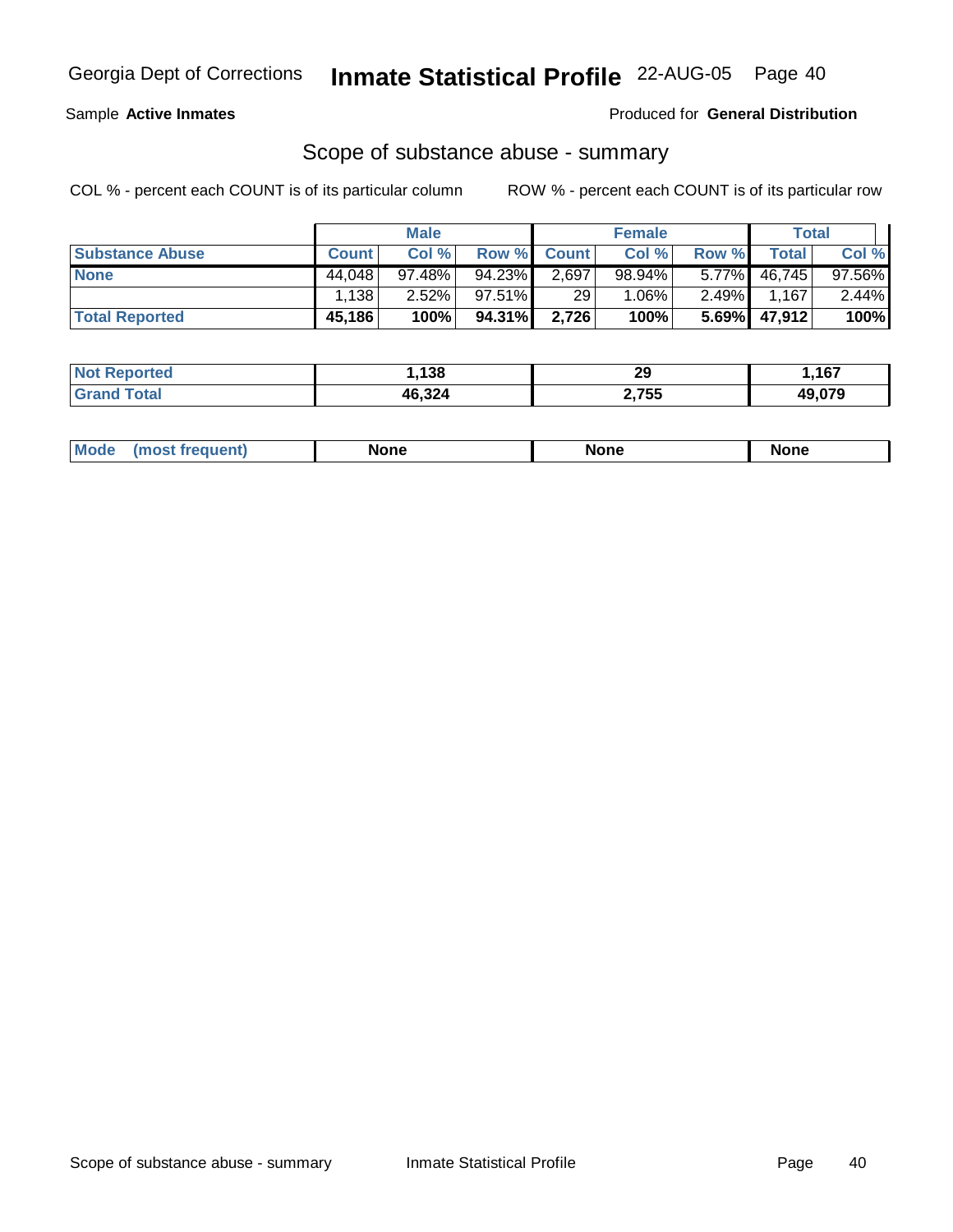Sample **Active Inmates**

Produced for **General Distribution**

### Scope of substance abuse - detail

|                             | <b>Male</b>  |        | <b>Female</b> |             |          | <b>Total</b> |                 |        |
|-----------------------------|--------------|--------|---------------|-------------|----------|--------------|-----------------|--------|
| <b>Substance Abuse</b>      | <b>Count</b> | Col %  |               | Row % Count | Col %    | Row %        | <b>Total</b>    | Col %  |
| No drug or alcohol problems | 44.048       | 97.48% | 94.23%        | 2,697       | 98.94%   | $5.77\%$     | 46,745          | 97.56% |
|                             | 1.138        | 2.52%  | 97.51%        | 29          | $1.06\%$ | $2.49\%$     | 1.167           | 2.44%  |
| <b>Total Reported</b>       | 45,186       | 100%   | 94.31%        | 2,726       | 100%     |              | $5.69\%$ 47,912 | 100%   |

| <b>Not Reported</b> | .138   | 29    | ,167   |
|---------------------|--------|-------|--------|
| <b>Grand Total</b>  | 46,324 | 2,755 | 49.079 |

| Mode (most frequent) | No drug or alcohol problems No drug or alcohol problems | No drug or       |
|----------------------|---------------------------------------------------------|------------------|
|                      |                                                         | alcohol problems |
|                      |                                                         |                  |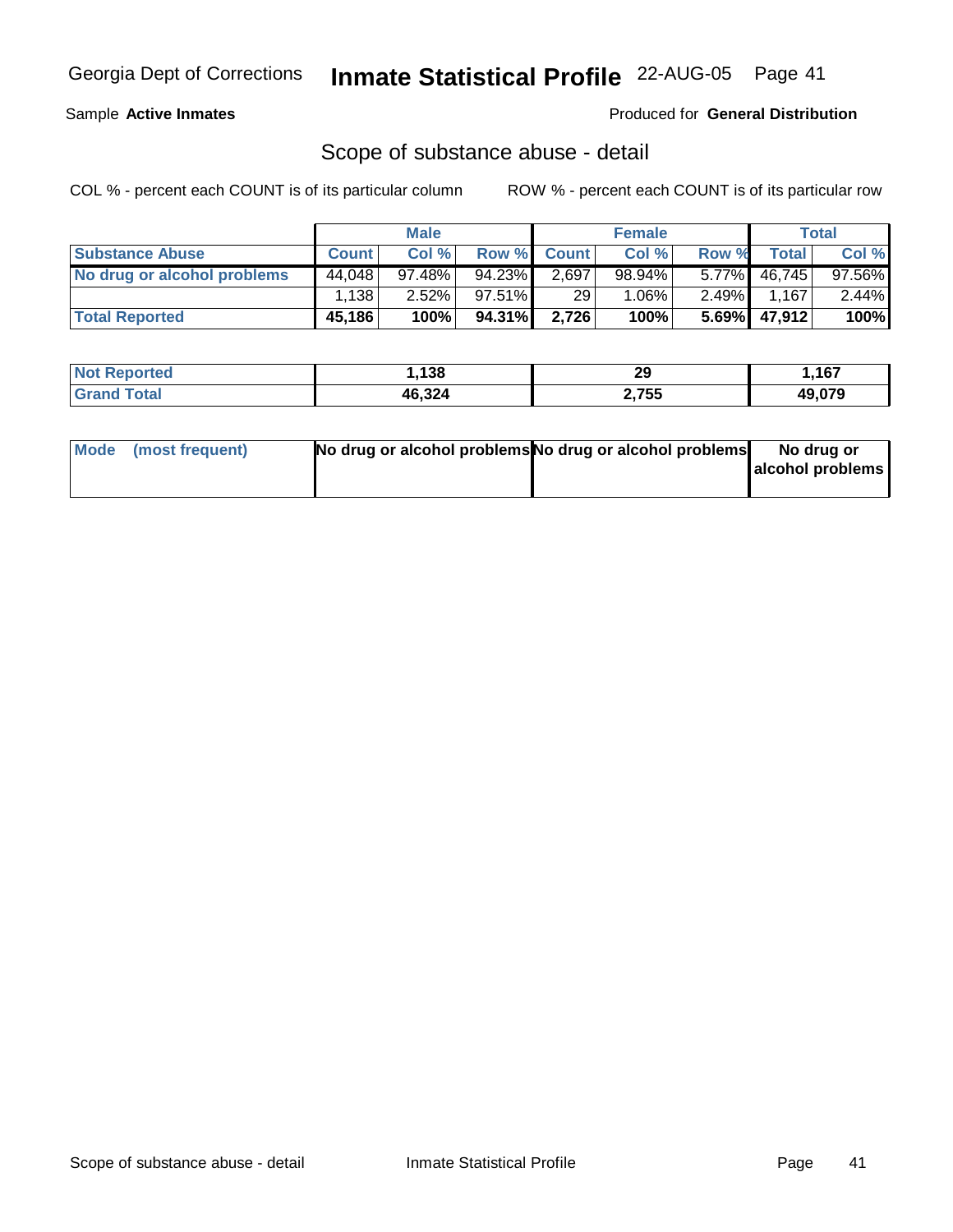Sample **Active Inmates**

### Produced for **General Distribution**

## Current / last mental health treatment level

|                                    |              | <b>Male</b> |         |              | <b>Female</b> |          |              | <b>Total</b> |
|------------------------------------|--------------|-------------|---------|--------------|---------------|----------|--------------|--------------|
| <b>Mental Health Treatment Lev</b> | <b>Count</b> | Col%        | Row %   | <b>Count</b> | Col %         | Row %    | <b>Total</b> | Col %        |
| 1 No problem at current time       | 5,461        | 46.06%      | 93.67%  | 369          | 21.26%        | $6.33\%$ | 5,830        | 42.89%       |
| <b>2 Receiving outpatient</b>      | 4,550        | 38.38%      | 77.95%  | 1,287        | 74.14%        | 22.05%   | 5,837        | 42.94%       |
| treatment                          |              |             |         |              |               |          |              |              |
| 3 Inpatient, moderate              | 1,508        | 12.72%      | 96.67%  | 52           | 3.00%         | 3.33%    | 1,560        | 11.48%       |
| treatment                          |              |             |         |              |               |          |              |              |
| 4 Inpatient, intensive             | 320          | 2.70%       | 92.49%  | 26           | 1.50%         | 7.51%    | 346          | 2.55%        |
| treatment                          |              |             |         |              |               |          |              |              |
| <b>5 Undergoing crisis</b>         | 7            | 0.06%       | 100.00% |              |               |          |              | 0.05%        |
| stabilization                      |              |             |         |              |               |          |              |              |
| <b>6 Hospital for criminally</b>   | 10           | 0.08%       | 83.33%  | 2            | 0.12%         | 16.67%   | 12           | 0.09%        |
| insane                             |              |             |         |              |               |          |              |              |
| <b>Total Evaluated</b>             | 11,856       | 100%        | 87.23%  | 1,736        | 100%          | 12.77%   | 13,592       | 100%         |

| Never had MH evaluation | 33,330 | 990   | 34,320 |
|-------------------------|--------|-------|--------|
| Total                   | 45,186 | 2,726 | 17,912 |

| Median (middle)         | <b>Receiving outpatient</b><br>treatment | <b>Receiving outpatient</b><br>treatment | Receiving<br>outpatient<br>treatment |
|-------------------------|------------------------------------------|------------------------------------------|--------------------------------------|
| Mode<br>(most frequent) | No problem at current time               | <b>Receiving outpatient</b><br>treatment | Receiving<br>outpatient<br>treatment |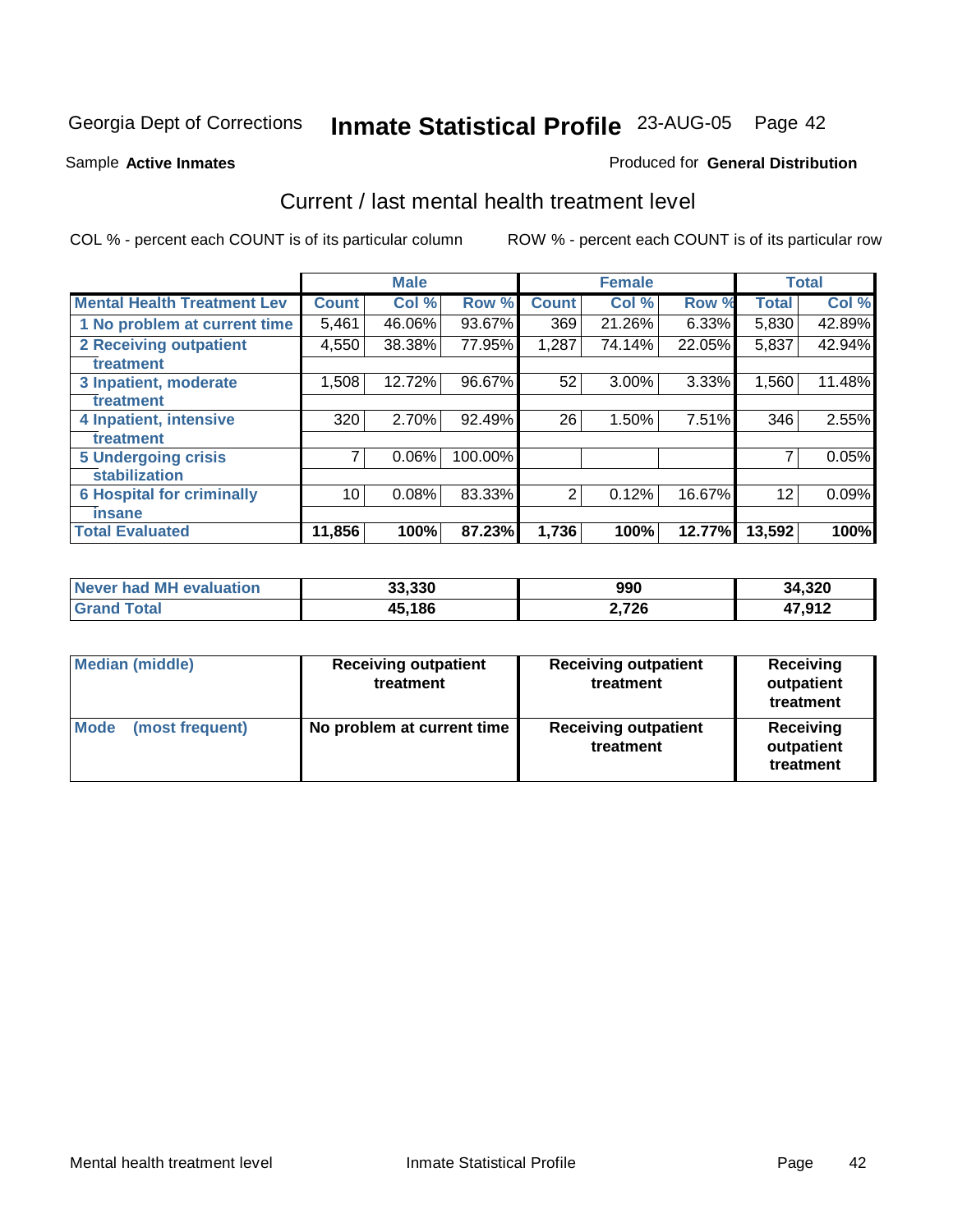### Sample **Active Inmates**

### Produced for **General Distribution**

# PULHESDWIT medical scale - 'P' overall condition ('P'hysical)

|                                |              | <b>Male</b> |             |       | <b>Female</b> |          |              | <b>Total</b> |
|--------------------------------|--------------|-------------|-------------|-------|---------------|----------|--------------|--------------|
| 'P' Overall Condition          | <b>Count</b> | Col %       | Row % Count |       | Col %         | Row %    | <b>Total</b> | Col %        |
| 1 No medical illness           | 33,325       | 75.62%      | 95.68%      | ,505  | 57.88%        | 4.32%    | 34,830       | 74.63%       |
| 2 Well-controlled chronic      | 7,140        | 16.20%      | 89.01%      | 882   | 33.92%        | 10.99%   | 8,022        | 17.19%       |
| <b>illness</b>                 |              |             |             |       |               |          |              |              |
| 3 Poorly-controlled chronic    | 3,504        | 7.95%       | 96.16%      | 140   | 5.38%         | $3.84\%$ | 3,644        | 7.81%        |
| <b>illness</b>                 |              |             |             |       |               |          |              |              |
| 4 Significant problems         | 96           | 0.22%       | 95.05%      | 5     | 0.19%         | 4.95%    | 101          | 0.22%        |
| requiring special housing      |              |             |             |       |               |          |              |              |
| 5 Terminal illness, < 6 months | 6            | $0.01\%$    | 66.67%      | 3     | 0.12%         | 33.33%   | 9            | 0.02%        |
| to live                        |              |             |             |       |               |          |              |              |
| 6 Inmate is pregnant           |              |             |             | 65    | 2.50%         | 100.00%  | 65           | 0.14%        |
| <b>Total Reported</b>          | 44,071       | 100%        | 94.43%      | 2,600 | 100%          | 5.57%    | 46,671       | 100.0%       |

| $N$ nt<br>?enorted   | 115<br>1 J | 126   | 1,241  |
|----------------------|------------|-------|--------|
| <b>Total</b><br>Grar | 45,186     | 2,726 | 17,912 |

| <b>Mode</b> | (most frequent) | 1 No medical illness | 1 No medical illness | 1 No medical<br>illness |
|-------------|-----------------|----------------------|----------------------|-------------------------|
|-------------|-----------------|----------------------|----------------------|-------------------------|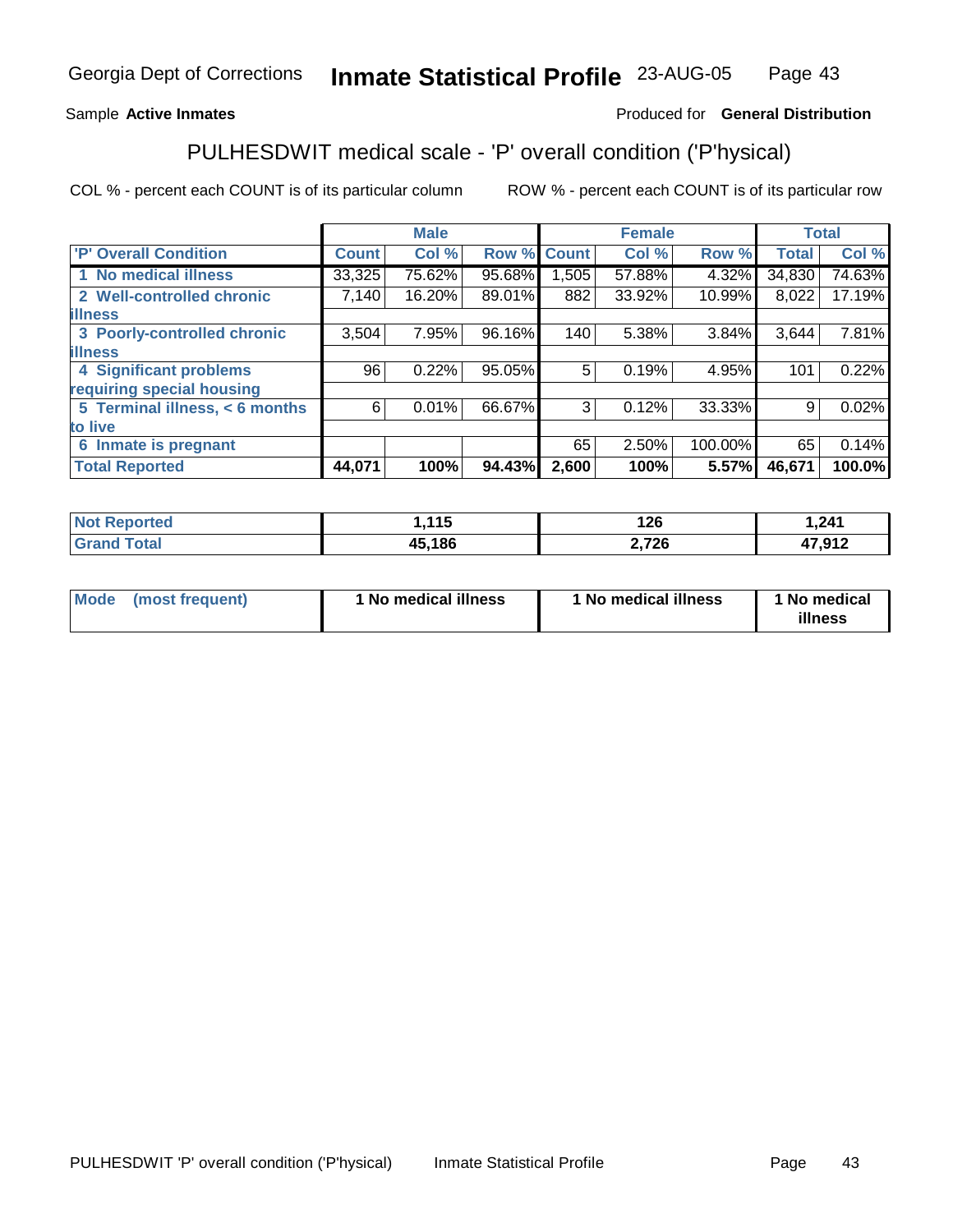Sample **Active Inmates**

### Produced for **General Distribution**

## PULHESDWIT medical scale - 'U' upper body

|                              |              | <b>Male</b> |         |              | <b>Female</b> |       |              | <b>Total</b> |
|------------------------------|--------------|-------------|---------|--------------|---------------|-------|--------------|--------------|
| <b>U' Upper Body</b>         | <b>Count</b> | Col %       | Row %   | <b>Count</b> | Col %         | Row % | <b>Total</b> | Col %        |
| 1 Upper bones, joints,       | 42,497       | 96.43%      | 94.47%  | 2,487        | 95.65%        | 5.53% | 44,984       | 96.39%       |
| muscles all OK               |              |             |         |              |               |       |              |              |
| 2 One or both arms minimally | 1,309        | 2.97%       | 92.64%  | 104          | 4.00%         | 7.36% | 1,413        | 3.03%        |
| <b>limited</b>               |              |             |         |              |               |       |              |              |
| 3 One or both arms           | 216          | 0.49%       | 96.43%  | 8            | 0.31%         | 3.57% | 224          | 0.48%        |
| moderately limited           |              |             |         |              |               |       |              |              |
| 4 One arm disabled,          | 46           | 0.10%       | 97.87%  |              | 0.04%         | 2.13% | 47           | 0.10%        |
| paralyzed, or amputated      |              |             |         |              |               |       |              |              |
| 5 Both arms disabled,        | 3            | 0.01%       | 100.00% |              |               |       | 3            | 0.01%        |
| paralyzed, or amputated      |              |             |         |              |               |       |              |              |
| <b>Total Reported</b>        | 44,071       | 100%        | 94.43%  | 2,600        | 100%          | 5.57% | 46,671       | 100.0%       |

| <b>Not Reported</b>   | 445<br>,,J | 126   | 241.ا  |
|-----------------------|------------|-------|--------|
| <b>Total</b><br>Grand | 45,186     | 2,726 | 47,912 |

| <b>Mode</b> | (most frequent) | 1 Upper bones, joints,<br>muscles all OK | 1 Upper bones, joints,<br>muscles all OK | 1 Upper bones,<br>joints, muscles all<br>OK |
|-------------|-----------------|------------------------------------------|------------------------------------------|---------------------------------------------|
|-------------|-----------------|------------------------------------------|------------------------------------------|---------------------------------------------|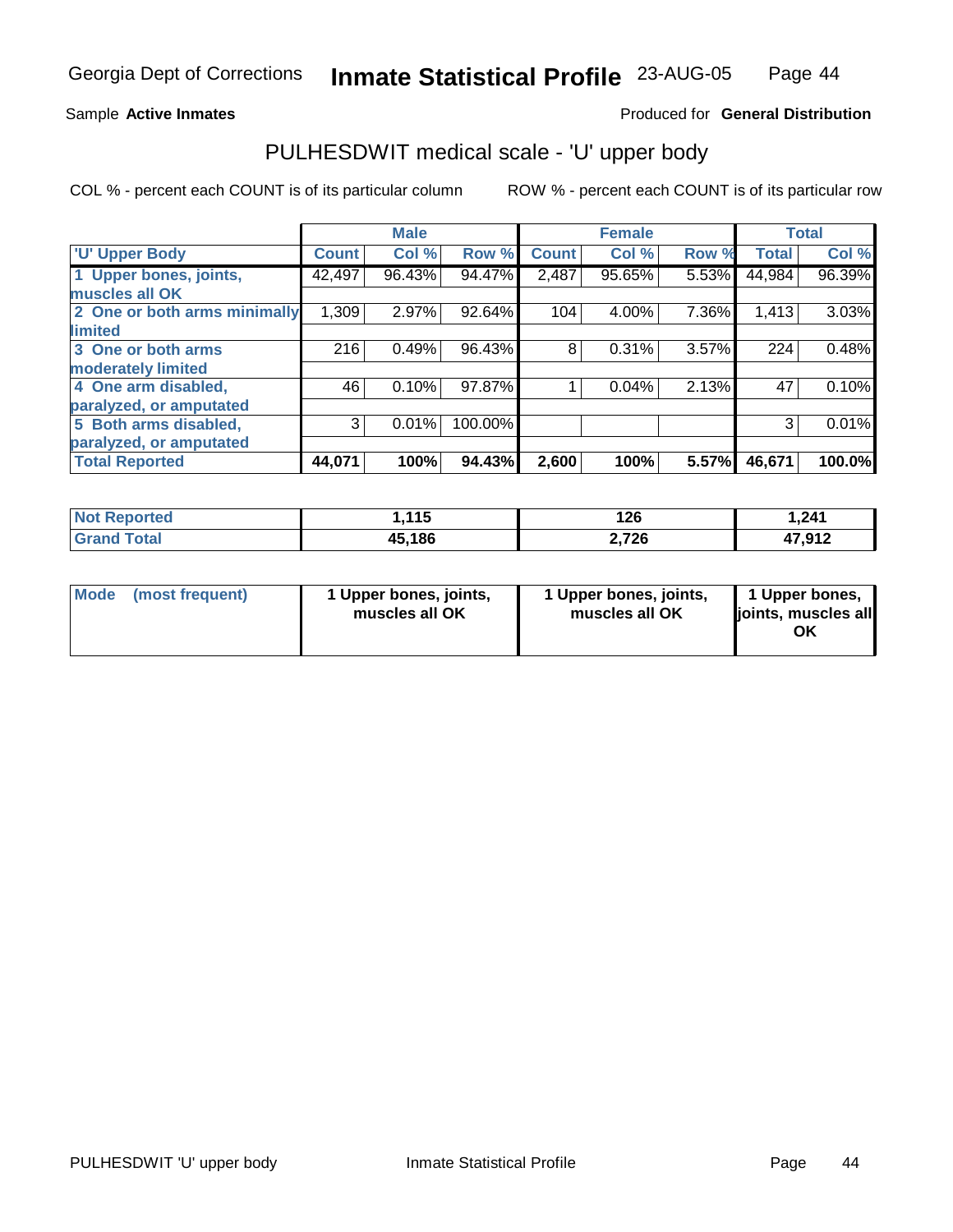Sample **Active Inmates**

### Produced for **General Distribution**

## PULHESDWIT medical scale - 'L' lower body

|                              |              | <b>Male</b> |         |                | <b>Female</b> |       |              | <b>Total</b> |
|------------------------------|--------------|-------------|---------|----------------|---------------|-------|--------------|--------------|
| 'L' Lower Body               | <b>Count</b> | Col %       | Row %   | <b>Count</b>   | Col %         | Row % | <b>Total</b> | Col %        |
| 1 Lower bones, joints,       | 40,658       | 92.26%      | 94.56%  | 2,338          | 89.92%        | 5.44% | 42,996       | 92.13%       |
| muscles all OK               |              |             |         |                |               |       |              |              |
| 2 One or both legs minimally | 2,787        | 6.32%       | 92.07%  | 240            | 9.23%         | 7.93% | 3,027        | 6.49%        |
| limited                      |              |             |         |                |               |       |              |              |
| 3 One or both legs           | 519          | 1.18%       | 96.29%  | 20             | 0.77%         | 3.71% | 539          | 1.15%        |
| moderately limited           |              |             |         |                |               |       |              |              |
| 4 One leg disabled,          | 87           | 0.20%       | 97.75%  | $\overline{2}$ | 0.08%         | 2.25% | 89           | 0.19%        |
| paralyzed, or amputated      |              |             |         |                |               |       |              |              |
| 5 Both legs disabled,        | 20           | 0.05%       | 100.00% |                |               |       | 20           | 0.04%        |
| paralyzed, or amputated      |              |             |         |                |               |       |              |              |
| <b>Total Reported</b>        | 44,071       | 100%        | 94.43%  | 2,600          | 100%          | 5.57% | 46,671       | 100%         |

| <b>Not Reported</b>   | 445<br>,,J | 126   | 241.ا  |
|-----------------------|------------|-------|--------|
| <b>Total</b><br>Grand | 45,186     | 2,726 | 47,912 |

| Mode | (most frequent) | 1 Lower bones, joints,<br>muscles all OK | 1 Lower bones, joints,<br>muscles all OK | 1 Lower bones,<br>ljoints, muscles all<br>OK |
|------|-----------------|------------------------------------------|------------------------------------------|----------------------------------------------|
|------|-----------------|------------------------------------------|------------------------------------------|----------------------------------------------|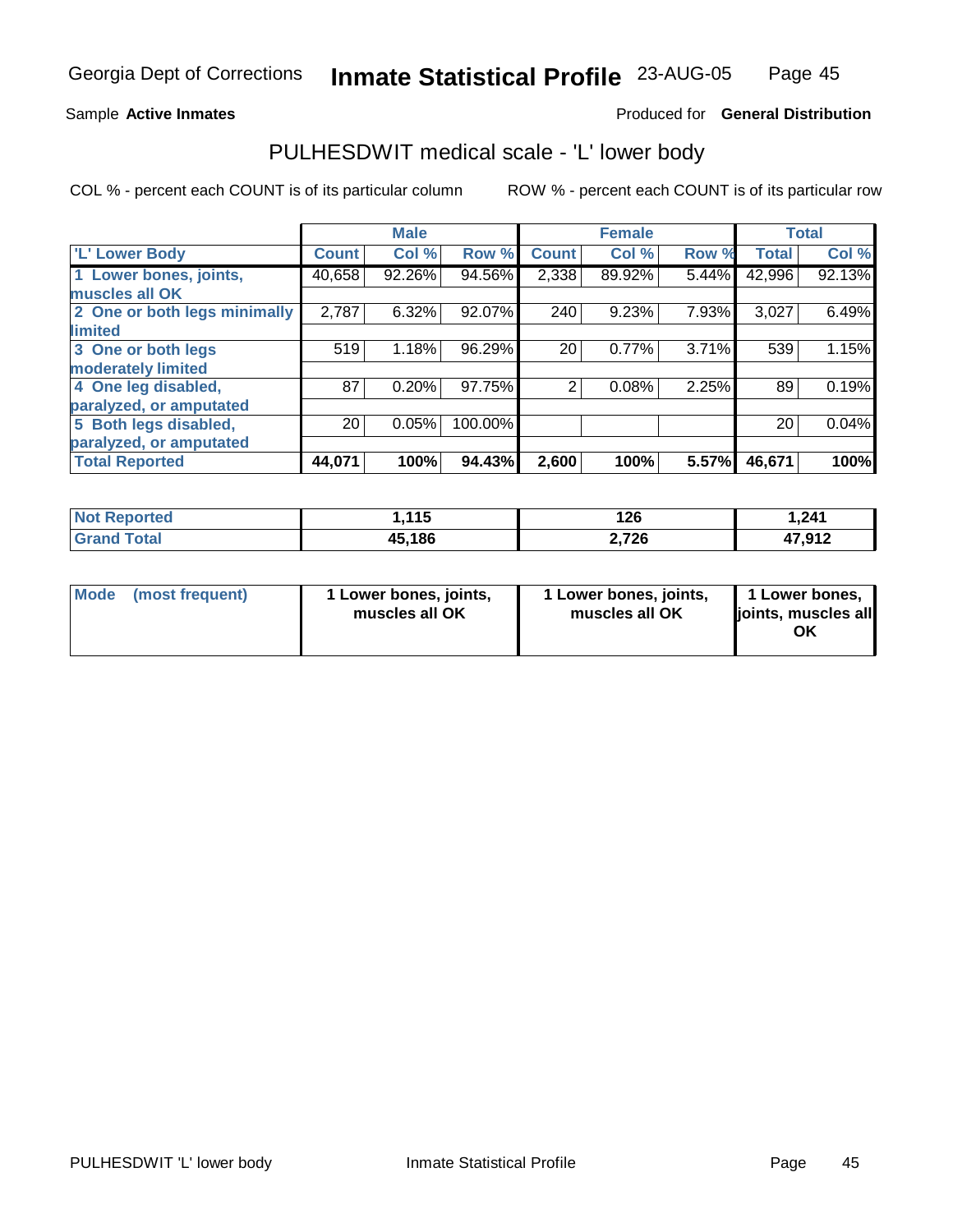Sample **Active Inmates**

### Produced for **General Distribution**

## PULHESDWIT medical scale - 'H' hearing

|                                |              | <b>Male</b> |             |                 | <b>Female</b> |       | <b>Total</b> |        |
|--------------------------------|--------------|-------------|-------------|-----------------|---------------|-------|--------------|--------|
| <b>H'</b> Hearing              | <b>Count</b> | Col %       | Row % Count |                 | Col %         | Row % | <b>Total</b> | Col %  |
| 1 Normal hearing both ears     | 43,663       | 99.07%      | 94.42%      | 2,578           | 99.15%        | 5.58% | 46,241       | 99.08% |
| 2 Some loss in one ear with    | 316          | 0.72%       | 94.61%      | 18 <sup>1</sup> | 0.69%         | 5.39% | 334          | 0.72%  |
| other OK, or mild loss in both |              |             |             |                 |               |       |              |        |
| 3 Total loss in one ear with   | 65           | 0.15%       | 95.59%      | 3               | 0.12%         | 4.41% | 68           | 0.15%  |
| mild loss in other             |              |             |             |                 |               |       |              |        |
| 4 Severe loss in both ears     | 16           | 0.04%       | 100.00%     |                 |               |       | 16           | 0.03%  |
| 5 Total loss in both ears,     | 11           | 0.02%       | 91.67%      |                 | 0.04%         | 8.33% | 12           | 0.03%  |
| requiring special housing      |              |             |             |                 |               |       |              |        |
| <b>Total Reported</b>          | 44,071       | 100%        | 94.43%      | 2,600           | 100%          | 5.57% | 46,671       | 100.0% |

| .<br>, , , , | 126<br>170 | 241,ا  |
|--------------|------------|--------|
| 45.186       | 2,726      | 47,912 |

| Mode (most frequent) | 1 Normal hearing both ears 1 Normal hearing both ears 1 Normal hearing |           |
|----------------------|------------------------------------------------------------------------|-----------|
|                      |                                                                        | both ears |
|                      |                                                                        |           |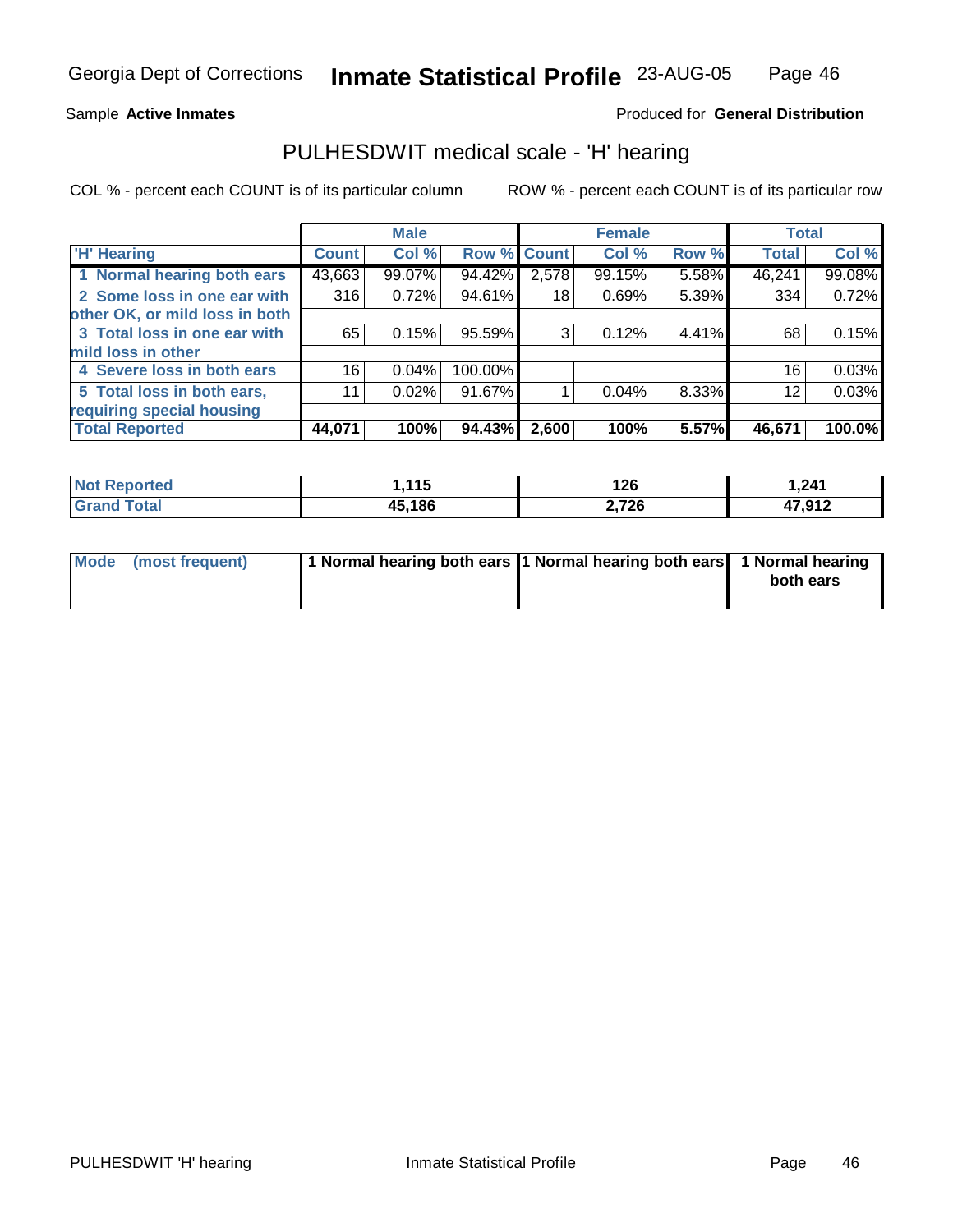Sample **Active Inmates**

### Produced for **General Distribution**

## PULHESDWIT medical scale - 'E' vision

|                                 |              | <b>Male</b> |                    |       | <b>Female</b> |        |              | <b>Total</b> |
|---------------------------------|--------------|-------------|--------------------|-------|---------------|--------|--------------|--------------|
| <b>E' Vision</b>                | <b>Count</b> | Col %       | <b>Row % Count</b> |       | Col %         | Row %  | <b>Total</b> | Col %        |
| 1 Correctable to 20/40 in both  | 38,193       | 86.66%      | 95.64%             | 1,742 | 67.00%        | 4.36%  | 39,935       | 85.57%       |
| eyes                            |              |             |                    |       |               |        |              |              |
| 2 Correctable to 20/70 in one   | 5,129        | 11.64%      | 86.61%             | 793   | 30.50%        | 13.39% | 5,922        | 12.69%       |
| eye, may be blind in other      |              |             |                    |       |               |        |              |              |
| 3 Correctable to 20/200 in one  | 630          | 1.43%       | 91.17%             | 61    | 2.35%         | 8.83%  | 691          | 1.48%        |
| eye, may be blind in other      |              |             |                    |       |               |        |              |              |
| 4 One eye not correctable to    | 103          | 0.23%       | 96.26%             | 4     | 0.15%         | 3.74%  | 107          | 0.23%        |
| 20/200, other may be blind      |              |             |                    |       |               |        |              |              |
| 5 Blind in both eyes, requiring | 16           | 0.04%       | 100.00%            |       |               |        | 16           | 0.03%        |
| special housing                 |              |             |                    |       |               |        |              |              |
| <b>Total Reported</b>           | 44,071       | 100%        | 94.43%             | 2,600 | 100%          | 5.57%  | 46,671       | 100%         |

| <b>Not Reported</b>   | <b>115</b><br>. | 126   | 1,241  |
|-----------------------|-----------------|-------|--------|
| $\tau$ otal<br>'Grand | 45,186          | 2,726 | 17,912 |

| Mode (most frequent) | 1 Correctable to 20/40 in<br>both eyes | 1 Correctable to 20/40 in   1 Correctable to<br>both eves | 20/40 in both eyes |
|----------------------|----------------------------------------|-----------------------------------------------------------|--------------------|
|----------------------|----------------------------------------|-----------------------------------------------------------|--------------------|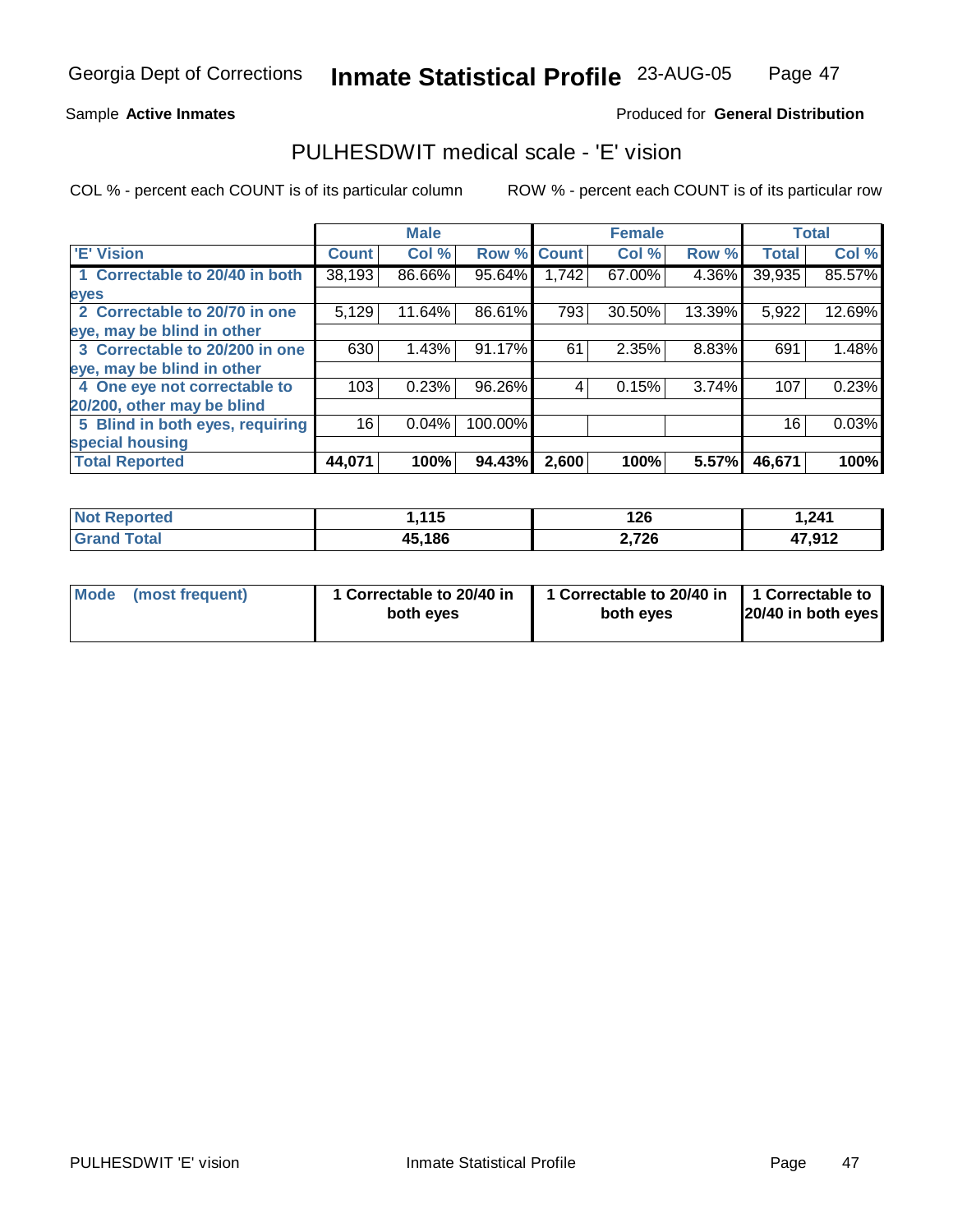Sample **Active Inmates**

### Produced for **General Distribution**

## PULHESDWIT medical scale - 'S' pSychiatric

|                                        |              | <b>Male</b> |        |              | <b>Female</b> |        |              | <b>Total</b> |
|----------------------------------------|--------------|-------------|--------|--------------|---------------|--------|--------------|--------------|
| 'S' pSychiatric                        | <b>Count</b> | Col %       | Row %  | <b>Count</b> | Col %         | Row %  | <b>Total</b> | Col %        |
| 1 No impairment or disorders           | 38,446       | 88.78%      | 95.85% | .663         | 64.13%        | 4.15%  | 40,109       | 87.38%       |
| 2 Stable, or in remission, or          | 3,772        | 8.71%       | 81.68% | 846          | 32.63%        | 18.32% | 4,618        | 10.06%       |
| mild impairment or retardation         |              |             |        |              |               |        |              |              |
| 3 Requires moderate inpatient          | 1,010        | $2.33\%$    | 93.78% | 67           | 2.58%         | 6.22%  | 1,077        | 2.35%        |
| treatment                              |              |             |        |              |               |        |              |              |
| 4 Requires intensive inpatient         | 72           | 0.17%       | 81.82% | 16           | 0.62%         | 18.18% | 88           | 0.19%        |
| treatment                              |              |             |        |              |               |        |              |              |
| <b>5 Requires Crisis Stabilization</b> |              | 0.02%       | 87.50% |              | 0.04%         | 12.50% | 8            | 0.02%        |
| Unit (CSU) inpatient care              |              |             |        |              |               |        |              |              |
| <b>Total Reported</b>                  | 43,307       | 100%        | 94.35% | 2,593        | 100%          | 5.65%  | 45,900       | 100%         |

| Not R<br><b>Anorted</b> | ,879   | 133   | 2,012             |
|-------------------------|--------|-------|-------------------|
| Гоtal<br>Cror           | 45,186 | 2,726 | 17 Q1 2<br>.J I 4 |

| Mode            | 1 No impairment or | 1 No impairment or | 1 No impairment or |
|-----------------|--------------------|--------------------|--------------------|
| (most frequent) | disorders          | disorders          | disorders          |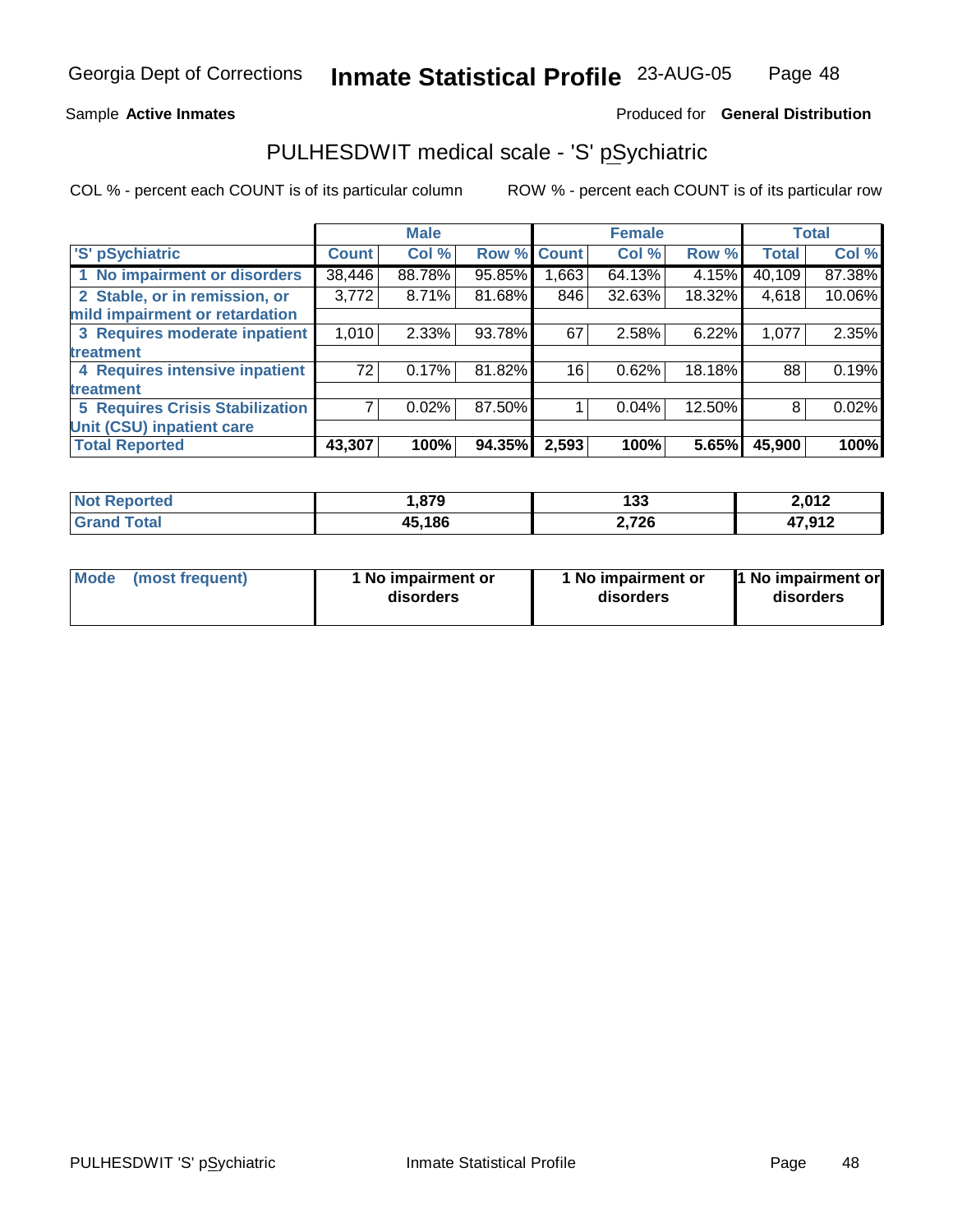Sample **Active Inmates**

### Produced for **General Distribution**

## PULHESDWIT medical scale - 'D' dental

|                                 |              | <b>Male</b> |                    |       | <b>Female</b> |         |              | <b>Total</b> |
|---------------------------------|--------------|-------------|--------------------|-------|---------------|---------|--------------|--------------|
| <b>D' Dental</b>                | <b>Count</b> | Col %       | <b>Row % Count</b> |       | Col %         | Row %   | <b>Total</b> | Col %        |
| 1 Minimal routine dental health | 18,284       | 42.55%      | 90.25%             | 1,975 | 76.14%        | 9.75%   | 20,259       | 44.46%       |
| <b>needs</b>                    |              |             |                    |       |               |         |              |              |
| 2 Moderate cavities and/or      | 20,284       | 47.20%      | 97.96%             | 423   | 16.31%        | 2.04%   | 20,707       | 45.44%       |
| gum disease                     |              |             |                    |       |               |         |              |              |
| 3 Extensive gum disease         | 4,399        | 10.24%      | 95.76%             | 195   | 7.52%         | 4.24%   | 4,594        | 10.08%       |
| and/or widespread decay         |              |             |                    |       |               |         |              |              |
| 4 Urgent need for dental        | 5            | 0.01%       | 100.00%            |       |               |         | 5            | 0.01%        |
| <b>services</b>                 |              |             |                    |       |               |         |              |              |
| 5 Life-threatening disease or   |              |             |                    |       | 0.04%         | 100.00% |              | 0.01%        |
| extreme pain or infection       |              |             |                    |       |               |         |              |              |
| <b>Total Reported</b>           | 42,972       | 100%        | 94.31%             | 2,594 | 100%          | 5.69%   | 45,566       | 100%         |

| <b>No</b>       | ⊿ רפי  | 129   | 2,346            |
|-----------------|--------|-------|------------------|
| <b>eported</b>  | 2.214  | 1JZ   |                  |
| Total<br>'Grano | 45,186 | 2,726 | 17 012<br>∡ו כ.י |

| Mode | (most frequent) | 2 Moderate cavities and/or  <br>gum disease | 1 Minimal routine dental<br>health needs | 2 Moderate<br>cavities and/or |
|------|-----------------|---------------------------------------------|------------------------------------------|-------------------------------|
|      |                 |                                             |                                          | gum disease                   |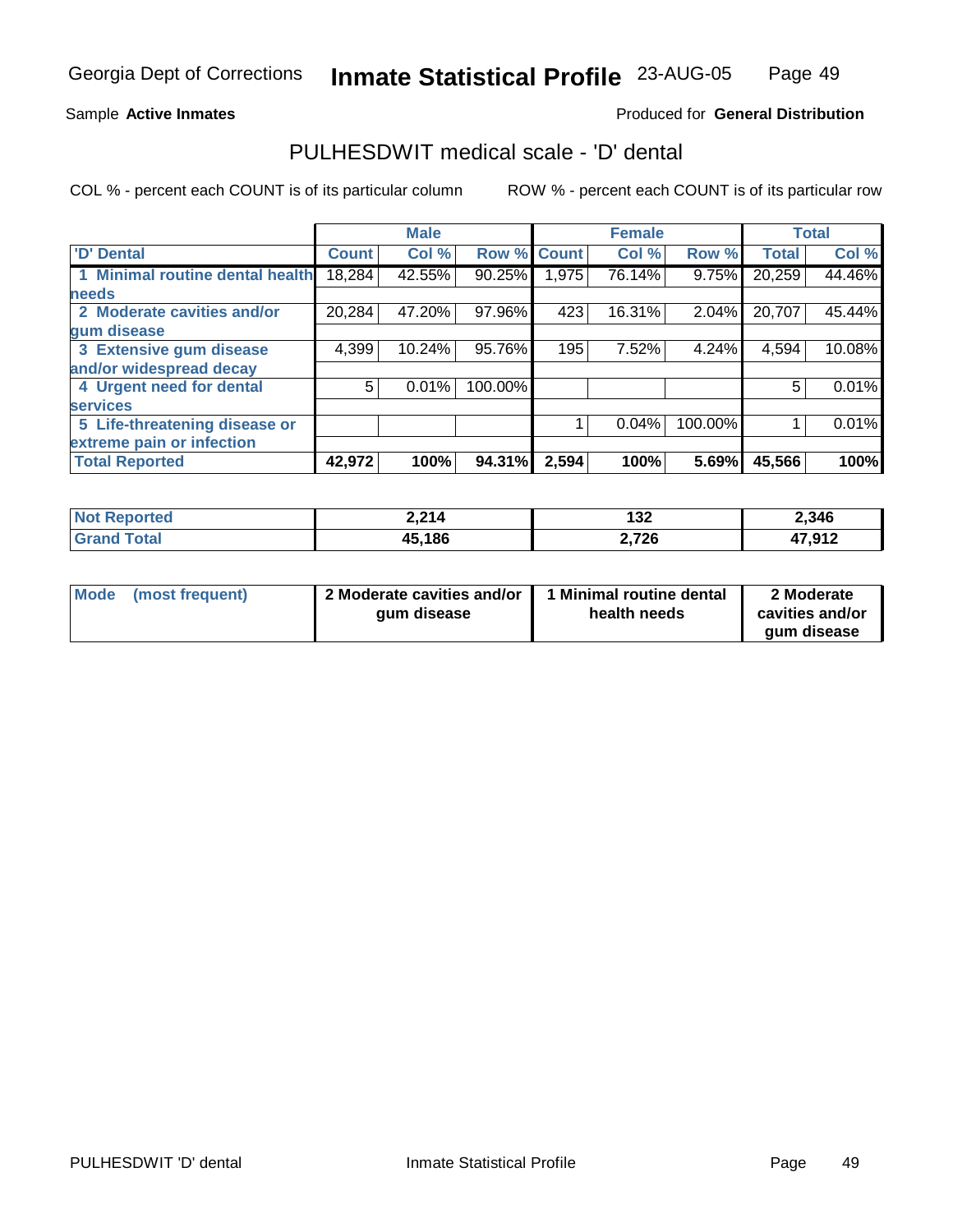Sample **Active Inmates**

### Produced for **General Distribution**

## PULHESDWIT medical scale - 'W' work ability

|                                 |              | <b>Male</b> |             |       | <b>Female</b> |        |              | <b>Total</b> |
|---------------------------------|--------------|-------------|-------------|-------|---------------|--------|--------------|--------------|
| <b>W' work ability</b>          | <b>Count</b> | Col %       | Row % Count |       | Col %         | Row %  | <b>Total</b> | Col %        |
| 1 Unrestricted work or activity | 37,507       | 85.11%      | 94.43%      | 2,213 | 85.12%        | 5.57%  | 39,720       | 85.11%       |
| 2 Minor restrictions on type of | 4,992        | 11.33%      | 94.67%      | 281   | 10.81%        | 5.33%  | 5,273        | 11.30%       |
| <b>work</b>                     |              |             |             |       |               |        |              |              |
| 3 Moderate restrictions on      | 1,224        | 2.78%       | 97.07%      | 37    | 1.42%         | 2.93%  | 1,261        | 2.70%        |
| type of work                    |              |             |             |       |               |        |              |              |
| 4 Major restrictions on type of | 286          | 0.65%       | 83.63%      | 56    | 2.15%         | 16.37% | 342          | 0.73%        |
| work                            |              |             |             |       |               |        |              |              |
| 5 Cannot work under any         | 62           | 0.14%       | 82.67%      | 13    | 0.50%         | 17.33% | 75           | 0.16%        |
| <b>circumstances</b>            |              |             |             |       |               |        |              |              |
| <b>Total Reported</b>           | 44,071       | 100%        | 94.43%      | 2,600 | 100%          | 5.57%  | 46,671       | 100%         |

| <b>Not Reported</b>            | 1.115  | 126   | 1,241  |
|--------------------------------|--------|-------|--------|
| <b>Total</b><br><b>Grand</b> i | 45,186 | 2,726 | 47,912 |

| Mode | (most frequent) | 1 Unrestricted work or<br>activity | 1 Unrestricted work or<br>activity | 1 Unrestricted<br>work or activity |
|------|-----------------|------------------------------------|------------------------------------|------------------------------------|
|------|-----------------|------------------------------------|------------------------------------|------------------------------------|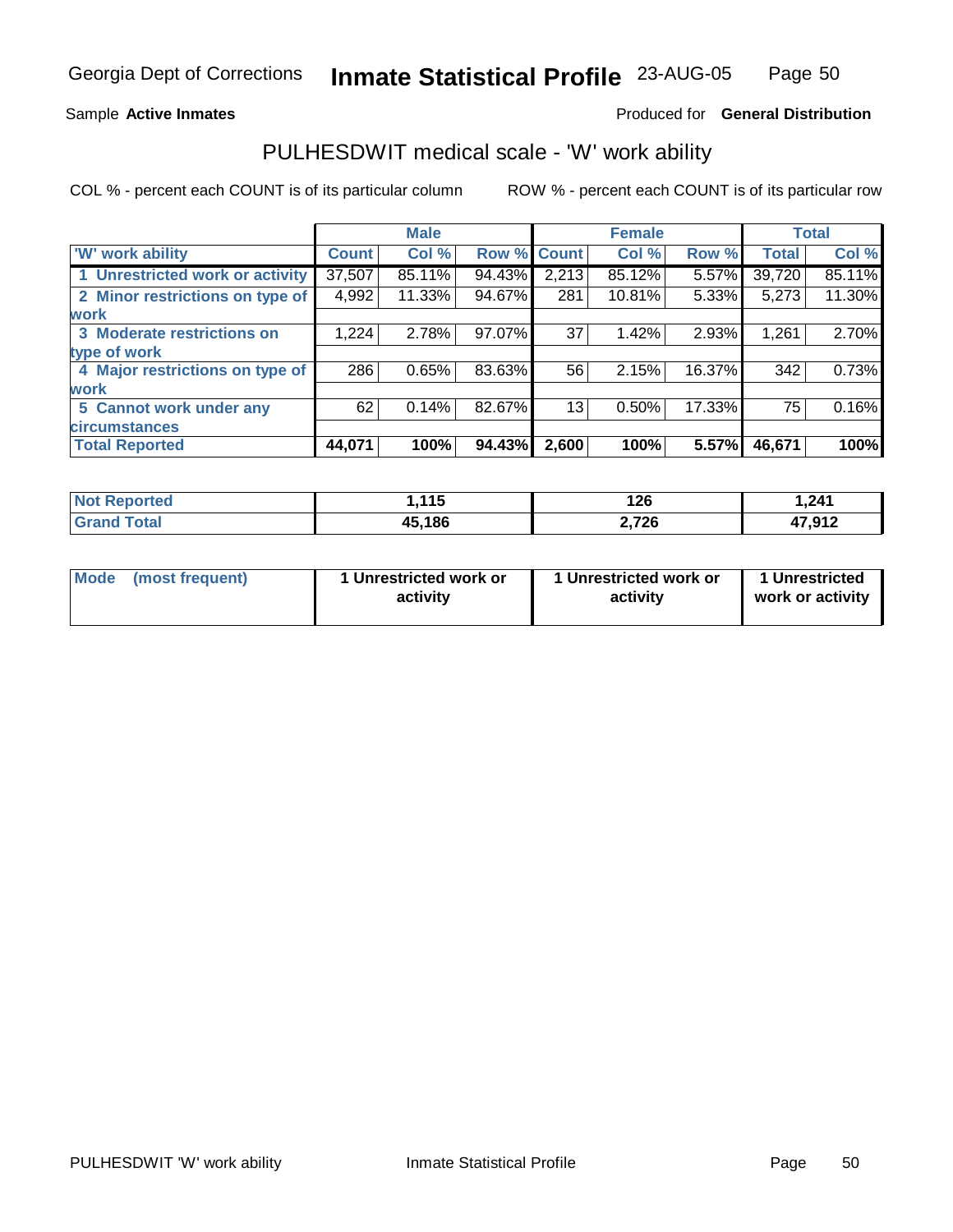Sample **Active Inmates**

### Produced for **General Distribution**

## PULHESDWIT medical scale - 'I' impairment

|                                   |              | <b>Male</b> |             |       | <b>Female</b> |          |              | <b>Total</b> |
|-----------------------------------|--------------|-------------|-------------|-------|---------------|----------|--------------|--------------|
| <b>T</b> Impairment               | <b>Count</b> | Col %       | Row % Count |       | Col %         | Row %    | <b>Total</b> | Col %        |
| 1 No impairments or               | 43,721       | 99.21%      | 94.39%      | 2,598 | 99.92%        | 5.61%    | 46,319       | 99.25%       |
| disabilities                      |              |             |             |       |               |          |              |              |
| 2 Wheelchair-bound but            | 46           | 0.10%       | 100.00%     |       |               |          | 46           | 0.10%        |
| <b>otherwise OK</b>               |              |             |             |       |               |          |              |              |
| <b>3 Needs low-level Assisted</b> | 20           | 0.05%       | 95.24%      |       | 0.04%         | 4.76%    | 21           | 0.04%        |
| Living (level I)                  |              |             |             |       |               |          |              |              |
| 4 Needs moderate Assisted         | 9            | 0.02%       | 100.00%     |       |               |          |              | 0.02%        |
| <b>Living (level II)</b>          |              |             |             |       |               |          |              |              |
| <b>5 Needs maximal Assisted</b>   | 275          | 0.62%       | 99.64%      |       | 0.04%         | $0.36\%$ | 276          | 0.59%        |
| <b>Living (level III)</b>         |              |             |             |       |               |          |              |              |
| <b>Total Reported</b>             | 44,071       | 100%        | 94.43%      | 2,600 | 100%          | 5.57%    | 46,671       | 100%         |

| <b>Not</b>            | <b>115</b> | 126    | 241,ا  |
|-----------------------|------------|--------|--------|
| <b>Reported</b>       |            | $\sim$ |        |
| <b>Total</b><br>Grand | 45,186     | 2,726  | 17,912 |

|  | Mode (most frequent) | 1 No impairments or<br>disabilities | 1 No impairments or<br>disabilities | 1 No impairments  <br>or disabilities |
|--|----------------------|-------------------------------------|-------------------------------------|---------------------------------------|
|--|----------------------|-------------------------------------|-------------------------------------|---------------------------------------|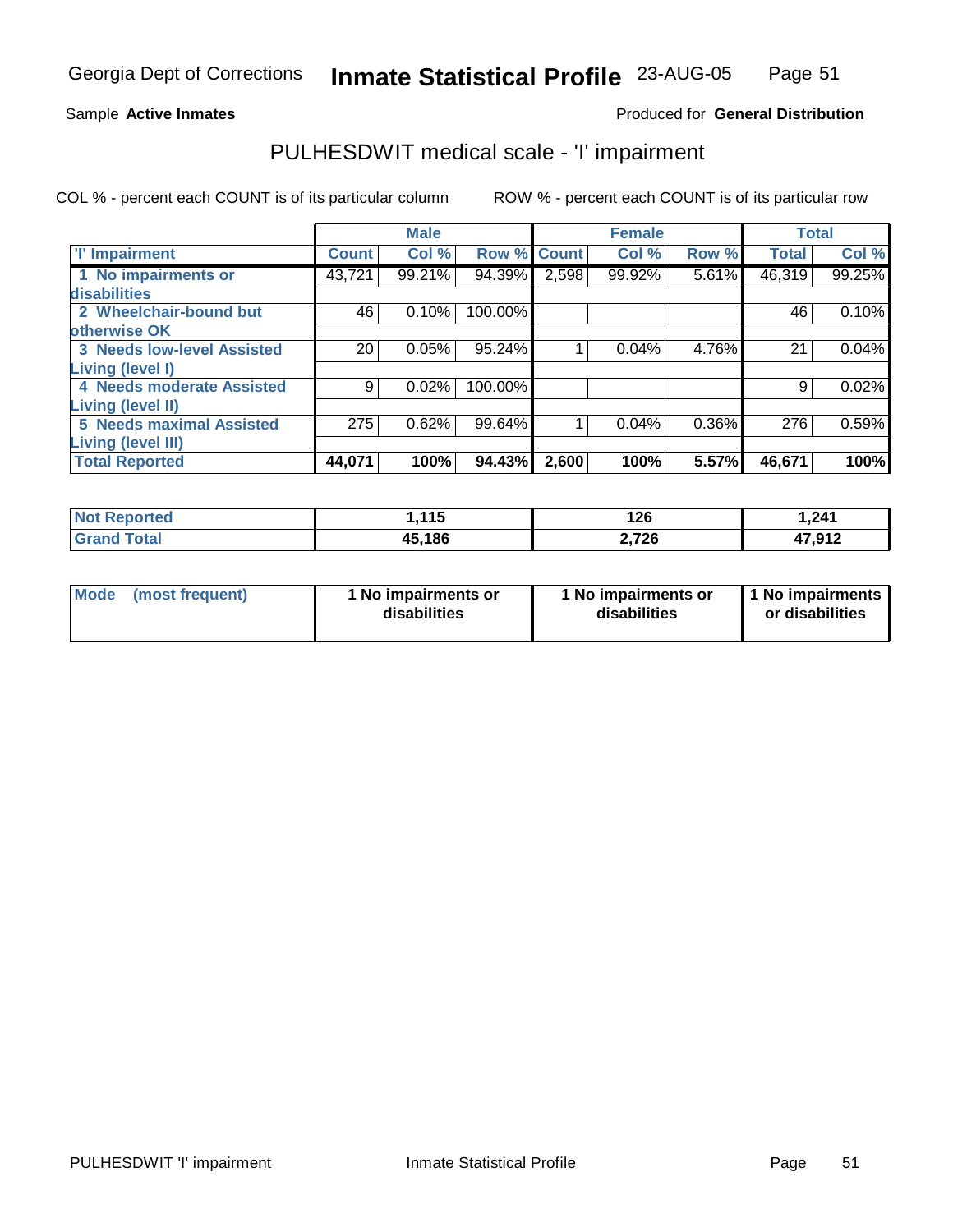#### **Inmate Statistical Profile** 23-AUG-05 Page Page 52

### Sample Active Inmates **Active Inmates Produced fo General Distribution**

## PULHESDWIT medical scale - 'T' transportability

|                              |              | <b>Male</b> |         |              | <b>Female</b> |       | <b>Total</b> |          |
|------------------------------|--------------|-------------|---------|--------------|---------------|-------|--------------|----------|
| <b>T' Transportability</b>   | <b>Count</b> | Col %       | Row %   | <b>Count</b> | Col %         | Row % | <b>Total</b> | Col %    |
| 1 Can be transported in any  | 43,979       | 99.79%      | 94.42%  | 2,599        | 99.96%        | 5.58% | 46,578       | 99.80%   |
| ordinary approved vehicle    |              |             |         |              |               |       |              |          |
| 2 Wheelchair-bound, not      | 27           | 0.06%       | 96.43%  |              | 0.04%         | 3.57% | 28           | $0.06\%$ |
| needing special vehicle      |              |             |         |              |               |       |              |          |
| 3 Wheelchair-bound, requires | 14           | 0.03%       | 100.00% |              |               |       | 14           | 0.03%    |
| special vehicle              |              |             |         |              |               |       |              |          |
| 4 Needs specially-equipped   | 5            | 0.01%       | 100.00% |              |               |       | 5            | 0.01%    |
| medical vehicle              |              |             |         |              |               |       |              |          |
| 5 Requires ambulance         | 46           | 0.10%       | 100.00% |              |               |       | 46           | 0.10%    |
| transport                    |              |             |         |              |               |       |              |          |
| <b>Total Reported</b>        | 44,071       | 100%        | 94.43%  | 2,600        | 100%          | 5.57% | 46,671       | 100%     |

| <b>Not Reported</b>   | 115،،  | 126<br>__ | 1,241  |
|-----------------------|--------|-----------|--------|
| Total<br><b>Grand</b> | 45,186 | 2,726     | 47,912 |

| Mode (most frequent) | 1 Can be transported in any 1 Can be transported in any<br>ordinary approved vehicle   ordinary approved vehicle   transported in any | 1 Can be<br>ordinary approved<br>vehicle |
|----------------------|---------------------------------------------------------------------------------------------------------------------------------------|------------------------------------------|
|                      |                                                                                                                                       |                                          |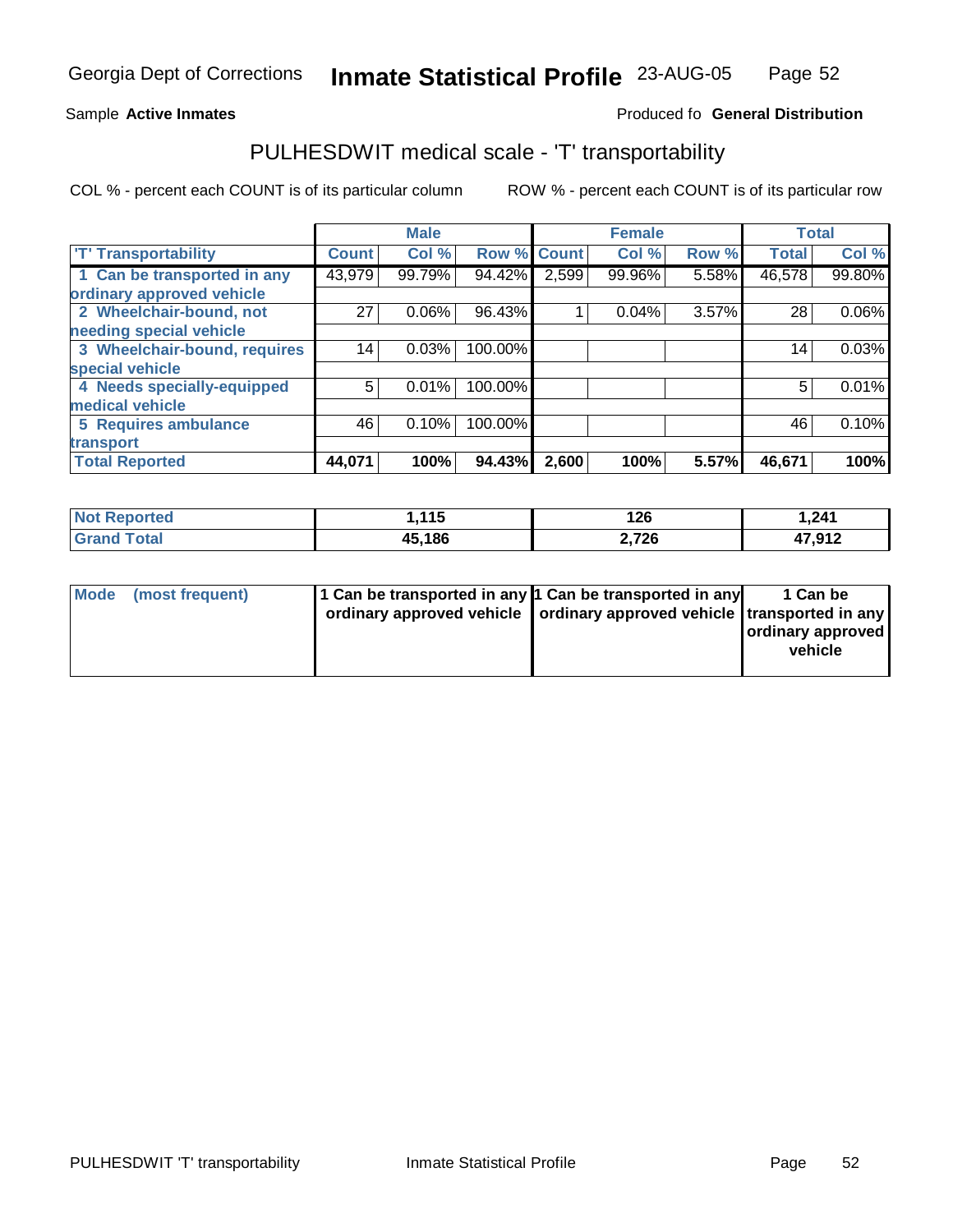Sample **Active Inmates**

Produced for **General Distribution**

## Criminality in family, self-reported

|                              |              | <b>Male</b> |         |             | <b>Female</b> |       |              | Total  |
|------------------------------|--------------|-------------|---------|-------------|---------------|-------|--------------|--------|
| <b>Criminality In Family</b> | <b>Count</b> | Col %       |         | Row % Count | Col %         | Row % | Total        | Col %  |
| Yes, criminality in family   | 12.874       | 29.23%      | 93.01%  | 967         | 35.85%        |       | 6.99% 13,841 | 29.61% |
| No criminality in family     | 31.171       | 70.77%      | 94.74%I | 1,730       | 64.15%        |       | 5.26% 32,901 | 70.39% |
| <b>Total Reported</b>        | 44,045       | 100%        | 94.23%  | 2,697       | 100%          |       | 5.77% 46,742 | 100%   |

|        | $\Lambda$ <sup>4</sup><br>. | 20<br>29 | 170    |
|--------|-----------------------------|----------|--------|
| ______ | .186                        | 726      | 17 012 |
|        | 15.                         | . .      | . .    |
|        | то,                         |          |        |

| Mode (most frequent) | No criminality in family | No criminality in family | No criminality in<br>family |
|----------------------|--------------------------|--------------------------|-----------------------------|
|----------------------|--------------------------|--------------------------|-----------------------------|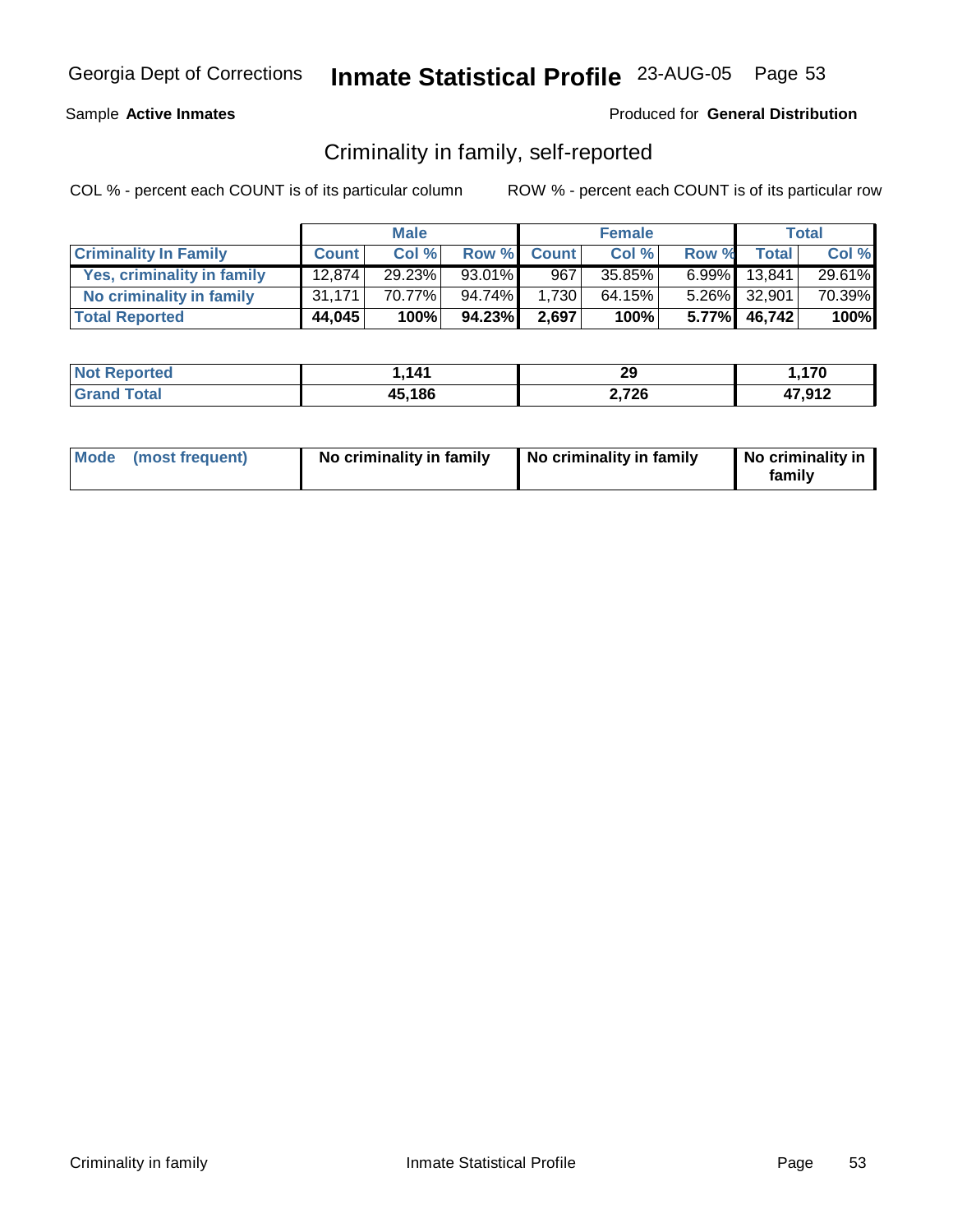### Sample **Active Inmates**

### Produced for **General Distribution**

## Alcoholism in family, self-reported

|                             | <b>Male</b>  |           | <b>Female</b> |             |        | Total    |              |        |
|-----------------------------|--------------|-----------|---------------|-------------|--------|----------|--------------|--------|
| <b>Alcoholism In Family</b> | <b>Count</b> | Col %     |               | Row % Count | Col %  | Row %    | <b>Total</b> | Col %  |
| Yes, alcoholism in family   | 8,370        | $19.00\%$ | $92.58\%$     | 671         | 24.88% | $7.42\%$ | 9.041        | 19.34% |
| No alcoholism in family     | 35,675       | $81.00\%$ | 94.63%        | 2,026       | 75.12% |          | 5.37% 37,701 | 80.66% |
| <b>Total Reported</b>       | 44,045       | 100%      | 94.23%        | 2,697       | 100%   |          | 5.77% 46,742 | 100%   |

| <b>Not Reported</b> | 141.ا  | 29    | .170  |
|---------------------|--------|-------|-------|
| <b>Grand Total</b>  | 45,186 | 2,726 | 17012 |

| Mode (most frequent)<br>No alcoholism in family | <b>No alcoholism in family</b> | No alcoholism in<br>familv |
|-------------------------------------------------|--------------------------------|----------------------------|
|-------------------------------------------------|--------------------------------|----------------------------|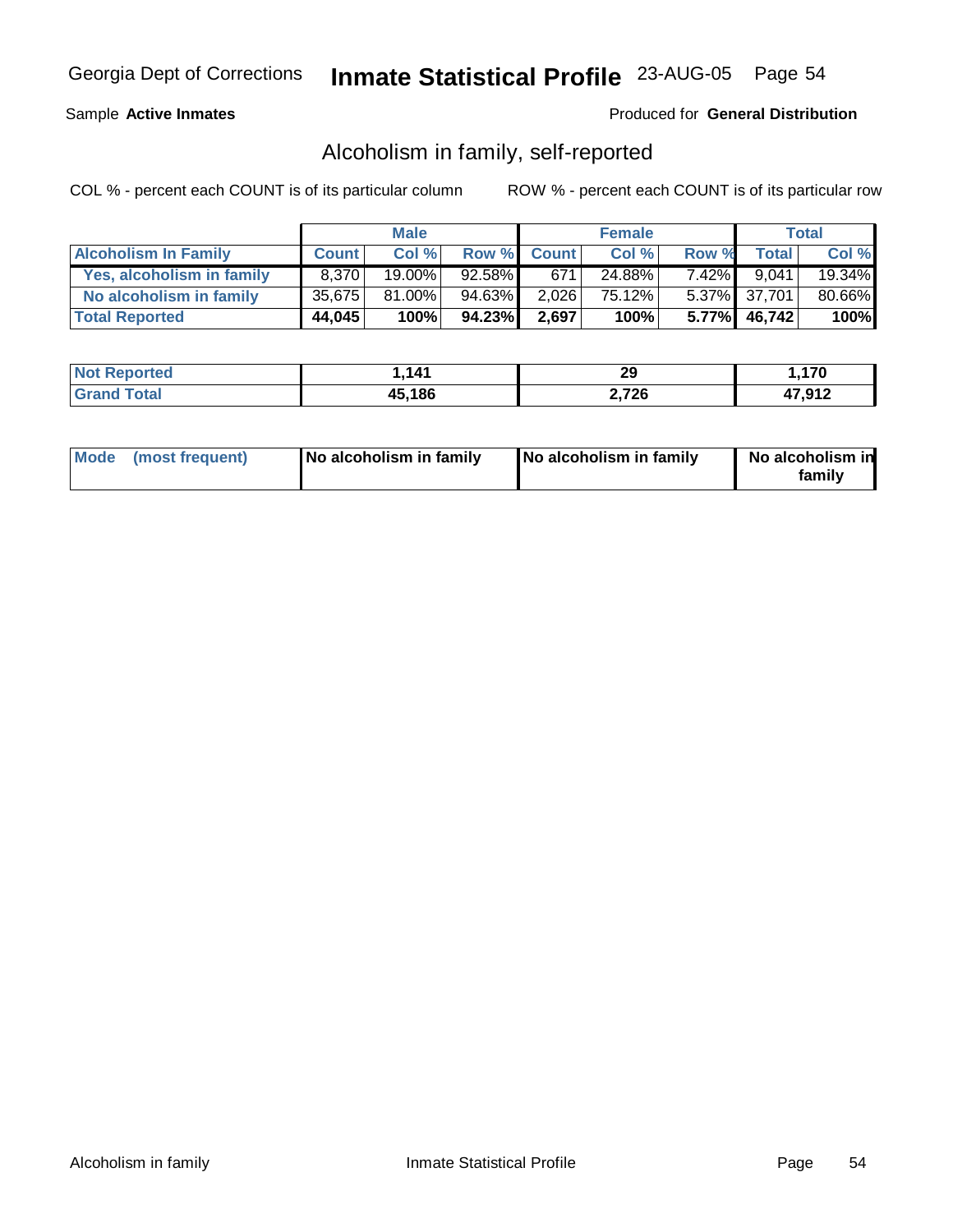Sample **Active Inmates**

Produced for **General Distribution**

## Drug abuse in family, self-reported

|                           |              | <b>Male</b> |           |             | <b>Female</b> |          |                    | Total  |
|---------------------------|--------------|-------------|-----------|-------------|---------------|----------|--------------------|--------|
| Drug Abuse In Family      | <b>Count</b> | Col %       |           | Row % Count | Col %         | Row %    | Total <sub>1</sub> | Col %  |
| Yes, drug abuse in family | 4.726        | 10.73%      | $90.52\%$ | 495'        | 18.35%        | $9.48\%$ | 5,221              | 11.17% |
| No drug abuse in family   | 39,319       | $89.27\%$   | 94.70%    | 2,202       | 81.65%        | $5.30\%$ | 41,521             | 88.83% |
| <b>Total Reported</b>     | 44,045       | 100%        | 94.23%    | 2,697       | 100%          | $5.77\%$ | 46,742             | 100%   |

|        | $\Lambda$ <sup>4</sup><br>. | 20<br>29 | 170    |
|--------|-----------------------------|----------|--------|
| ______ | .186                        | 726      | 17 012 |
|        | 15.                         | . .      | . .    |
|        | то,                         |          |        |

|  | Mode (most frequent) | No drug abuse in family | No drug abuse in family | No drug abuse in<br>family |
|--|----------------------|-------------------------|-------------------------|----------------------------|
|--|----------------------|-------------------------|-------------------------|----------------------------|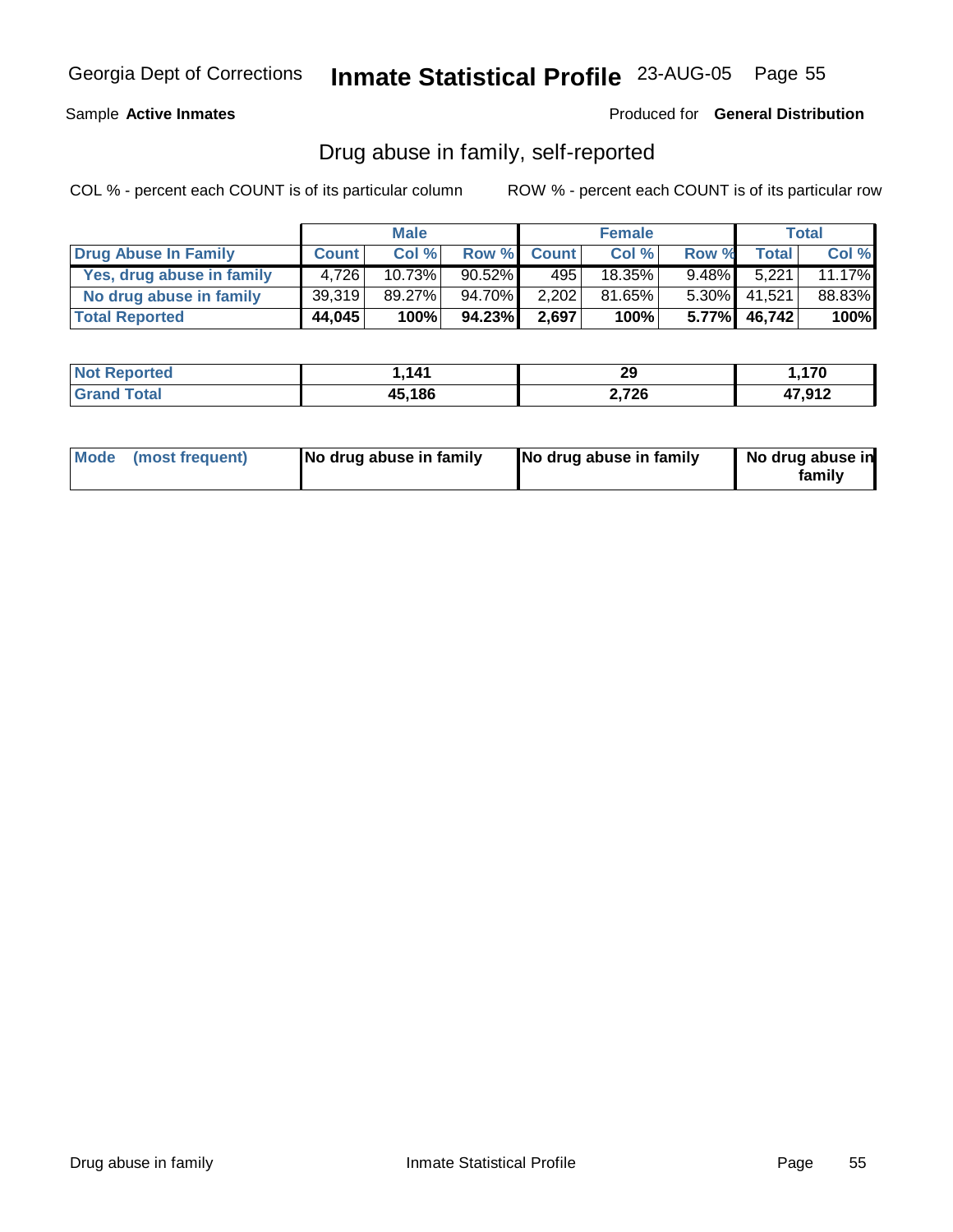### Sample **Active Inmates**

### Produced for **General Distribution**

## Subjected to frequent beatings, self-reported

|                            |              | <b>Male</b> |        |              | <b>Female</b> |          |        | Total  |
|----------------------------|--------------|-------------|--------|--------------|---------------|----------|--------|--------|
| <b>Frequent beatings</b>   | <b>Count</b> | Col%        | Row %  | <b>Count</b> | Col%          | Row %    | Total  | Col %  |
| Yes, subjected to frequent | 1.749        | $3.97\%$    | 80.01% | 437          | 16.20%        | 19.99%   | 2,186  | 4.68%  |
| beatings                   |              |             |        |              |               |          |        |        |
| Not subjected to frequent  | 42,296       | 96.03%      | 94.93% | 2,260        | 83.80%        | $5.07\%$ | 44,556 | 95.32% |
| beatings                   |              |             |        |              |               |          |        |        |
| <b>Total Reported</b>      | 44,045       | 100%        | 94.23% | 2,697        | 100%          | 5.77%    | 46,742 | 100%   |

| <b>Not Reported</b> | 1,141  | 29    | .170،  |
|---------------------|--------|-------|--------|
| <b>Grand Total</b>  | 45,186 | 2,726 | 47,912 |

| Mode            | Not subjected to frequent | Not subjected to frequent | Not subjected to         |
|-----------------|---------------------------|---------------------------|--------------------------|
| (most frequent) | beatings                  | beatings                  | <b>frequent beatings</b> |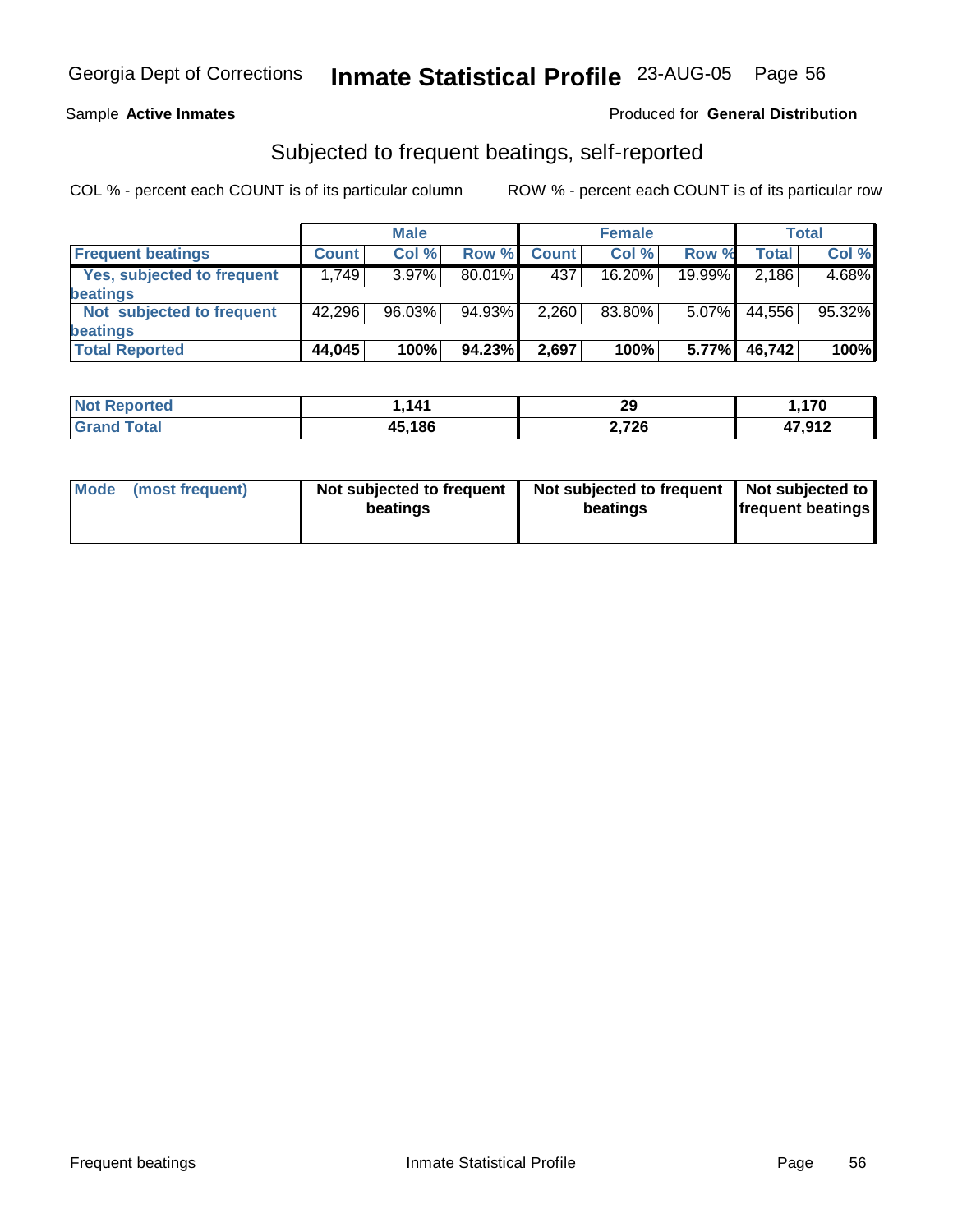Sample **Active Inmates**

### Produced for **General Distribution**

## Father absent during inmate's childhood

|                           |              | <b>Male</b> |        |             | <b>Female</b> |       |              | Total  |
|---------------------------|--------------|-------------|--------|-------------|---------------|-------|--------------|--------|
| <b>Father Absent</b>      | <b>Count</b> | Col %       |        | Row % Count | Col %         | Row % | <b>Total</b> | Col %  |
| Yes, father was absent    | 22,295       | $50.62\%$   | 95.42% | 1.070       | 39.67%        |       | 4.58% 23,365 | 49.99% |
| No, father was not absent | 21,750       | 49.38%      | 93.04% | 1,627       | 60.33%        |       | 6.96% 23,377 | 50.01% |
| <b>Total Reported</b>     | 44,045       | 100%        | 94.23% | 2,697       | 100%          |       | 5.77% 46,742 | 100%   |

| <b>Not</b><br>Reported | 1,141  | 29    | $\rightarrow$<br>. <i>I</i> V |
|------------------------|--------|-------|-------------------------------|
| $f$ oto $'$            | 45,186 | 2,726 | 17 012<br>1,J I 4.            |

| Mode (most frequent)<br>Yes, father was absent | No, father was not absent | No, father was<br>not absent |
|------------------------------------------------|---------------------------|------------------------------|
|------------------------------------------------|---------------------------|------------------------------|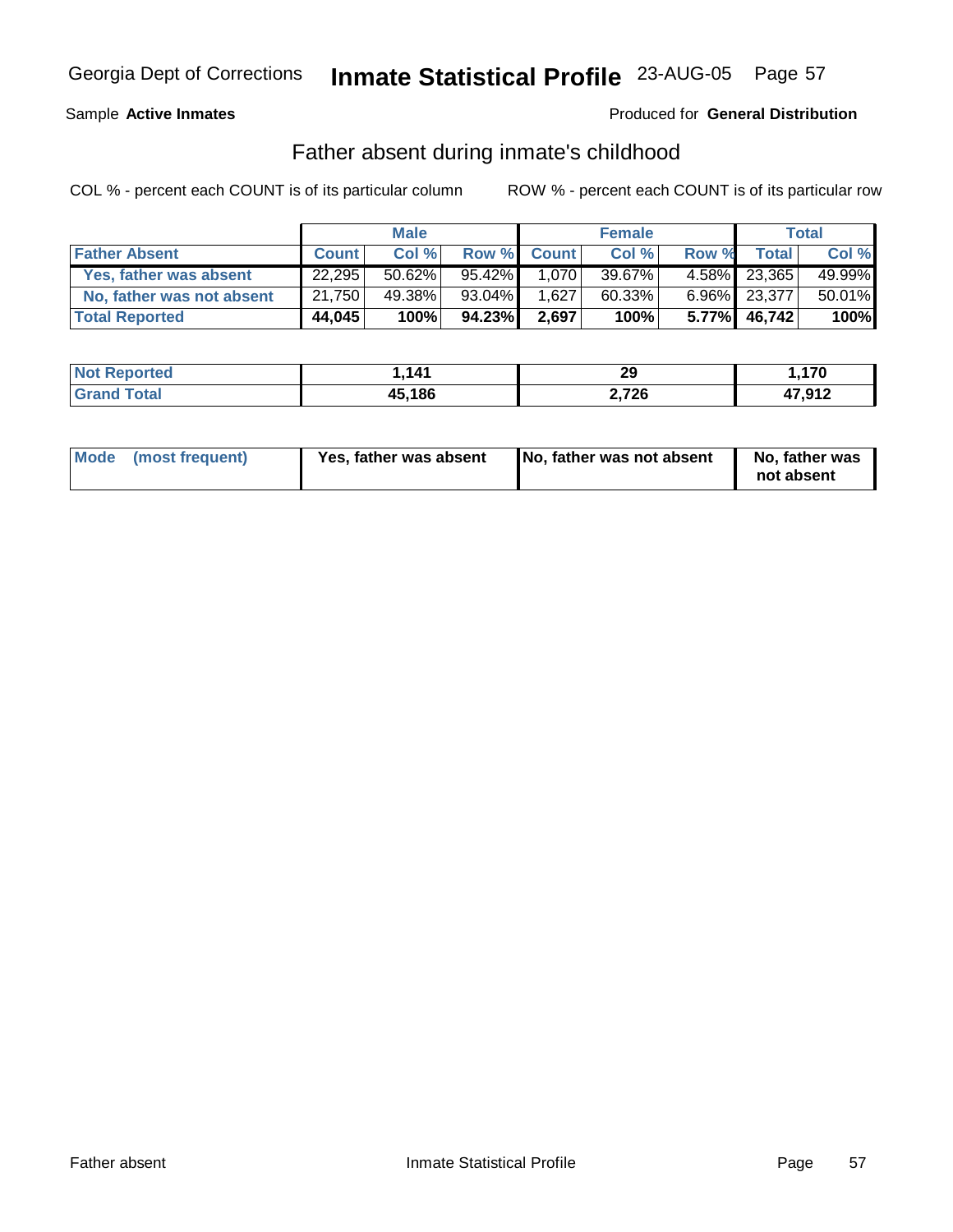Sample **Active Inmates**

### Produced for **General Distribution**

# Mother absent during inmate's childhood

|                           |              | <b>Male</b> |           |             | <b>Female</b> |          |              | <b>Total</b> |
|---------------------------|--------------|-------------|-----------|-------------|---------------|----------|--------------|--------------|
| <b>Mother Absent</b>      | <b>Count</b> | Col %       |           | Row % Count | Col %         | Row %    | <b>Total</b> | Col %        |
| Yes, mother was absent    | 5.849        | $13.28\%$   | $94.51\%$ | 340         | 12.61%        | $5.49\%$ | 6.189        | 13.24%       |
| No, mother was not absent | 38,196       | 86.72%      | 94.19%    | 2,357       | 87.39%        | $5.81\%$ | 40,553       | 86.76%       |
| <b>Total Reported</b>     | 44,045       | 100%        | 94.23%    | 2,697       | 100%          | $5.77\%$ | 46.742       | 100%         |

| Not F<br>Reported | <b>11</b> | 29    | .170   |
|-------------------|-----------|-------|--------|
| <b>Cotal</b>      | 45,186    | 2,726 | 17,912 |

| Mode (most frequent) | No, mother was not absent   No, mother was not absent   No, mother was |            |
|----------------------|------------------------------------------------------------------------|------------|
|                      |                                                                        | not absent |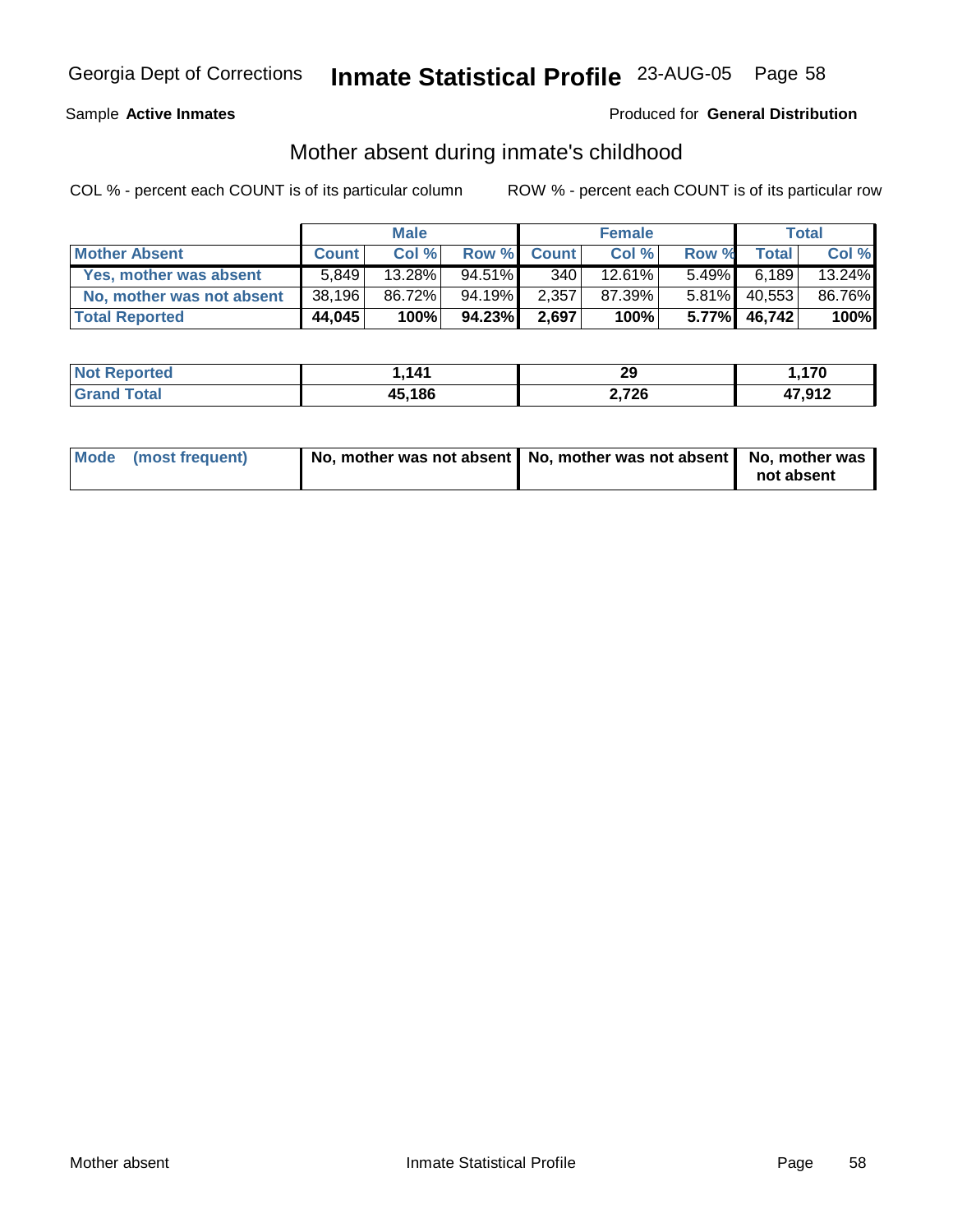### Sample **Active Inmates**

### Produced for **General Distribution**

### Inmate diagnosed as manipulative

|                       |              | <b>Male</b> |        |              | <b>Female</b> |          |         | Total  |
|-----------------------|--------------|-------------|--------|--------------|---------------|----------|---------|--------|
| <b>Manipulative</b>   | <b>Count</b> | Col %       | Row %  | <b>Count</b> | Col %         | Row %    | Total i | Col %  |
| Yes, manipulative     | 11.766       | 26.71%      | 99.39% | 72           | 2.67%         | $0.61\%$ | 11.838  | 25.33% |
| No, not manipulative  | 32,281       | 73.29%      | 92.48% | 2,625        | 97.33%        | $7.52\%$ | 34,906  | 74.67% |
| <b>Total Reported</b> | 44,047       | 100%        | 94.23% | 2,697        | 100%          | 5.77%    | 46,744  | 100%   |

| <b>Not Reported</b>   | 1,139  | ה ה<br>- 2 | ,168   |
|-----------------------|--------|------------|--------|
| <b>fotal</b><br>Grand | 45,186 | つ フつに      | 47,912 |

| Mode (most frequent) | 1 No. not manipulative | <b>No. not manipulative</b> | No. not              |
|----------------------|------------------------|-----------------------------|----------------------|
|                      |                        |                             | <b>Imanipulative</b> |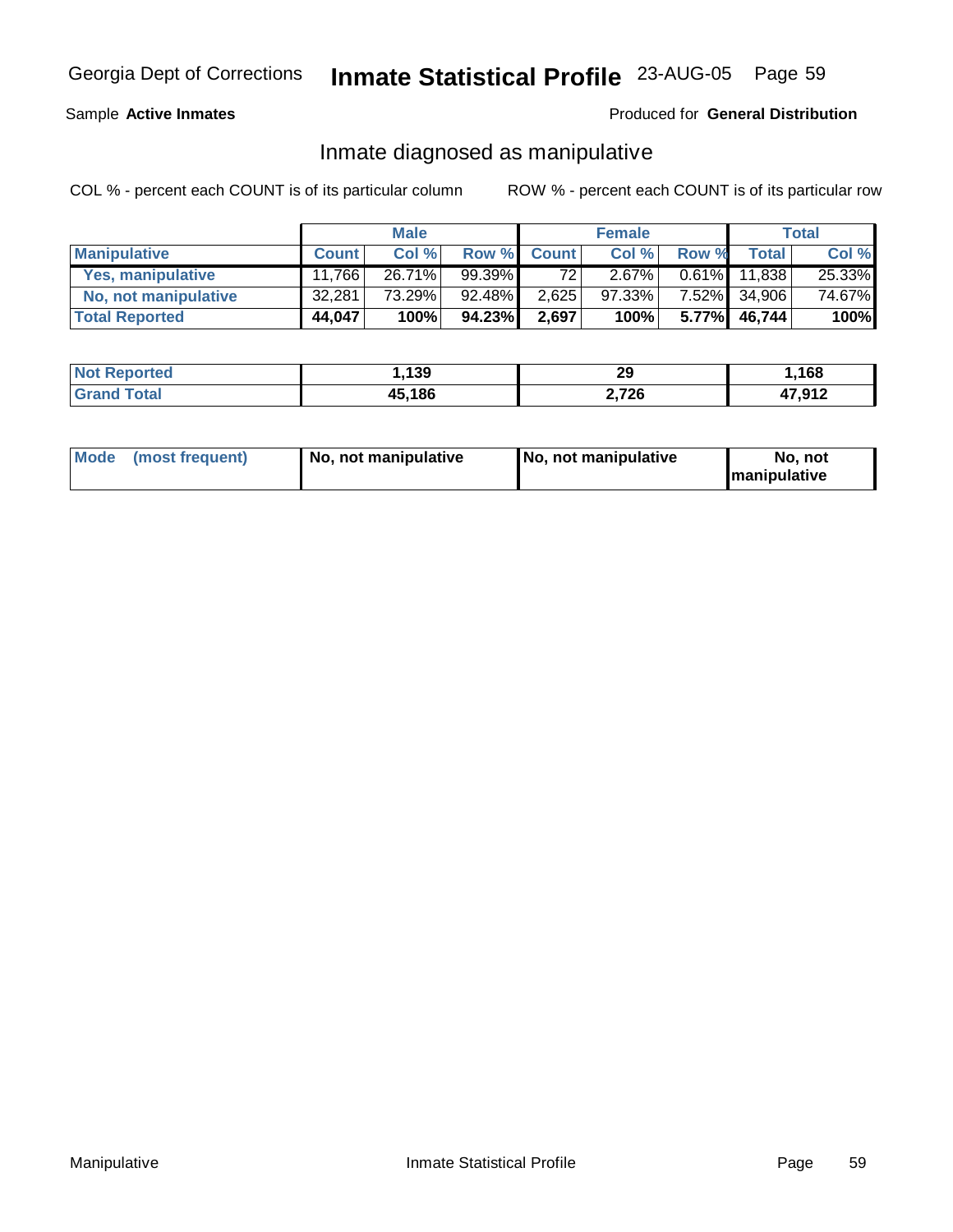Sample **Active Inmates**

Produced for **General Distribution**

## Inmate diagnosed as assaultive

|                       |              | <b>Male</b> |        |             | <b>Female</b> |          |                 | Total  |
|-----------------------|--------------|-------------|--------|-------------|---------------|----------|-----------------|--------|
| <b>Assaultive</b>     | <b>Count</b> | Col %       |        | Row % Count | Col %         | Row %    | Total           | Col %  |
| Yes, assaultive       | 19.522       | 44.32%      | 94.99% | 1,029       | 38.15%        |          | 5.01% 20,551    | 43.97% |
| No, not assaultive    | 24,525       | 55.68%      | 93.63% | 1,668       | 61.85%        |          | $6.37\%$ 26,193 | 56.03% |
| <b>Total Reported</b> | 44,047       | 100%        | 94.23% | 2,697       | 100%          | $5.77\%$ | 46,744          | 100%   |

| <b>Not Reported</b>     | 1,139  | 29    | ,168   |
|-------------------------|--------|-------|--------|
| <b>Total</b><br>l Grand | 45,186 | 2,726 | 17,912 |

| Mode (most frequent) |  | No, not assaultive | No, not assaultive | No, not assaultive |
|----------------------|--|--------------------|--------------------|--------------------|
|----------------------|--|--------------------|--------------------|--------------------|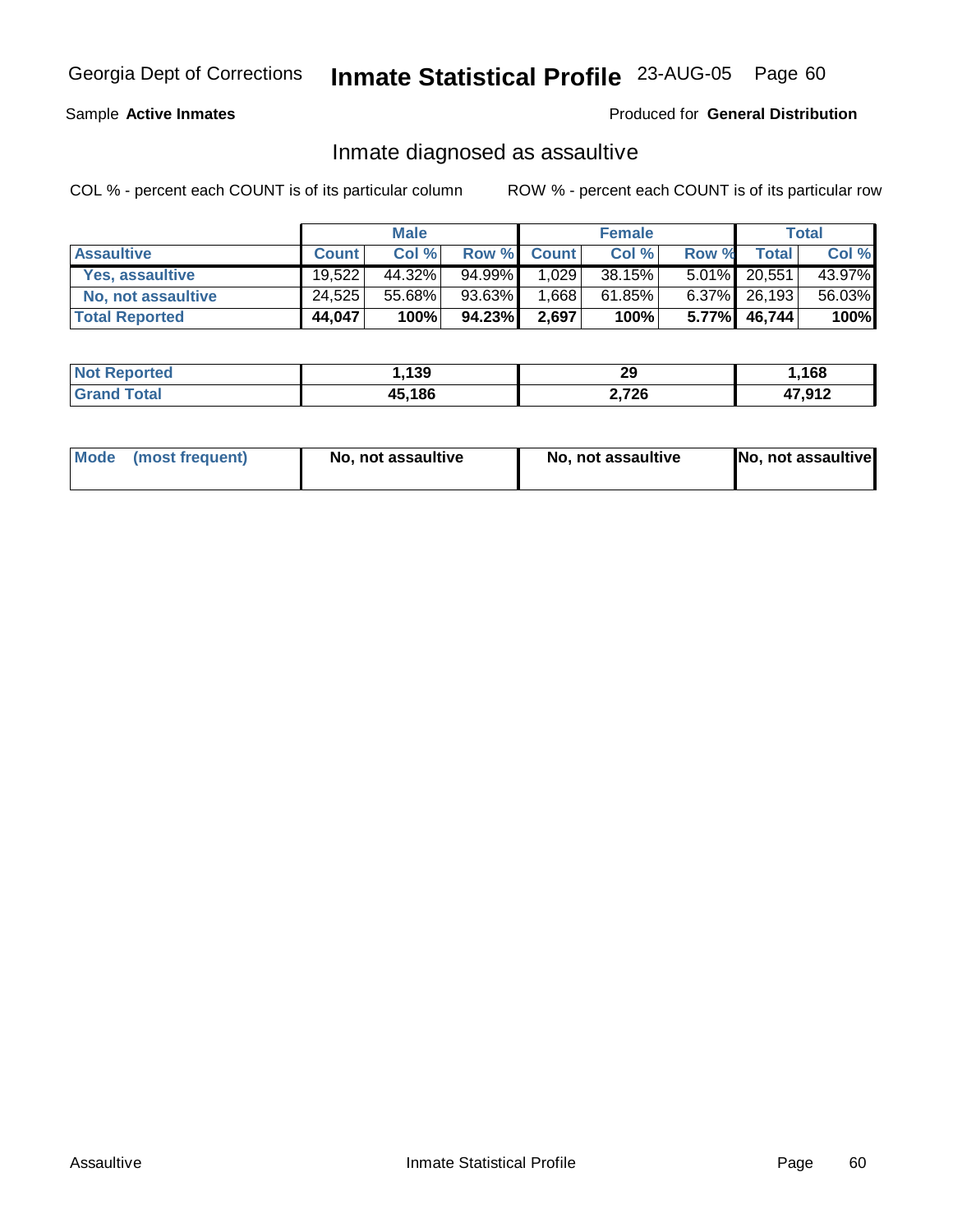Sample **Active Inmates**

### Produced for **General Distribution**

## Number of prior Georgia incarcerations

|                                       |              | <b>Male</b> |        |             | <b>Female</b> |       |              | <b>Total</b> |
|---------------------------------------|--------------|-------------|--------|-------------|---------------|-------|--------------|--------------|
| <b>Num of Prior GA Incarcerations</b> | <b>Count</b> | Col %       |        | Row % Count | Col %         | Row % | <b>Total</b> | Col %        |
|                                       | 25,905       | 57.33%      | 93.32% | ,853        | 67.98%        | 6.68% | 27,758       | 57.94%       |
|                                       | 8,002        | 17.71%      | 95.50% | 377         | 13.83%        | 4.50% | 8,379        | 17.49%       |
|                                       | 4,504        | 9.97%       | 95.48% | 213         | 7.81%         | 4.52% | 4,717        | $9.85\%$     |
| 3                                     | 2,842        | 6.29%       | 95.56% | 132         | 4.84%         | 4.44% | 2,974        | 6.21%        |
|                                       | 1,719        | 3.80%       | 95.93% | 73          | 2.68%         | 4.07% | 1,792        | 3.74%        |
| 5                                     | 995          | 2.20%       | 96.88% | 32          | 1.17%         | 3.12% | 1,027        | 2.14%        |
| <b>More Than 5</b>                    | 1,219        | 2.70%       | 96.36% | 46          | 1.69%         | 3.64% | 1,265        | 2.64%        |
| <b>Total Reported</b>                 | 45,186       | 100%        | 94.31% | 2,726       | 100%          | 5.69% | 47,912       | 100.0%       |

| N <sub>O</sub><br>orted |        |     |           |
|-------------------------|--------|-----|-----------|
| <b>otal</b>             | IE 10C | 72F | 17.017    |
| _____                   | л.     | __  | $\sim$ 12 |

| Mean (average)       | .01 |  |
|----------------------|-----|--|
| Median (middle)      |     |  |
| Mode (most frequent) |     |  |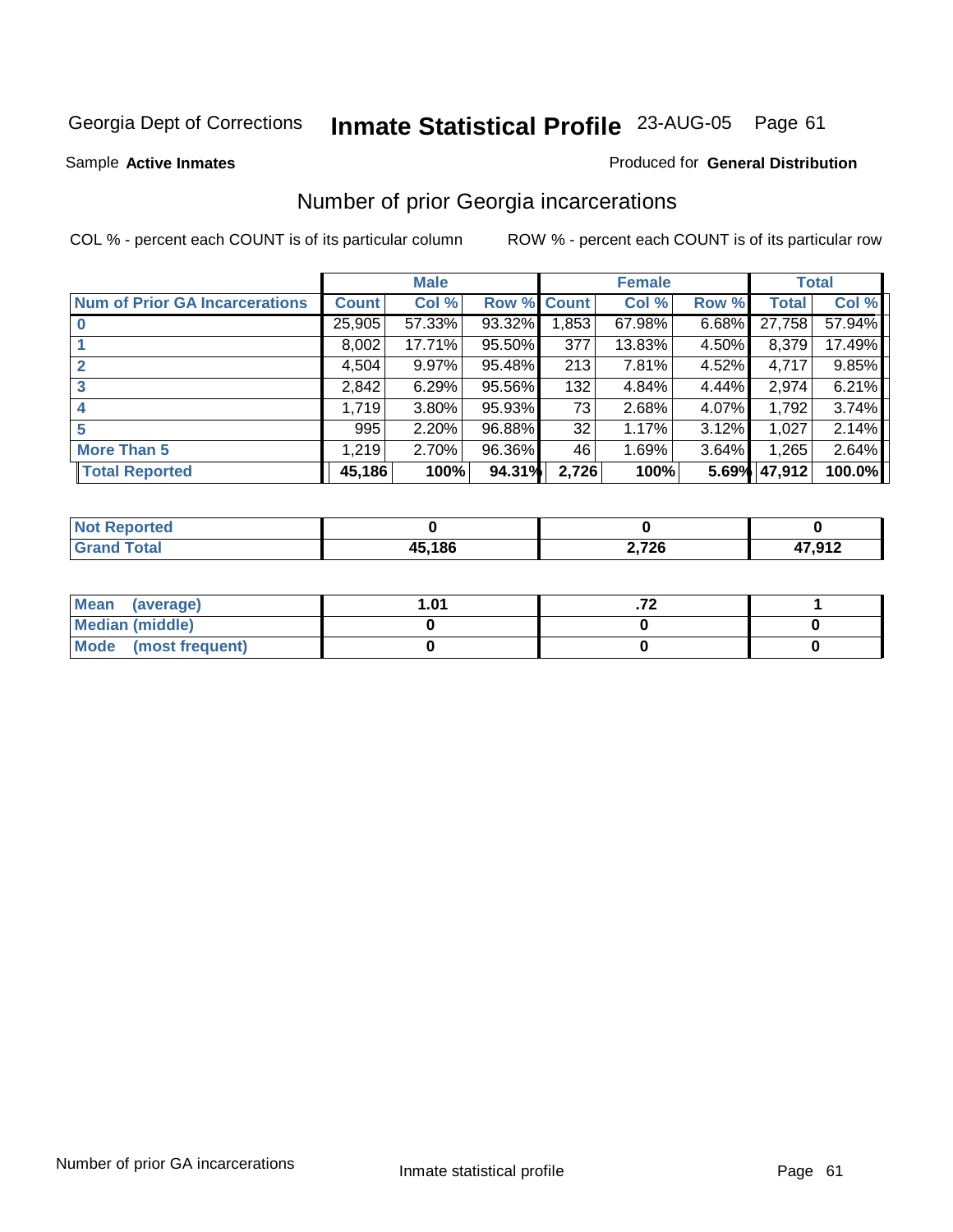Sample **Active Inmates**

### Produced for **General Distribution**

## Prison sentence in years

|                                 |              | <b>Male</b> |         |                 | <b>Female</b> |          |              | <b>Total</b> |
|---------------------------------|--------------|-------------|---------|-----------------|---------------|----------|--------------|--------------|
| <b>Prison Sentence In Years</b> | <b>Count</b> | Col %       | Row %   | <b>Count</b>    | Col %         | Row %    | <b>Total</b> | Col %        |
| $0 - 1$                         | 1,031        | 2.28%       | 93.47%  | $\overline{72}$ | 2.64%         | 6.53%    | 1,103        | 2.30%        |
| $1.1 - 2$                       | 3,282        | 7.26%       | 90.76%  | 334             | 12.25%        | $9.24\%$ | 3,616        | 7.55%        |
| $2.1 - 3$                       | 3,367        | 7.45%       | 90.95%  | 335             | 12.29%        | 9.05%    | 3,702        | 7.73%        |
| $3.1 - 4$                       | 2,561        | 5.67%       | 91.73%  | 231             | 8.47%         | 8.27%    | 2,792        | 5.83%        |
| $4.1 - 5$                       | 4,547        | 10.06%      | 92.89%  | 348             | 12.77%        | 7.11%    | 4,895        | 10.22%       |
| $5.1 - 6$                       | 1,966        | 4.35%       | 93.62%  | 134             | 4.92%         | 6.38%    | 2,100        | 4.38%        |
| $6.1 - 7$                       | 1,893        | 4.19%       | 94.56%  | 109             | 4.00%         | 5.44%    | 2,002        | 4.18%        |
| $7.1 - 8$                       | 1,784        | 3.95%       | 94.44%  | 105             | 3.85%         | 5.56%    | 1,889        | 3.94%        |
| $8.1 - 9$                       | 738          | 1.63%       | 95.10%  | $\overline{38}$ | 1.39%         | 4.90%    | 776          | 1.62%        |
| $9.1 - 10$                      | 5,892        | 13.04%      | 95.29%  | 291             | 10.67%        | 4.71%    | 6,183        | 12.90%       |
| $10.1 - 11$                     | 2,226        | 4.93%       | 94.88%  | 120             | 4.40%         | 5.12%    | 2,346        | 4.90%        |
| $12.1 - 12$                     | 3,377        | 7.47%       | 95.94%  | 143             | 5.25%         | 4.06%    | 3,520        | 7.35%        |
| $15.1 - 20$                     | 3,389        | 7.50%       | 96.39%  | 127             | 4.66%         | 3.61%    | 3,516        | 7.34%        |
| 20.1 - Over                     | 2,602        | 5.76%       | 97.60%  | 64              | 2.35%         | 2.40%    | 2,666        | 5.56%        |
| <b>Life</b>                     | 6,028        | 13.34%      | 95.74%  | 268             | 9.83%         | 4.26%    | 6,296        | 13.14%       |
| <b>Life Without Parole</b>      | 393          | 0.87%       | 98.50%  | 6               | 0.22%         | 1.50%    | 399          | 0.83%        |
| <b>Death</b>                    | 106          | 0.23%       | 99.07%  |                 | 0.04%         | 0.93%    | 107          | 0.22%        |
| <b>Youthful Offenders</b>       | 3            | 0.01%       | 100.00% |                 |               |          | 3            | 0.01%        |
|                                 |              | 0.01%       | 100.00% |                 |               |          | 1            | 0.01%        |
| <b>Total Reported</b>           | 45,186       | 100%        | 94.31%  | 2,726           | 100%          | 5.69%    | 47,912       | 100.0%       |

| <b>Reported</b><br><b>NOT</b> |        |       |                       |
|-------------------------------|--------|-------|-----------------------|
| <b>Total</b>                  | 45,186 | 2,726 | 17012<br>.J I 4<br>т. |

| Mean<br>(average)       | 9.64 | 7.09 | 9.49 |
|-------------------------|------|------|------|
| <b>Median (middle)</b>  |      |      | 7.47 |
| Mode<br>(most frequent) |      |      |      |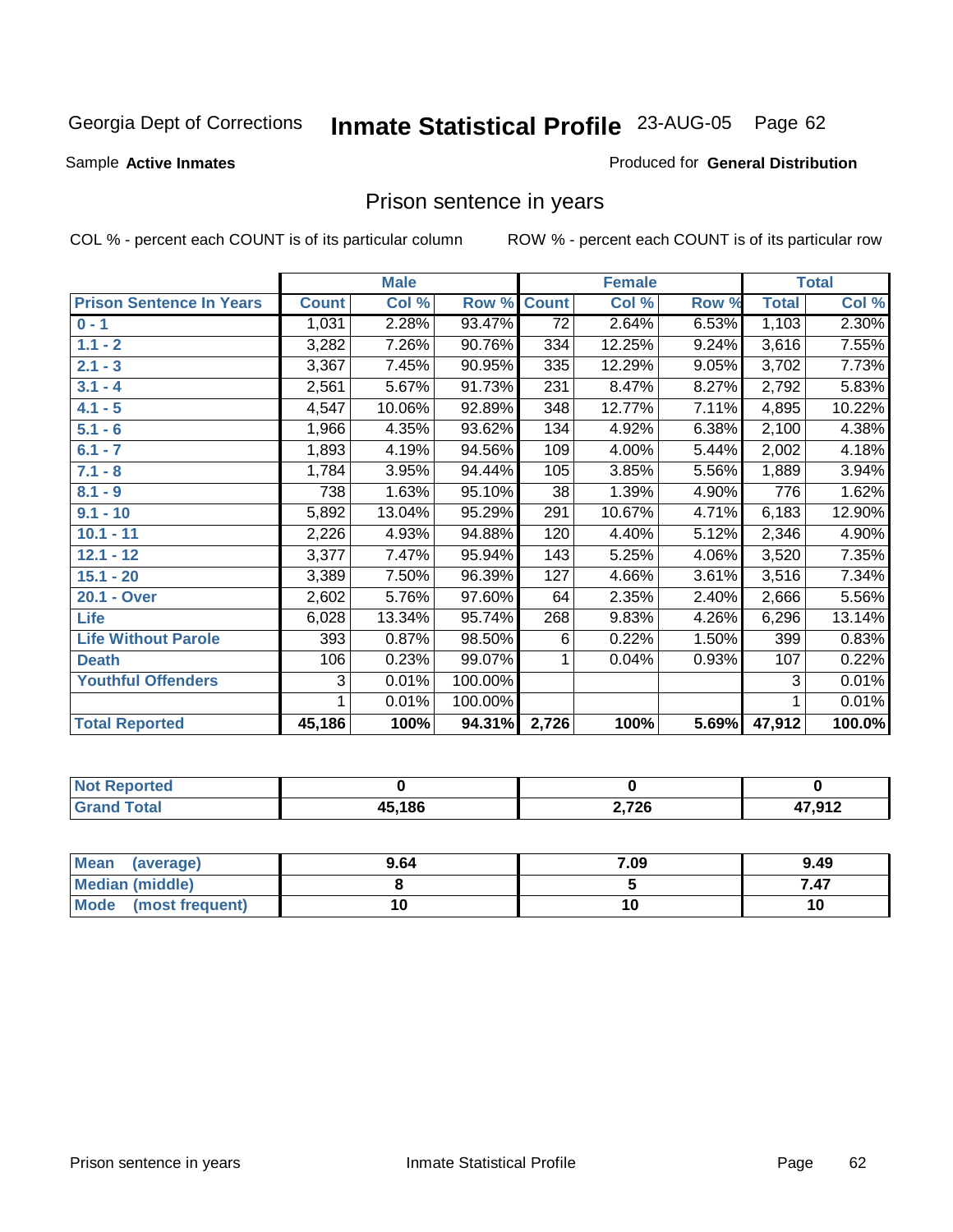Sample **Active Inmates**

### Produced for **General Distribution**

# Primary offense, broken out into felonies vs misdemeanors

|                                  |              | <b>Male</b> |             |       | <b>Female</b> |        | <b>Total</b> |        |
|----------------------------------|--------------|-------------|-------------|-------|---------------|--------|--------------|--------|
| <b>Felonies and Misdemeanors</b> | <b>Count</b> | Col %       | Row % Count |       | Col %         | Row %  | Total        | Col %  |
| <b>Felonies</b>                  | 45,116       | 99.98%      | 94.31%      | 2.720 | 99.93%        | 5.69%  | 47,836       | 99.97% |
| <b>Misdemeanors</b>              | 10           | .02%        | 83.33%      |       | .07%          | 16.67% | 12           | .03%   |
| <b>Total Reported</b>            | 45,126       | 100%        | 94.31%      | 2.722 | 100%          | 5.69%  | 47.848       | 100%   |

| <b>Not Reported</b> | 60     |              | 64     |
|---------------------|--------|--------------|--------|
| `otal               | 15.186 | <b>15130</b> | 17 Q12 |
| Grar                |        | טט ו         |        |

| Mode (most frequent) | าทเคร | lonies | elonies |
|----------------------|-------|--------|---------|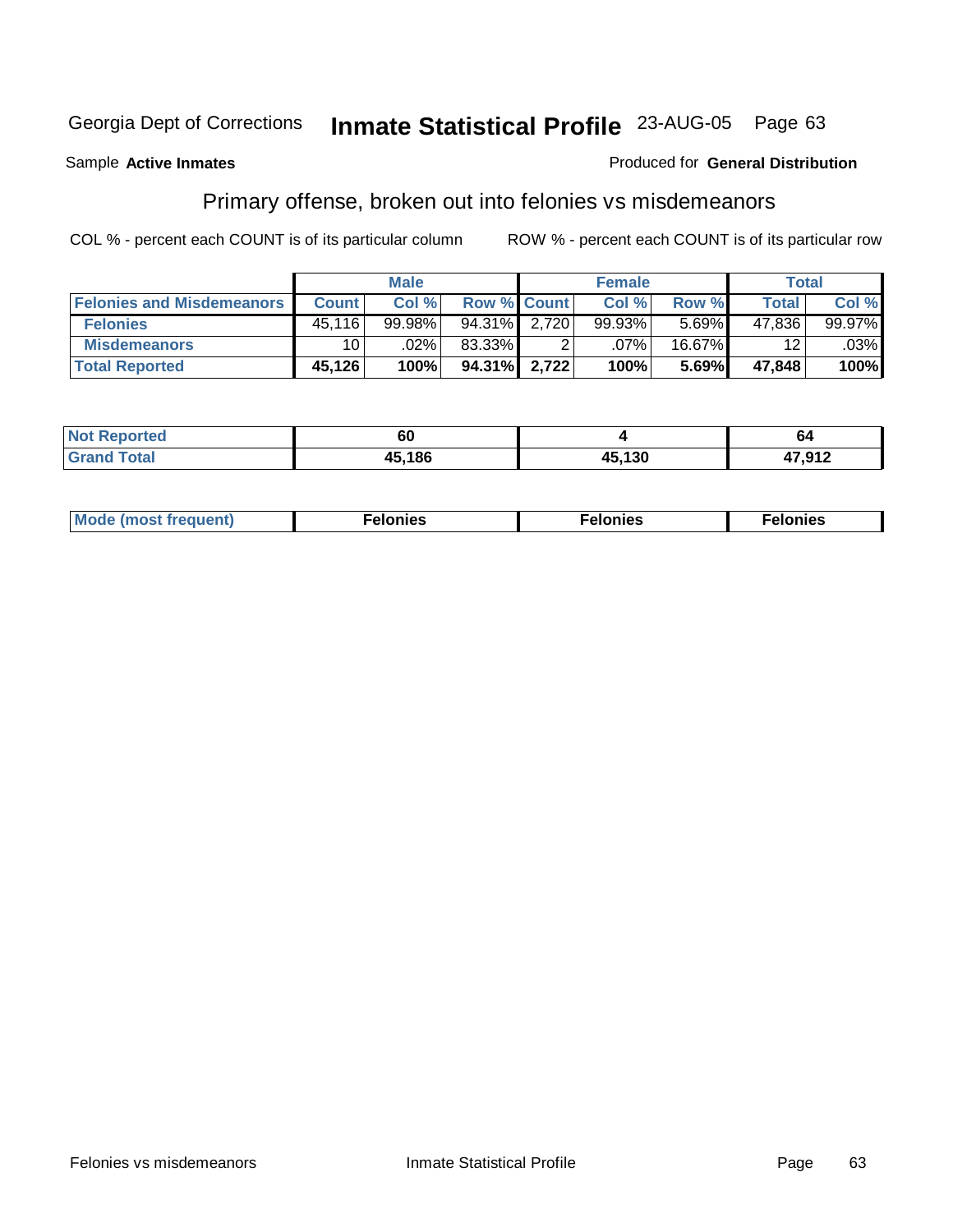Sample **Active Inmates**

### Produced for **General Distribution**

## Primary offense, broken out into four broad crime categories

|                         | <b>Male</b>  |           | <b>Female</b>      |       |           | <b>Total</b> |        |        |
|-------------------------|--------------|-----------|--------------------|-------|-----------|--------------|--------|--------|
| <b>Crime Categories</b> | <b>Count</b> | Col %     | <b>Row % Count</b> |       | Col %     | Row %        | Total  | Col %  |
| <b>Violent/Sex</b>      | 27,598       | $61.16\%$ | $95.59\%$          | 1,272 | 46.73%    | $4.41\%$     | 28,870 | 60.34% |
| <b>Property</b>         | 8,803        | 19.51%    | 91.22%             | 847   | $31.12\%$ | 8.78%        | 9,650  | 20.17% |
| 3<br><b>Drug</b>        | 6,554        | 14.52%    | 92.99%             | 494   | 18.15%    | 7.01%        | 7,048  | 14.73% |
| <b>Other</b><br>4       | 2,171        | 4.81%     | 95.22%             | 109   | 4.00%     | 4.78%        | 2,280  | 4.77%  |
| <b>Total Reported</b>   | 45,126       | 100%      | 94.31%             | 2,722 | 100%      | 5.69%        | 47,848 | 100%   |

| <b>Not</b><br>rteo | υυ           |                | 04   |
|--------------------|--------------|----------------|------|
| $f$ otal           | 45.186<br>т. | ארד ר<br>2,720 | ,912 |

|  | <b>Mode</b><br>≀ (most frequent) | Violent/Sex | iolent/Sex | <b>Violent/Sex</b> |
|--|----------------------------------|-------------|------------|--------------------|
|--|----------------------------------|-------------|------------|--------------------|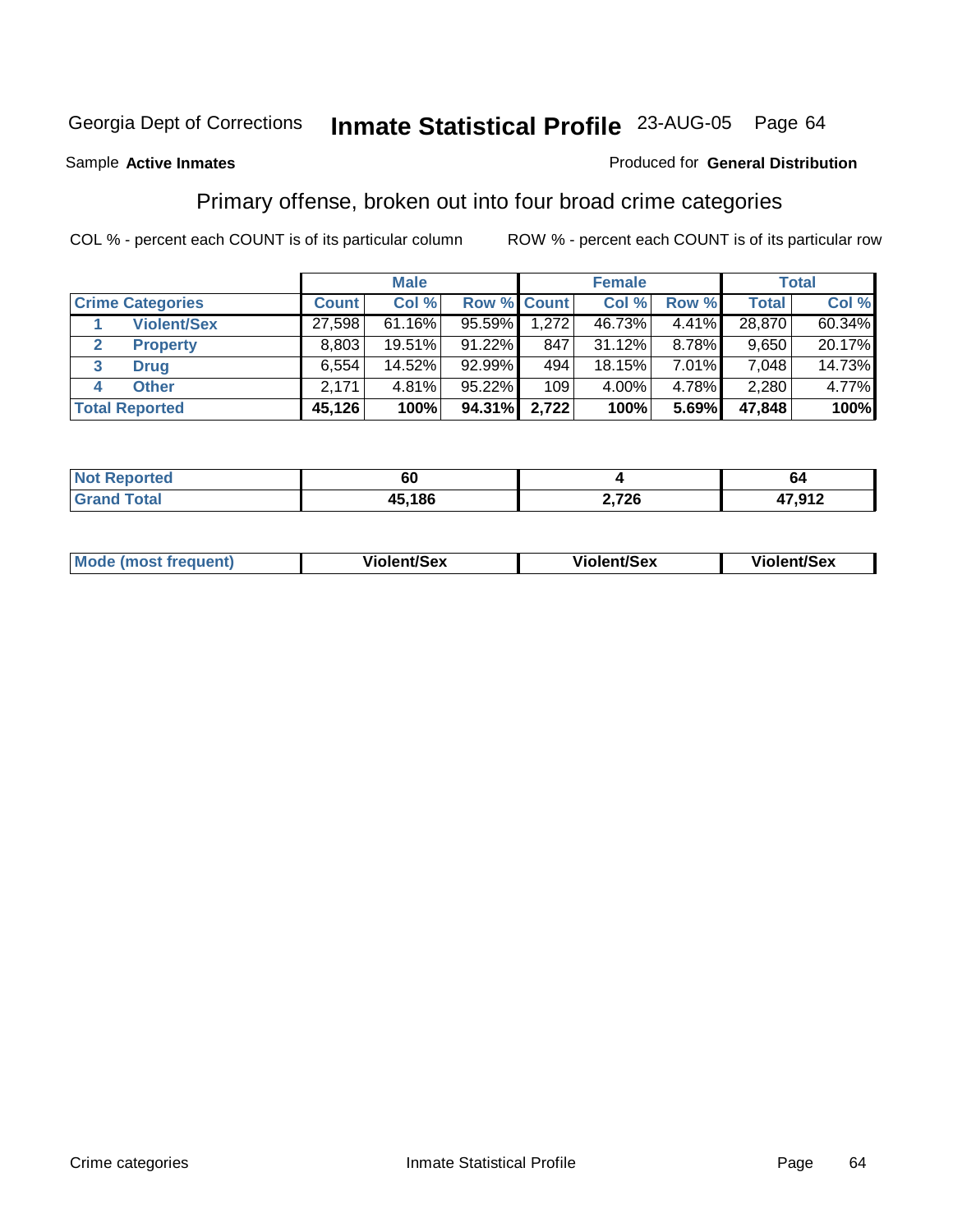Sample **Active Inmates**

### Produced for **General Distribution**

# Primary offense, detailed offense code

|                 |                                            |                  | <b>Male</b> |         |                 | <b>Female</b> |         |                  | <b>Total</b> |
|-----------------|--------------------------------------------|------------------|-------------|---------|-----------------|---------------|---------|------------------|--------------|
|                 | <b>Primary Offense</b>                     | <b>Count</b>     | Col %       | Row %   | <b>Count</b>    | Col %         | Row %   | <b>Total</b>     | Col %        |
| 25              | <b>Simple Battery</b>                      | 1.               | .01%        | 100.00% |                 |               |         | 1                | .01%         |
| 33              | <b>Reckless Conduct</b><br><b>C/Harm</b>   | 1                | .01%        | 50.00%  | 1               | .04%          | 50.00%  | $\overline{2}$   | .01%         |
| 70              | <b>Poss Of Marijuana</b>                   | $\overline{3}$   | .01%        | 100.00% |                 |               |         | $\overline{3}$   | .01%         |
| 71              | <b>Viol Motor Veh Law</b>                  | $\overline{3}$   | .01%        | 100.00% |                 |               |         | $\overline{3}$   | .01%         |
| $\overline{72}$ | <b>Dui</b>                                 | 1                | .01%        | 100.00% |                 |               |         | $\mathbf{1}$     | .01%         |
| 99              | <b>Other Misdemeanor</b>                   | 1                | .01%        | 100.00% |                 |               |         | $\mathbf{1}$     | .01%         |
| 500             | <b>Misc Misdemeanor</b>                    |                  |             |         | 1               | .04%          | 100.00% | $\mathbf{1}$     | .01%         |
| 1100            | <b>Misc Homicide Offense</b>               | $\overline{16}$  | .04%        | 84.21%  | $\overline{3}$  | .11%          | 15.79%  | $\overline{19}$  | .04%         |
| 1101            | <b>Murder</b>                              | 4,385            | 9.72%       | 94.50%  | 255             | 9.37%         | 5.50%   | 4,640            | 9.70%        |
| 1102            | <b>Voluntary Manslaughter</b>              | 1,078            | 2.39%       | 87.86%  | 149             | 5.47%         | 12.14%  | 1,227            | 2.56%        |
| 1103            | <b>Involuntary</b>                         | 125              | .28%        | 88.65%  | 16              | .59%          | 11.35%  | 141              | .29%         |
|                 | <b>Manslaughter</b>                        |                  |             |         |                 |               |         |                  |              |
| 1120            | <b>Reckless Abandonment</b>                |                  |             |         | 1               | .04%          | 100.00% | 1                | .01%         |
| 1121            | <b>Feticide</b>                            | $\overline{2}$   | .01%        | 100.00% |                 |               |         | $\overline{2}$   | .01%         |
| 1123            | <b>Vehicular Homicide</b>                  | 336              | .74%        | 91.80%  | $\overline{30}$ | 1.10%         | 8.20%   | 366              | .76%         |
| 1125            | <b>Conceal Death Of</b>                    | $\overline{13}$  | .03%        | 86.67%  | $\overline{2}$  | .07%          | 13.33%  | $\overline{15}$  | .03%         |
|                 | <b>Another</b>                             |                  |             |         |                 |               |         |                  |              |
| 1190            | <b>Atmpt Murder</b>                        | 4                | .01%        | 66.67%  | $\overline{2}$  | .07%          | 33.33%  | $\overline{6}$   | .01%         |
| 1300            | <b>Misc Assault/Battery</b>                | $\overline{39}$  | .09%        | 92.86%  | $\overline{3}$  | .11%          | 7.14%   | $\overline{42}$  | .09%         |
| 1301            | <b>Family Violence Battery</b>             | $\overline{71}$  | .16%        | 100.00% |                 |               |         | $\overline{71}$  | .15%         |
| 1302            | <b>Aggrav Assault</b>                      | 4,395            | 9.74%       | 94.74%  | 244             | 8.96%         | 5.26%   | 4,639            | 9.70%        |
| 1303            | <b>Atmpt Aggrav Assault</b>                | $\overline{3}$   | .01%        | 75.00%  | 1               | .04%          | 25.00%  | 4                | .01%         |
| 1305            | <b>Aggrav Battery</b>                      | 666              | 1.48%       | 93.94%  | 43              | 1.58%         | 6.06%   | 709              | 1.48%        |
| 1307            | <b>Terrorist Threats &amp; Acts</b>        | 321              | .71%        | 95.54%  | $\overline{15}$ | .55%          | 4.46%   | 336              | .70%         |
| 1308            | <b>False Imprisonment</b>                  | 136              | .30%        | 97.84%  | $\overline{3}$  | .11%          | 2.16%   | 139              | .29%         |
| 1311            | Kidnapping                                 | 1,317            | 2.92%       | 97.41%  | $\overline{35}$ | 1.29%         | 2.59%   | 1,352            | 2.83%        |
| 1312            | <b>Interference With</b>                   | 1                | .01%        | 100.00% |                 |               |         | 1                | .01%         |
|                 | <b>Custody</b>                             |                  |             |         |                 |               |         |                  |              |
| 1314            | <b>Aggrav Assault Peace</b><br><b>Ofcr</b> | $\overline{301}$ | .67%        | 94.95%  | $\overline{16}$ | .59%          | 5.05%   | $\overline{317}$ | .66%         |
| 1315            | <b>Aggrav Battery Peace</b><br><b>Ofcr</b> | 15               | .03%        | 100.00% |                 |               |         | 15               | .03%         |
| 1316            | <b>Simple Battery</b>                      | $\overline{5}$   | .01%        | 100.00% |                 |               |         | $\overline{5}$   | .01%         |
| 1317            | <b>Reck Cond By Hiv+</b>                   | $\overline{7}$   | .02%        | 63.64%  | 4               | .15%          | 36.36%  | 11               | .02%         |
|                 | <b>Person</b>                              |                  |             |         |                 |               |         |                  |              |
| 1318            | <b>Injury By Vehicle</b>                   | 41               | .09%        | 89.13%  | 5               | .18%          | 10.87%  | 46               | .10%         |
| 1320            | <b>Stalking</b>                            | $\overline{4}$   | .01%        | 100.00% |                 |               |         | $\overline{4}$   | .01%         |
| 1321            | <b>Aggrav Stalking</b>                     | 220              | .49%        | 96.49%  | $\overline{8}$  | .29%          | 3.51%   | 228              | .48%         |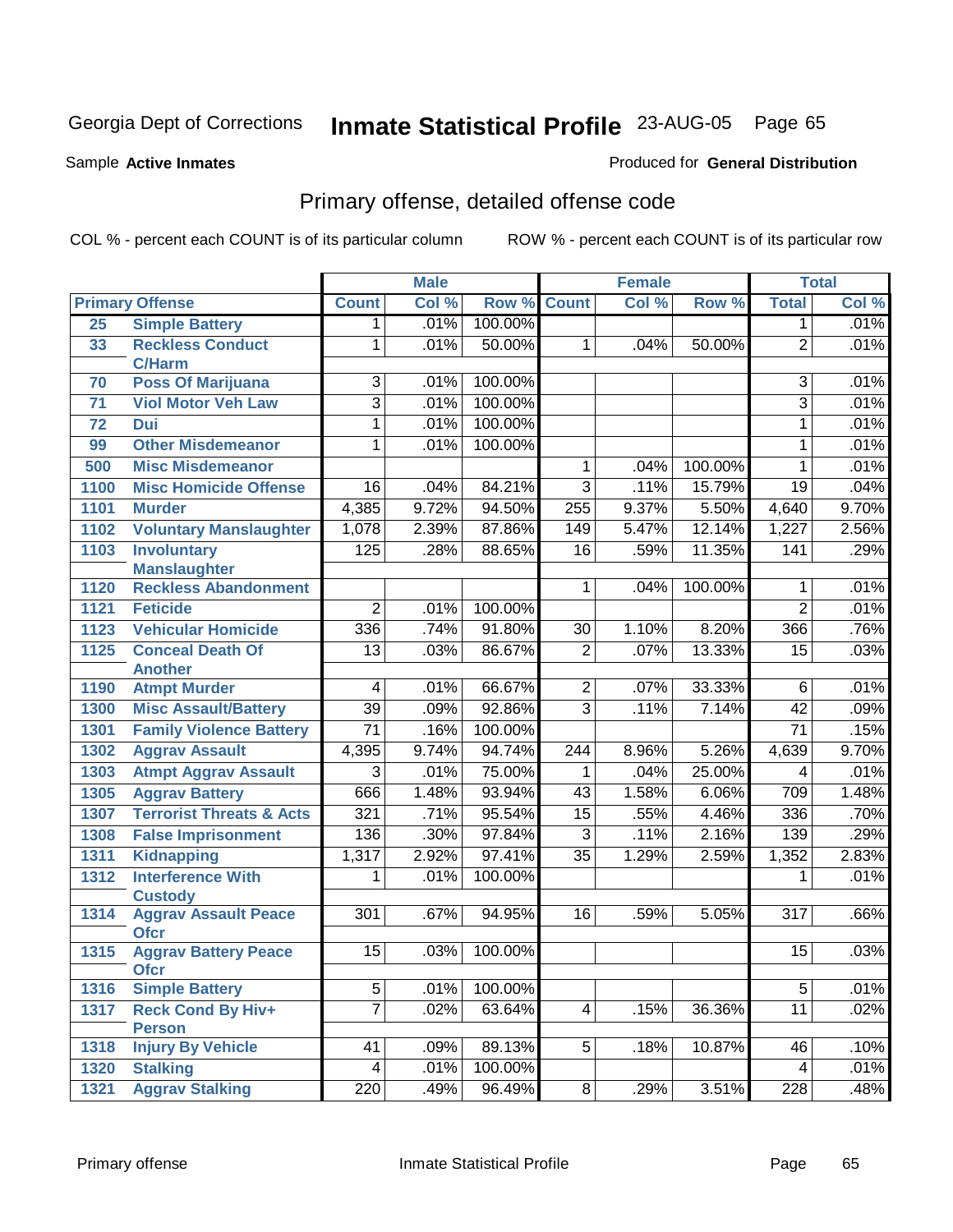Sample **Active Inmates**

### Produced for **General Distribution**

# Primary offense, detailed offense code

|      |                                             |                 | <b>Male</b> |         |                | <b>Female</b>      |         |                 | <b>Total</b> |
|------|---------------------------------------------|-----------------|-------------|---------|----------------|--------------------|---------|-----------------|--------------|
|      | <b>Primary Offense</b>                      | <b>Count</b>    | Col %       | Row %   | <b>Count</b>   | Col %              | Row %   | <b>Total</b>    | CoI%         |
| 1390 | <b>Atmpt Kidnap</b>                         | 4               | .01%        | 100.00% |                |                    |         | $\overline{4}$  | .01%         |
| 1400 | <b>Arson Misc</b>                           | 1               | .01%        | 100.00% |                |                    |         | 1               | .01%         |
| 1401 | <b>Arson 1st Degree</b>                     | $\overline{91}$ | .20%        | 86.67%  | 14             | .51%               | 13.33%  | 105             | .22%         |
| 1402 | <b>Arson 2nd Degree</b>                     | 7               | .02%        | 87.50%  | 1              | .04%               | 12.50%  | 8               | .02%         |
| 1403 | <b>Arson 3rd Degree</b>                     | 1               | .01%        | 100.00% |                |                    |         | $\mathbf{1}$    | .01%         |
| 1500 | <b>Misc Criminal Damage</b>                 | 1               | .01%        | 100.00% |                |                    |         | 1               | .01%         |
| 1501 | <b>Crmnl Damage 1st</b><br><b>Degree</b>    | $\overline{30}$ | .07%        | 100.00% |                |                    |         | 30              | .06%         |
| 1502 | <b>Crmnl Damage 2nd</b><br><b>Degree</b>    | 74              | .16%        | 89.16%  | 9              | .33%               | 10.84%  | 83              | .17%         |
| 1506 | <b>Alter Id</b>                             | 12              | .03%        | 100.00% |                |                    |         | 12              | .03%         |
| 1601 | <b>Burglary</b>                             | 4,805           | 10.65%      | 96.76%  | 161            | 5.91%              | 3.24%   | 4,966           | 10.38%       |
| 1602 | <b>Poss Burglar Tools</b>                   | 42              | .09%        | 97.67%  | 1              | .04%               | 2.33%   | 43              | .09%         |
| 1690 | <b>Atmpt Burglary</b>                       | $\overline{31}$ | .07%        | 100.00% |                |                    |         | $\overline{31}$ | .06%         |
| 1700 | <b>Misc Forgery</b>                         | 6               | .01%        | 100.00% |                |                    |         | $\overline{6}$  | .01%         |
| 1701 | <b>Forgery 1st Degree</b>                   | 1,010           | 2.24%       | 74.81%  | 340            | 12.49%             | 25.19%  | 1,350           | 2.82%        |
| 1702 | <b>Forgery 2nd Degree</b>                   | $\overline{32}$ | .07%        | 82.05%  | $\overline{7}$ | .26%               | 17.95%  | $\overline{39}$ | .08%         |
| 1704 | <b>Bad Checks</b>                           | $\overline{16}$ | .04%        | 84.21%  | $\overline{3}$ | .11%               | 15.79%  | 19              | .04%         |
| 1751 | <b>Theft Credit Card</b>                    | $\overline{20}$ | .04%        | 90.91%  | $\overline{2}$ | .07%               | 9.09%   | $\overline{22}$ | .05%         |
| 1753 | <b>Fraudulent Credit Card</b>               | $\overline{51}$ | .11%        | 71.83%  | 20             | .73%               | 28.17%  | $\overline{71}$ | .15%         |
| 1755 | <b>Recv Gds, Srvs Fraud</b><br><b>Obtnd</b> |                 |             |         | 1              | .04%               | 100.00% | $\mathbf{1}$    | .01%         |
| 1756 | <b>Financial Identity Fraud</b>             | 16              | .04%        | 76.19%  | $\overline{5}$ | .18%               | 23.81%  | $\overline{21}$ | .04%         |
| 1759 | <b>Telecommunications</b><br><b>Fraud</b>   | 1               | .01%        | 100.00% |                |                    |         | 1               | .01%         |
| 1761 | <b>Computer Theft</b>                       | $\overline{3}$  | .01%        | 75.00%  | 1.             | .04%               | 25.00%  | 4               | .01%         |
| 1790 | <b>Atmpt Forgery</b>                        | 1               | .01%        | 100.00% |                |                    |         | $\mathbf{1}$    | .01%         |
| 1796 | <b>Fraudulent Access</b><br><b>Compute</b>  | $\overline{3}$  | .01%        | 100.00% |                |                    |         | $\overline{3}$  | .01%         |
| 1799 | <b>Misc Fraud</b>                           | 16              | .04%        | 80.00%  | 4              | .15%               | 20.00%  | 20              | .04%         |
| 1802 | <b>Theft By Taking</b>                      | 765             | 1.70%       | 89.58%  | 89             | 3.27%              | 10.42%  | 854             | 1.78%        |
| 1803 | <b>Theft By Deception</b>                   | $\overline{32}$ | .07%        | 84.21%  | $\overline{6}$ | $\overline{.22\%}$ | 15.79%  | 38              | .08%         |
| 1805 | <b>Theft Of Lost Property</b>               | 1               | .01%        | 50.00%  | 1              | .04%               | 50.00%  | $\overline{2}$  | .01%         |
| 1806 | <b>Theft By Rec Stolen Prop</b>             | 868             | 1.92%       | 95.49%  | 41             | 1.51%              | 4.51%   | 909             | 1.90%        |
| 1807 | <b>Theft Of Services</b>                    | 4               | .01%        | 80.00%  | $\mathbf 1$    | .04%               | 20.00%  | 5               | .01%         |
| 1808 | <b>Theft By Conversion</b>                  | $\overline{31}$ | .07%        | 91.18%  | $\overline{3}$ | .11%               | 8.82%   | $\overline{34}$ | .07%         |
| 1812 | <b>Atmpt Theft By Taking</b>                | 8               | .02%        | 100.00% |                |                    |         | 8               | .02%         |
| 1813 | <b>Theft Motorveh Or Part</b>               | 162             | .36%        | 96.43%  | 6              | .22%               | 3.57%   | 168             | .35%         |
| 1815 | <b>Theft Bring Prop In State</b>            | $\overline{9}$  | .02%        | 100.00% |                |                    |         | $\overline{9}$  | .02%         |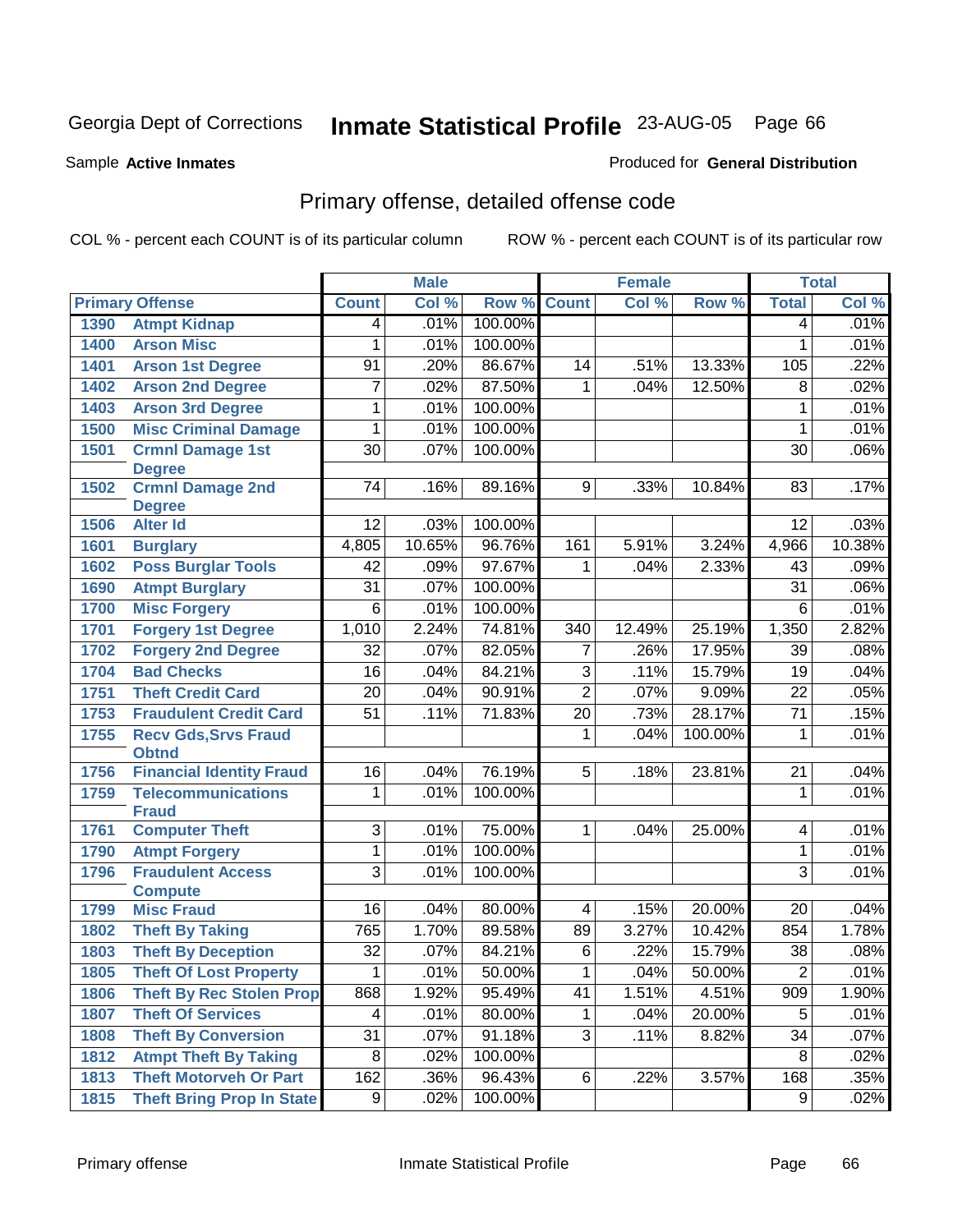Sample **Active Inmates**

#### Produced for **General Distribution**

# Primary offense, detailed offense code

|      |                                  |                 | <b>Male</b> |         |                 | <b>Female</b> |        |                  | <b>Total</b> |
|------|----------------------------------|-----------------|-------------|---------|-----------------|---------------|--------|------------------|--------------|
|      | <b>Primary Offense</b>           | <b>Count</b>    | Col %       |         | Row % Count     | Col %         | Row %  | <b>Total</b>     | Col %        |
| 1816 | <b>Theft Recv Prop Out</b>       | $\overline{3}$  | .01%        | 100.00% |                 |               |        | $\overline{3}$   | .01%         |
|      | <b>State</b>                     |                 |             |         |                 |               |        |                  |              |
| 1817 | <b>Livestock Theft</b>           | 1               | .01%        | 100.00% |                 |               |        | 1                | .01%         |
| 1821 | <b>Theft By Shoplifting</b>      | 419             | .93%        | 80.42%  | 102             | 3.75%         | 19.58% | 521              | 1.09%        |
| 1880 | <b>Entering Vehicle</b>          | 156             | .35%        | 96.30%  | $\overline{6}$  | .22%          | 3.70%  | 162              | .34%         |
| 1889 | <b>Steal Alter Public Docs</b>   | 1               | .01%        | 100.00% |                 |               |        | 1                | .01%         |
| 1901 | <b>Robbery</b>                   | 1,940           | 4.30%       | 93.81%  | 128             | 4.70%         | 6.19%  | 2,068            | 4.32%        |
| 1902 | <b>Armed Robbery</b>             | 4,563           | 10.11%      | 97.52%  | 116             | 4.26%         | 2.48%  | 4,679            | 9.78%        |
| 1903 | <b>Robbery By Force</b>          | 137             | .30%        | 93.84%  | 9               | .33%          | 6.16%  | 146              | .31%         |
| 1904 | <b>Robbery By Intimidation</b>   | 195             | .43%        | 93.75%  | $\overline{13}$ | .48%          | 6.25%  | $\overline{208}$ | .43%         |
| 1905 | <b>Robbery By Sudden</b>         | 108             | .24%        | 97.30%  | $\overline{3}$  | .11%          | 2.70%  | 111              | .23%         |
|      | <b>Snatch</b>                    |                 |             |         |                 |               |        |                  |              |
| 1911 | <b>Hijacking Motor Vehicle</b>   | $\overline{32}$ | .07%        | 94.12%  | $\overline{2}$  | .07%          | 5.88%  | 34               | .07%         |
| 1991 | <b>Atmpt Robbery</b>             | $\overline{31}$ | .07%        | 96.88%  | $\overline{1}$  | .04%          | 3.13%  | $\overline{32}$  | .07%         |
| 1992 | <b>Atmpt Armed Robbery</b>       | $\overline{77}$ | .17%        | 95.06%  | $\overline{4}$  | .15%          | 4.94%  | 81               | .17%         |
| 2000 | <b>Misc Sexual Offense</b>       | $\overline{36}$ | .08%        | 100.00% |                 |               |        | 36               | .08%         |
| 2001 | <b>Rape</b>                      | 1,775           | 3.93%       | 99.78%  | $\overline{4}$  | .15%          | .22%   | 1,779            | 3.72%        |
| 2002 | <b>Sodomy</b>                    | $\overline{22}$ | .05%        | 95.65%  | $\overline{1}$  | .04%          | 4.35%  | $\overline{23}$  | .05%         |
| 2003 | <b>Aggrav Sodomy</b>             | 234             | .52%        | 98.73%  | $\overline{3}$  | .11%          | 1.27%  | 237              | .50%         |
| 2006 | <b>Incest</b>                    | 154             | .34%        | 96.86%  | $\overline{5}$  | .18%          | 3.14%  | 159              | .33%         |
| 2007 | <b>Bigamy</b>                    | $\overline{3}$  | .01%        | 100.00% |                 |               |        | $\overline{3}$   | .01%         |
| 2009 | <b>Aggrav Sexual Battery</b>     | 114             | .25%        | 98.28%  | $\overline{2}$  | .07%          | 1.72%  | 116              | .24%         |
| 2016 | <b>Pimping A Minor Under</b>     | 4               | .01%        | 80.00%  | $\overline{1}$  | .04%          | 20.00% | $\overline{5}$   | .01%         |
|      | 18                               |                 |             |         |                 |               |        |                  |              |
| 2018 | <b>Statutory Rape</b>            | 730             | 1.62%       | 99.32%  | 5               | .18%          | .68%   | 735              | 1.54%        |
| 2019 | <b>Child Molestation</b>         | 2,224           | 4.93%       | 98.15%  | 42              | 1.54%         | 1.85%  | 2,266            | 4.74%        |
| 2020 | <b>Enticing Child-Indec</b>      | $\overline{81}$ | .18%        | 96.43%  | $\overline{3}$  | .11%          | 3.57%  | 84               | .18%         |
|      | <b>Purp</b>                      |                 |             |         |                 |               |        |                  |              |
| 2021 | <b>Aggrav Child</b>              | 1,238           | 2.74%       | 98.25%  | 22              | .81%          | 1.75%  | 1,260            | 2.63%        |
|      | <b>Molestation</b>               | $\overline{2}$  |             | 100.00% |                 |               |        | $\overline{2}$   | .01%         |
| 2023 | Sexl/Asslt/Agn/Pers/Cstd         |                 | .01%        |         |                 |               |        |                  |              |
| 2025 | <b>Solicit Sodomy From</b>       | $\overline{1}$  | .01%        | 100.00% |                 |               |        | $\overline{1}$   | .01%         |
|      | <b>Minor</b>                     |                 |             |         |                 |               |        |                  |              |
| 2026 | <b>Sex Offender Fail Registr</b> | 26              | .06%        | 100.00% |                 |               |        | 26               | .05%         |
| 2090 | <b>Entice Child, Attempted</b>   | 1               | .01%        | 100.00% |                 |               |        | $\mathbf 1$      | .01%         |
| 2091 | <b>Atmpt Rape</b>                | $\overline{26}$ | .06%        | 100.00% |                 |               |        | 26               | .05%         |
| 2093 | <b>Atmpt Aggrav Sodomy</b>       | 6               | .01%        | 100.00% |                 |               |        | 6                | .01%         |
| 2094 | <b>Atmpt Child Molestation</b>   | $\overline{7}$  | .02%        | 100.00% |                 |               |        | $\overline{7}$   | .01%         |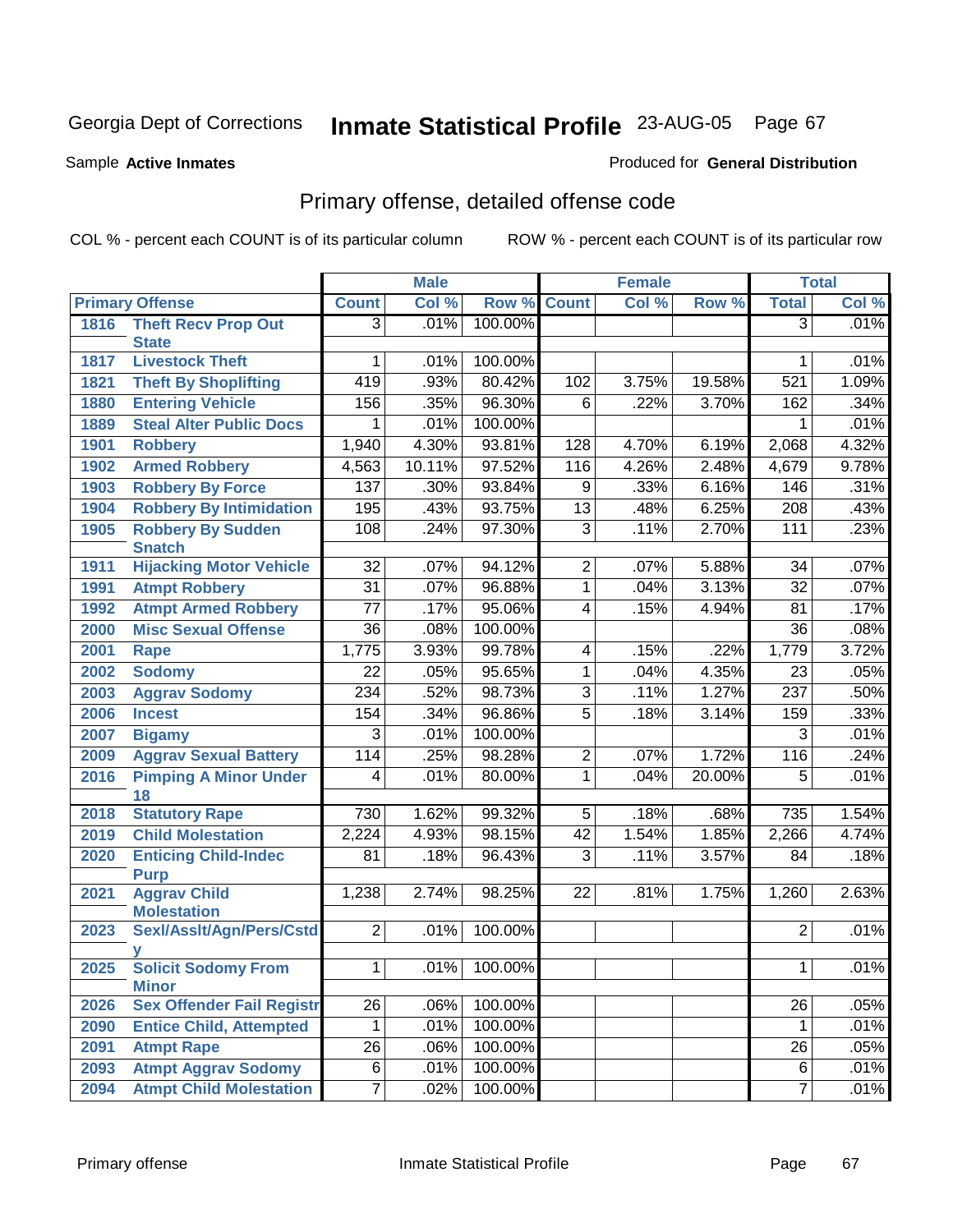Sample **Active Inmates**

#### Produced for **General Distribution**

# Primary offense, detailed offense code

|      |                                             |                         | <b>Male</b> |         |                | <b>Female</b> |         |                 | <b>Total</b> |
|------|---------------------------------------------|-------------------------|-------------|---------|----------------|---------------|---------|-----------------|--------------|
|      | <b>Primary Offense</b>                      | <b>Count</b>            | Col %       | Row %   | <b>Count</b>   | Col %         | Row %   | <b>Total</b>    | Col %        |
| 2095 | <b>Agg Aslt W Atmpt To</b><br><b>Rape</b>   | $\overline{17}$         | .04%        | 100.00% |                |               |         | $\overline{17}$ | .04%         |
| 2099 | <b>Agg Sex Battery Atmpt</b>                | 2                       | .01%        | 100.00% |                |               |         | 2               | .01%         |
| 2100 | <b>Misc Obscenity</b>                       | 3                       | .01%        | 100.00% |                |               |         | $\overline{3}$  | .01%         |
| 2200 | <b>Misc Public Order</b>                    | 1                       | .01%        | 100.00% |                |               |         | $\mathbf{1}$    | .01%         |
| 2205 | <b>False Swearng Writtn</b>                 | $\overline{2}$          | .01%        | 66.67%  | 1              | .04%          | 33.33%  | $\overline{3}$  | .01%         |
|      | <b>Stmt</b>                                 |                         |             |         |                |               |         |                 |              |
| 2301 | <b>Bribery Govt Officer</b>                 | $\overline{3}$          | .01%        | 100.00% |                |               |         | $\overline{3}$  | .01%         |
| 2304 | <b>Influence Legislative Act</b>            | $\mathbf{1}$            | .01%        | 100.00% |                |               |         | $\mathbf{1}$    | .01%         |
| 2307 | <b>Defrauding State</b>                     |                         |             |         | $\overline{2}$ | .07%          | 100.00% | $\overline{2}$  | .01%         |
| 2313 | <b>Influencing Witness</b>                  | $\overline{2}$          | .01%        | 66.67%  | 1              | .04%          | 33.33%  | $\overline{3}$  | .01%         |
| 2314 | <b>Obstr Of Law Enf Officer</b>             | 595                     | 1.32%       | 92.97%  | 45             | 1.65%         | 7.03%   | 640             | 1.34%        |
| 2315 | <b>Tampering With</b><br><b>Evidence</b>    | 4                       | .01%        | 100.00% |                |               |         | $\overline{4}$  | .01%         |
| 2316 | <b>Fleeing / Eluding Police</b>             | 19                      | .04%        | 100.00% |                |               |         | 19              | .04%         |
| 2400 | <b>Misc Judicial Proceeding</b>             | 1                       | .01%        | 100.00% |                |               |         | 1               | .01%         |
| 2401 | <b>Perjury</b>                              | 2                       | .01%        | 66.67%  | 1              | .04%          | 33.33%  | $\overline{3}$  | .01%         |
| 2405 | <b>Impersonating Officer</b>                | $\overline{2}$          | .01%        | 100.00% |                |               |         | $\overline{2}$  | .01%         |
| 2407 | <b>Embracery</b>                            | $\overline{2}$          | .01%        | 100.00% |                |               |         | $\overline{2}$  | .01%         |
| 2408 | <b>False Statements Govt</b>                | $\overline{21}$         | .05%        | 80.77%  | 5              | .18%          | 19.23%  | $\overline{26}$ | .05%         |
| 2411 | <b>Impersntng In Legal</b><br><b>Procd</b>  | 2                       | .01%        | 100.00% |                |               |         | $\overline{2}$  | .01%         |
| 2501 | <b>Escape</b>                               | 95                      | .21%        | 97.94%  | 2              | .07%          | 2.06%   | $\overline{97}$ | .20%         |
| 2502 | <b>Aiding Escape</b>                        | 1                       | .01%        | 50.00%  | 1              | .04%          | 50.00%  | $\overline{2}$  | .01%         |
| 2503 | <b>Hindering Appreh Or</b><br>Pun           | $\overline{6}$          | .01%        | 75.00%  | $\overline{2}$ | .07%          | 25.00%  | $\overline{8}$  | .02%         |
| 2507 | <b>Mutiny In Penal Inst</b>                 | 2                       | .01%        | 100.00% |                |               |         | $\overline{2}$  | .01%         |
| 2511 | <b>Bail Jumping</b>                         | $\overline{9}$          | .02%        | 100.00% |                |               |         | $\overline{9}$  | .02%         |
| 2613 | <b>Crmnl Interfere Govt</b><br><b>Prop</b>  | $\overline{34}$         | .08%        | 97.14%  | 1              | .04%          | 2.86%   | $\overline{35}$ | .07%         |
| 2718 | <b>Dogfighting</b>                          | 1                       | .01%        | 100.00% |                |               |         | 1               | .01%         |
| 2730 | <b>Lottery Violation</b>                    | 1                       | .01%        | 100.00% |                |               |         | $\mathbf{1}$    | .01%         |
| 2751 | <b>Bus Hijacking</b>                        | $\overline{1}$          | .01%        | 100.00% |                |               |         | $\overline{1}$  | .01%         |
| 2761 | <b>Removal Baggage, Cargo</b><br><b>Etc</b> | $\overline{3}$          | .01%        | 100.00% |                |               |         | $\overline{3}$  | .01%         |
| 2801 | <b>Cruelty To Children</b>                  | 239                     | .53%        | 77.10%  | 71             | 2.61%         | 22.90%  | 310             | .65%         |
| 2811 | <b>Cruelty To Elder Person</b>              | $\overline{\mathbf{c}}$ | .01%        | 100.00% |                |               |         | $\overline{2}$  | .01%         |
| 2843 | <b>Sex Exploitation Child</b>               | $\overline{27}$         | .06%        | 96.43%  | 1              | .04%          | 3.57%   | 28              | .06%         |
| 2852 | <b>Abandonment Of Child</b>                 |                         |             |         | $\overline{2}$ | .07%          | 100.00% | $\overline{2}$  | .01%         |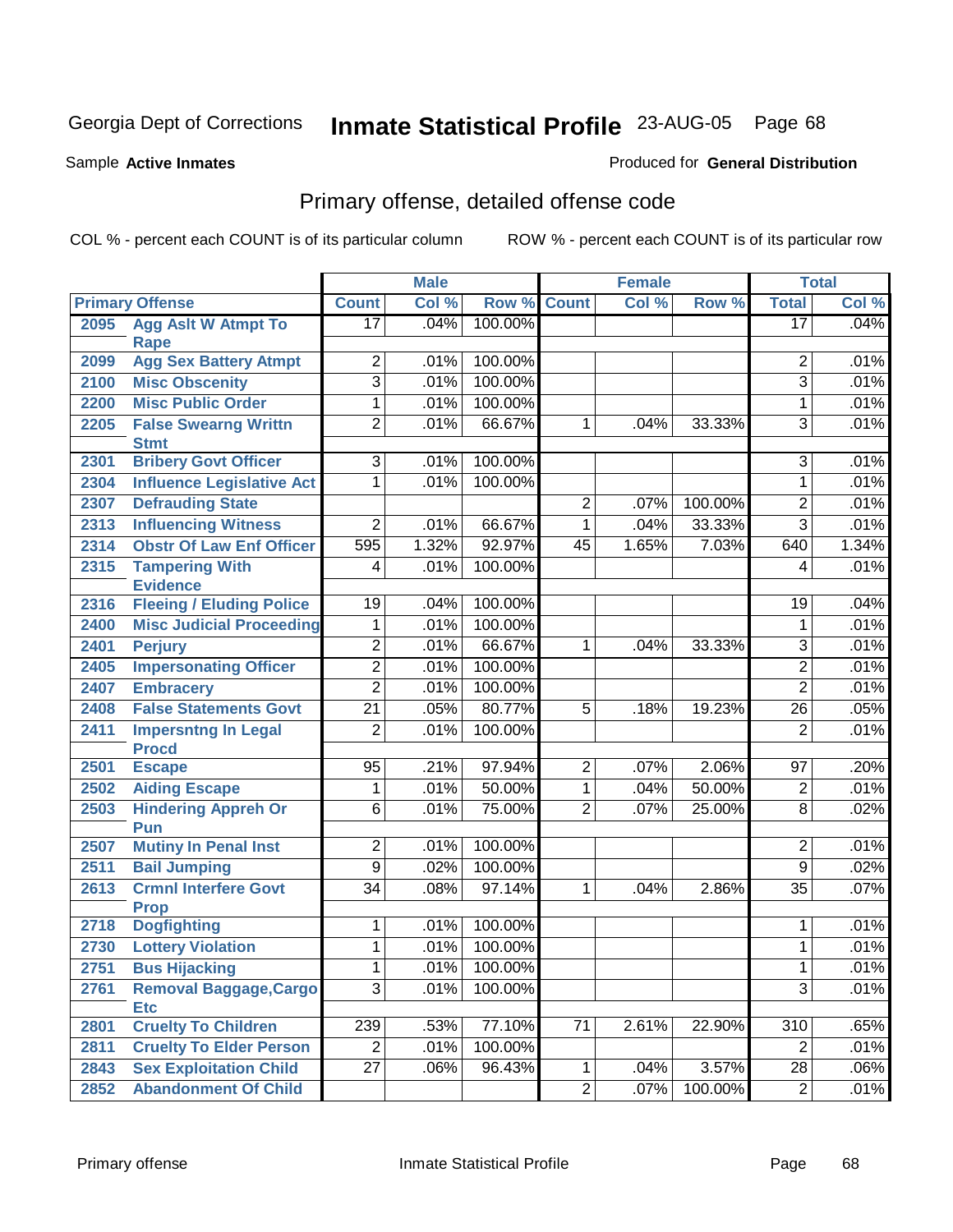Sample **Active Inmates**

#### Produced for **General Distribution**

# Primary offense, detailed offense code

|      |                                               |                  | <b>Male</b> |                    |                         | <b>Female</b> |         |                 | <b>Total</b> |
|------|-----------------------------------------------|------------------|-------------|--------------------|-------------------------|---------------|---------|-----------------|--------------|
|      | <b>Primary Offense</b>                        | <b>Count</b>     | Col %       | <b>Row % Count</b> |                         | Col %         | Row %   | <b>Total</b>    | Col %        |
| 2854 | <b>Cntrbtng Delingency</b>                    |                  |             |                    | 1                       | .04%          | 100.00% | 1               | .01%         |
|      | <b>Minor</b>                                  |                  |             |                    |                         |               |         |                 |              |
| 2900 | <b>Misc Weapon/Explosive</b><br>Off           | 7                | .02%        | 100.00%            |                         |               |         | 7               | .01%         |
| 2901 | <b>Carry Concealed</b><br><b>Weapon</b>       | $\overline{3}$   | .01%        | 100.00%            |                         |               |         | $\overline{3}$  | .01%         |
| 2910 | <b>Poss Of Firearm Dur</b><br><b>Crime</b>    | $\overline{204}$ | .45%        | 98.08%             | 4                       | .15%          | 1.92%   | 208             | .43%         |
| 2911 | <b>Poss Knife During Crime</b>                | 1                | .01%        | 100.00%            |                         |               |         | 1               | .01%         |
| 2912 | <b>Poss Of Certain</b><br><b>Weapons</b>      | $\overline{32}$  | .07%        | 96.97%             | 1                       | .04%          | 3.03%   | $\overline{33}$ | .07%         |
| 2913 | <b>Poss Firearm 1st</b><br><b>Offender</b>    | 16               | .04%        | 100.00%            |                         |               |         | 16              | .03%         |
| 2914 | <b>Poss Firearm Convct</b><br><b>Felon</b>    | 733              | 1.62%       | 96.96%             | 23                      | .84%          | 3.04%   | 756             | 1.58%        |
| 2915 | <b>Carry Weapon At School</b>                 | 13               | .03%        | 100.00%            |                         |               |         | 13              | .03%         |
| 2965 | <b>Poss Weapon By</b>                         | 4                | .01%        | 100.00%            |                         |               |         | $\overline{4}$  | .01%         |
|      | <b>Prisoner</b>                               |                  |             |                    |                         |               |         |                 |              |
| 2967 | <b>Destroy/Injur Police Dog</b>               | 1                | .01%        | 100.00%            |                         |               |         | 1               | .01%         |
| 2971 | <b>Cruelty To Animals</b>                     | 7                | .02%        | 100.00%            |                         |               |         | $\overline{7}$  | .01%         |
| 2972 | <b>Aggrav Cruelty To</b><br><b>Animals</b>    | $\overline{2}$   | .01%        | 66.67%             | 1                       | .04%          | 33.33%  | 3               | .01%         |
| 3001 | Eavesdrop &<br><b>Surveillance</b>            | 1                | .01%        | 100.00%            |                         |               |         | $\mathbf{1}$    | .01%         |
| 3002 | <b>Peeping Tom</b>                            | 24               | .05%        | 100.00%            |                         |               |         | 24              | .05%         |
| 3404 | <b>Racketeering</b>                           | 63               | .14%        | 75.00%             | $\overline{21}$         | .77%          | 25.00%  | 84              | .18%         |
| 4001 | <b>S/D Narcotics Opiates</b>                  | 68               | .15%        | 94.44%             | 4                       | .15%          | 5.56%   | 72              | .15%         |
| 4002 | <b>S/D Dep Stim Cntrf</b><br><b>Drugs</b>     | 144              | .32%        | 87.80%             | 20                      | .73%          | 12.20%  | 164             | .34%         |
| 4003 | <b>S/D Of Lsd</b>                             | 3                | .01%        | 100.00%            |                         |               |         | 3               | .01%         |
| 4004 | <b>S/D Of Marijuana</b>                       | 266              | .59%        | 97.08%             | 8                       | .29%          | 2.92%   | 274             | .57%         |
| 4006 | <b>Poss Narcotics Opiates</b>                 | 134              | .30%        | 85.35%             | 23                      | .84%          | 14.65%  | 157             | .33%         |
| 4007 | <b>Poss Dep Stim Cntrf</b><br><b>Drugs</b>    | 373              | .83%        | 87.97%             | 51                      | 1.87%         | 12.03%  | 424             | .89%         |
| 4008 | <b>Poss Of Lsd</b>                            | 6                | .01%        | 100.00%            |                         |               |         | 6               | .01%         |
| 4009 | <b>Poss Of Marijuana</b>                      | 269              | .60%        | 95.39%             | 13                      | .48%          | 4.61%   | 282             | .59%         |
| 4011 | <b>Illegal Attm To Obt</b>                    | 10               | .02%        | 71.43%             | $\overline{\mathbf{4}}$ | .15%          | 28.57%  | 14              | .03%         |
| 4012 | <b>Drugs</b><br><b>Viol Ga Cntrl Sbst Act</b> | 29               | .06%        | 93.55%             | $\overline{2}$          | .07%          | 6.45%   | 31              | .06%         |
| 4013 | <b>Viol Dngrous Drgs Act</b>                  | 1                | .01%        | 100.00%            |                         |               |         | $\mathbf 1$     | .01%         |
| 4014 | <b>Uniwfl Mfg/Del/Dist N-C</b>                | 21               | .05%        | 100.00%            |                         |               |         | 21              | .04%         |
|      |                                               |                  |             |                    |                         |               |         |                 |              |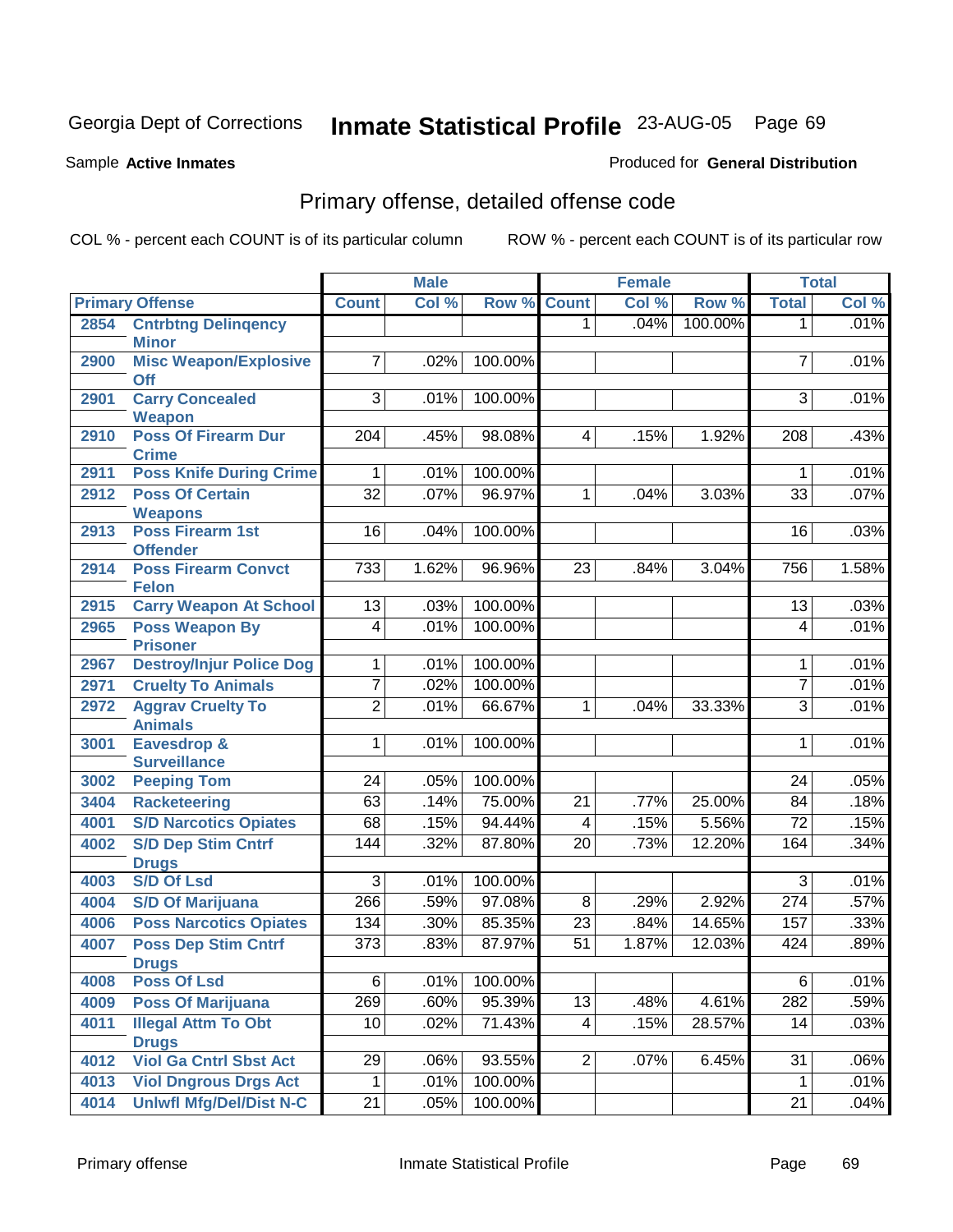Sample **Active Inmates**

#### Produced for **General Distribution**

# Primary offense, detailed offense code

|      |                                     |                 | <b>Male</b> |         |                         | <b>Female</b> |        |                 | <b>Total</b> |
|------|-------------------------------------|-----------------|-------------|---------|-------------------------|---------------|--------|-----------------|--------------|
|      | <b>Primary Offense</b>              | <b>Count</b>    | Col %       | Row %   | <b>Count</b>            | Col %         | Row %  | <b>Total</b>    | Col %        |
|      | S                                   |                 |             |         |                         |               |        |                 |              |
| 4016 | <b>Poss Drug Related Matri</b>      | $\overline{2}$  | .01%        | 100.00% |                         |               |        | $\overline{2}$  | .01%         |
| 4017 | <b>S/D Cont Sub Public</b>          | $\overline{96}$ | .21%        | 96.00%  | $\overline{\mathbf{4}}$ | .15%          | 4.00%  | 100             | .21%         |
| 4018 | <b>S/D Cont Sub School</b>          | 48              | .11%        | 94.12%  | $\overline{3}$          | .11%          | 5.88%  | 51              | .11%         |
| 4021 | <b>S/D Cocaine</b>                  | 1,431           | 3.17%       | 95.53%  | 67                      | 2.46%         | 4.47%  | 1,498           | 3.13%        |
| 4022 | <b>Poss Of Cocaine</b>              | 2,025           | 4.49%       | 92.55%  | 163                     | 5.99%         | 7.45%  | 2,188           | 4.57%        |
| 4030 | <b>Poss Ephedrine</b>               | 4               | .01%        | 100.00% |                         |               |        | 4               | .01%         |
| 4031 | <b>Poss Methamphetamine</b>         | 179             | .40%        | 94.71%  | 10                      | .37%          | 5.29%  | 189             | .40%         |
| 4032 | <b>Sale Methamphetamine</b>         | $\overline{26}$ | .06%        | 83.87%  | $\overline{5}$          | .18%          | 16.13% | $\overline{31}$ | .06%         |
| 4090 | <b>Atmpt Viol Substance</b>         | $\overline{43}$ | .10%        | 87.76%  | $\overline{6}$          | .22%          | 12.24% | 49              | .10%         |
|      | <b>Act</b>                          |                 |             |         |                         |               |        |                 |              |
| 4100 | <b>Misc Drugs Trafficking</b>       | 475             | 1.05%       | 92.23%  | 40                      | 1.47%         | 7.77%  | 515             | 1.08%        |
| 4101 | <b>Traf Cocaine Less 200</b>        | 435             | .96%        | 95.60%  | $\overline{20}$         | .73%          | 4.40%  | 455             | .95%         |
|      | Gm                                  |                 |             |         |                         |               |        |                 |              |
| 4102 | <b>Traf Cocaine 201-400 Gm</b>      | 87              | .19%        | 90.63%  | 9                       | .33%          | 9.38%  | 96              | .20%         |
| 4103 | <b>Traf Cocaine 401+ Gm</b>         | 120             | .27%        | 93.02%  | $\overline{9}$          | .33%          | 6.98%  | 129             | .27%         |
| 4111 | <b>Traf Narcotic Less 14 Gm</b>     | $\overline{8}$  | .02%        | 88.89%  | $\overline{1}$          | .04%          | 11.11% | 9               | .02%         |
| 4112 | <b>Traf Narcotic 15-28 Gm</b>       | $\overline{2}$  | .01%        | 100.00% |                         |               |        | $\overline{2}$  | .01%         |
| 4113 | <b>Traf Narcotic 29+ Gm</b>         | 10              | .02%        | 90.91%  | 1                       | .04%          | 9.09%  | $\overline{11}$ | .02%         |
| 4121 | Traf Marijna 101-2000 Lb            | 29              | .06%        | 96.67%  | $\mathbf 1$             | .04%          | 3.33%  | 30              | .06%         |
| 4122 | Traf Marijna 2001-10k Lb            | $\overline{2}$  | .01%        | 100.00% |                         |               |        | $\overline{2}$  | .01%         |
| 4126 | <b>Traf Amphtmine 28-199</b>        | $\overline{39}$ | .09%        | 86.67%  | 6                       | .22%          | 13.33% | 45              | .09%         |
| 4127 | Gm<br><b>Traf Amphtmine 200-399</b> | 6               | .01%        | 75.00%  | $\overline{2}$          | .07%          | 25.00% | 8               | .02%         |
|      | Gm                                  |                 |             |         |                         |               |        |                 |              |
| 4128 | <b>Traf Amphtmine 400+</b>          | 13              | .03%        | 92.86%  | $\mathbf{1}$            | .04%          | 7.14%  | 14              | .03%         |
|      | Gm                                  |                 |             |         |                         |               |        |                 |              |
| 4130 | <b>Cnspire Traffic Cntrl Sub</b>    | 4               | .01%        | 100.00% |                         |               |        | 4               | .01%         |
| 4133 | <b>Use Comm Facity Vio C</b>        | $\overline{2}$  | .01%        | 66.67%  | $\mathbf 1$             | .04%          | 33.33% | $\overline{3}$  | .01%         |
|      | <b>Sub</b>                          |                 |             |         |                         |               |        |                 |              |
| 4134 | <b>Att/Consprcy Commt</b>           | 21              | .05%        | 84.00%  | 4 <sup>1</sup>          | .15%          | 16.00% | 25              | .05%         |
|      | C/S/Of                              |                 |             |         |                         |               |        |                 |              |
| 4140 | <b>Traf Methamph 28-199</b><br>Gm   | 28              | .06%        | 96.55%  | 1 <sup>1</sup>          | .04%          | 3.45%  | 29              | .06%         |
| 4141 | <b>Traf Methamph 200-399</b>        | $\overline{6}$  | .01%        | 100.00% |                         |               |        | $6\overline{6}$ | .01%         |
|      | Gm                                  |                 |             |         |                         |               |        |                 |              |
| 4142 | Traf Methamph 400+ Gm               | $\overline{7}$  | .02%        | 77.78%  | $\overline{2}$          | .07%          | 22.22% | 9               | .02%         |
| 4143 | <b>Manf Methamph 28-199</b>         | 15              | .03%        | 93.75%  | $\mathbf{1}$            | .04%          | 6.25%  | 16              | .03%         |
|      | Gm                                  |                 |             |         |                         |               |        |                 |              |
| 4147 | <b>Manf Methamph Unspec</b>         | 64              | .14%        | 84.21%  | 12                      | .44%          | 15.79% | 76              | .16%         |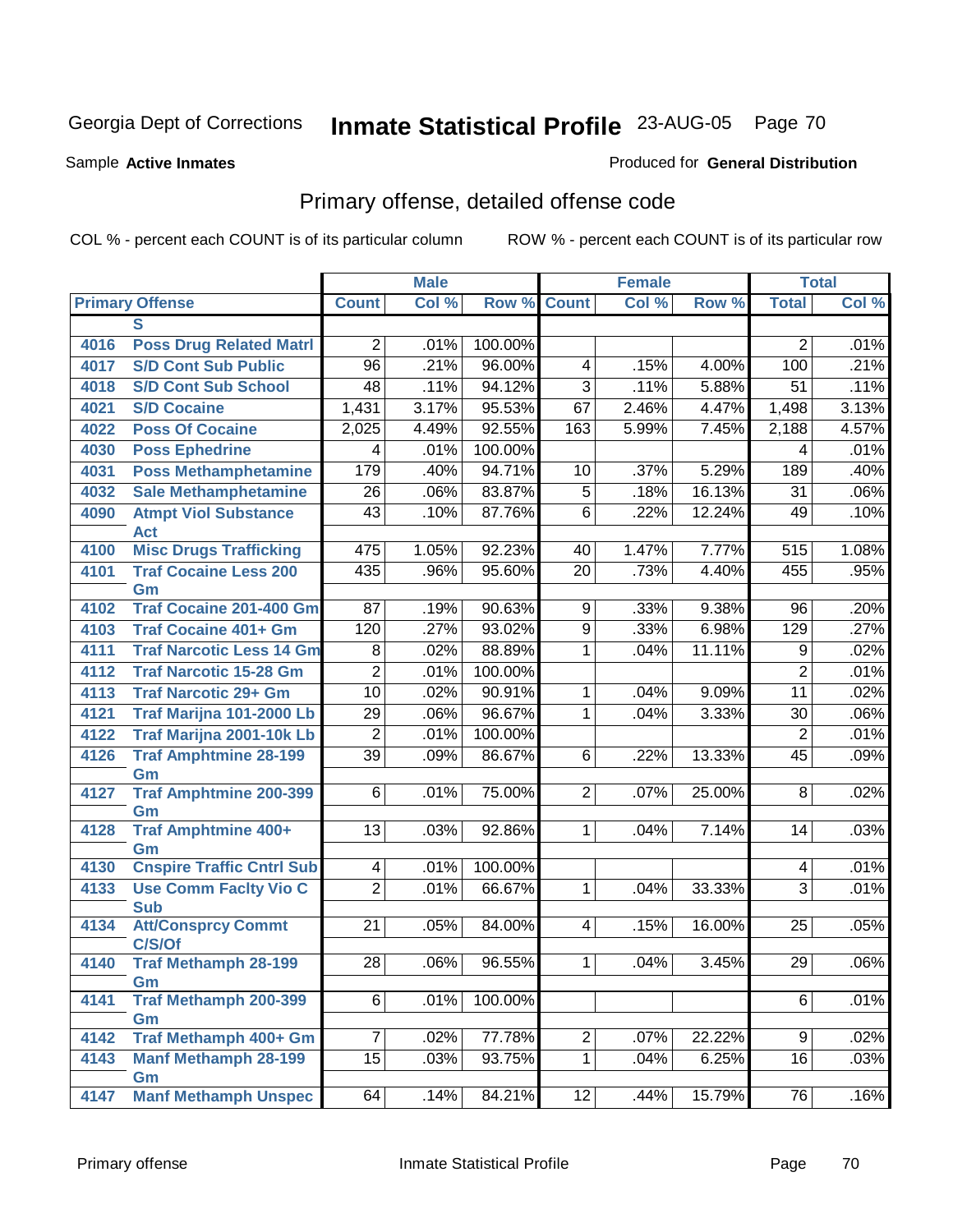Sample **Active Inmates**

#### Produced for **General Distribution**

# Primary offense, detailed offense code

|                      |                                  |              | <b>Male</b> |         | <b>Female</b> |       |        | <b>Total</b> |       |
|----------------------|----------------------------------|--------------|-------------|---------|---------------|-------|--------|--------------|-------|
|                      | <b>Primary Offense</b>           | <b>Count</b> | Col %       | Row %   | <b>Count</b>  | Col % | Row %  | <b>Total</b> | Col % |
|                      | Amt                              |              |             |         |               |       |        |              |       |
| 5001                 | <b>Viol Motor Vehicle Laws</b>   | 56           | .12%        | 94.92%  | 3             | .11%  | 5.08%  | 59           | .12%  |
| 5003                 | <b>Chop Shop Violation</b>       | 4            | .01%        | 100.00% |               |       |        | 4            | .01%  |
| 5004                 | <b>Drvng Habtl Violator</b>      | 172          | .38%        | 97.18%  | 5             | .18%  | 2.82%  | 177          | .37%  |
| 5005                 | <b>Habit Traf Voil/Impaired</b>  | 8            | .02%        | 100.00% |               |       |        | 8            | .02%  |
| 6000                 | <b>Misc Mrals/Pblic H/Safty</b>  | 16           | .04%        | 94.12%  |               | .04%  | 5.88%  | 17           | .04%  |
| 6200                 | <b>Misc Correctionl Inst Off</b> | 10           | .02%        | 100.00% |               |       |        | 10           | .02%  |
| 9901                 | <b>Conspiracy</b>                | 54           | .12%        | 90.00%  | 6             | .22%  | 10.00% | 60           | .13%  |
| 9905                 | <b>Crmnl Atmpt</b>               | 22           | .05%        | 95.65%  |               | .04%  | 4.35%  | 23           | .05%  |
| 9906                 | <b>Aircraft Hijacking</b>        |              | .01%        | 100.00% |               |       |        |              | .01%  |
| 9907                 | <b>Unauth Dist Recrd</b>         |              | .01%        | 100.00% |               |       |        |              | .01%  |
|                      | <b>Devices</b>                   |              |             |         |               |       |        |              |       |
| 9910                 | <b>Crmnl Solicitation</b>        | 4            | .01%        | 80.00%  |               | .04%  | 20.00% | 5            | .01%  |
| 9911                 | <b>Party To A Crime</b>          | 4            | .01%        | 100.00% |               |       |        | 4            | .01%  |
| <b>Total Rported</b> |                                  | 45,126       | 100%        | 94.31%  | 2,722         | 100%  | 5.69%  | 47,848       | 100%  |

| prted | rr<br>ου |       | O4               |
|-------|----------|-------|------------------|
| 'otar | 45,186   | 2,726 | 17 012<br>10 I Z |

| Mode (most frequent) | 1601 Burglary | 1701 Forgery 1st Degree | 1601 Burglary |
|----------------------|---------------|-------------------------|---------------|
|----------------------|---------------|-------------------------|---------------|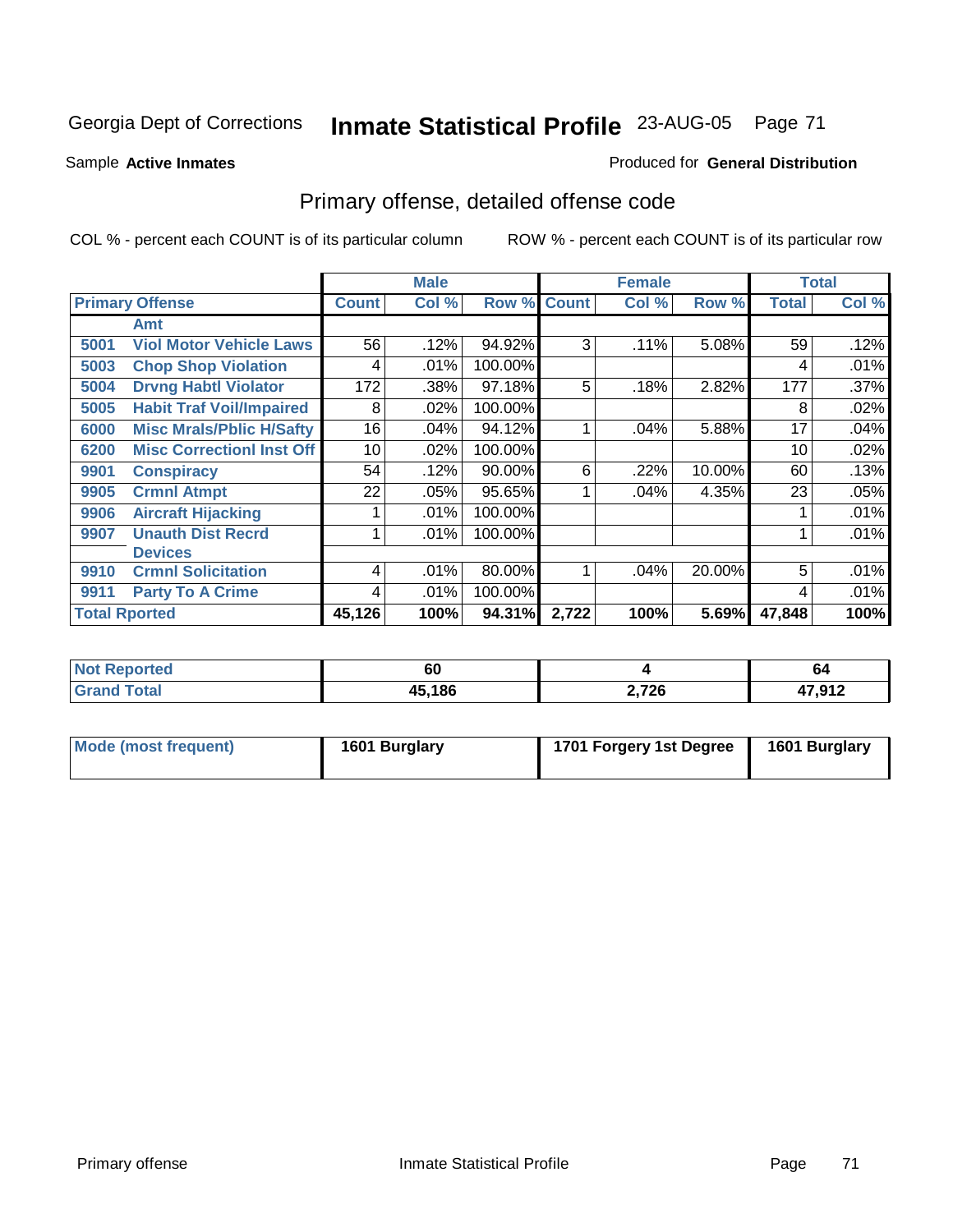Sample **Active Inmates**

#### Produced for **General Distribution**

# County of conviction of primary offense

|                 |                             |                  | <b>Male</b> |         |                  | <b>Female</b> |        |                   | <b>Total</b> |
|-----------------|-----------------------------|------------------|-------------|---------|------------------|---------------|--------|-------------------|--------------|
|                 | <b>County of Conviction</b> | <b>Count</b>     | Col %       | Row %   | <b>Count</b>     | Col %         | Row %  | <b>Total</b>      | Col %        |
| 1               | <b>Appling</b>              | $\overline{74}$  | .16%        | 96.10%  | $\overline{3}$   | .11%          | 3.90%  | $\overline{77}$   | .16%         |
| $\overline{2}$  | <b>Atkinson</b>             | $\overline{39}$  | .09%        | 95.12%  | $\overline{2}$   | .07%          | 4.88%  | 41                | .09%         |
| 3               | <b>Bacon</b>                | $\overline{45}$  | .10%        | 97.83%  | 1                | .04%          | 2.17%  | 46                | .10%         |
| 4               | <b>Baker</b>                | $\overline{17}$  | .04%        | 94.44%  | 1                | .04%          | 5.56%  | $\overline{18}$   | .04%         |
| 5               | <b>Baldwin</b>              | 328              | .73%        | 95.07%  | $\overline{17}$  | .62%          | 4.93%  | 345               | .72%         |
| 6               | <b>Banks</b>                | $\overline{70}$  | .16%        | 93.33%  | $\overline{5}$   | .18%          | 6.67%  | $\overline{75}$   | .16%         |
| $\overline{7}$  | <b>Barrow</b>               | $\overline{207}$ | .46%        | 94.95%  | $\overline{11}$  | .40%          | 5.05%  | $\overline{218}$  | .46%         |
| 8               | <b>Bartow</b>               | 457              | 1.01%       | 90.85%  | 46               | 1.69%         | 9.15%  | $\overline{503}$  | 1.05%        |
| 9               | <b>Ben Hill</b>             | $\overline{212}$ | .47%        | 91.38%  | $\overline{20}$  | .73%          | 8.62%  | 232               | .48%         |
| 10              | <b>Berrien</b>              | 86               | .19%        | 90.53%  | $\overline{9}$   | .33%          | 9.47%  | $\overline{95}$   | .20%         |
| 11              | <b>Bibb</b>                 | 956              | 2.12%       | 95.22%  | $\overline{48}$  | 1.76%         | 4.78%  | 1,004             | 2.10%        |
| 12              | <b>Bleckley</b>             | 102              | .23%        | 91.07%  | 10               | .37%          | 8.93%  | $\overline{112}$  | .23%         |
| $\overline{13}$ | <b>Brantley</b>             | $\overline{56}$  | .12%        | 93.33%  | 4                | .15%          | 6.67%  | 60                | .13%         |
| 14              | <b>Brooks</b>               | $\overline{75}$  | .17%        | 100.00% |                  |               |        | $\overline{75}$   | .16%         |
| 15              | <b>Bryan</b>                | $\overline{93}$  | .21%        | 93.94%  | 6                | .22%          | 6.06%  | $\overline{99}$   | .21%         |
| 16              | <b>Bulloch</b>              | $\overline{412}$ | .91%        | 93.85%  | $\overline{27}$  | .99%          | 6.15%  | 439               | .92%         |
| $\overline{17}$ | <b>Burke</b>                | 186              | .41%        | 97.38%  | $\overline{5}$   | .18%          | 2.62%  | 191               | .40%         |
| 18              | <b>Butts</b>                | $\overline{117}$ | .26%        | 94.35%  | $\overline{7}$   | .26%          | 5.65%  | 124               | .26%         |
| 19              | <b>Calhoun</b>              | $\overline{36}$  | .08%        | 92.31%  | $\overline{3}$   | .11%          | 7.69%  | $\overline{39}$   | .08%         |
| 20              | <b>Camden</b>               | 106              | .23%        | 98.15%  | $\overline{2}$   | .07%          | 1.85%  | 108               | .23%         |
| 21              | <b>Candler</b>              | $\overline{68}$  | .15%        | 97.14%  | $\overline{2}$   | .07%          | 2.86%  | $\overline{70}$   | .15%         |
| 22              | <b>Carroll</b>              | 462              | 1.02%       | 92.77%  | $\overline{36}$  | 1.32%         | 7.23%  | 498               | 1.04%        |
| 23              | <b>Catoosa</b>              | $\overline{242}$ | .54%        | 90.98%  | $\overline{24}$  | .88%          | 9.02%  | 266               | .56%         |
| 24              | <b>Charlton</b>             | 68               | .15%        | 95.77%  | $\overline{3}$   | .11%          | 4.23%  | $\overline{71}$   | .15%         |
| 25              | <b>Chatham</b>              | 2,277            | 5.05%       | 95.11%  | $\overline{117}$ | 4.30%         | 4.89%  | 2,394             | 5.00%        |
| 26              | <b>Chattahoochee</b>        | 28               | .06%        | 93.33%  | $\overline{2}$   | .07%          | 6.67%  | $\overline{30}$   | .06%         |
| 27              | Chattooga                   | $\overline{219}$ | .49%        | 89.39%  | $\overline{26}$  | .96%          | 10.61% | $\overline{245}$  | .51%         |
| 28              | <b>Cherokee</b>             | 542              | 1.20%       | 91.55%  | $\overline{50}$  | 1.84%         | 8.45%  | 592               | 1.24%        |
| 29              | <b>Clarke</b>               | 452              | 1.00%       | 94.96%  | $\overline{24}$  | .88%          | 5.04%  | 476               | .99%         |
| 30              | <b>Clay</b>                 | $\overline{28}$  | .06%        | 96.55%  | 1                | .04%          | 3.45%  | $\overline{29}$   | .06%         |
| $\overline{31}$ | <b>Clayton</b>              | 1,633            | 3.62%       | 94.78%  | $\overline{90}$  | 3.31%         | 5.22%  | 1,723             | 3.60%        |
| 32              | <b>Clinch</b>               | 50               | .11%        | 94.34%  | 3                | .11%          | 5.66%  | 53                | .11%         |
| 33              | <b>Cobb</b>                 | 2,281            | 5.05%       | 93.48%  | 159              | 5.84%         | 6.52%  | 2,440             | 5.10%        |
| 34              | <b>Coffee</b>               | 216              | .48%        | 90.38%  | 23               | .84%          | 9.62%  | 239               | .50%         |
| 35              | <b>Colquitt</b>             | $\overline{269}$ | .60%        | 96.76%  | 9                | .33%          | 3.24%  | $\overline{278}$  | .58%         |
| 36              | <b>Columbia</b>             | 265              | .59%        | 92.01%  | 23               | .84%          | 7.99%  | 288               | .60%         |
| 37              | <b>Cook</b>                 | 131              | .29%        | 95.62%  | $\overline{6}$   | .22%          | 4.38%  | 137               | .29%         |
| 38              | <b>Coweta</b>               | 447              | .99%        | 94.30%  | $\overline{27}$  | .99%          | 5.70%  | $\overline{47}$ 4 | .99%         |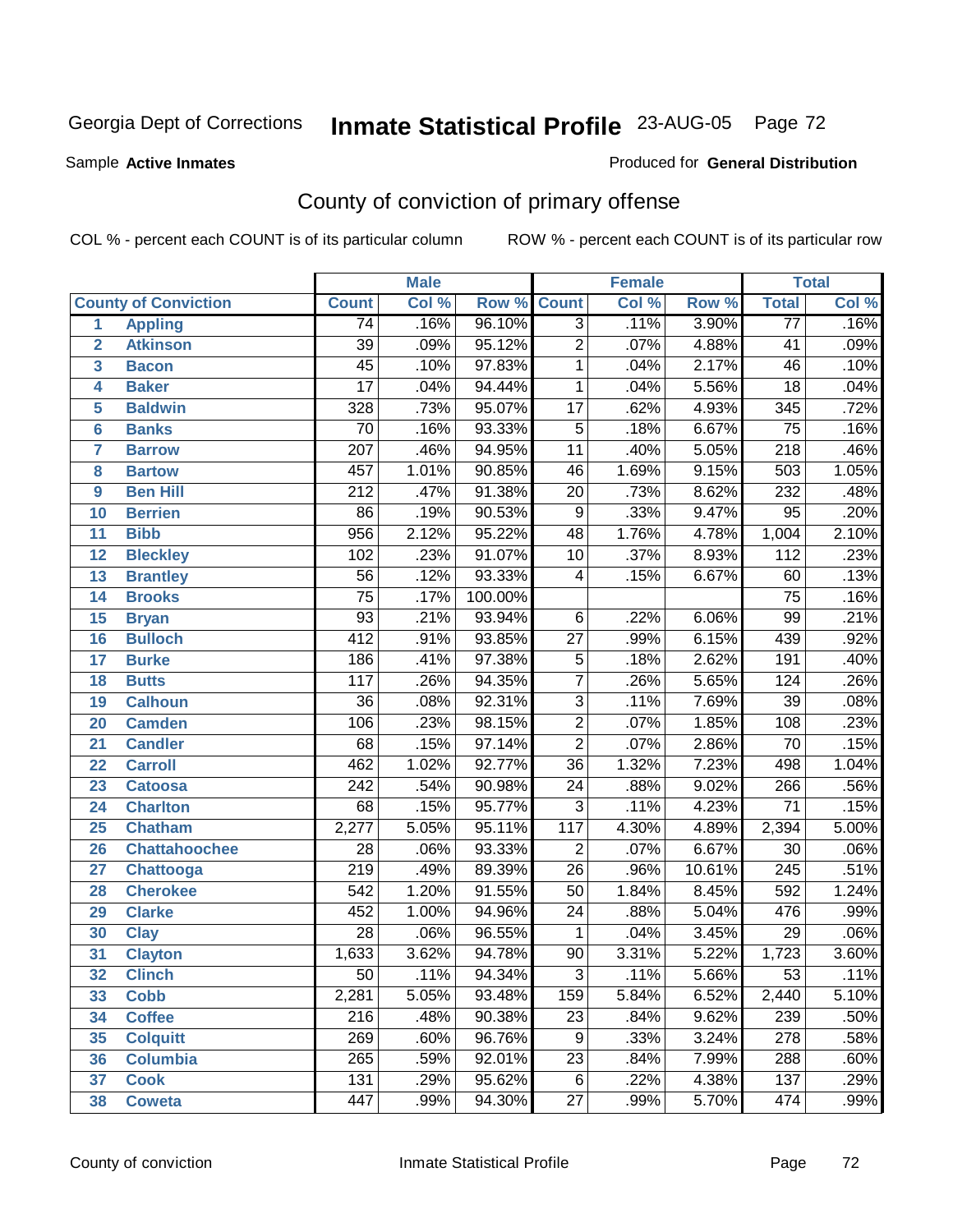Sample **Active Inmates**

#### Produced for **General Distribution**

# County of conviction of primary offense

|    |                             |                  | <b>Male</b> |         |                         | <b>Female</b> |        |                  | <b>Total</b> |
|----|-----------------------------|------------------|-------------|---------|-------------------------|---------------|--------|------------------|--------------|
|    | <b>County of Conviction</b> | <b>Count</b>     | Col %       | Row %   | <b>Count</b>            | Col %         | Row %  | <b>Total</b>     | Col %        |
| 39 | <b>Crawford</b>             | $\overline{19}$  | .04%        | 86.36%  | $\overline{3}$          | .11%          | 13.64% | $\overline{22}$  | .05%         |
| 40 | <b>Crisp</b>                | 281              | .62%        | 94.61%  | 16                      | .59%          | 5.39%  | 297              | .62%         |
| 41 | <b>Dade</b>                 | 128              | .28%        | 94.81%  | $\overline{7}$          | .26%          | 5.19%  | 135              | .28%         |
| 42 | <b>Dawson</b>               | 83               | .18%        | 97.65%  | $\overline{2}$          | .07%          | 2.35%  | 85               | .18%         |
| 43 | <b>Decatur</b>              | 261              | .58%        | 93.88%  | $\overline{17}$         | .62%          | 6.12%  | $\overline{278}$ | .58%         |
| 44 | <b>Dekalb</b>               | 3,053            | 6.77%       | 95.44%  | 146                     | 5.36%         | 4.56%  | 3,199            | 6.69%        |
| 45 | <b>Dodge</b>                | 167              | .37%        | 92.78%  | $\overline{13}$         | .48%          | 7.22%  | 180              | .38%         |
| 46 | <b>Dooly</b>                | $\overline{112}$ | .25%        | 94.12%  | $\overline{7}$          | .26%          | 5.88%  | 119              | .25%         |
| 47 | <b>Dougherty</b>            | $\overline{978}$ | 2.17%       | 95.14%  | $\overline{50}$         | 1.84%         | 4.86%  | 1,028            | 2.15%        |
| 48 | <b>Douglas</b>              | 901              | 2.00%       | 91.57%  | 83                      | 3.05%         | 8.43%  | 984              | 2.06%        |
| 49 | <b>Early</b>                | $\overline{71}$  | .16%        | 97.26%  | $\overline{2}$          | .07%          | 2.74%  | $\overline{73}$  | .15%         |
| 50 | <b>Echols</b>               | 9                | .02%        | 100.00% |                         |               |        | 9                | .02%         |
| 51 | <b>Effingham</b>            | 153              | .34%        | 93.87%  | 10                      | .37%          | 6.13%  | 163              | .34%         |
| 52 | <b>Elbert</b>               | 144              | .32%        | 92.31%  | $\overline{12}$         | .44%          | 7.69%  | 156              | .33%         |
| 53 | <b>Emanuel</b>              | 171              | .38%        | 96.61%  | $\overline{6}$          | .22%          | 3.39%  | 177              | .37%         |
| 54 | <b>Evans</b>                | $\overline{73}$  | .16%        | 94.81%  | 4                       | .15%          | 5.19%  | 77               | .16%         |
| 55 | <b>Fannin</b>               | 108              | .24%        | 91.53%  | 10                      | .37%          | 8.47%  | 118              | .25%         |
| 56 | <b>Fayette</b>              | 269              | .60%        | 94.06%  | $\overline{17}$         | .62%          | 5.94%  | 286              | .60%         |
| 57 | <b>Floyd</b>                | 696              | 1.54%       | 91.82%  | 62                      | 2.28%         | 8.18%  | 758              | 1.58%        |
| 58 | <b>Forsyth</b>              | 196              | .43%        | 92.02%  | $\overline{17}$         | .62%          | 7.98%  | $\overline{213}$ | .45%         |
| 59 | <b>Franklin</b>             | 133              | .29%        | 95.00%  | $\overline{7}$          | .26%          | 5.00%  | 140              | .29%         |
| 60 | <b>Fulton</b>               | 4,363            | 9.67%       | 96.16%  | 174                     | 6.39%         | 3.84%  | 4,537            | 9.48%        |
| 61 | Gilmer                      | 129              | .29%        | 96.99%  | 4                       | .15%          | 3.01%  | $\overline{133}$ | .28%         |
| 62 | <b>Glascock</b>             | 8                | .02%        | 88.89%  | 1                       | .04%          | 11.11% | 9                | .02%         |
| 63 | <b>Glynn</b>                | 457              | 1.01%       | 95.81%  | $\overline{20}$         | .73%          | 4.19%  | 477              | 1.00%        |
| 64 | <b>Gordon</b>               | 252              | .56%        | 88.42%  | $\overline{33}$         | 1.21%         | 11.58% | 285              | .60%         |
| 65 | <b>Grady</b>                | $\overline{211}$ | .47%        | 95.48%  | 10                      | .37%          | 4.52%  | $\overline{221}$ | .46%         |
| 66 | <b>Greene</b>               | 106              | .23%        | 96.36%  | 4                       | .15%          | 3.64%  | 110              | .23%         |
| 67 | <b>Gwinnett</b>             | 1,339            | 2.97%       | 93.77%  | 89                      | 3.27%         | 6.23%  | 1,428            | 2.98%        |
| 68 | <b>Habersham</b>            | 113              | .25%        | 91.13%  | 11                      | .40%          | 8.87%  | 124              | .26%         |
| 69 | <b>Hall</b>                 | 638              | 1.41%       | 93.96%  | 41                      | 1.51%         | 6.04%  | 679              | 1.42%        |
| 70 | <b>Hancock</b>              | 30               | .07%        | 96.77%  | 1                       | .04%          | 3.23%  | 31               | $.06\%$      |
| 71 | <b>Haralson</b>             | $\overline{76}$  | .17%        | 97.44%  | $\overline{2}$          | .07%          | 2.56%  | $\overline{78}$  | .16%         |
| 72 | <b>Harris</b>               | 89               | .20%        | 95.70%  | $\overline{\mathbf{4}}$ | .15%          | 4.30%  | $\overline{93}$  | .19%         |
| 73 | <b>Hart</b>                 | $\overline{88}$  | .20%        | 90.72%  | 9                       | .33%          | 9.28%  | $\overline{97}$  | .20%         |
| 74 | <b>Heard</b>                | $\overline{48}$  | .11%        | 94.12%  | $\overline{3}$          | .11%          | 5.88%  | 51               | .11%         |
| 75 | <b>Henry</b>                | 401              | .89%        | 91.34%  | $\overline{38}$         | 1.40%         | 8.66%  | 439              | .92%         |
| 76 | <b>Houston</b>              | 519              | 1.15%       | 94.19%  | 32                      | 1.18%         | 5.81%  | 551              | 1.15%        |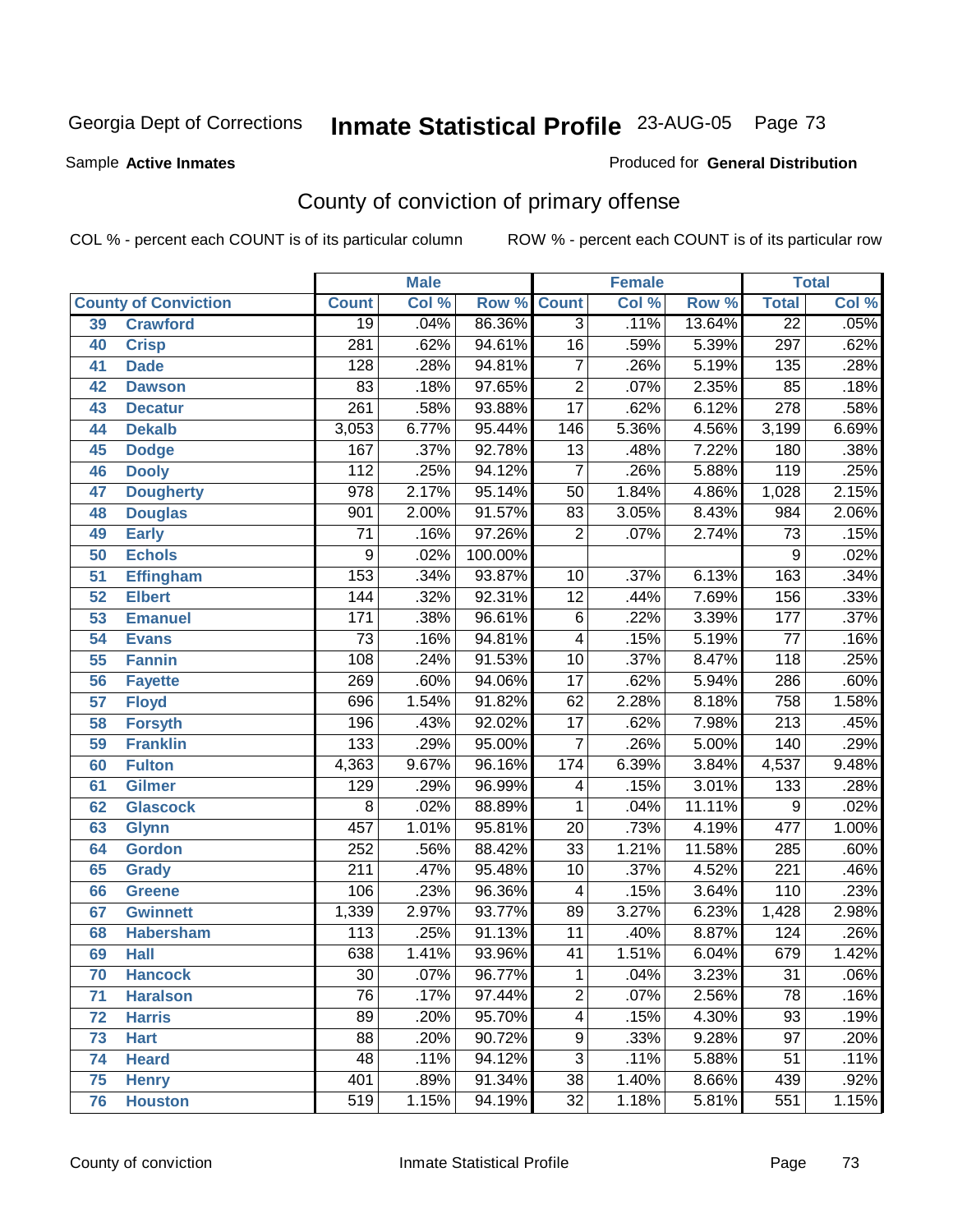Sample **Active Inmates**

#### Produced for **General Distribution**

# County of conviction of primary offense

|                 |                             |                  | <b>Male</b> |         |                         | <b>Female</b> |        |                  | <b>Total</b> |
|-----------------|-----------------------------|------------------|-------------|---------|-------------------------|---------------|--------|------------------|--------------|
|                 | <b>County of Conviction</b> | <b>Count</b>     | Col %       | Row %   | <b>Count</b>            | Col %         | Row %  | <b>Total</b>     | Col %        |
| $\overline{77}$ | <b>Irwin</b>                | 65               | .14%        | 95.59%  | $\overline{3}$          | .11%          | 4.41%  | 68               | .14%         |
| 78              | <b>Jackson</b>              | $\overline{215}$ | .48%        | 91.88%  | $\overline{19}$         | .70%          | 8.12%  | 234              | .49%         |
| 79              | <b>Jasper</b>               | $\overline{53}$  | .12%        | 96.36%  | $\overline{2}$          | .07%          | 3.64%  | $\overline{55}$  | .11%         |
| 80              | <b>Jeff Davis</b>           | $\overline{54}$  | .12%        | 88.52%  | $\overline{7}$          | .26%          | 11.48% | 61               | .13%         |
| 81              | <b>Jefferson</b>            | $\overline{98}$  | .22%        | 97.03%  | $\overline{3}$          | .11%          | 2.97%  | 101              | .21%         |
| 82              | <b>Jenkins</b>              | 69               | .15%        | 90.79%  | $\overline{7}$          | .26%          | 9.21%  | 76               | .16%         |
| 83              | <b>Johnson</b>              | $\overline{52}$  | .12%        | 98.11%  | 1                       | .04%          | 1.89%  | $\overline{53}$  | .11%         |
| 84              | <b>Jones</b>                | 106              | .23%        | 92.98%  | 8                       | .29%          | 7.02%  | 114              | .24%         |
| 85              | <b>Lamar</b>                | $\overline{82}$  | .18%        | 95.35%  | 4                       | .15%          | 4.65%  | 86               | .18%         |
| 86              | <b>Lanier</b>               | 40               | .09%        | 93.02%  | $\overline{3}$          | .11%          | 6.98%  | 43               | .09%         |
| 87              | <b>Laurens</b>              | 239              | .53%        | 93.73%  | $\overline{16}$         | .59%          | 6.27%  | 255              | .53%         |
| 88              | Lee                         | 48               | .11%        | 96.00%  | $\overline{2}$          | .07%          | 4.00%  | 50               | .10%         |
| 89              | <b>Liberty</b>              | $\overline{244}$ | .54%        | 94.94%  | $\overline{13}$         | .48%          | 5.06%  | 257              | .54%         |
| 90              | <b>Lincoln</b>              | 42               | .09%        | 95.45%  | $\overline{2}$          | .07%          | 4.55%  | 44               | .09%         |
| 91              | Long                        | $\overline{82}$  | .18%        | 91.11%  | $\overline{8}$          | .29%          | 8.89%  | $\overline{90}$  | .19%         |
| 92              | <b>Lowndes</b>              | $\overline{513}$ | 1.14%       | 96.07%  | $\overline{21}$         | .77%          | 3.93%  | 534              | 1.12%        |
| 93              | <b>Lumpkin</b>              | 69               | .15%        | 86.25%  | 11                      | .40%          | 13.75% | $\overline{80}$  | .17%         |
| 94              | <b>Macon</b>                | $\overline{72}$  | .16%        | 98.63%  | 1                       | .04%          | 1.37%  | $\overline{73}$  | .15%         |
| 95              | <b>Madison</b>              | 124              | .27%        | 91.18%  | $\overline{12}$         | .44%          | 8.82%  | 136              | .28%         |
| 96              | <b>Marion</b>               | $\overline{39}$  | .09%        | 92.86%  | $\overline{3}$          | .11%          | 7.14%  | 42               | .09%         |
| 97              | <b>Mcduffie</b>             | 197              | .44%        | 93.36%  | $\overline{14}$         | .51%          | 6.64%  | $\overline{211}$ | .44%         |
| 98              | <b>Mcintosh</b>             | $\overline{71}$  | .16%        | 100.00% |                         |               |        | $\overline{71}$  | .15%         |
| 99              | <b>Meriwether</b>           | 175              | .39%        | 93.58%  | $\overline{12}$         | .44%          | 6.42%  | 187              | .39%         |
| 100             | <b>Miller</b>               | $\overline{27}$  | .06%        | 96.43%  | 1                       | .04%          | 3.57%  | 28               | .06%         |
| 101             | <b>Mitchell</b>             | $\overline{182}$ | .40%        | 91.92%  | $\overline{16}$         | .59%          | 8.08%  | 198              | .41%         |
| 102             | <b>Monroe</b>               | 159              | .35%        | 95.21%  | 8                       | .29%          | 4.79%  | 167              | .35%         |
| 103             | <b>Montgomery</b>           | $\overline{41}$  | .09%        | 93.18%  | $\overline{3}$          | .11%          | 6.82%  | 44               | .09%         |
| 104             | <b>Morgan</b>               | $\overline{86}$  | .19%        | 97.73%  | $\overline{2}$          | .07%          | 2.27%  | $\overline{88}$  | .18%         |
| 105             | <b>Murray</b>               | 182              | .40%        | 92.86%  | $\overline{14}$         | .51%          | 7.14%  | 196              | .41%         |
| 106             | <b>Muscogee</b>             | 1,597            | 3.54%       | 94.78%  | 88                      | 3.23%         | 5.22%  | 1,685            | 3.52%        |
| 107             | <b>Newton</b>               | $\overline{413}$ | .92%        | 94.94%  | $\overline{22}$         | .81%          | 5.06%  | 435              | .91%         |
| 108             | <b>Oconee</b>               | 58               | .13%        | 96.67%  | 2                       | $.07\%$       | 3.33%  | 60               | .13%         |
| 109             | <b>Oglethorpe</b>           | 63               | .14%        | 95.45%  | $\overline{3}$          | .11%          | 4.55%  | 66               | .14%         |
| 110             | <b>Paulding</b>             | 182              | .40%        | 93.81%  | $\overline{12}$         | .44%          | 6.19%  | 194              | .41%         |
| 111             | <b>Peach</b>                | $\overline{87}$  | .19%        | 97.75%  | $\overline{2}$          | .07%          | 2.25%  | 89               | .19%         |
| 112             | <b>Pickens</b>              | 85               | .19%        | 96.59%  | $\overline{3}$          | .11%          | 3.41%  | 88               | .18%         |
| 113             | <b>Pierce</b>               | $\overline{52}$  | .12%        | 96.30%  | $\overline{2}$          | .07%          | 3.70%  | $\overline{54}$  | .11%         |
| 114             | <b>Pike</b>                 | 51               | .11%        | 92.73%  | $\overline{\mathbf{4}}$ | .15%          | 7.27%  | 55               | .11%         |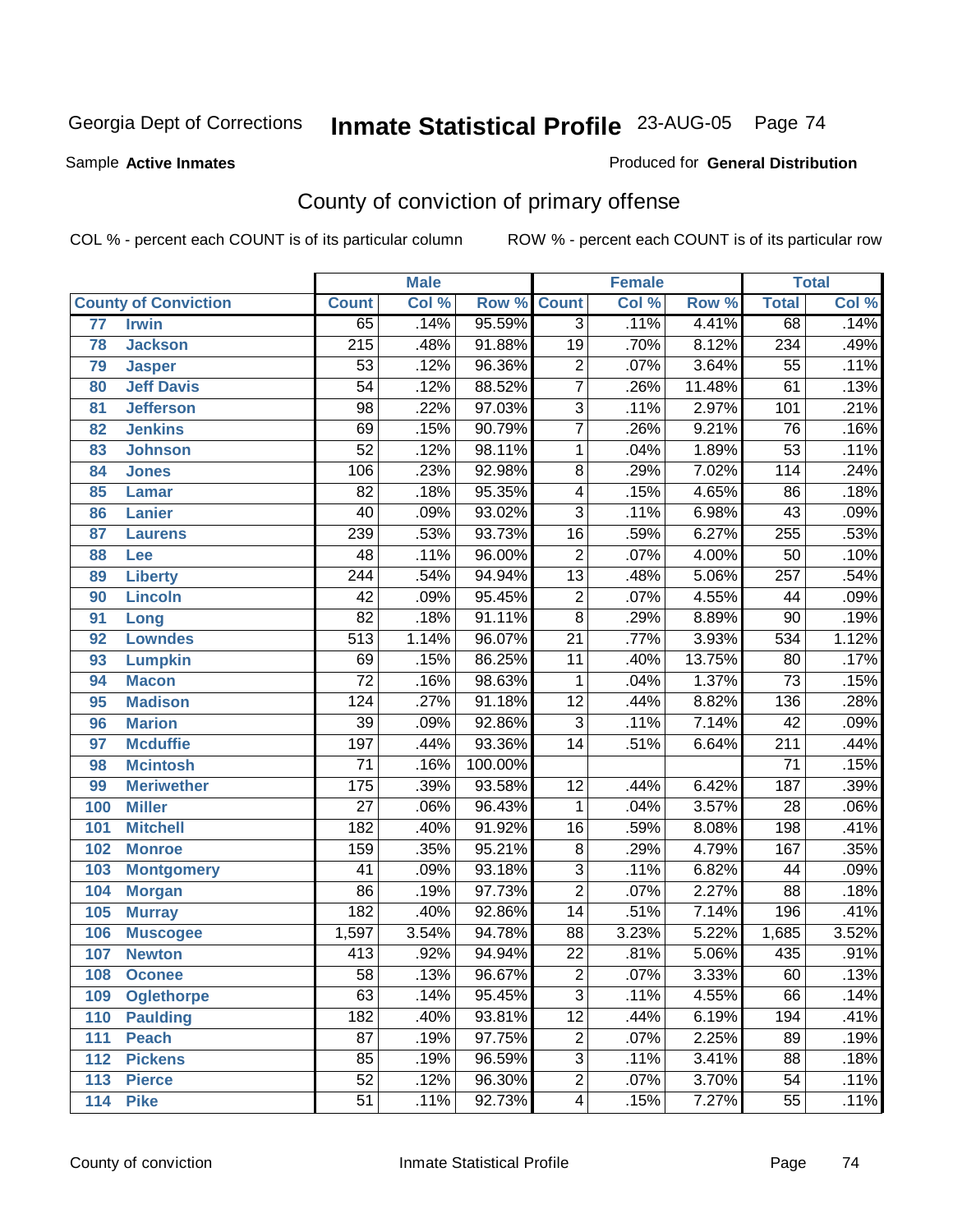Sample **Active Inmates**

### Produced for **General Distribution**

# County of conviction of primary offense

|                             |                  | <b>Male</b> |         |                 | <b>Female</b> |       |                  | <b>Total</b> |
|-----------------------------|------------------|-------------|---------|-----------------|---------------|-------|------------------|--------------|
| <b>County of Conviction</b> | <b>Count</b>     | Col %       | Row %   | <b>Count</b>    | Col %         | Row % | <b>Total</b>     | Col %        |
| 115<br><b>Polk</b>          | 144              | .32%        | 95.36%  | $\overline{7}$  | .26%          | 4.64% | 151              | .32%         |
| 116<br><b>Pulaski</b>       | 96               | .21%        | 90.57%  | 10              | .37%          | 9.43% | 106              | .22%         |
| 117<br><b>Putnam</b>        | 140              | .31%        | 96.55%  | $\overline{5}$  | .18%          | 3.45% | 145              | .30%         |
| 118<br>Quitman              | 11               | .02%        | 100.00% |                 |               |       | 11               | .02%         |
| 119<br><b>Rabun</b>         | 66               | .15%        | 98.51%  | 1               | .04%          | 1.49% | 67               | .14%         |
| 120<br><b>Randolph</b>      | $\overline{73}$  | .16%        | 96.05%  | $\overline{3}$  | .11%          | 3.95% | $\overline{76}$  | .16%         |
| 121<br><b>Richmond</b>      | 1,860            | 4.12%       | 93.80%  | 123             | 4.52%         | 6.20% | 1,983            | 4.14%        |
| 122<br><b>Rockdale</b>      | 355              | .79%        | 96.21%  | 14              | .51%          | 3.79% | 369              | .77%         |
| 123<br><b>Schley</b>        | $\overline{24}$  | .05%        | 96.00%  | 1               | .04%          | 4.00% | $\overline{25}$  | .05%         |
| 124<br><b>Screven</b>       | 130              | .29%        | 93.53%  | $\overline{9}$  | .33%          | 6.47% | 139              | .29%         |
| <b>Seminole</b><br>125      | 86               | .19%        | 93.48%  | $\overline{6}$  | .22%          | 6.52% | $\overline{92}$  | .19%         |
| 126<br><b>Spalding</b>      | 580              | 1.29%       | 93.25%  | $\overline{42}$ | 1.54%         | 6.75% | 622              | 1.30%        |
| 127<br><b>Stephens</b>      | 167              | .37%        | 94.35%  | 10              | .37%          | 5.65% | 177              | .37%         |
| 128<br><b>Stewart</b>       | 40               | .09%        | 95.24%  | $\overline{2}$  | .07%          | 4.76% | $\overline{42}$  | .09%         |
| 129<br><b>Sumter</b>        | $\overline{215}$ | .48%        | 95.56%  | $\overline{10}$ | .37%          | 4.44% | $\overline{225}$ | .47%         |
| <b>Talbot</b><br>130        | 41               | .09%        | 95.35%  | $\overline{2}$  | .07%          | 4.65% | 43               | .09%         |
| 131<br><b>Taliaferro</b>    | $\overline{11}$  | .02%        | 100.00% |                 |               |       | $\overline{11}$  | .02%         |
| <b>Tattnall</b><br>132      | $\overline{148}$ | .33%        | 95.48%  | $\overline{7}$  | .26%          | 4.52% | 155              | .32%         |
| 133<br><b>Taylor</b>        | 76               | .17%        | 97.44%  | $\overline{2}$  | .07%          | 2.56% | 78               | .16%         |
| <b>Telfair</b><br>134       | $\overline{132}$ | .29%        | 91.67%  | $\overline{12}$ | .44%          | 8.33% | 144              | .30%         |
| 135<br><b>Terrell</b>       | $\overline{79}$  | .18%        | 96.34%  | $\overline{3}$  | .11%          | 3.66% | $\overline{82}$  | .17%         |
| 136<br><b>Thomas</b>        | $\overline{314}$ | .70%        | 96.02%  | $\overline{13}$ | .48%          | 3.98% | $\overline{327}$ | .68%         |
| 137<br><b>Tift</b>          | 324              | .72%        | 95.29%  | $\overline{16}$ | .59%          | 4.71% | $\overline{340}$ | .71%         |
| <b>Toombs</b><br>138        | 280              | .62%        | 91.80%  | 25              | .92%          | 8.20% | 305              | .64%         |
| 139<br><b>Towns</b>         | $\overline{20}$  | .04%        | 95.24%  | 1               | .04%          | 4.76% | $\overline{21}$  | .04%         |
| <b>Treutlen</b><br>140      | $\overline{42}$  | .09%        | 95.45%  | $\overline{2}$  | .07%          | 4.55% | 44               | .09%         |
| 141<br><b>Troup</b>         | 605              | 1.34%       | 94.83%  | $\overline{33}$ | 1.21%         | 5.17% | 638              | 1.33%        |
| 142<br><b>Turner</b>        | 74               | .16%        | 98.67%  | 1               | .04%          | 1.33% | $\overline{75}$  | .16%         |
| 143<br><b>Twiggs</b>        | $\overline{41}$  | .09%        | 95.35%  | $\overline{2}$  | .07%          | 4.65% | 43               | .09%         |
| 144<br><b>Union</b>         | $\overline{43}$  | .10%        | 93.48%  | $\overline{3}$  | .11%          | 6.52% | 46               | .10%         |
| 145<br><b>Upson</b>         | 167              | .37%        | 95.43%  | $\overline{8}$  | .29%          | 4.57% | 175              | .37%         |
| 146<br><b>Walker</b>        | 332              | .74%        | 91.97%  | 29              | 1.07%         | 8.03% | 361              | .75%         |
| 147<br><b>Walton</b>        | 325              | .72%        | 95.03%  | $\overline{17}$ | .62%          | 4.97% | $\overline{342}$ | .71%         |
| 148<br><b>Ware</b>          | 359              | .80%        | 93.98%  | $\overline{23}$ | .84%          | 6.02% | 382              | .80%         |
| <b>Warren</b><br>149        | 46               | .10%        | 93.88%  | 3               | .11%          | 6.12% | 49               | .10%         |
| <b>Washington</b><br>150    | 111              | .25%        | 95.69%  | 5               | .18%          | 4.31% | 116              | .24%         |
| 151<br><b>Wayne</b>         | 164              | .36%        | 93.18%  | $\overline{12}$ | .44%          | 6.82% | 176              | .37%         |
| <b>Webster</b><br>152       | 10               | .02%        | 90.91%  | $\mathbf{1}$    | .04%          | 9.09% | 11               | .02%         |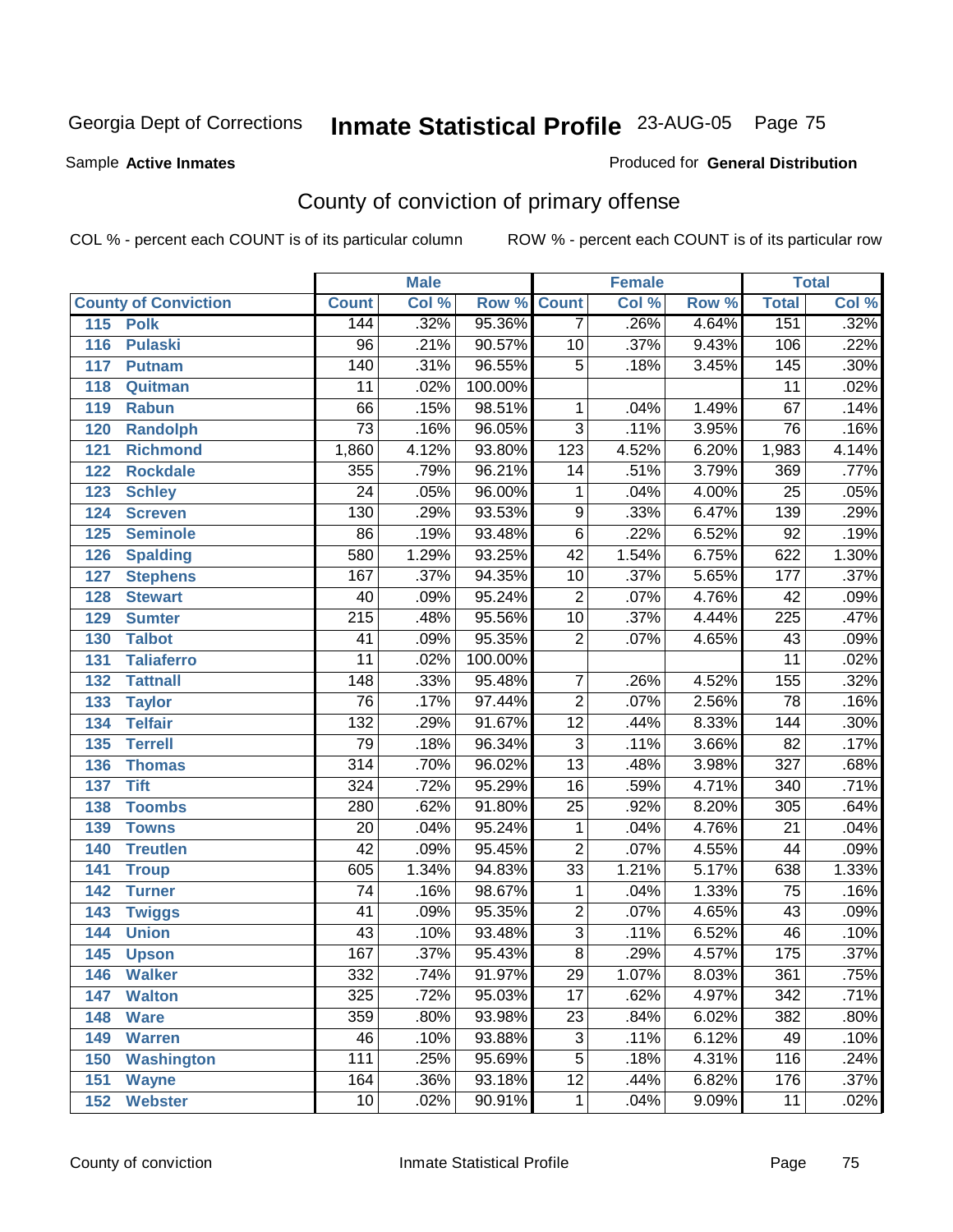Sample **Active Inmates**

#### Produced for **General Distribution**

# County of conviction of primary offense

|                             |              | <b>Male</b> |             |       | <b>Female</b> |       |        | <b>Total</b> |
|-----------------------------|--------------|-------------|-------------|-------|---------------|-------|--------|--------------|
| <b>County of Conviction</b> | <b>Count</b> | Col %       | Row % Count |       | Col %         | Row % | Total  | Col %        |
| <b>Wheeler</b><br>153       | 38           | $.08\%$     | 97.44%      |       | .04%          | 2.56% | 39     | .08%         |
| <b>White</b><br>154         | 68           | .15%        | 95.77%      | 3     | $.11\%$       | 4.23% | 71     | .15%         |
| <b>Whitfield</b><br>155     | 701          | 1.55%       | 91.51%      | 65    | 2.39%         | 8.49% | 766    | 1.60%        |
| <b>Wilcox</b><br>156        | 64           | .14%        | 95.52%      | 3     | .11%          | 4.48% | 67     | .14%         |
| <b>Wilkes</b><br>157        | 74           | $.16\%$     | 94.87%      | 4     | .15%          | 5.13% | 78     | .16%         |
| <b>Wilkinson</b><br>158     | 53           | .12%        | 92.98%      | 4     | .15%          | 7.02% | 57     | .12%         |
| <b>Worth</b><br>159         | 158          | .35%        | 96.34%      | 6     | $.22\%$       | 3.66% | 164    | .34%         |
| <b>Total Rported</b>        | 45,126       | 100%        | 94.31%      | 2,722 | 100%          | 5.69% | 47,848 | 100%         |

| <b>Not Reported</b>   | $\sim$<br>υι |       | O4               |
|-----------------------|--------------|-------|------------------|
| $f \wedge f \wedge f$ | 45,186       | 2,726 | 17 Q12<br>.J I 4 |

| Mode<br>eauent)<br>nost | ∙ulton | ⊺ulton | <b>ulton</b> |
|-------------------------|--------|--------|--------------|
|                         |        |        |              |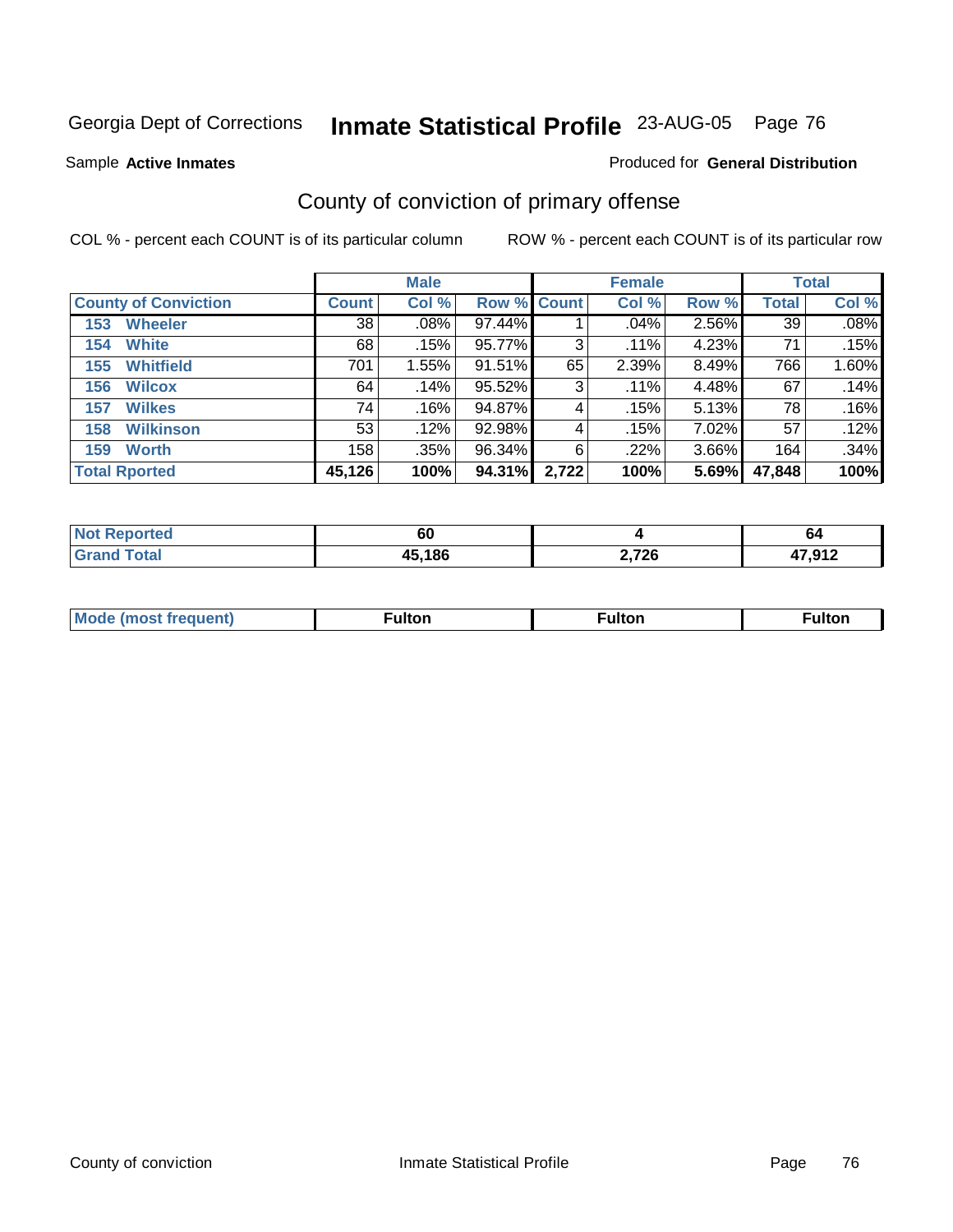Sample **Active Inmates**

#### Produced for **General Distribution**

# Circuit of conviction of primary offense

|                  |                               |                  | <b>Male</b> |        |                  | <b>Female</b> |        |                  | <b>Total</b> |
|------------------|-------------------------------|------------------|-------------|--------|------------------|---------------|--------|------------------|--------------|
|                  | <b>Circuit of Conviction</b>  | <b>Count</b>     | Col %       | Row %  | <b>Count</b>     | Col %         | Row %  | <b>Total</b>     | Col %        |
| $\mathbf{1}$     | <b>Alapaha Circuit</b>        | 346              | .77%        | 93.77% | $\overline{23}$  | .84%          | 6.23%  | 369              | .77%         |
| $\overline{2}$   | <b>Alcovy Circuit</b>         | 738              | 1.64%       | 94.98% | 39               | 1.43%         | 5.02%  | $\overline{777}$ | 1.62%        |
| 3                | <b>Atlanta Circuit</b>        | 4,363            | 9.67%       | 96.16% | 174              | 6.39%         | 3.84%  | 4,537            | 9.48%        |
| 4                | <b>Atlantic Circuit</b>       | 711              | 1.58%       | 94.93% | 38               | 1.40%         | 5.07%  | 749              | 1.57%        |
| 5                | <b>Augusta Circuit</b>        | 2,311            | 5.12%       | 93.87% | 151              | 5.55%         | 6.13%  | 2,462            | 5.15%        |
| $6\phantom{a}$   | <b>Blue Ridge Circuit</b>     | 542              | 1.20%       | 91.55% | 50               | 1.84%         | 8.45%  | 592              | 1.24%        |
| 7                | <b>Brunswick Circuit</b>      | 855              | 1.89%       | 95.11% | 44               | 1.62%         | 4.89%  | 899              | 1.88%        |
| 8                | <b>Chattahoochee Circuit</b>  | 1,870            | 4.14%       | 94.88% | 101              | 3.71%         | 5.12%  | 1,971            | 4.12%        |
| $\boldsymbol{9}$ | <b>Cherokee Circuit</b>       | 709              | 1.57%       | 89.97% | 79               | 2.90%         | 10.03% | 788              | 1.65%        |
| 10               | <b>Clayton Circuit</b>        | 1,633            | 3.62%       | 94.78% | 90               | 3.31%         | 5.22%  | 1,723            | 3.60%        |
| 11               | <b>Cobb Circuit</b>           | 2,281            | 5.05%       | 93.48% | 159              | 5.84%         | 6.52%  | 2,440            | 5.10%        |
| 12               | <b>Conasauga Circuit</b>      | 883              | 1.96%       | 91.79% | 79               | 2.90%         | 8.21%  | 962              | 2.01%        |
| 13               | <b>Cordele Circuit</b>        | 669              | 1.48%       | 93.57% | 46               | 1.69%         | 6.43%  | $\overline{715}$ | 1.49%        |
| 14               | <b>Coweta Circuit</b>         | 1,737            | 3.85%       | 93.99% | 111              | 4.08%         | 6.01%  | 1,848            | 3.86%        |
| 15               | <b>Dougherty Circuit</b>      | 978              | 2.17%       | 95.14% | 50               | 1.84%         | 4.86%  | 1,028            | 2.15%        |
| 16               | <b>Dublin Circuit</b>         | 374              | .83%        | 94.68% | 21               | .77%          | 5.32%  | 395              | .83%         |
| 17               | <b>Eastern Circuit</b>        | 2,277            | 5.05%       | 95.11% | $\overline{117}$ | 4.30%         | 4.89%  | 2,394            | 5.00%        |
| 18               | <b>Flint Circuit</b>          | 401              | .89%        | 91.34% | 38               | 1.40%         | 8.66%  | 439              | .92%         |
| 19               | <b>Griffin Circuit</b>        | 1,067            | 2.36%       | 93.76% | 71               | 2.61%         | 6.24%  | 1,138            | 2.38%        |
| 20               | <b>Gwinnett Circuit</b>       | 1,339            | 2.97%       | 93.77% | 89               | 3.27%         | 6.23%  | 1,428            | 2.98%        |
| 21               | <b>Houston Circuit</b>        | 519              | 1.15%       | 94.19% | $\overline{32}$  | 1.18%         | 5.81%  | 551              | 1.15%        |
| 22               | <b>Lookout Mountain</b>       | 921              | 2.04%       | 91.46% | 86               | 3.16%         | 8.54%  | 1,007            | 2.10%        |
|                  | <b>Circuit</b>                |                  |             |        |                  |               |        |                  |              |
| 23               | <b>Macon Circuit</b>          | 1,062            | 2.35%       | 95.25% | 53               | 1.95%         | 4.75%  | 1,115            | 2.33%        |
| 24               | <b>Middle Circuit</b>         | $\overline{728}$ | 1.61%       | 94.67% | 41               | 1.51%         | 5.33%  | 769              | 1.61%        |
| 25               | <b>Mountain Circuit</b>       | 346              | .77%        | 94.02% | 22               | .81%          | 5.98%  | 368              | .77%         |
| 26               | <b>Northeastern Circuit</b>   | $\overline{721}$ | 1.60%       | 94.37% | 43               | 1.58%         | 5.63%  | 764              | 1.60%        |
| 27               | <b>Northern Circuit</b>       | 552              | 1.22%       | 92.77% | 43               | 1.58%         | 7.23%  | 595              | 1.24%        |
| 28               | <b>Ocmulgee Circuit</b>       | 902              | 2.00%       | 95.45% | 43               | 1.58%         | 4.55%  | 945              | 1.98%        |
| 29               | <b>Oconee Circuit</b>         | 576              | 1.28%       | 92.16% | 49               | 1.80%         | 7.84%  | 625              | 1.31%        |
| 30               | <b>Ogeechee Circuit</b>       | 764              | 1.69%       | 93.51% | 53               | 1.95%         | 6.49%  | 817              | 1.71%        |
| 31               | <b>Pataula Circuit</b>        | $\overline{375}$ | .83%        | 95.91% | $\overline{16}$  | .59%          | 4.09%  | 391              | .82%         |
| 32               | <b>Piedmont Circuit</b>       | 492              | 1.09%       | 93.36% | 35               | 1.29%         | 6.64%  | 527              | 1.10%        |
| 33               | <b>Rome Circuit</b>           | 696              | 1.54%       | 91.82% | 62               | 2.28%         | 8.18%  | 758              | 1.58%        |
| 34               | <b>South Georgia Circuit</b>  | 707              | 1.57%       | 93.77% | 47               | 1.73%         | 6.23%  | 754              | 1.58%        |
| 35               | <b>Southern Circuit</b>       | 1,180            | 2.61%       | 96.48% | 43               | 1.58%         | 3.52%  | 1,223            | 2.56%        |
| 36               | <b>Southwestern Circuit</b>   | 409              | .91%        | 96.01% | 17               | .62%          | 3.99%  | 426              | .89%         |
| 37               | <b>Stone Mountain Circuit</b> | 3,053            | 6.77%       | 95.44% | 146              | 5.36%         | 4.56%  | 3,199            | 6.69%        |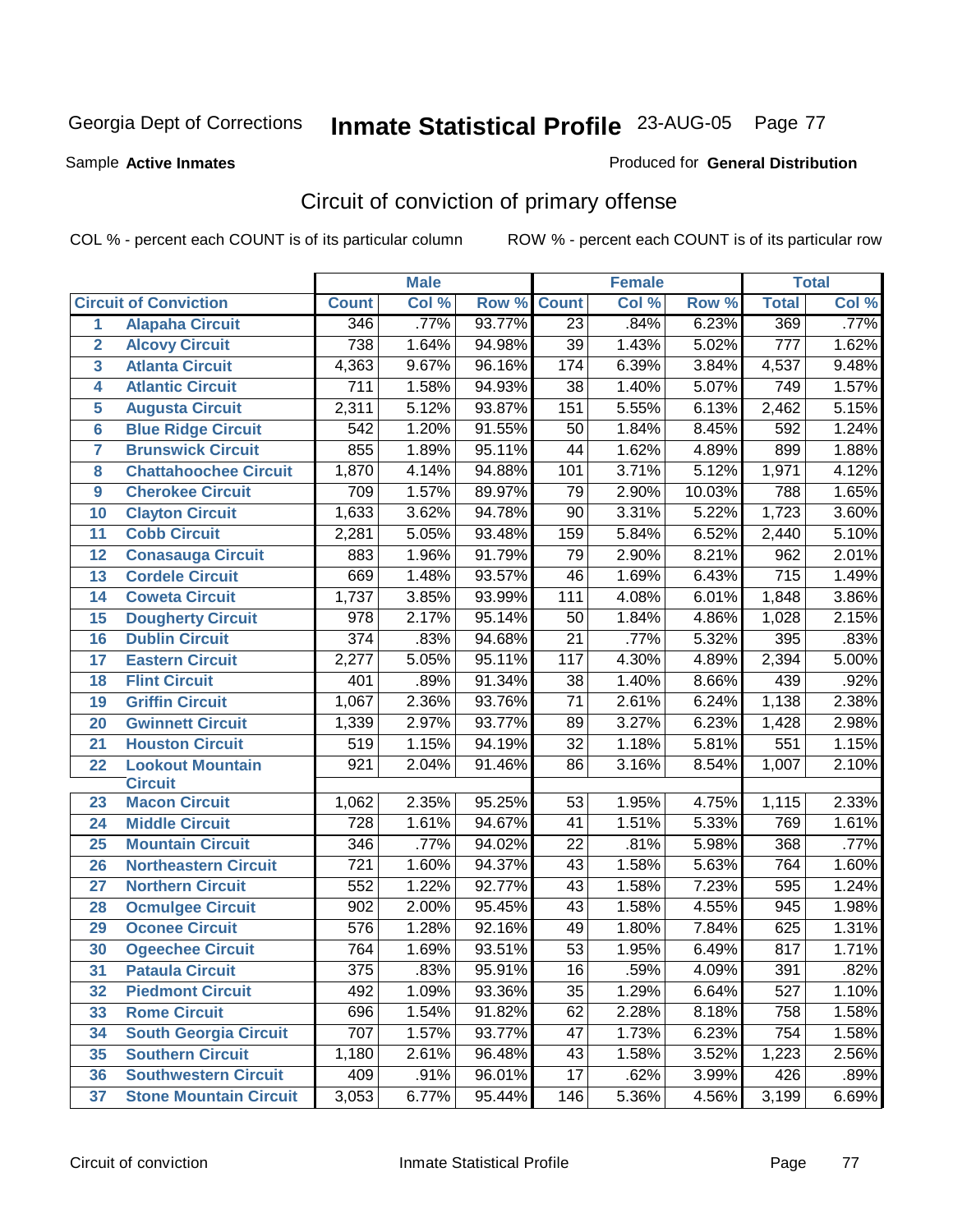Sample **Active Inmates**

#### Produced for **General Distribution**

# Circuit of conviction of primary offense

|    |                              |              | <b>Male</b> |                    |       | <b>Female</b> |       |              | <b>Total</b> |
|----|------------------------------|--------------|-------------|--------------------|-------|---------------|-------|--------------|--------------|
|    | <b>Circuit of Conviction</b> | <b>Count</b> | Col %       | <b>Row % Count</b> |       | Col %         | Row % | <b>Total</b> | Col %        |
| 38 | <b>Tallapoosa Circuit</b>    | 220          | .49%        | 96.07%             | 9     | .33%          | 3.93% | 229          | .48%         |
| 39 | <b>Tifton Circuit</b>        | 621          | 1.38%       | 95.98%             | 26    | .96%          | 4.02% | 647          | 1.35%        |
| 40 | <b>Toombs Circuit</b>        | 378          | $.84\%$     | 94.03%             | 24    | .88%          | 5.97% | 402          | .84%         |
| 41 | <b>Waycross Circuit</b>      | 796          | 1.76%       | 93.43%             | 56    | 2.06%         | 6.57% | 852          | 1.78%        |
| 42 | <b>Western Circuit</b>       | 510          | 1.13%       | 95.15%             | 26    | .96%          | 4.85% | 536          | 1.12%        |
| 43 | <b>Rockdale Circuit</b>      | 355          | .79%        | 96.21%             | 14    | .51%          | 3.79% | 369          | $.77\%$      |
| 44 | <b>Douglas Circuit</b>       | 901          | 2.00%       | 91.57%             | 83    | 3.05%         | 8.43% | 984          | 2.06%        |
| 45 | <b>Appalachian Circuit</b>   | 322          | .71%        | 94.99%             | 17    | .62%          | 5.01% | 339          | .71%         |
| 46 | <b>Enotah Circuit</b>        | 200          | .44%        | 91.74%             | 18    | .66%          | 8.26% | 218          | .46%         |
| 47 | <b>Bell-Forsyth Circuit</b>  | 196          | .43%        | 92.02%             | 17    | .62%          | 7.98% | 213          | .45%         |
| 48 | <b>Towaliga Circuit</b>      | 358          | .79%        | 94.96%             | 19    | .70%          | 5.04% | 377          | .79%         |
| 49 | <b>Paulding Circuit</b>      | 182          | .40%        | 93.81%             | 12    | .44%          | 6.19% | 194          | .41%         |
|    | <b>Total Rported</b>         | 45,126       | 100%        | 94.31%             | 2,722 | 100%          | 5.69% | 47,848       | 100%         |

| rtea<br>NOT<br> | - -<br>υı |       | O4              |
|-----------------|-----------|-------|-----------------|
|                 | 45,186    | 2,726 | 17012<br>,J I 4 |

| M | ---<br><b><i><u>Property and the second second</u></i></b> | ˈanta | ---<br>Alidiild |
|---|------------------------------------------------------------|-------|-----------------|
|   |                                                            |       |                 |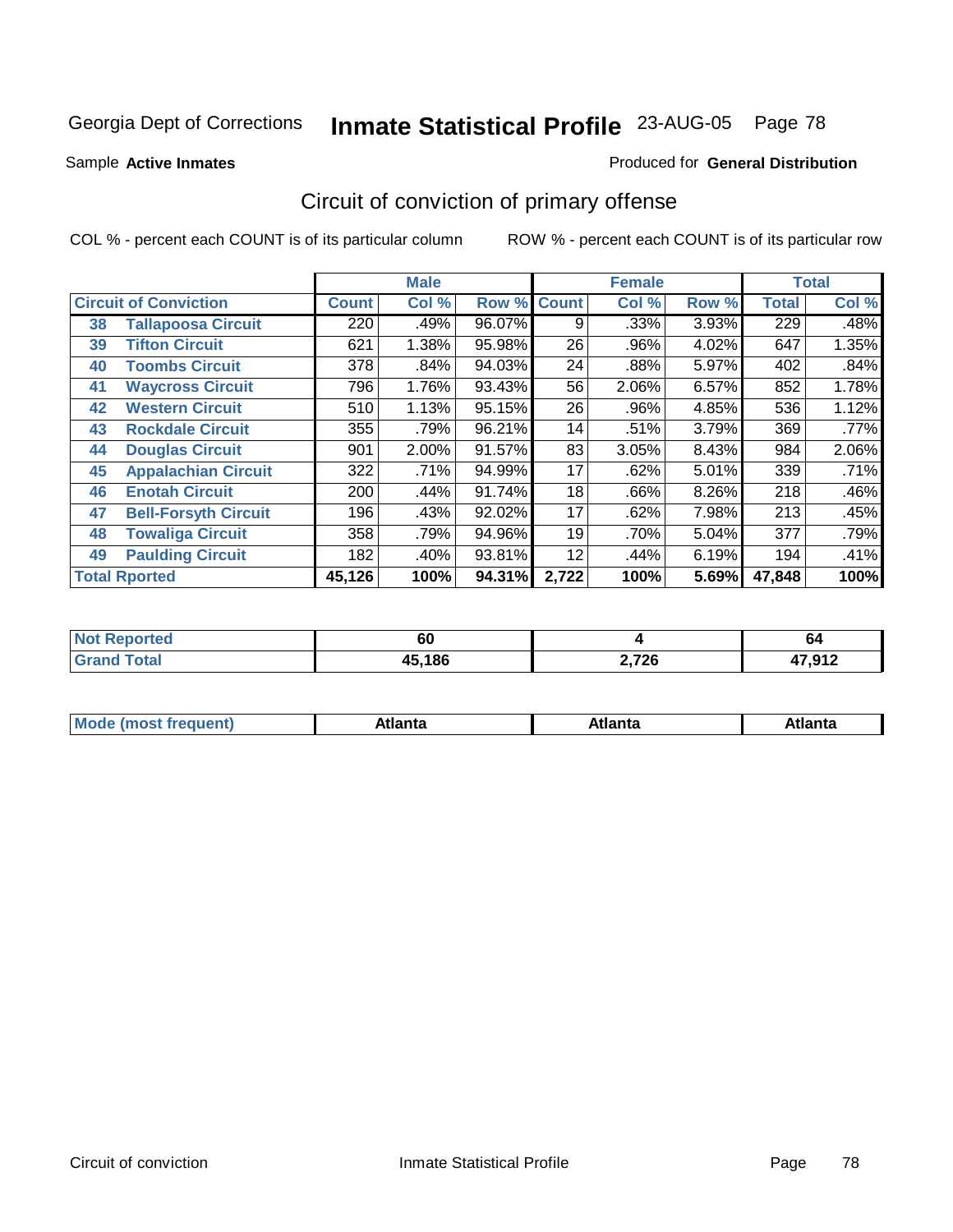### Sample **Active Inmates**

### Produced for **General Distribution**

### Years served (jail + prison) in this incarceration

|                              |                  | <b>Male</b> |         |                  | <b>Female</b> |       |                  | <b>Total</b> |
|------------------------------|------------------|-------------|---------|------------------|---------------|-------|------------------|--------------|
| <b>Years Served</b>          | <b>Count</b>     | Col %       | Row %   | <b>Count</b>     | Col %         | Row % | <b>Total</b>     | Col %        |
| Less than one year           | 7,810            | 17.55%      | 92.21%  | 660              | 24.54%        | 7.79% | 8,470            | 17.95%       |
| 1 to 1.99 years              | 8,587            | 19.29%      | 91.99%  | 748              | 27.82%        | 8.01% | 9,335            | 19.78%       |
| 2 to 2.99 years              | 5,658            | 12.71%      | 94.13%  | 353              | 13.13%        | 5.87% | 6,011            | 12.74%       |
| 3 to 3.99 years              | 3,918            | 8.80%       | 94.59%  | $\overline{224}$ | 8.33%         | 5.41% | 4,142            | 8.78%        |
| $\overline{4}$ to 4.99 years | 3,102            | 6.97%       | 95.86%  | 134              | 4.98%         | 4.14% | 3,236            | 6.86%        |
| 5 to 5.99 years              | 2,239            | 5.03%       | 95.93%  | 95               | 3.53%         | 4.07% | 2,334            | 4.95%        |
| 6 to 6.99 years              | 2,133            | 4.79%       | 95.27%  | 106              | 3.94%         | 4.73% | 2,239            | 4.74%        |
| $\overline{7}$ to 7.99 years | 1,937            | 4.35%       | 96.22%  | 76               | 2.83%         | 3.78% | 2,013            | 4.27%        |
| 8 to 8.99 years              | 1,788            | 4.02%       | 97.02%  | $\overline{55}$  | 2.05%         | 2.98% | 1,843            | 3.91%        |
| 9 to 9.99 years              | 1,387            | 3.12%       | 97.47%  | $\overline{36}$  | 1.34%         | 2.53% | 1,423            | 3.02%        |
| 10 to 10.99 years            | 942              | 2.12%       | 95.93%  | 40               | 1.49%         | 4.07% | $\overline{982}$ | 2.08%        |
| 11 to 11.99 years            | 878              | 1.97%       | 95.12%  | $\overline{45}$  | 1.67%         | 4.88% | 923              | 1.96%        |
| 12 to 12.99 years            | $\overline{703}$ | 1.58%       | 97.10%  | $\overline{21}$  | 0.78%         | 2.90% | $\overline{724}$ | 1.53%        |
| 13 to 13.99 years            | 599              | 1.35%       | 96.46%  | $\overline{22}$  | 0.82%         | 3.54% | 621              | 1.32%        |
| 14 to 14.99 years            | 544              | 1.22%       | 96.97%  | $\overline{17}$  | 0.63%         | 3.03% | 561              | 1.19%        |
| 15 to 15.99 years            | 385              | 0.87%       | 96.49%  | 14               | 0.52%         | 3.51% | 399              | 0.85%        |
| 16 to 16.99 years            | 315              | 0.71%       | 97.83%  | $\overline{7}$   | 0.26%         | 2.17% | $\overline{322}$ | 0.68%        |
| 17 to 17.99 years            | 298              | 0.67%       | 96.75%  | 10               | 0.37%         | 3.25% | $\overline{308}$ | 0.65%        |
| 18 to 18.99 years            | 221              | 0.50%       | 96.93%  | $\overline{7}$   | 0.26%         | 3.07% | $\overline{228}$ | 0.48%        |
| 19 to 19.99 years            | 206              | 0.46%       | 97.63%  | $\overline{5}$   | 0.19%         | 2.37% | $\overline{211}$ | 0.45%        |
| 20 to 20.99 years            | 157              | 0.35%       | 97.52%  | $\overline{4}$   | 0.15%         | 2.48% | 161              | 0.34%        |
| 21 to 21.99 years            | 126              | 0.28%       | 97.67%  | $\overline{3}$   | 0.11%         | 2.33% | 129              | 0.27%        |
| 22 to 22.99 years            | 89               | 0.20%       | 98.89%  | $\mathbf{1}$     | 0.04%         | 1.11% | $\overline{90}$  | 0.19%        |
| 23 to 23.99 years            | 102              | 0.23%       | 98.08%  | $\overline{2}$   | 0.07%         | 1.92% | 104              | 0.22%        |
| 24 to 24.99 years            | 75               | 0.17%       | 98.68%  | $\mathbf{1}$     | 0.04%         | 1.32% | $\overline{76}$  | 0.16%        |
| 25 to 25.99 years            | 73               | 0.16%       | 98.65%  | $\mathbf{1}$     | 0.04%         | 1.35% | 74               | 0.16%        |
| 26 to 26.99 years            | 42               | 0.09%       | 97.67%  | 1                | 0.04%         | 2.33% | 43               | 0.09%        |
| 27 to 27.99 years            | $\overline{50}$  | 0.11%       | 100.00% |                  |               |       | 50               | 0.11%        |
| 28 to 28.99 years            | $\overline{37}$  | 0.08%       | 100.00% |                  |               |       | $\overline{37}$  | 0.08%        |
| 29 to 29.99 years            | $\overline{28}$  | 0.06%       | 100.00% |                  |               |       | 28               | 0.06%        |
| Thirty + years               | $\overline{75}$  | 0.17%       | 98.68%  | $\mathbf{1}$     | 0.04%         | 1.32% | $\overline{76}$  | 0.16%        |
| <b>Total Reported</b>        | 44,504           | 100%        | 94.30%  | 2,689            | 100%          | 5.70% | 47,193           | 100.0%       |

| rted      | 682    | $-$            | 740                        |
|-----------|--------|----------------|----------------------------|
| NO.       |        | ູ              | .                          |
| $\sim$ 40 | 45,186 | つ フつに<br>4,140 | 17 Q12<br>л<br><b>ے</b> ات |

| Mean<br>(average)    | 4.89               | 3.4                | 4.81          |
|----------------------|--------------------|--------------------|---------------|
| Median (middle)      | 3.03               | 1.85               | 2.95          |
| Mode (most frequent) | Less than one year | Less than one year | Less than one |
|                      |                    |                    | vear          |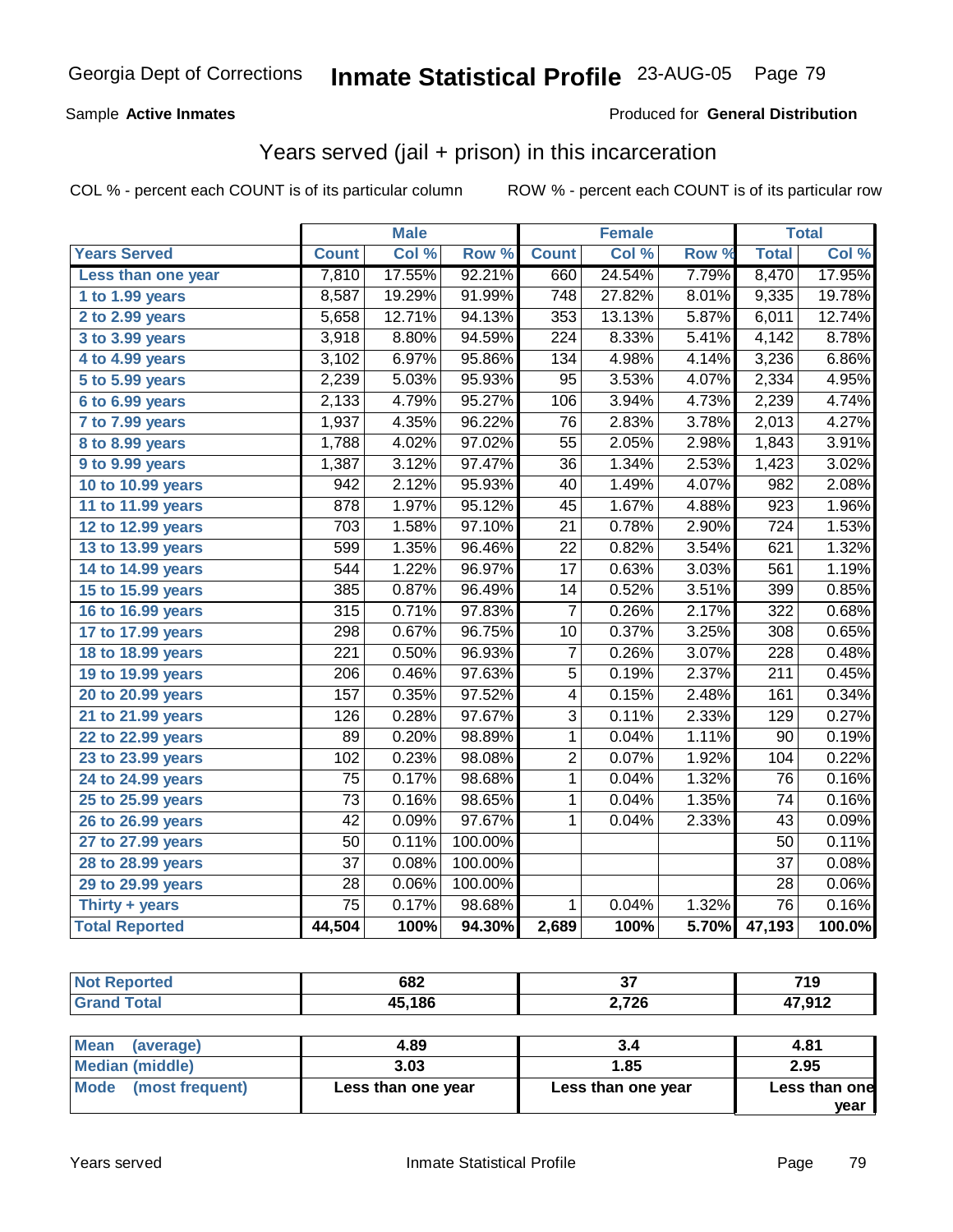Sample **Active Inmates**

Produced for **General Distribution**

### Results of most recent HIV tests

|                         |              | <b>Male</b> |           |              | <b>Female</b> |          |        | Total  |
|-------------------------|--------------|-------------|-----------|--------------|---------------|----------|--------|--------|
| <b>HIV Test Results</b> | <b>Count</b> | Col %       | Row %     | <b>Count</b> | Col %         | Row %    | Total  | Col %  |
| <b>Positive</b>         | 833          | 1.89%       | $91.34\%$ | 79           | $3.02\%$      | $8.66\%$ | 912    | 1.95%  |
| <b>Negative</b>         | 43,311       | $98.09\%$   | 94.46%    | 2,539        | 96.98%        | $5.54\%$ | 45,850 | 98.03% |
| Indeterminate           | 10           | $0.02\%$    | 100.00%   |              |               |          | 10     | 0.02%  |
| <b>Refused</b>          |              | 0.01%       | 100.00%   |              |               |          |        | 0.01%  |
| <b>Total Reported</b>   | 44,155       | 100%        | 94.40%    | 2,618        | 100%          | 5.60%    | 46,773 | 100.0% |

| <b>Not</b><br><b>Reported</b> | ,031   | 108   | ,139             |
|-------------------------------|--------|-------|------------------|
| <b>Total</b><br>'Grand        | 45.186 | 2,726 | 17 Q12<br>.J I 4 |

| <b>Mode</b><br>Negative<br>Negative<br>eative<br>. |
|----------------------------------------------------|
|----------------------------------------------------|